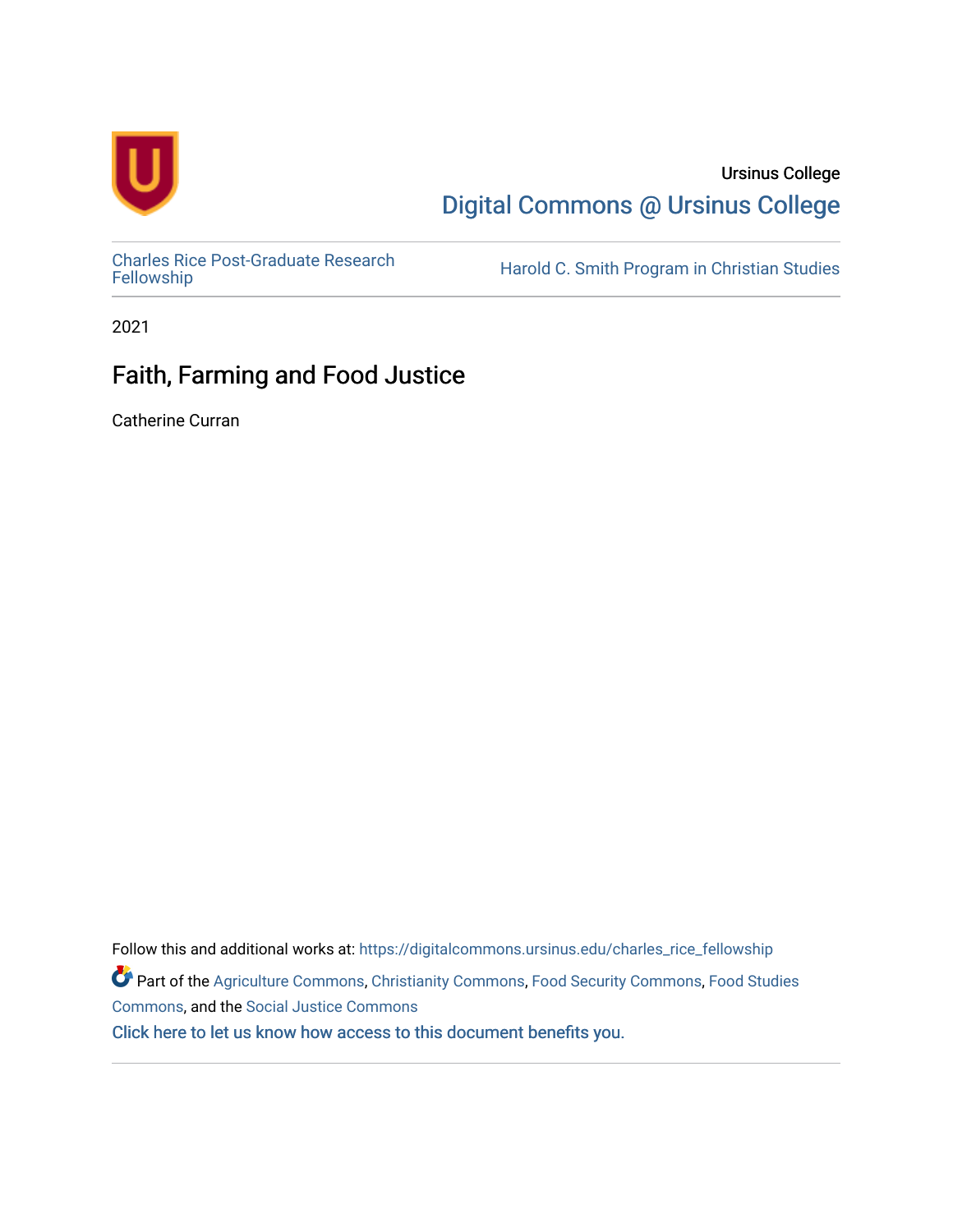# Faith, Farming and Food Justice

By: Catherine E. Curran

2020-2021

Presented to Ursinus College's Harold C. Smith Program in Christian Studies in fulfillment of the Charles Rice Post-Graduate Research Fellowship.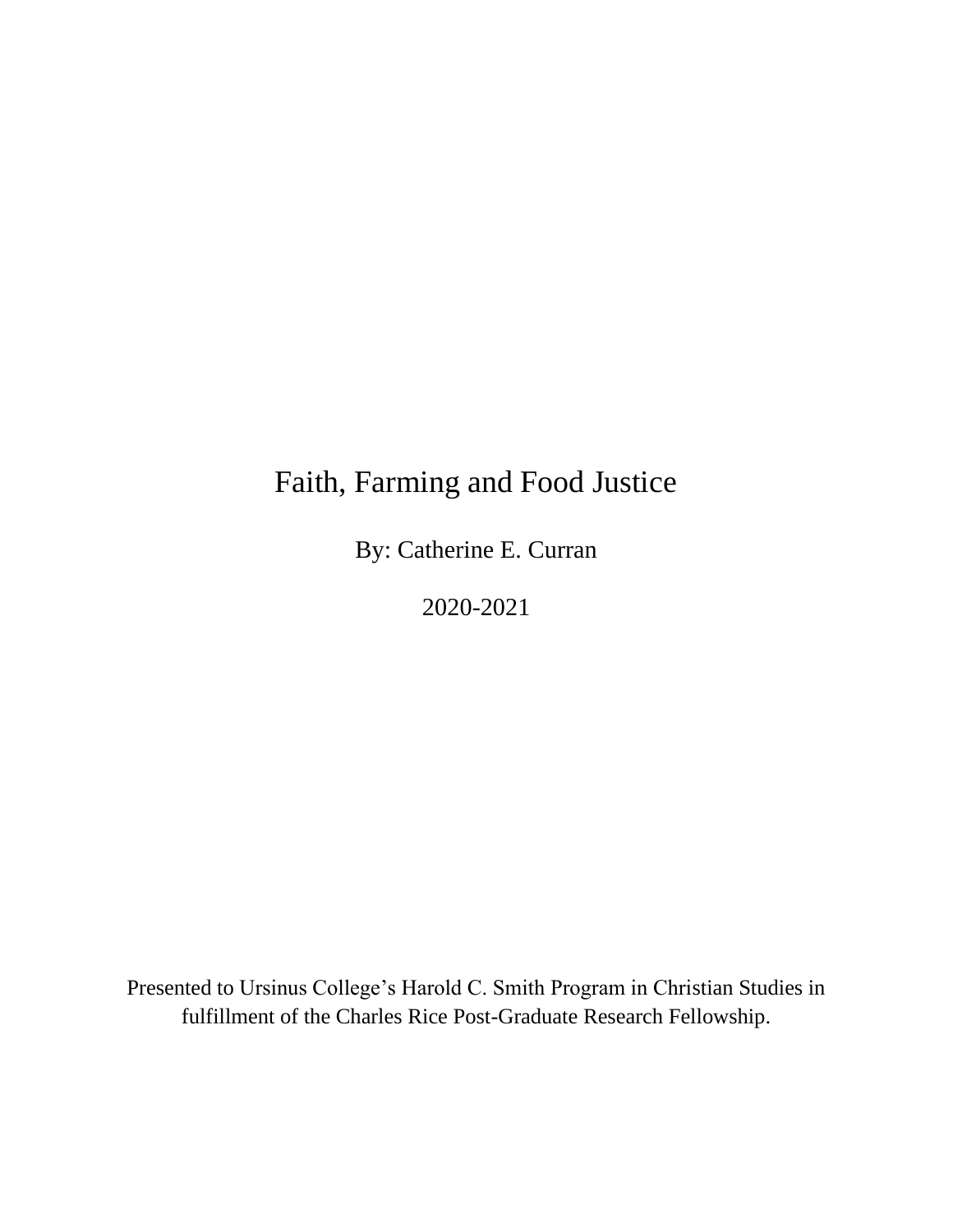#### **Abstract:**

Through a liberationist lens, religion and social justice are more similar than different. Food illuminates opportunities for building collective agency and community resilience in which religion and social justice might serve one another (White 2018). Specifically, faith communities can contribute to local food systems by using church-owned lands to provide access to farmland for beginning and BIPOC farmers, improve access to fresh, healthy produce, and enhance food security (FaithLands 2021). Faith communities are shifting mindsets from charity to justice and scarcity to abundance while addressing rural child hunger (Lietz-Bilecky 2020). Overall, this paper explores unique ways the Christian food movement addresses social, health, and environmental crises that challenge food systems.

Additionally, this paper describes personal experiences during a fellowship while exploring the process of vocational discernment as connection to self and surrounding place through farming in rural and urban contexts located within Ohio, South Dakota, California, and Oregon. Overall, this paper explores topics of food justice, liberation theology/ecological theology of liberation, faith community engagement, social justice, environmental justice, agrarianism, agriculture, food sovereignty, food systems, and hunger.

#### **Video:**

For a visual introduction to this paper and fellowship project visit the following citation available as open access in the Ursinus Digital Commons.

Curran, Catherine, "Deep Meaning in Food, Community and Farming" (2021). *Charles Rice Post-Graduate Research Fellowship*. 3. [https://digitalcommons.ursinus.edu/charles\\_rice\\_fellowship/3/](https://digitalcommons.ursinus.edu/charles_rice_fellowship/3/)

"In this video, Catherine Curran, Ursinus College Class of 2020, describes her post-graduate fellowship experience. Viewers are invited to watch introductory stories about farming and food systems across the United States and discover a creative path in life through a Quaker saying: 'Let your life speak.' The video serves as an educational resource for faculty/mentors and students who are applying to post-graduate opportunities."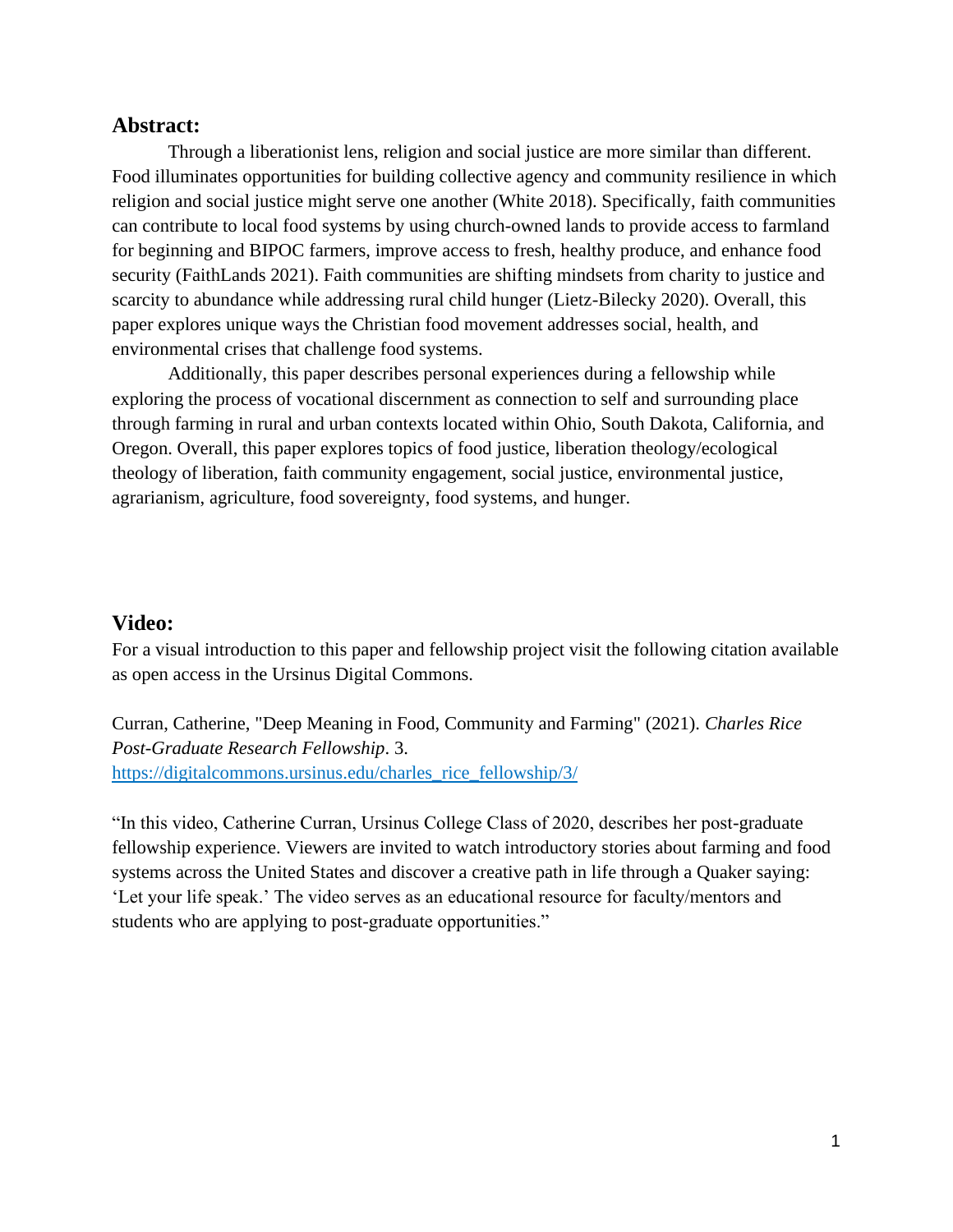# **Table of Contents**

| Introduction: Intersection of Religion and Social Justice: Liberation Theology  11 |  |
|------------------------------------------------------------------------------------|--|
|                                                                                    |  |
|                                                                                    |  |
| Part 2: Imagining an Ecunemical Approach to Building Sustainable Food Systems 37   |  |
|                                                                                    |  |
|                                                                                    |  |
|                                                                                    |  |
|                                                                                    |  |
|                                                                                    |  |
|                                                                                    |  |
|                                                                                    |  |
|                                                                                    |  |
|                                                                                    |  |
|                                                                                    |  |
|                                                                                    |  |
|                                                                                    |  |
|                                                                                    |  |
|                                                                                    |  |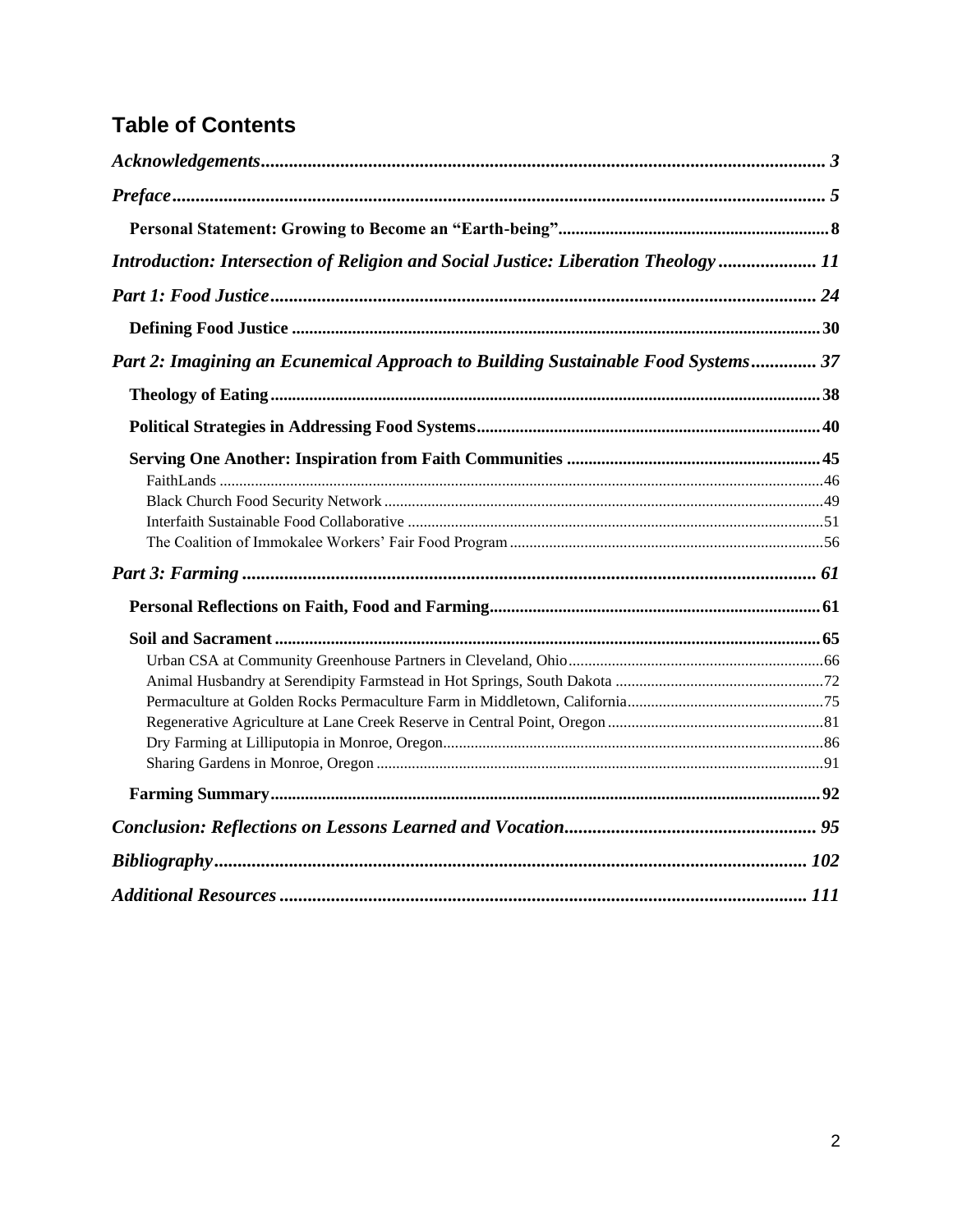### <span id="page-4-0"></span>Acknowledgements

I'd like to share special acknowledgements to the Harold C. Smith Foundation for supporting Harold C. Smith's alma mater, Ursinus College. I'm sincerely grateful for Christian Rice, Angela Upright and the late Reverend Charles Rice for working to create and coordinate Ursinus College's Harold C. Smith Program in Christian Studies. I'd also like to acknowledge and express gratitude to Reverend Terri Ofori for helping me understand how to consider my personal narrative as sacred text and illuminate the process for vocational discernment.<sup>1</sup> The Charles Rice Post-Graduate Research Fellowship is a yearlong opportunity that has impacted my life greatly as I explored my vocation and purpose while studying the intersectionality of religion and social justice through food and farming. Here I would also like to acknowledge additional opportunities funded by the Harold C. Smith Foundation and coordinated by Angela Upright and Christian Rice that inspired and prepared me for this fellowship. The UC LIVE Internship Program furthered my understanding of nonprofits and professional development in the fields of hunger relief and food insecurity through experiential learning. The Habitat for Humanity Alternative Spring Break Leadership Trip expanded my perspectives of community, teamwork, time management, welfare, and sustainability. In essence, these opportunities gave me the confidence to pursue the fellowship.

I thank the farmers, activists, educators, religious and faith-based leaders and non-religious leaders and more who supported me during this year by sharing their time, knowledge, skills, experience and curiosity. As well as those who continue to dedicate their lives toward achieving social, environmental and food justice. I express deep gratitude to my professors, peers, friends and family for guiding me into this experience. I'd also like to thank previous and current Charles

<sup>1</sup> <https://www.ursinus.edu/live/news/6251-narrative-as-sacred-textreflection-reframing-and>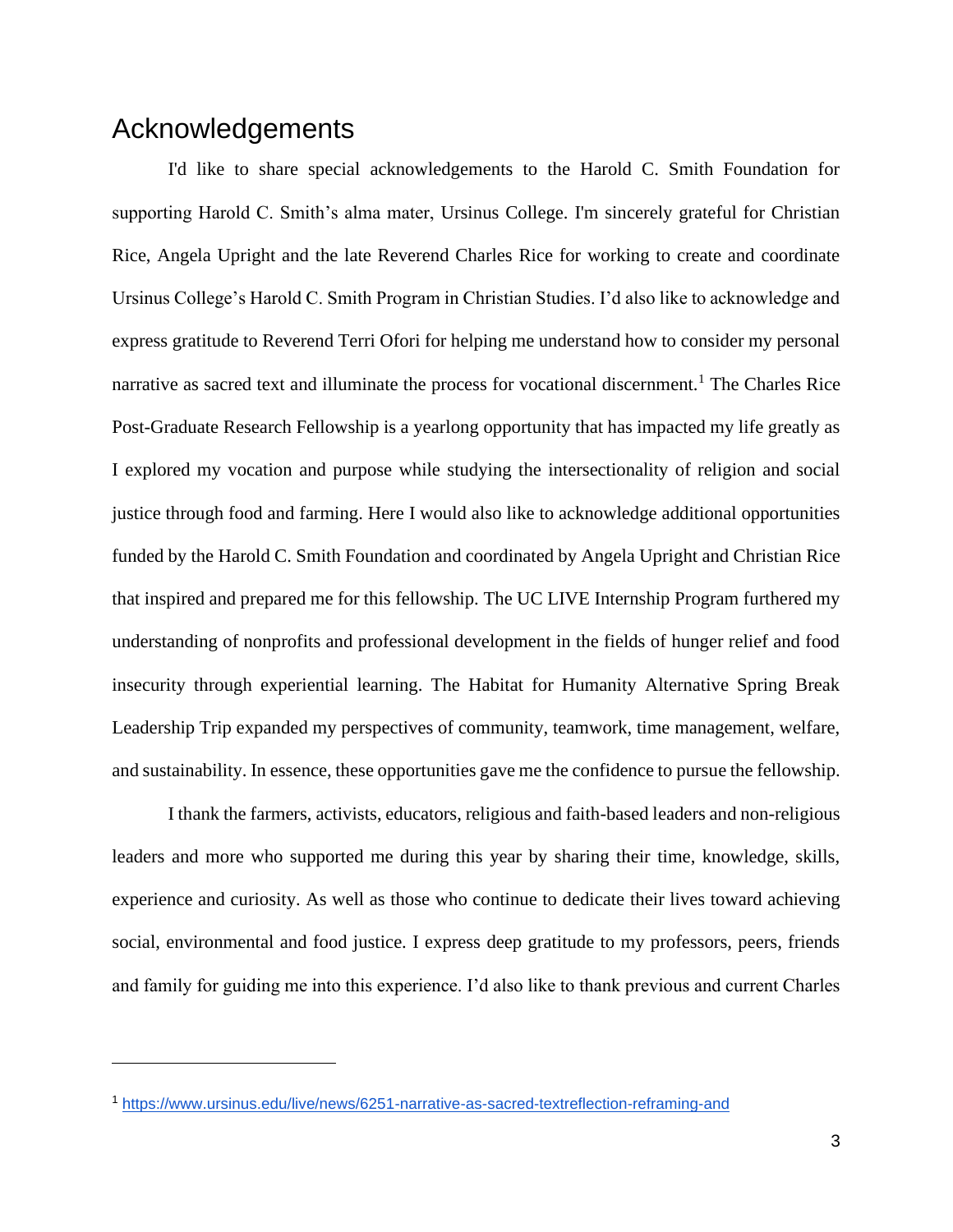Rice Fellows for their support and empathy. To all, your patience, encouragement, and reverence proved enduring and resilient amid the ongoing COVID-19 pandemic.

I'd also like to acknowledge the sacred lands I crossed during this experience. Although I am grateful for the transcontinental roads that made this journey flexible and easier, the history that came in developing the highway system carries unsolicited conflict, violence and ignorance. The ample and ranging landscapes in relation to varying ecological biomes of the United States deserve to be known truthfully in their sacred tradition with indigenous knowledge and history, as "indigenous ways of knowing". I want to express deep gratitude to the lands During this opportunity, I gained close connection with lands I share the specific lands that I gained close connection while farming with during this opportunity. With great honor and pleasure, I express deep gratitude to the lands and acknowledge the following tribes that treated the land with importance and dignity<sup>2</sup>:

Cleveland, OH: Mississauga, Kaskaskia, Erie

Hot Springs, SD: Očhéthi Šakówiŋ, Cheyenne

Middletown, CA: Me-Wuk (Lake Miwok)

Central Point, OR: Tolowa Dee-ni', Takelma, Shasta, Modoc, Cow Creek Umpqua, Confederated Tribes of Siletz Indians, Confederated Tribes of Grand Ronde

Monroe, Oregon: Kalapuya, Confederated Tribes of Siletz Indians, Confederated Tribes of Grand Ronde, Chelamela

<sup>&</sup>lt;sup>2</sup>Native Land Digital provides an incredible mapping resource for Indigenous and non-Indigenous peoples that also contains links to learning sources about a specific nation, language or treaty found here: <https://native-land.ca/> ;<https://native-land.ca/about/how-it-works/> . These nations were identified by address.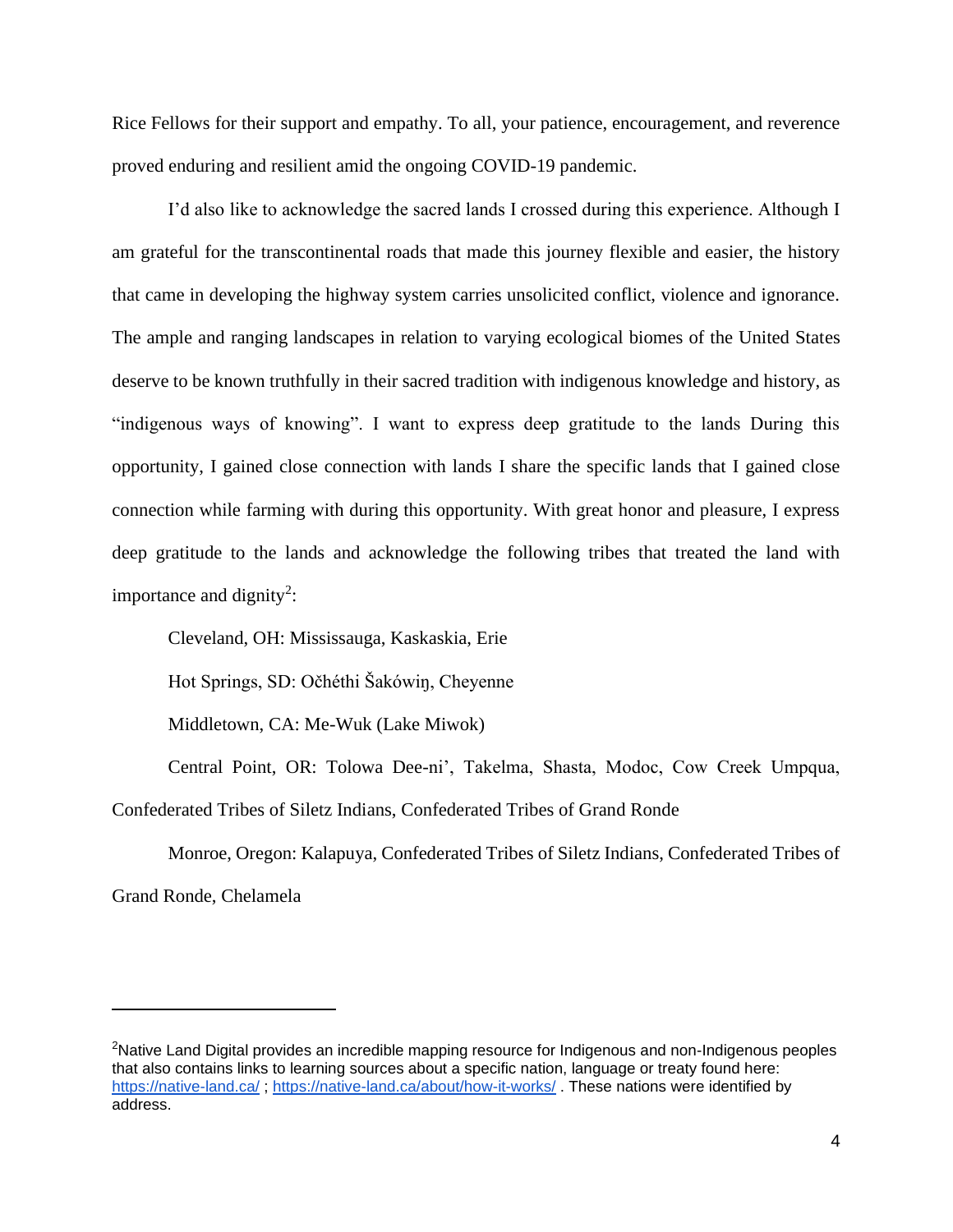# <span id="page-6-0"></span>Preface

Gaps in inequality are increasing in many areas such as income, welfare (or being-well), education, and access to other resources. There are certain themes across these areas such as power and agency. It is becoming increasingly critical to build connections within communities. Storytelling offers ways to build connection by giving a voice to a diverse demographic as well as an opportunity to relate ideas and experiences. This work is part of a post-graduate opportunity, a fellowship, in which the directive of the project asked to explore the intersection of religion and social justice. I decided to take on this opportunity because I was not familiar with faith communities advocating for social justice and empowerment. Although the intersectionality of religion and social justice can be slim and irrelevant according to common views, I found the intersectionality of religion and social justice to be purposeful and innovative.

Liberation theology achieves a balance of the intersection of religion and social justice. This opportunity was originally intended to be conducted internationally so my initial project was exploring liberation theology in Peru. I chose Lima, Peru because this was the place where liberation theology originally burst into the world as a result of Gustavo Gutiérrez's work. Additionally, comparing the culture of Lima to that of the Peruvian Andes would allow me to gain deeper awareness for my understanding of faith, ways of being, after completing my Spanish Honors thesis studying indigenous community reciprocity in the Peruvian Andes. I also wanted to continue the relationships built from previous Charles Rice fellows who interacted with communities in Ollantaytambo. As a result of the rapid spread of COVID-19 virus that led to a pandemic and international travel shutting down, what I ended up doing was very different. Although there are passionate scholars and activists in the United States surrounding liberation theology. Their work focused on addressing COVID-19 and raising awareness of the black lives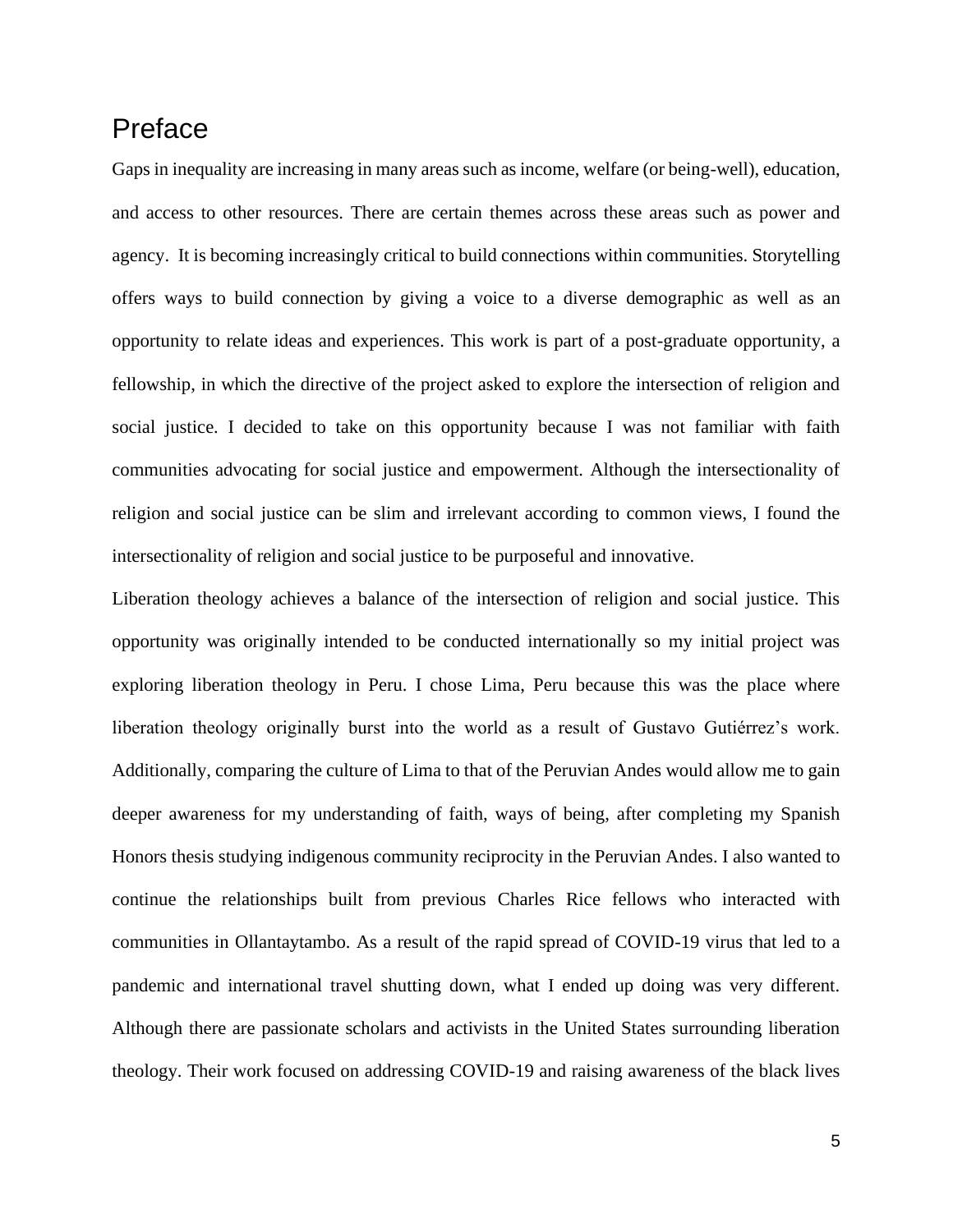matter movement after George Floyd's death on May 25, 2020. The admirable and important dedication of activists required their full attention and, unfortunately for me, resulted in dead end communication as we were unable to partner for lack of time. I tried to join efforts with several organizations, but was turned down and recommended to continue on my own path.

I later discovered a creative path in life through a Quaker saying: 'Let your life speak'. This saying was originally introduced to me during my senior year when I participated in the UC LIVE internship program by the Harold C. Smith Program at Ursinus College in which we read Parker Palmer's book, *Let Your Life Speak*. This book helped ground myself during a very busy and confusing semester as I experienced reverse culture shock upon returning from a year of study abroad in Santiago, Chile. Simultaneously, I felt grounded in my sense of place while assisting a farm focusing on regenerative agriculture called Willow Creek Farm Preserve<sup>3</sup> for Rich Wallace's class *Community and Sustainable Food Systems*. In that class we explored Dr. Monica White's book, *Freedom Farmers*, that offers an alternative narrative of civil rights and black freedom movements. So during this fellowship, my path also focused on exploring my vocation for social and environmental justice through farming. With a desire to learn how to grow food as a form of liberation, I set out to farm across the United States volunteering on small scale farms in rural and urban contexts practicing various sustainable agricultural methods. I reflected on my narrative, learning to unlearn various biases that held a charity-based perspective on social issues like hunger and poverty. I discovered that learning about how we eat really helps us understand the world, which is why I explored an ecumenical approach to sustainable food systems. I hope this narrative

<sup>3</sup> <https://www.willowcreekfarmpreserve.org/>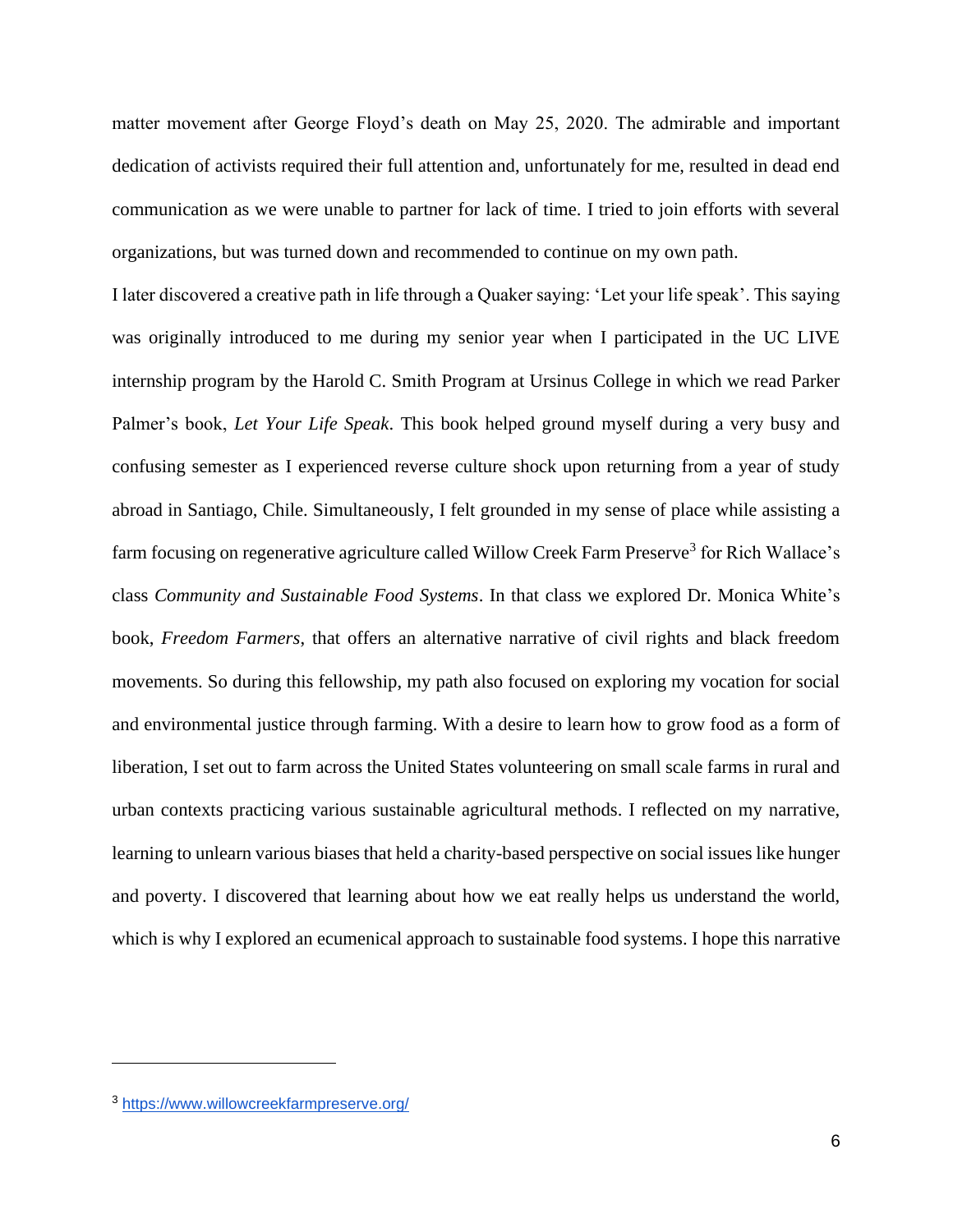serves as inspiration to the ways we can reflect on our own sacred narrative and how the forest garden carries meaningful work to achieve resilience.

The introduction explores the intersectionality of religion and social justice and various theoretical frameworks that approach socioeconomic inequality and environmental degradation. Part one gives context to the intersectionality of religion and social justice using food as a tool to address injustices. More specifically this section introduces food justice, outlines some of the challenges, and identifies potential solutions to more just, sustainable food systems. Part two identifies organizations working at the intersection of faith and justice and their current approaches to food justice. Additionally, this section provides potential solutions for faith community engagement in food security and food justice. Part three includes experiences at five different farms in Ohio, South Dakota, California, and Oregon. I also provide some knowledge about the different sustainable agricultural practices I learned.

The following is a personal statement I submitted as part of the application process for the Charles Rice Post-Graduate Research Fellowship in February of 2020. I share this to illustrate my initial mindset pursuing this opportunity prior to any challenges I faced leading up to and during the fellowship. Additionally, pieces of this narrative helped me explore the intersectionality of religion and social justice.

7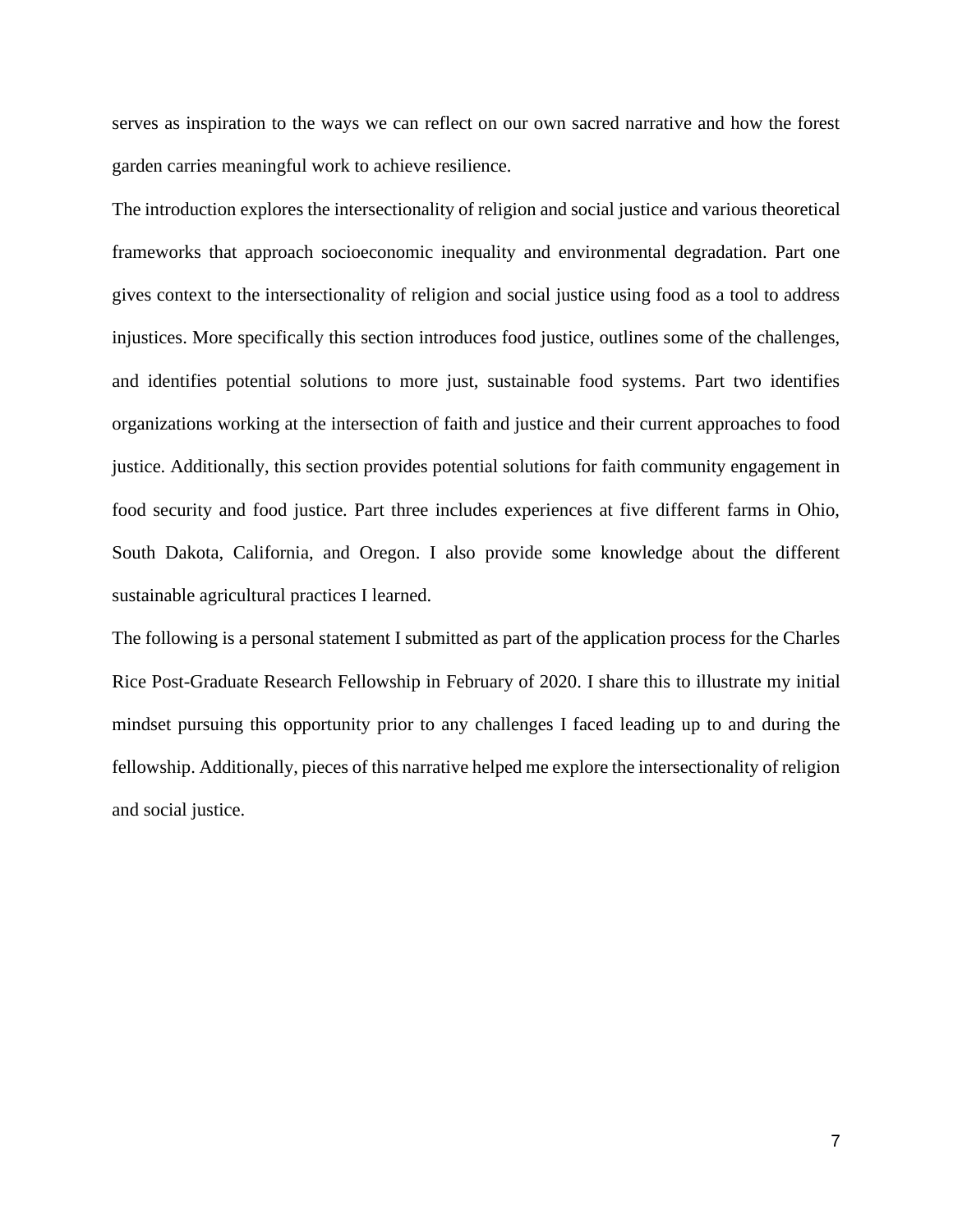#### <span id="page-9-0"></span>Personal Statement: Growing to Become an "Earth-being"

In the distance, my glance veers up and down as a gush of boiling water erupts from the belly of a geyser. Gravity pulls the water down and draws my gaze to endless layers of land. Its tones of tans and turquoise shaping the sand surrounding the oval oasis just before the pointed volcano. A dreamscape floats before my eyes gently pulling me in and out of consciousness. Not even a road serves as a frame of reference to this never-ending panorama. Instead, Toyota Land Cruisers roam wild etching curvy parallel lines through the sand (just as Salvador Dalí might have...). Coincidentally I am in Bolivia, in the Salvador Dalí Desert.

The Cruisers remind me of the poet Antonio Machado, "Caminante, no hay camino. Se hace camino al andar." This translates to "Traveler, there is no path. The path must be forged as you walk." Apparently, Machado attributes his work to the Daoist contemplation of existence, which emphasizes naturalness, simplicity, and spontaneity. The adoption of this ideology guided me to design my own major, to pursue my own path. *Health and Society* is an interdisciplinary health studies major that connects courses that focus on our well-being. I was originally on the pre-med track, however, I transitioned to studying public health when I realized greater systemic issues such as healthcare access and socio-economic status jeopardize our well-being. Although pursuing this unclear path was uncomfortable, I knew that, much like the journey traveled by the Land Cruisers, I wanted to explore the vast landscape before me. Also like the Cruisers, my objective is ever-distant: social justice.

Like my change of major, I did not originally know that I would study abroad for a full year in Santiago, Chile. In fact, I initially convinced myself I could not go at all. I had a fear of missing out on life at Ursinus, of letting my teammates down by missing the indoor and outdoor track seasons, and of neglecting my responsibility to the Ursinus community as a Resident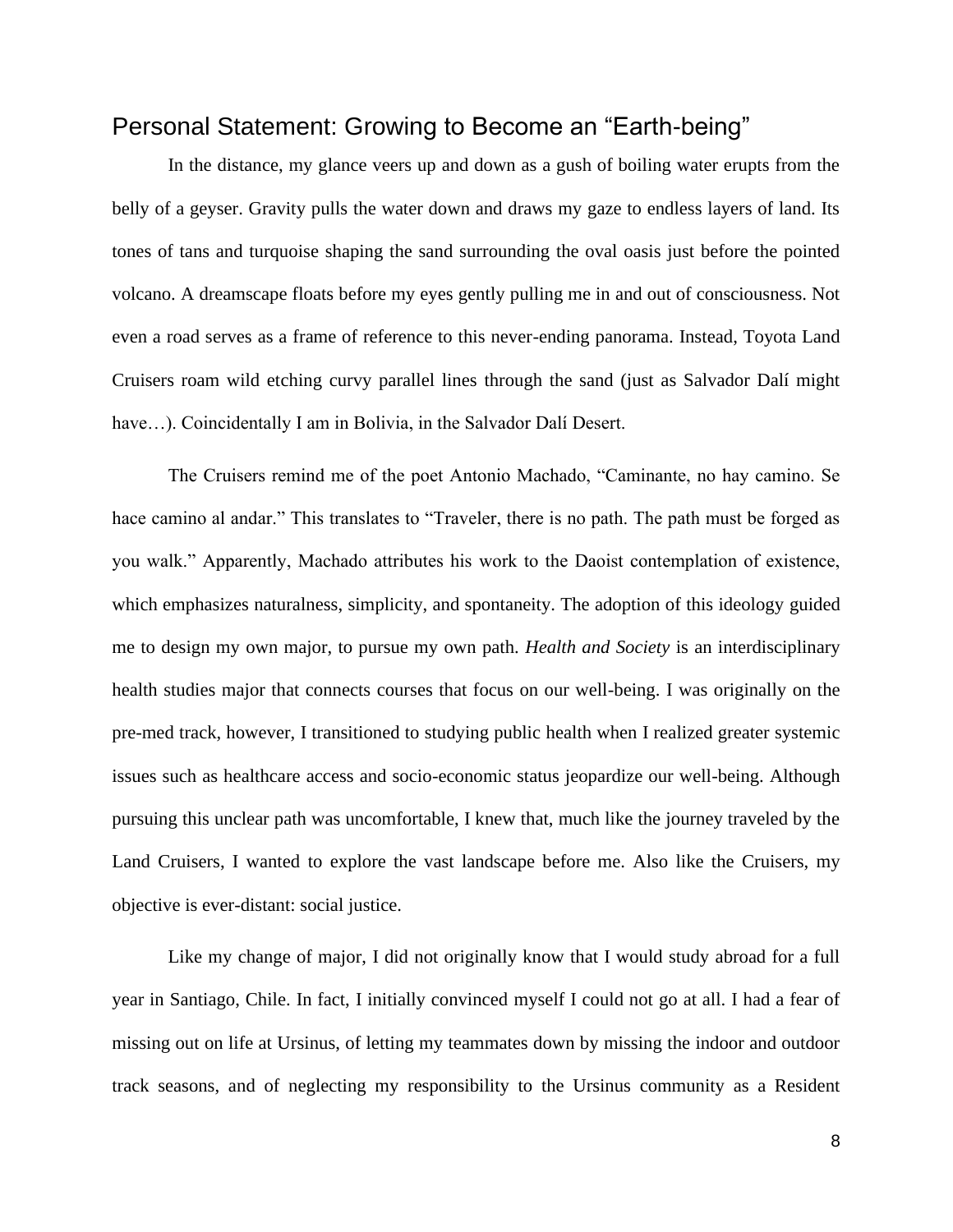Advisor. Despite all this, I knew I would benefit from going abroad to improve my Spanish language skills and develop my cultural understanding. So, I strategically decided to go during the Fall semester to minimize how much track I would miss. Yet, a couple months into studying in Chile, I found myself questioning, "What would it be like to live and study in another place, outside of the U.S., for a whole year?" I realized I had grown so much personally only within two months that I could only imagine how much a whole year abroad would change me. However, doubt and shame held me back. "Will you graduate in four years?" asked my mother and abroad advisors. "Won't you compromise your relationships at Ursinus, especially for graduating seniors?", my father conjectured. I even interrogated myself. "What about your commitments to the track team and a Resident Advisor?" To alleviate pushback, I would tell others "resume builder" was my reasoning for going another semester. Really, my heart yearned for more time to explore culture, language, and places for their discovery unleashed new meanings of life. I realized what matters to me was that I listen to my heart and let my life speak. I chose to stay another semester in Chile.

During my year abroad, I went to San Pedro de Atacama where I visited an indigenous family living in the desert. I am beginning to drool remembering the taste of homemade tortillas topped with strawberry jam and fresh goat cheese made by the abuelita and her daughter. The food was just so fresh and delicious. I recall the family mentioning how proud they were of their goat cheese because the whole town constantly requested for more of their cheese.

Andean peasants embody the long-standing principle of *ayni*, translated from Quechua meaning reciprocity. Although abstract, the concept of reciprocity can be seen concretely through exchanges of food. Similar to how the Andean family traded cheese for commodity foods like rice which cannot grow in the desert. Seemingly, this exchange of food serves like a promise. "Hoy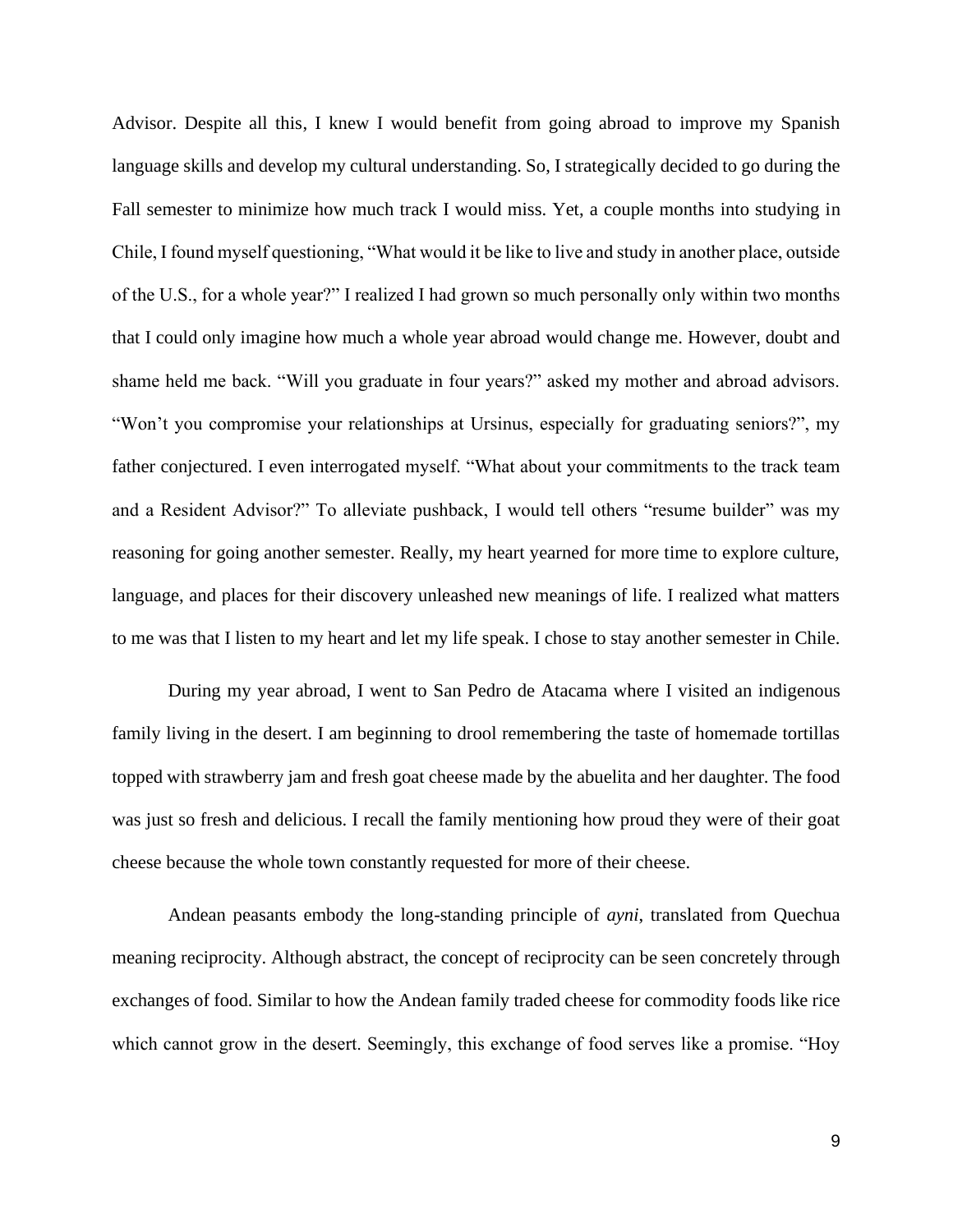para mi, mañana para ti" translates to "today for me, tomorrow for you". Conceivably, Andean peoples operate with the intent of serving the collective community.

Reflecting more on my experience with the Andean family, I recall the abuela say "Earthbeing", as she turned around and pointed to the distant volcano. I grappled the meaning of "Earthbeing". Did I hear her correctly? If so, what was the "Earth-being"? I did not see any outline of a person. It wasn't until later when I read the book "Earth-beings" by Marisol de la Cadena that I realized Andean peoples consider "Earth-beings" as all existing features seen around them. "Earthbeings" then included physical structures such as volcanoes, as pointed out by precious abuelita. But this concept also includes human-beings, anchoring our fate to the Earth's. "Earth-beings" cannot truly be understood through "objective" science. Therefore, a nuanced understanding of our spiritual relations with "Earth-beings" may foster a relationship that encourages affinities to nature. Thinking spiritually seemingly permits us to telescope backwards to integratively problemsolve for social justice and liberation.

With all of this in mind, I return to the question of "how should we live together?" My perspectives of the world are eternally expanded and I am grateful for meeting the kind-hearted Andean family. I am eager to learn more as a researcher hoping to contribute to intellectual innovations that ethically include indigenous peoples' ways of thinking. Conceivably, evolving the answer to "what will I do?"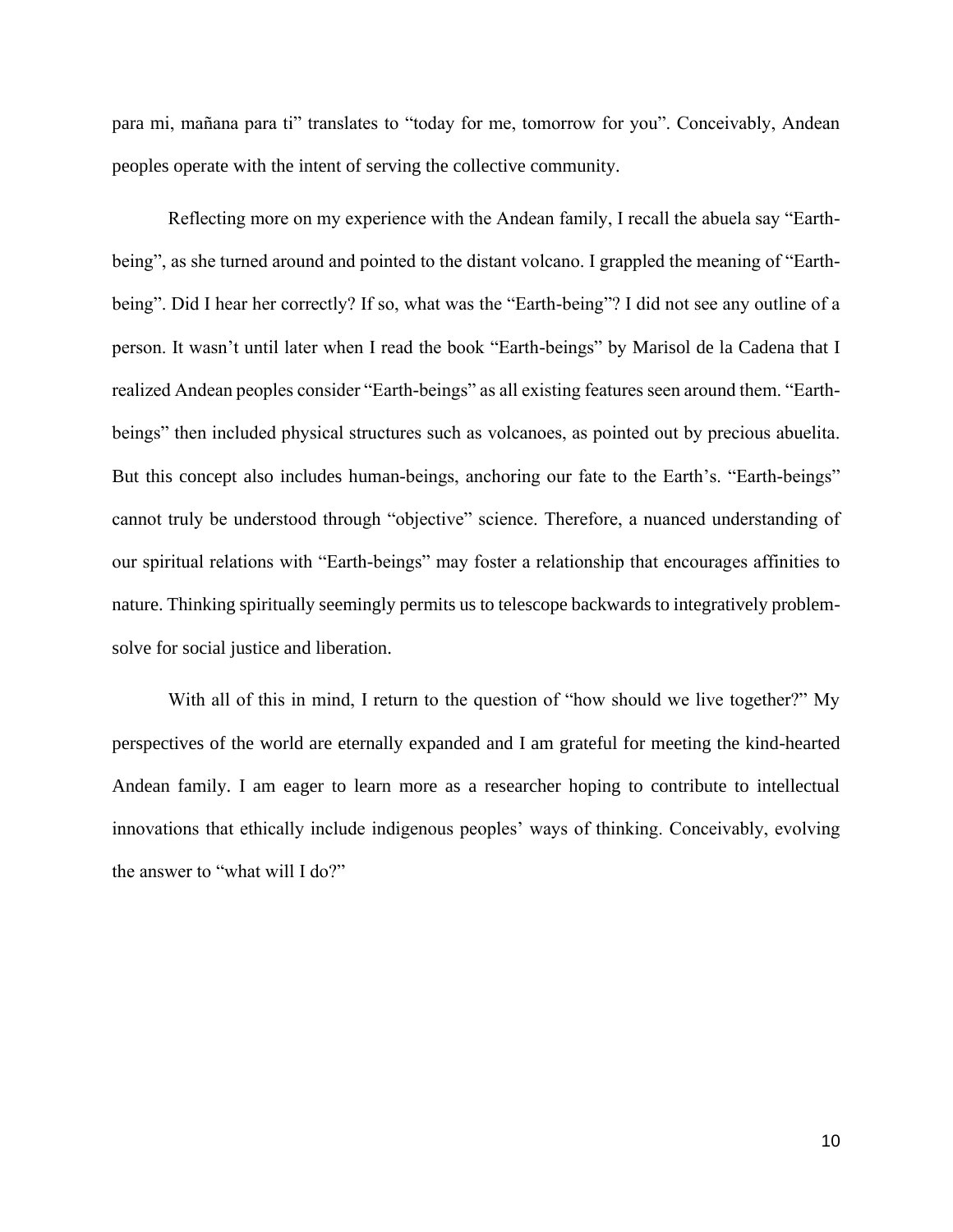# <span id="page-12-0"></span>Introduction: Intersection of Religion and Social Justice: Liberation Theology

The intersectionality of religion and social justice are often forgotten. Both religion and social justice address activities or affairs in society. They propose callings to be certain kinds of humans, to encourage thoughts that lead to righteous behaviors so that collective needs are met and continually served as love grows and technology advances to improve quality of life. When there is imbalance, gaps in community needs, religion and social justice respond to problems through service, advocacy, education, social movements and more. They strive to achieve balance and peace. Both have similar goals and would like to achieve similar outcomes.

However, people have different reasons for showing up to make a better world. For example, both religion and social justice address hunger. Yet, the intersectionality of religion and social justice similarities in their goals fade as demonstrated through the language we use. Faith communities often address hunger and food insecurity from their faith tradition, using Biblical scripture. Whereas, social justice, or some aspects of food justice, addresses hunger by measuring racial and economic disparities and enacting policy that regulates access and distribution of food production and consumption. Social justice is enacted by the government, but more realistically citizens enact social justice by organizing and/or voting. Such variable strategies for addressing hunger in addition to the distinctive language stakeholders use to talk about hunger or food security can be confusing for those seeking food. In effect, different reasons for addressing hunger impedes collaboration and opportunity for religion and social justice to not only serve one another, but to also serve the collective community. In a word, the intersectionality for similar goals disappears due to "politics" – in which case the intersection is avoided. Despite the inherent essence that both religion and social justice carry in addressing activities or affairs in society. The process by which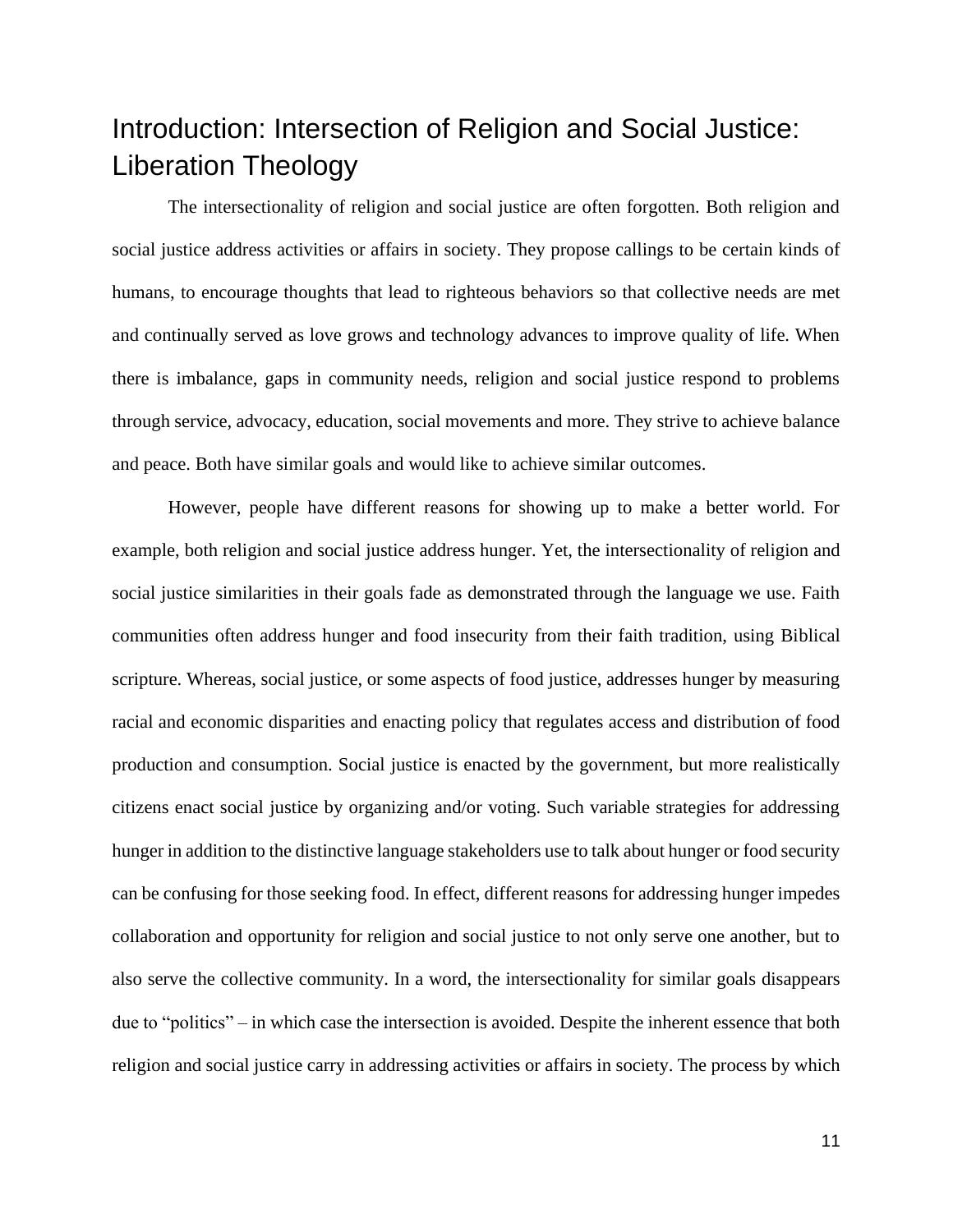hunger is addressed can be the diversion that makes or breaks collaboration. Furthermore, challenging aspects of the intersectionality of religion and social justice exist in the sense of place. For example, religious leaders and groups meet in the church; whereas social justice activists may work or volunteer at non-profits. Yet, conversations about race, hunger and poverty belong in any place. We all live in the same community where individuals, families experience social issues of race, hunger, poverty, violence and more.

No matter religious affiliation, the intersectionality of religion and social justice carries hope and belief. The Universal Declaration of Human Rights starts, "All human beings are born free and equal in dignity and rights" (UN General Assembly art. 1). "I love that "dignity" comes before "rights". Because dignity is about self. It's about self-awareness. All sorts of things enter into it: religion and culture... and it's about the homeless man that is invisible without his dignity" said Mary Robinson, the first woman president of Ireland (HUMAN the movie). If dignity is about selfhood, and "rights" complements "dignity" in our shrine of freedom, then "rights" are like an affirmation from the community that will not deny the truth of dignity. In this way, the relationship between dignity and rights exist as self and community, forming reciprocal relationships that reinforce human rights.

The idea of reciprocity carries strongly within Indigenous culture of the Peruvian Andes. *Ayni,* meaning reciprocity in Quechua, serves like a promise in politics (Mayer). In Spanish, reciprocity shows in the saying "Hoy para mi, mañana para ti", which translates to: "today for me, tomorrow for you". In this way, reciprocity is a governing principle to protect dignity and rights. Reciprocity exists because it functions within the community, el *Ayllu*. Reciprocal care includes features of nature, "earth-beings", such as mountains, *Apu Ausangate*, in the community (de la Cadena). This inclusion represents the inextricably linked nature of human rights and reminds us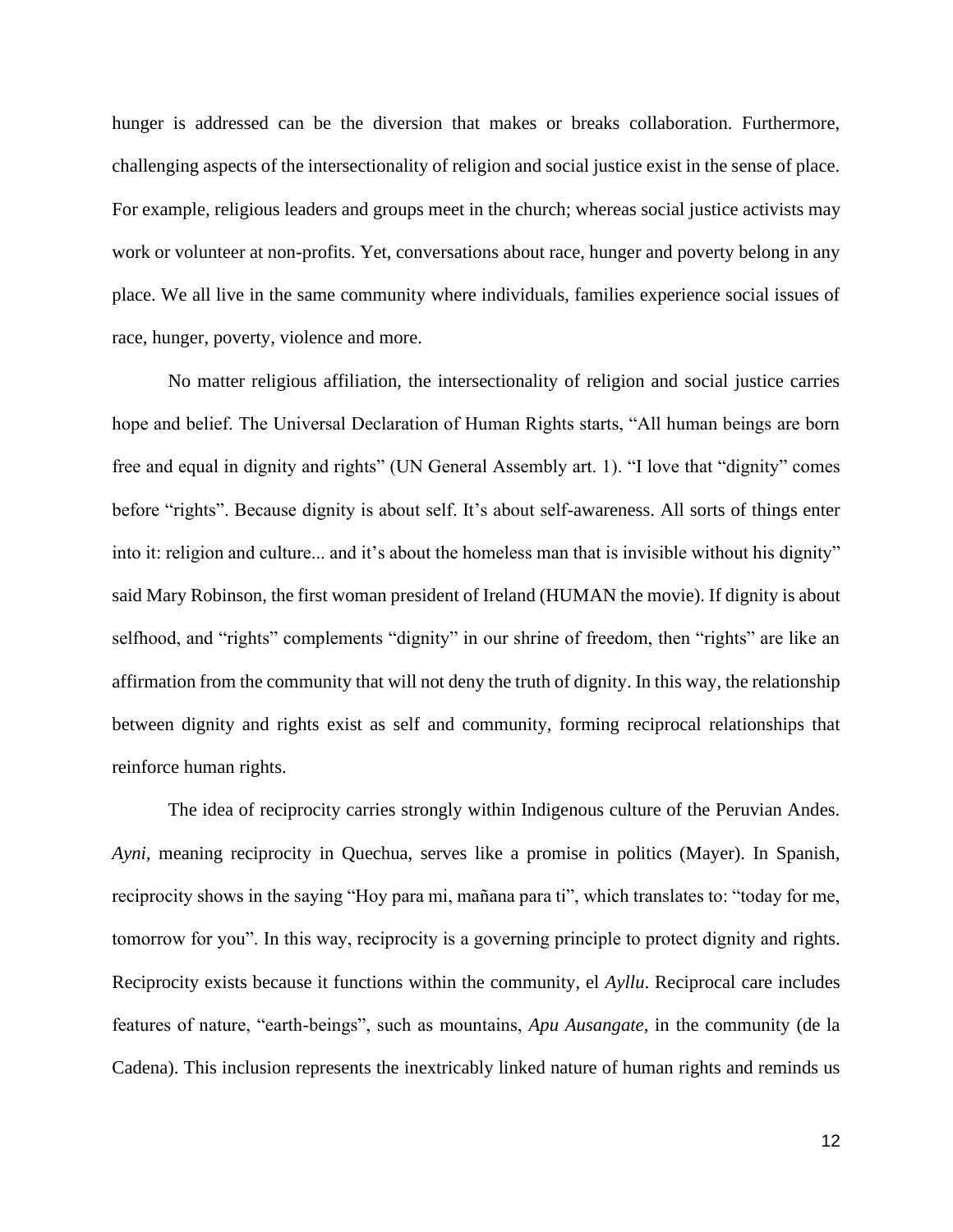of how humans are inextricably dependent and in relation to nature. The promise to serve one another is a way to insure dignity. Many small farmers that grow the majority of food for the world live with the main value: to support their peers. This active value exemplifies the highest form of love, "agape" as Rev. Dr. Martin Luther King, Jr. defined it as "purely spontaneous, unmotivated, groundless, and creative" (King, Jr.). Community reciprocity shares resources of labor, land, and harvest. This kind of care offers true senses of being with dignity in the world that is representative of love. I imagine the intersectionality of religion and social justice living in these visions of human rights that coexist of a respectful, diverse "art of the commonplace" (Berry).

When developing a project exploring the intersection of religion and social justice, I came to find out why my mentor suggested I study liberation theology. Liberation theology is the literal intersection of religion and social justice. The founder of liberation theology, Gustavo Gutiérrez, reflected ethically on his powerful position as a religious leader in the Catholic Church to compassionately consider the perspective of the poor in their connection to struggle as well as their relationship to God. Gutiérrez "explains his notion of Christian poverty as an act of loving solidarity with the poor as well as a liberatory protest against poverty." As a result, Gutiérrez critiques the way in which religious leaders talk about God's challenges to the poor.<sup>4</sup> Gutiérrez envisions religious leaders addressing systemic political issues of poverty. With this intention in mind, providing a preferential option for the poor suggests empowering the poor with knowledge and consciousness that their situation of poverty is not their fault nor possibly a challenge brought by God. I think this objection is political and thus one reason why "Liberation theology and

<sup>4</sup> Religious leaders have been called to address social injustices in multiple instances and contexts. Here Gutiérrez addresses poverty in Peru during the 1970s. Prior to Gutiérrez, in 1957, Rev. Dr. Martin Luther King, Jr. gave an address during the annual meeting of the National Council of the Churches of Christ in the U.S.A that "all too many ministers are still silent while evil rages" regarding that "the problem of race is indeed America's greatest moral dilemma" (King, Jr.).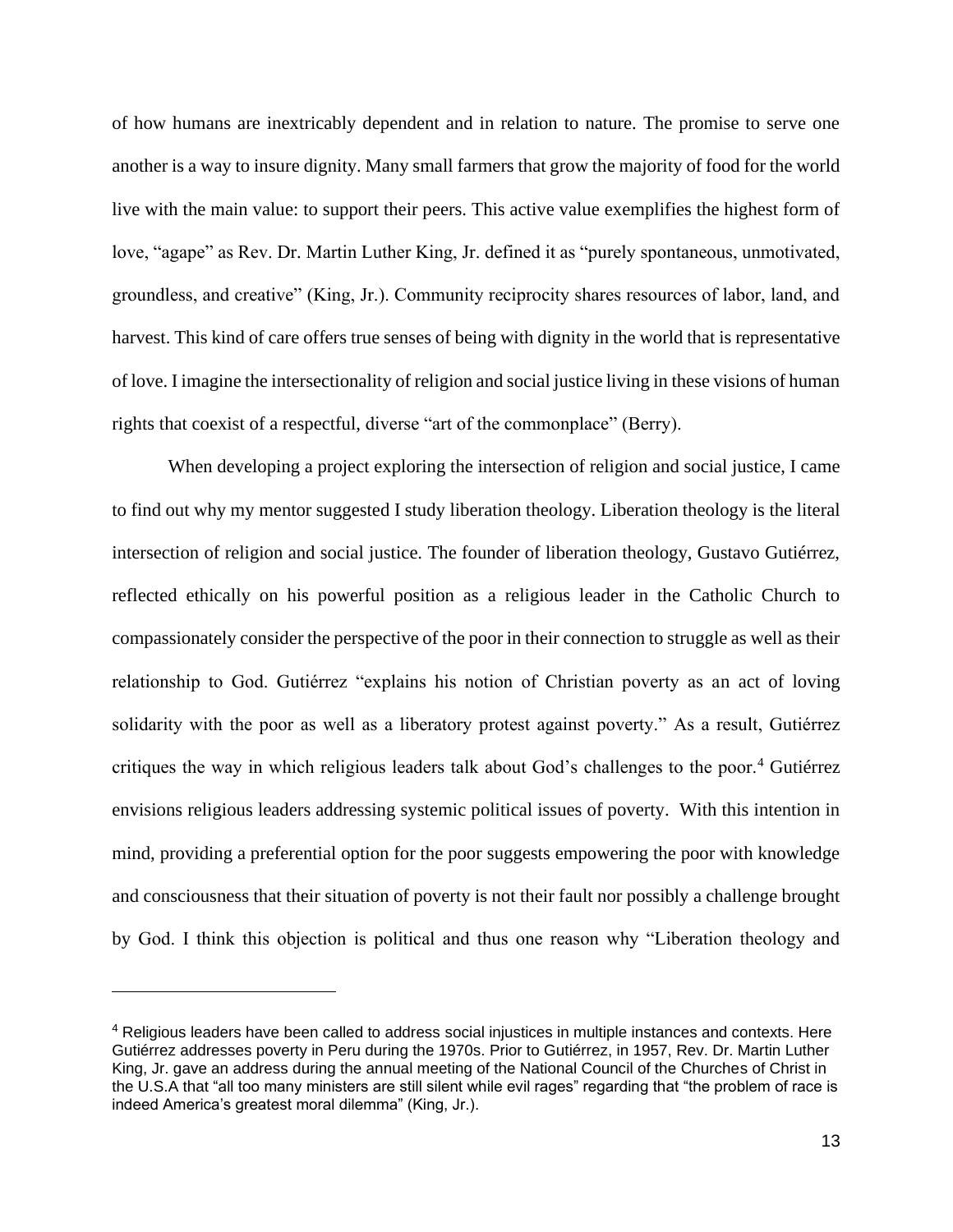Gutiérrez have both been the subjects of repeated Papal scrutiny" (Rivers). Another reason being that a sense of blame can easily overtake the realization that these models and ideals are not serving everyone. This is because blame leads to shame, a feeling that is of personal and collective suffering. Yet, once we know that everyone is not served fairly, we cannot go back to the unknown, evade the truth. We cannot go back to what we were doing because we know that is not love. To be loved is to be held and free. Additionally, there is so much knowledge in pain. Getting the knowledge that you are impoverished is painful. But self-knowledge is liberating because you accept what's challenging, then gain an understanding of how your situation could improve. Inasmuch as identifying broader systemic injustices such as poverty and financial needs to access resources, religious leaders can share knowledge and build understanding. This act alone can form the identity of the "collective agency" needed to achieve "community resilience", as described later by Monica White. By forming a preferential option for the poor, religious leaders serve God. Gutiérrez being from Peru and presenting this theological narrative during the 1970s, an era of strong neoliberalism in Latin America, Gutiérrez filled the identity of the collective agency that led to social movements for liberation that spread across Latin America. Under the circumstances of resistance and even papal scrutiny, my mind diverts to Parker Palmer's comments on leadership in which Gutiérrez takes the power of "complicity [as] a source for profound hope for change" (Palmer 78).

I gained a greater understanding of liberation by studying Gustavo's work on liberation theology. This foundation helped me envision ways to explore how food systems can address inequities. Below are more details about liberation to give more context:

According to Gutiérrez true "liberation" has three main dimensions: First, it involves political and social liberation, the elimination of the immediate causes of poverty and

14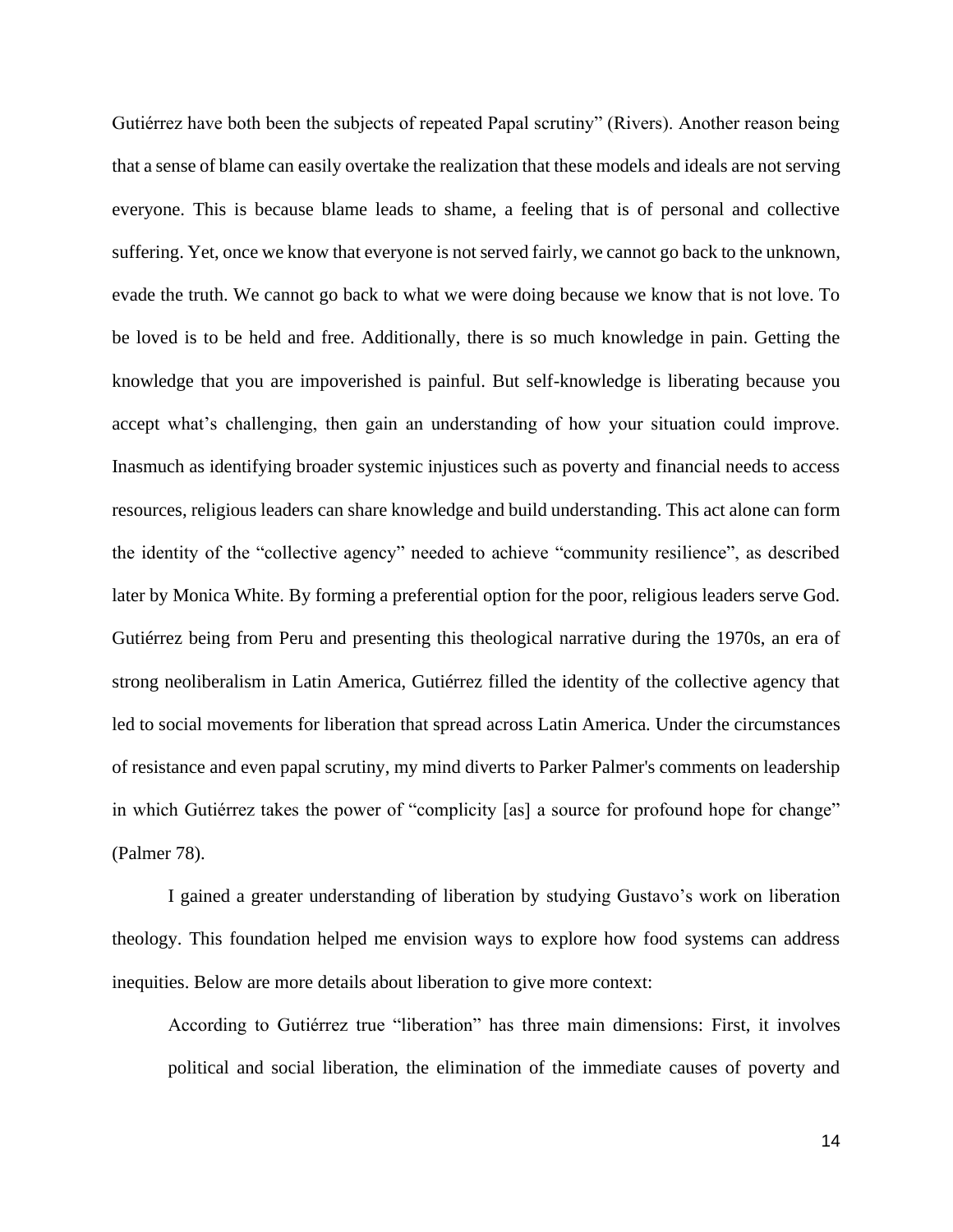injustice. Second, liberation involves the emancipation of the poor, the marginalized, the downtrodden and the oppressed from all "those things that limit their capacity to develop themselves freely and in dignity" (Gutiérrez). Third, liberation theology involves liberation from selfishness and sin, a re-establishment of a relationship with God and with other people. (Rivers)

The causes of poverty are complex and include: working wages, costs of housing, food, healthcare, child care, and reduced-fee legal support to escape unsafe environments such as domestic violence. But also addressing environments in which diversity is not celebrated and limited by: race, gender identity, socioeconomic class, sexual orientation, immigration status, education level, mental illness and disability. With this in mind, it is likely you, yourself, or someone you know has been impacted by political and social issues in some combination: mentally, physically, emotionally, and spiritually. We are human. We have the capacity to learn about empathy, compassion, courage, vulnerability, and authenticity.<sup>5</sup> I believe we can access these emotions to connect and imagine the struggles that are barriers to freedom inside of us, and in our communities. Listening to voices and stories build significant power. By learning about these dimensions of liberation, I not only learned more about myself in how I view the world, but how to step into the shoes of someone else in all corners of the globe. I believe we truly understand the value in addressing these political and social issues when we see peace. "Plant gardens and eat what they produce… Also, seek the peace and prosperity of the city to which I have carried you into exile. Pray to the LORD for it, because if it prospers, you too will prosper" (*New International* 

<sup>&</sup>lt;sup>5</sup>To learn more about these emotions visit<https://brenebrown.com/> and read books by Dr. Brené Brown.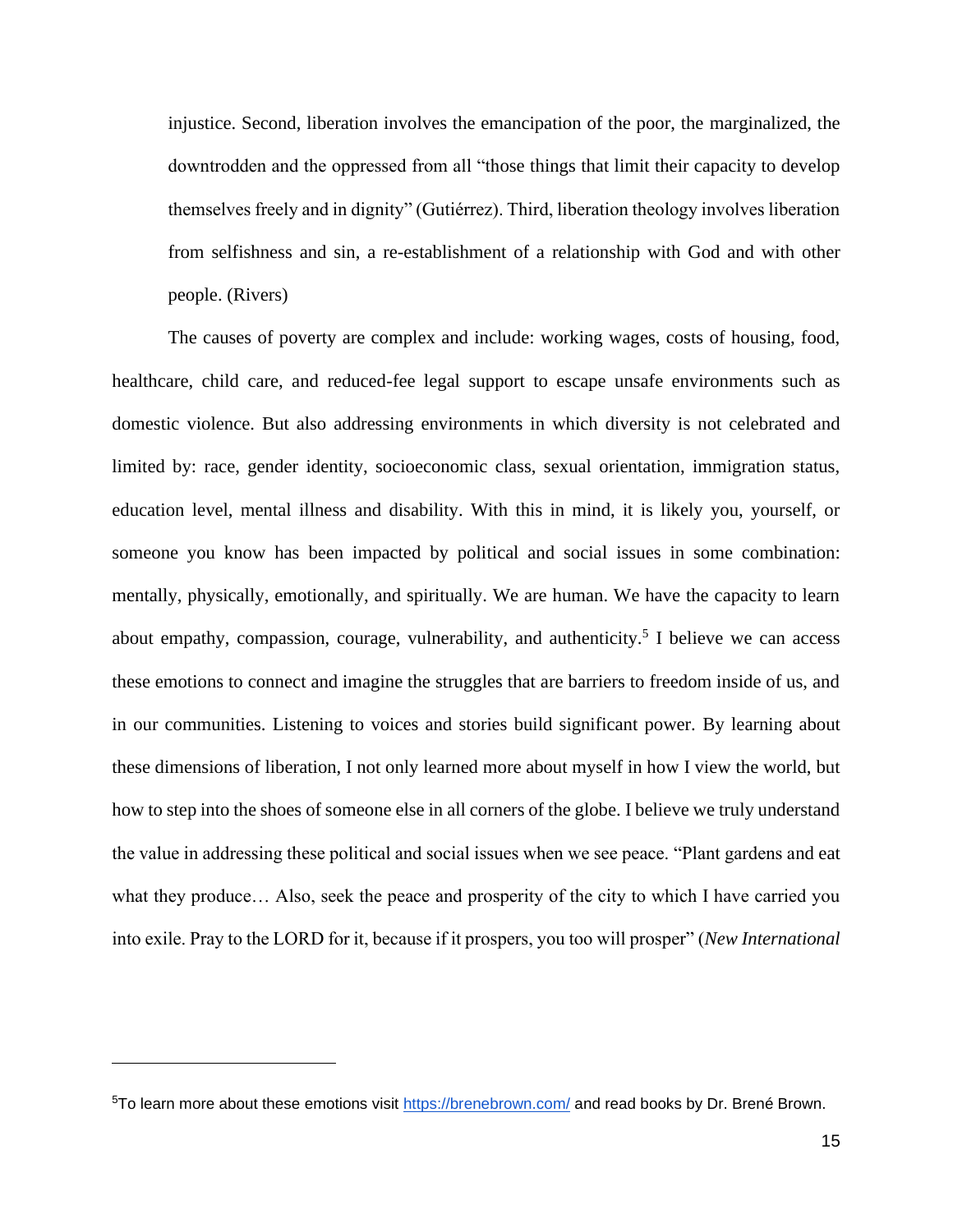*Bible Jer.* 29.5; Jer. 29.7) Liberation for all in our communities is peaceful and prosperous, but in order for that to happen we need equity.

Equity differs from equality in that "equity is a process and equality is an outcome of that process." (George Washington University online Master of Public Health program). The Race Matters Institute clarifies this distinction, "The route to achieving equity will not be accomplished through treating everyone equally. It will be achieved by treating everyone equitably, or justly according to their circumstances" (Dressel). By the same token, equity is a similar approach to a "preferential option for the poor" in liberation theology. Here is another example in which the conceptual framework takes a similar mindset, but the language differs. Just as the use of equity instead of equality makes a difference in meaning. Although they are interrelated, the distinction in a mission statement, for example, changes the approach of an organization completely by looking to make change broadly instead of a specific community. Then the approach impacts the community differently or may not even be effective. Language helps inform how we will benefit people universally. In order to achieve a place where people are treated fairly and equally, where there is justice and liberation, we need equity to get there. Equity is a process that involves forming building blocks to have access to needs that we all require such as food.<sup>6</sup> "Equity is a solution for addressing imbalanced social systems. Justice can take equity one step further by fixing the systems in a way that leads to long-term, sustainable, equitable access for generations to come" (George Washington University online Master of Public Health program).

 $6$  There is a very helpful illustration by Tony Ruth distinguishing between inequality and equality as well as equity and justice through apple picking. Illustration is originally sourced from the 2019 Design in Tech Report which is accessible through the George Washington University online Master of Public Health program here:<https://onlinepublichealth.gwu.edu/resources/equity-vs-equality/> (Maeda).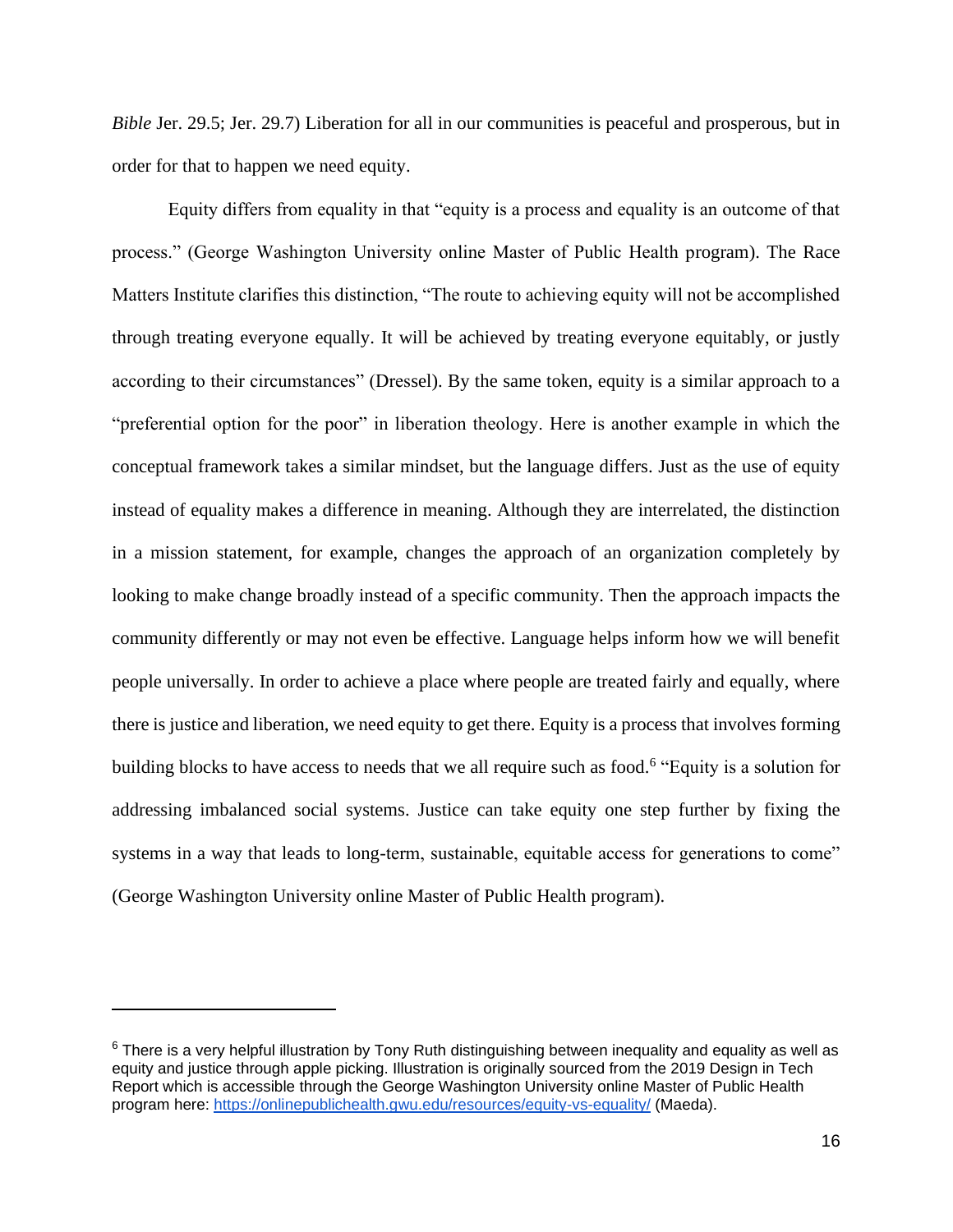Humans are inextricably dependent on nature and environment for resources and from the sense of place in which Earth is home. Equitable solutions require holistic mindsets in a time of ecological crises in which the most vulnerable especially face. An ecological theology of liberation, proposed by Daniel Castillo, extends discourse of liberation theology to the current global context "that grounds the preferential option for both the earth and the poor in its confession of who God is and what God desires" (Castillo xxvi). In this way, an ecological theology of liberation suggests a Christian praxis that conveys the intersectionality of religion, social justice and environmental justice. Castillo draws connections that reckon with not only environmental degradation but also racism and cultural degradation as expressed in black liberation theology and Latin American liberation theology. Additionally, Castillo argues the importance of political ecology which seeks to understand human interaction with the environment and natural resources. Castillo states:

Political ecology, as a general discipline, is aimed at understanding the ways in which power shapes the webs of eco-social relationships that constitute the world. Its judgment on these relationships is not uniform. In other words, while political ecology can function as a tool to argue for an option for the earth and poor, it can also be used to justify the technological domination of the earth and the oppression of the poor. (Castillo 9n24)

Political ecology talks about the ways we connect with the planet and enact environmental protection and thinks about where we grew up, how we grew up and what we've been taught in relation to the planet. Political ecology evaluates how our connection to the planet is really based on politics and culture. The interdisciplinary and transdisciplinary discourse provided by Castillo serves as a theoretical framework that informs conceptual understanding and language of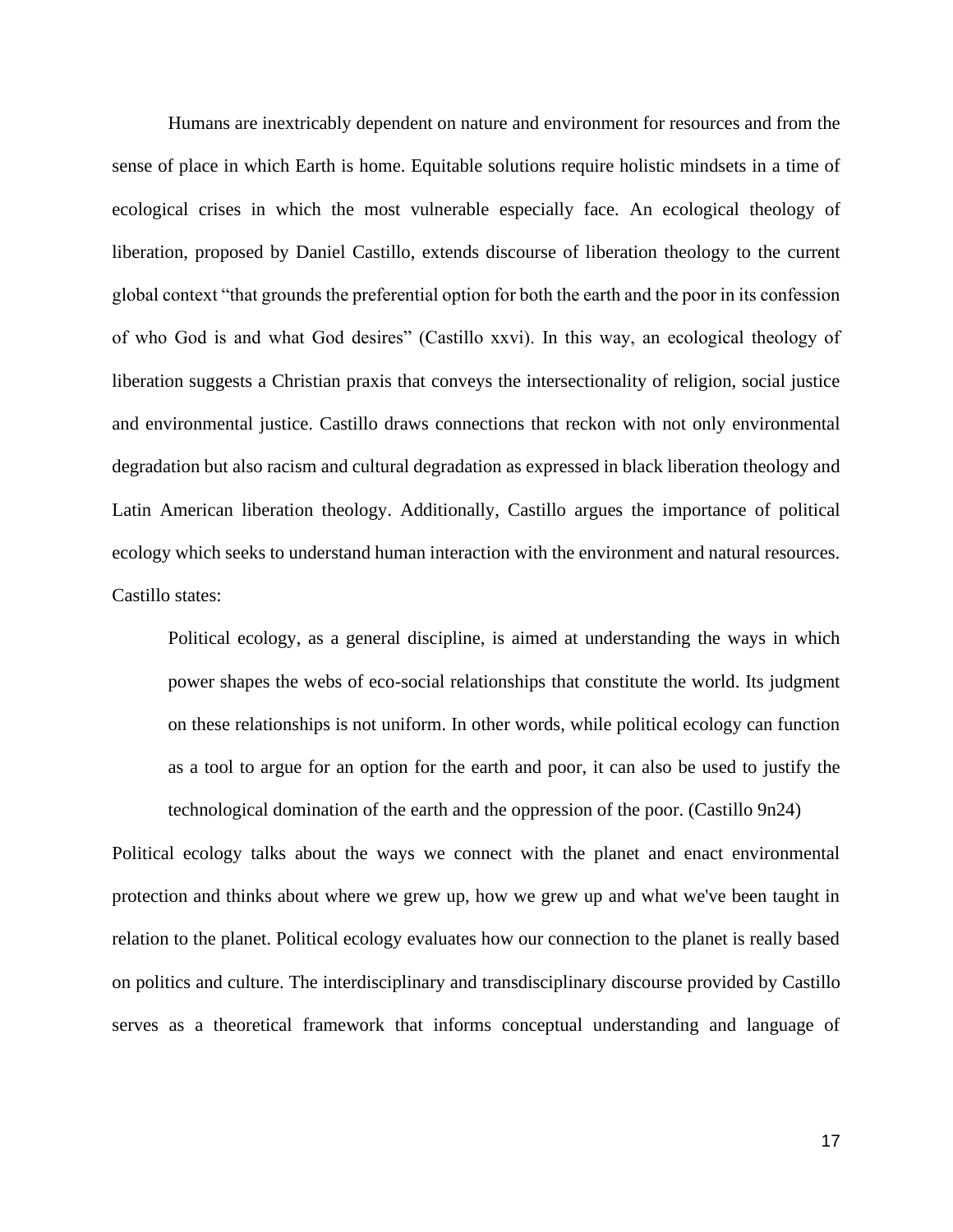liberation.<sup>7</sup> Understanding this framework deepens the argument for why striving for justice matters, why we need preferential options for the poor and the earth. This is because it addresses the realities of the world in which we live, where community lacks belonging. The reality is that we are all interrelated, mutually tied. Thus, an ecological theology of liberation strives to build connection among community and awareness of the intersectionality of religion and social justice.

Gaining a theoretical understanding also informs action, in particular human agency. "Human agency transforms not only social landscapes but also ecological landscapes through the distribution of both economic and environmental costs and goods" (Castillo xix). History and our current context explains the power of human agency, such as our globalized political economy. Dr. Monica White furthers the concept of agency as "collective agency".<sup>8</sup> A concept that I think demonstrates the theoretical framework of how religion and social justice can serve one another:

Collective agency, a concept that I coined based upon the data for this project, involves social actors' ability to create and enact behavioral options necessary to affect their political future. As such, it is an intrinsic part of social activism. How people understand and conceptualize their own agency affects their beliefs about whether they can influence the course of events in their own lives. Based on the information available to

<sup>7</sup> Worthy of exploration is also *Laudato Si,* in which Pope Francis expresses views aligning with an ecological theology of liberation: "that God creates the human person to live in communion with God, neighbor, and earth, and that the human person's corresponding love of God, neighbor, and earth exists as distinct but interrelated realties" (Castillo 67-68). Although the concerns from *Laudato Si* are inadequate for "the advent of the planetary emergency, specifically, the emergency's relationship to the history and legacy of colonialism within the 500-year project" (Castillo 146).

<sup>&</sup>lt;sup>8</sup> Dr. Monica White's book provides historical data and stories on agricultural resistance and the black freedom movement. Using the framework of *collective agency and community resilience*, the book "offers another narrative of the relationship between labor, land use, and the black farmers whose contributions were intrinsic to the development of the agricultural sector of the United States of America… This book recovers the efforts of black landowners as well as the civil rights activism of sharecroppers, tenant farmers, and domestic workers… This book is an effort to recover, tell, and honor the stories of collective agency and community resilience of the black rural poor, a group the civil rights movement left behind" (White 3).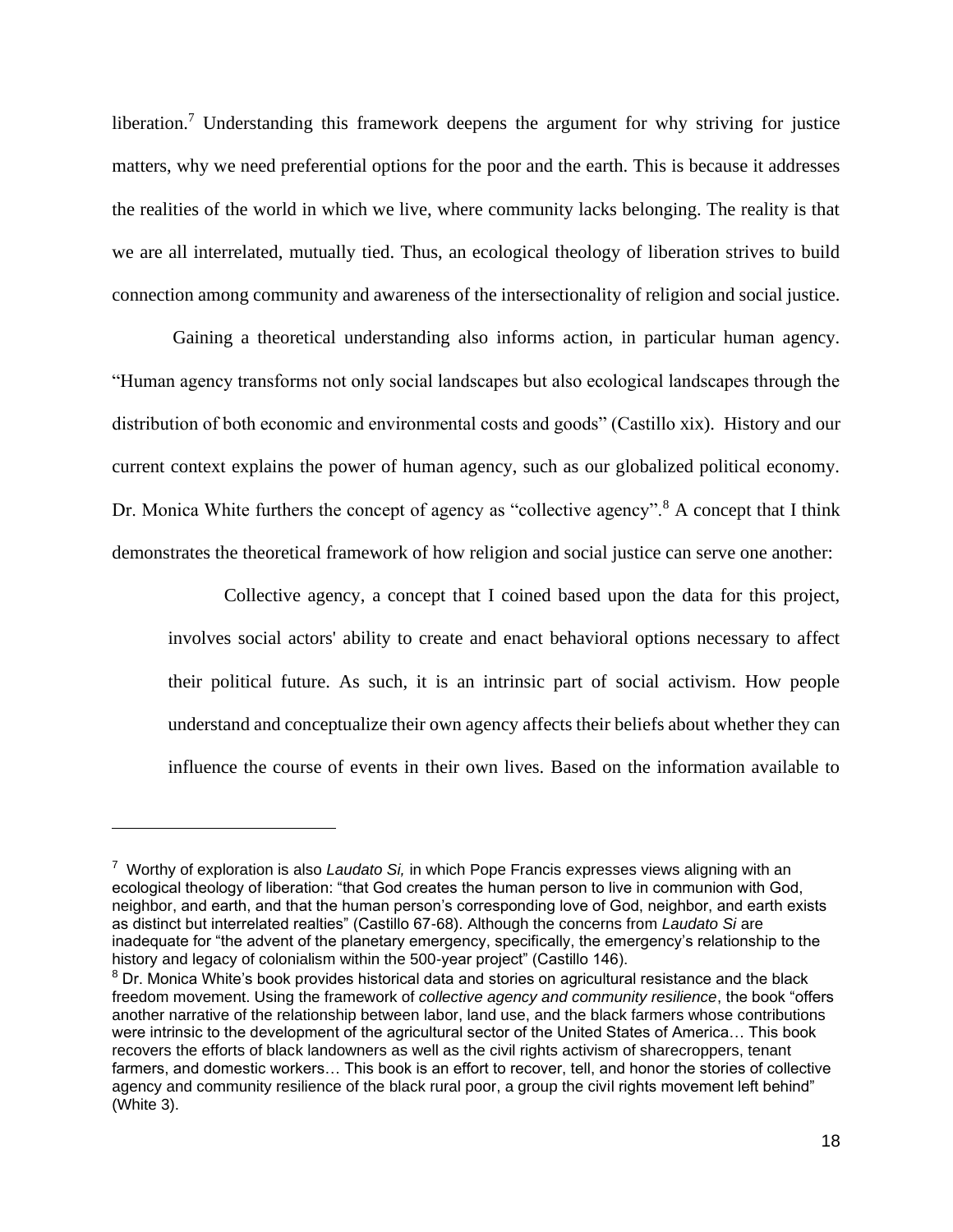them and their interpretation of that information, their sense of agency allows them to make decisions either to resist or adhere to social boundaries. Those who join movements develop a type of agency that includes a willingness to give up the individual rewards granted by the hegemonic power of the social hierarchy and to find rewards in movement participation. …

Most scholarship on the concept of agency concentrates on its psychological origins and impact and its implications for the individual. I propose *collective agency* as a way to expand theories of agency to include a collective dimension. A community does not have a consciousness in the same way an individual does, but when a group of people comes together and believes in their mutual success, this creates a separate type of consciousness that drives collective agency. The concept of collective agency provides grounding for this book's investigation [studying agricultural resistance and the black freedom movement] of those who share a collective identity and who join together in efforts to create new social forms [such as "community resilience"]. (White 7)

Religion and social justice are inherently intersectional in their similar mission for a peaceful, just world; they "share a collective identity" that has the potential to "join together in efforts to create new social forms" (White 7). Putting beliefs into action, integrating theory and practice, can be considered the task of the disciple. This theoretical framework of "collective agency and community resilience" helps us understand how religion and social justice can serve one another through deep reflection on our own self, our daily habits, our thought patterns: the task of the white moderate. To draw a connection between religion and social justice, I repeat what White says about individual agency: "How people understand and conceptualize their own agency affects their beliefs about whether they can influence the course of events in their own lives" (7).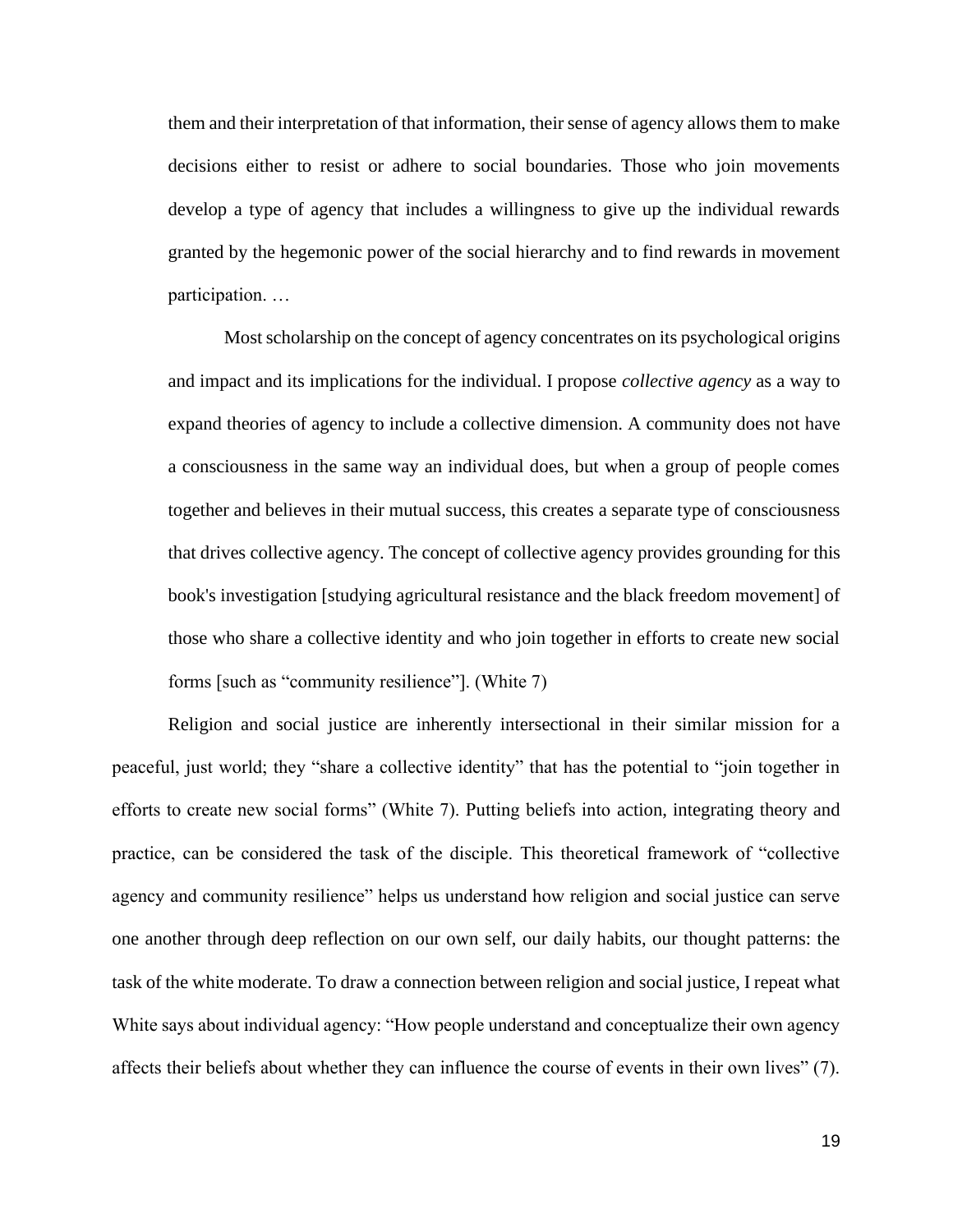In the light of comparison between agency and vocation, I see another example of the intersection of religion and social justice. Agency and vocation are related in the sense that both reflect on beliefs to guide action. Agency is "the ability to take action or to choose what action to take"<sup>9</sup>. Vocation "comes from a voice 'in here", calling me to be the person I was born to be, to fulfill the original selfhood given to me at birth by God" (Palmer 10). Vocation responds to the inner self, the nature of selfhood, that is "accepting the treasure of true self I already possess" (Palmer 10). The inner self requires love and nurture. Both of which need positive care and reciprocity within our relationships as well as the continuance of positive care and reciprocity to maintain relationships. I believe that we are capable of incorporating love, the highest form of love: "agape", as Rev. Dr. Martin Luther King, Jr. defined, into our daily lives for those that are most affected by economic, health and environmental food systems crises. Reflecting on our agency and vocation would support people's dignity and rights.

I found White's description of agency valuable in attempting to understand my vocation as a listener of the voice inside my head. Is the voice aligned with my beliefs? Or is the voice aligned with the beliefs of others and/or pushed on me by culture? I think, "Can I do anything about food security? It seems so abstract, big and complex." As a listener of the voice inside my head, I evaluate my individual ability and make the choice to respond instead, "I can grow lettuce and onions for my local food pantry". If agency affects my beliefs, and my beliefs affect my behavior, I wonder what other assumptions I carry about myself and the world. Charles Rice offers further perspective about our conceptual understanding of 'belief'. "Faith and belief are used interchangeably in the New Testament. We've come to disassociate faith and belief…that they are

 $^9$  ("meaning in the Cambridge English Dictionary")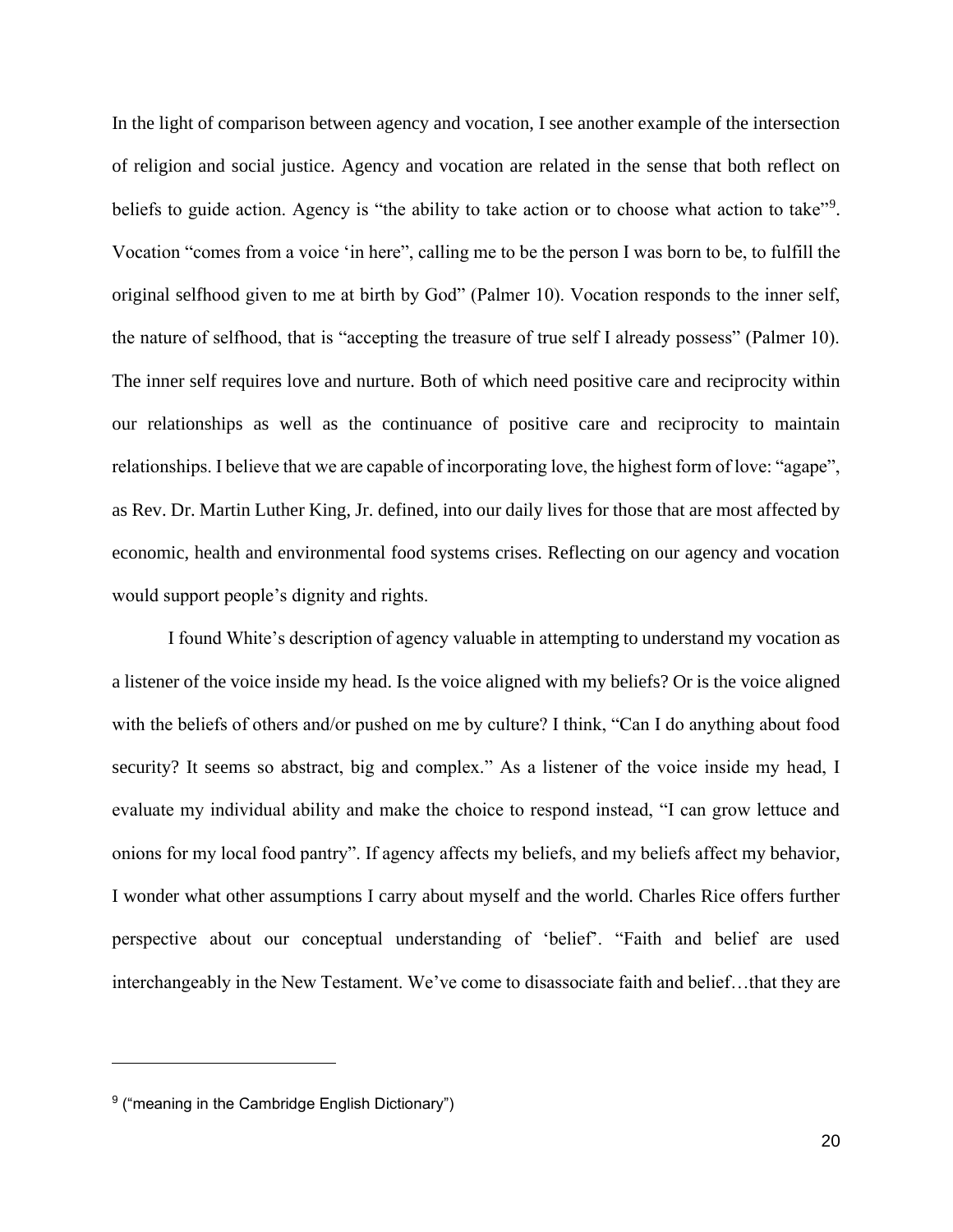disconnected. We think of belief as a way of thinking when the original intent was a way of acting" (Tedx Talks "On Belief, Faith and Responsibility"). Thus, how people conceptualize faith or belief affects "whether they can influence the course of events in their own lives" (White 7). Accordingly, how we form collective agency. If people aspire to achieve peace, prosperity, food security, protecting our most vulnerable children by insuring equal opportunities to education, or whichever world they dream, they must inquire and reflect on their own agency, beliefs, faith, vocation. Our cultural, political, and economic environment in childhood and following developmental experiences impact our consciousness, our awareness of particular facts or feelings.<sup>10</sup> "Consciousness precedes being: consciousness, yours and mine, can form, deform, or reform our world" (Palmer 78). Our consciousness leads our path to a truer, more beautiful world.

I feel the relationship between agency and vocation can be seen in the garden. The garden is a place where humans can not only interact with nature, but also reflect on relationships with their surroundings, a place to share food with residential neighbors. "Plant gardens and eat what they produce …and seek the peace of the city to what you have been sent." (*New International Bible)*. Jeremiah 29 describes the boundless relationships we can form with ecological communities of berries, butterflies, and beetles. To put it differently, Castillo's interpretation of Scripture in readings of the gospels, expresses the "human/earth relationship at the heart of Jesus's mission … such that the vocation of the gardener portrays" as described in the Psalms (Castillo 119-120). While exploring the concept of vocation I came to understand how beliefs affect agency by addressing one's inner calling and relationship with God. At the beginning of this fellowship,

 $10$  Metacognition is another term that is related to the conceptual framework that mindfulness, agency, beliefs, faith, and vocation carry in the type of reflection that is called for as a response to this proposed theoretical framework of "collective agency and community resilience" among the intersectionality of religion and social justice (White).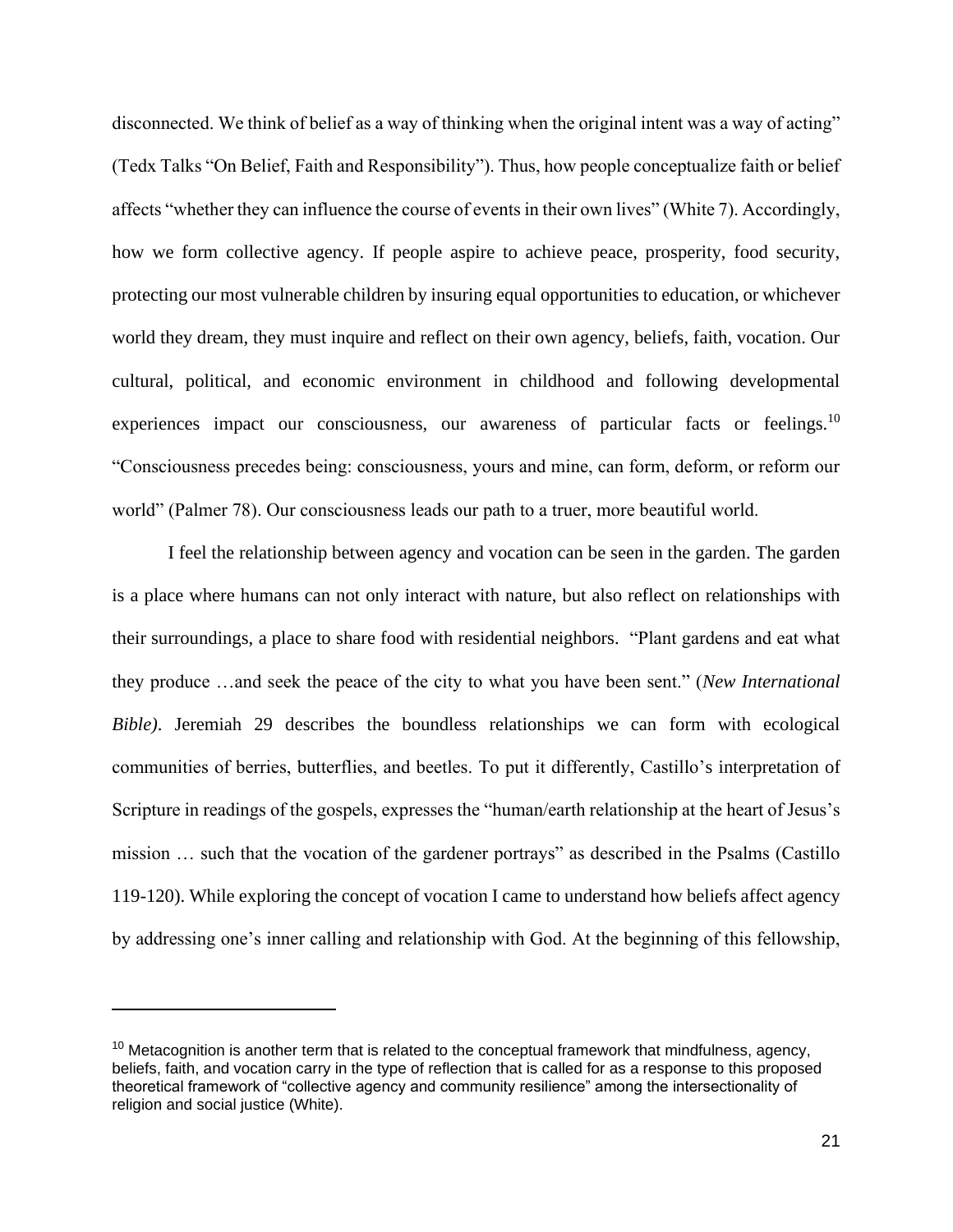my calling was to the garden. Although the traditional use of the concept of vocation "is rooted in deep distrust of selfhood but shouldn't be deduced to traditional use; nor does vocation necessarily mean discipleship. Instead, vocation responds to the inner self, the nature of selfhood, "accepting the treasure of true self I already possess" (Palmer 10). In this way, I think integrating agency and vocation into my reflections helped me realize the power of gardening. Gustavo Gutiérrez stated, "We must incarnate an 'environmentalism of the poor' that, at the same time, learns to understand nature as a gift given freely by God – a God who desires that all of creation partake in the fullness of life. This is vital to the task of Christian discipleship" (Castillo xvi). Christianity explores human interaction with the environment from the beginning of the Bible with the story of Creation and the Garden of Eden. This derived my inspiration to explore faith and my vocation by farming during this fellowship. I also wanted to try to answer questions like, "Where does food come from? Whose hands have picked my food? What would Jesus eat? What might Jesus eat in today's America?"

This work strives to explore sustainable food systems and faith. By doing this I hope to provide knowledge for faith communities and activists interested in addressing issues surrounding food systems. Hunger being a symptom of poverty and agricultural systems that violate the sanctity of life provoke a challenge to form an ecumenical approach to just and ecological food and agricultural systems. An ecumenical approach that uses their native land to cultivate equity to achieve justice. In learning about religion and social justice I discovered they share many similar objectives that ultimately promote well-being. They operate similarly to address social and ecological issues, but act for different reasons. I hope to highlight how faith communities are activists. Partnership with faith communities offers potential to expand capacity and develop unified efforts. By studying farming and food systems, I see how religion and social justice serve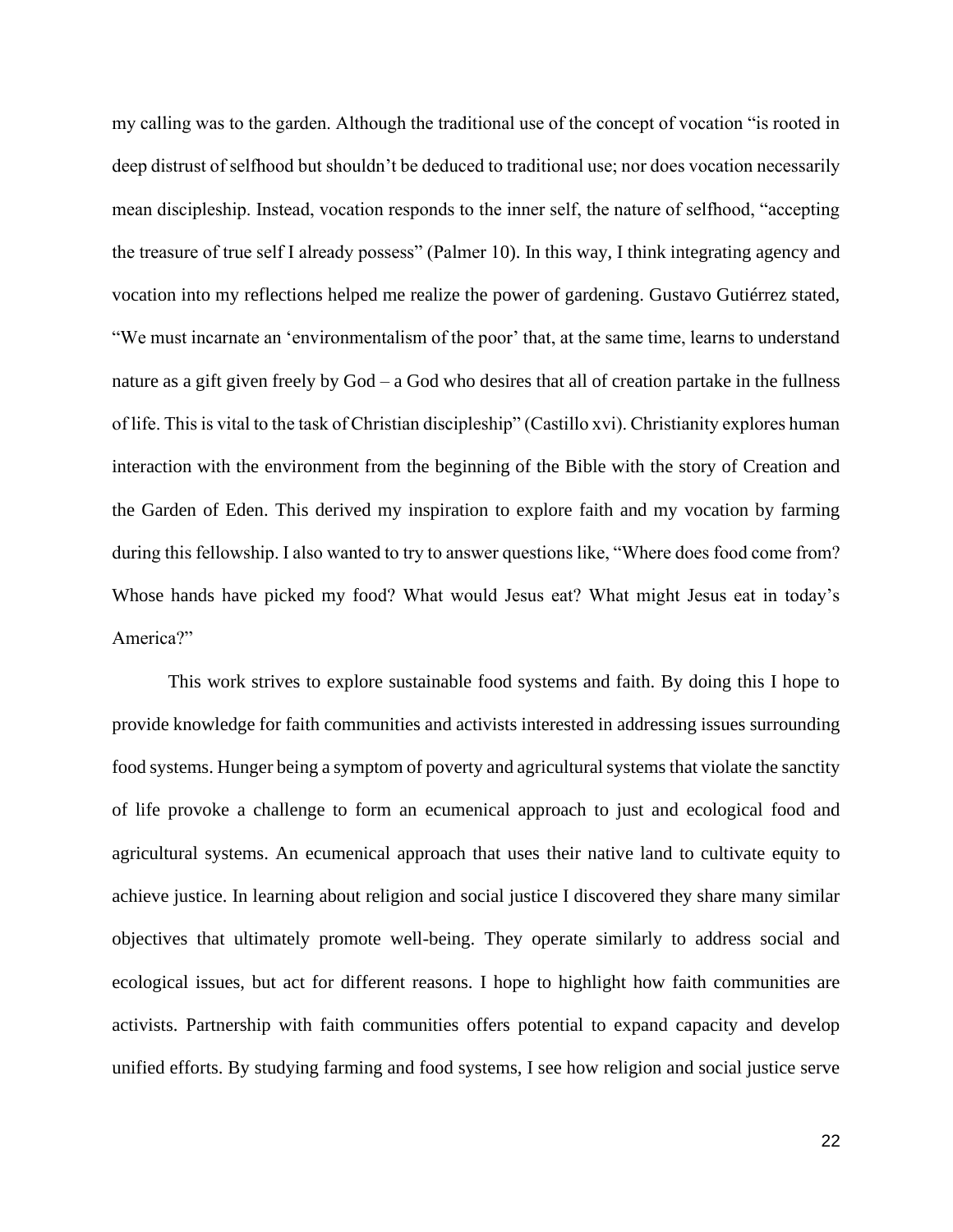one another. My hope is to connect the reader to how the act of eating can be humbling. There is creative and imaginative work ongoing that connects daily activity to worldly impact just within understanding the complexity of hunger, food systems, and food sovereignty. Food, faith, farming, community, justice, liberation and salvation are topics that respond to a "call to be a certain kind of person in the world" in the words of Rev. Charles Rice (Tedx Talks "On Belief, Faith and Responsibility: Charles Rice"). I hope the reader learns how easily one can cultivate sustainability, health, and liberation through reflection on personal narrative and agency in eating.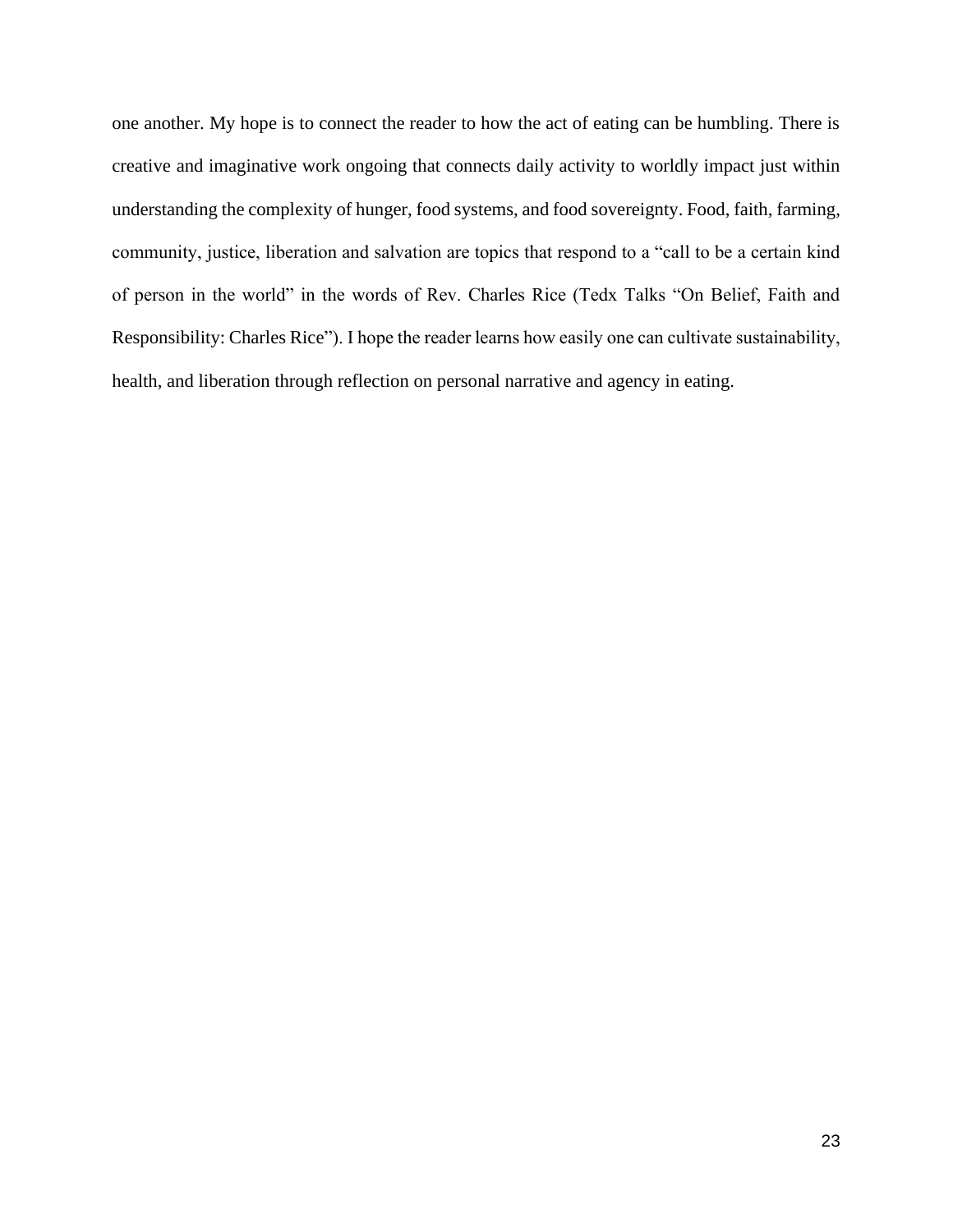### <span id="page-25-0"></span>Part 1: Food Justice

Before diving into all of the different perspectives and strategies that I have observed among the relationship of religion and food justice, I believe it is important to clarify what I think we should try to achieve and the context in which I am speaking.

Addressing hunger is a common social issue that is addressed by missions of justice and religion or faith. The path to ending hunger and food insecurity is through pursuing food justice and sovereignty. Food justice is an intricate concept that is described by a balanced social system and ecosystem which provides sufficient, healthy and ethically produced food to all members of a society ("What Is Food Justice and Why Is It Necessary?"). It shares much with social justice in that people of color are marginalized by how nutritious food is distributed and accessible. For example, the cost of organic produce and health-conscious foods and the proximity of the store that sells those foods. Additionally, food justice is related to environmental justice. For example, communities that live next to concentrated animal feed operations (CAFOs) experience the toxic waste of manure that runs off the farm when mismanaged; such agriculture negatively impacts human and ecosystem health, air and water quality, and access to green space. Food justice can be seen as a way to address hunger as a symptom of poverty. Alternatively, "faith and Indigenous communities see hunger as a witness to imbalance in the world: a deeper problem than a calorie deficit. When communities see hunger as a social, economic, and moral problem, they take systemic and collective approaches to its resolution" (Lietz-Bilecky and Duke WFPC). Interviewed organizations and individuals working around rural child hunger described shifting from a perspective of "charity to justice" in which "justice-focused solutions to rural child hunger", for example, "address environmental justice, land justice, social justice and racial justice". Furthermore, providing support for hunger by shifting a mindset from scarcity to abundance by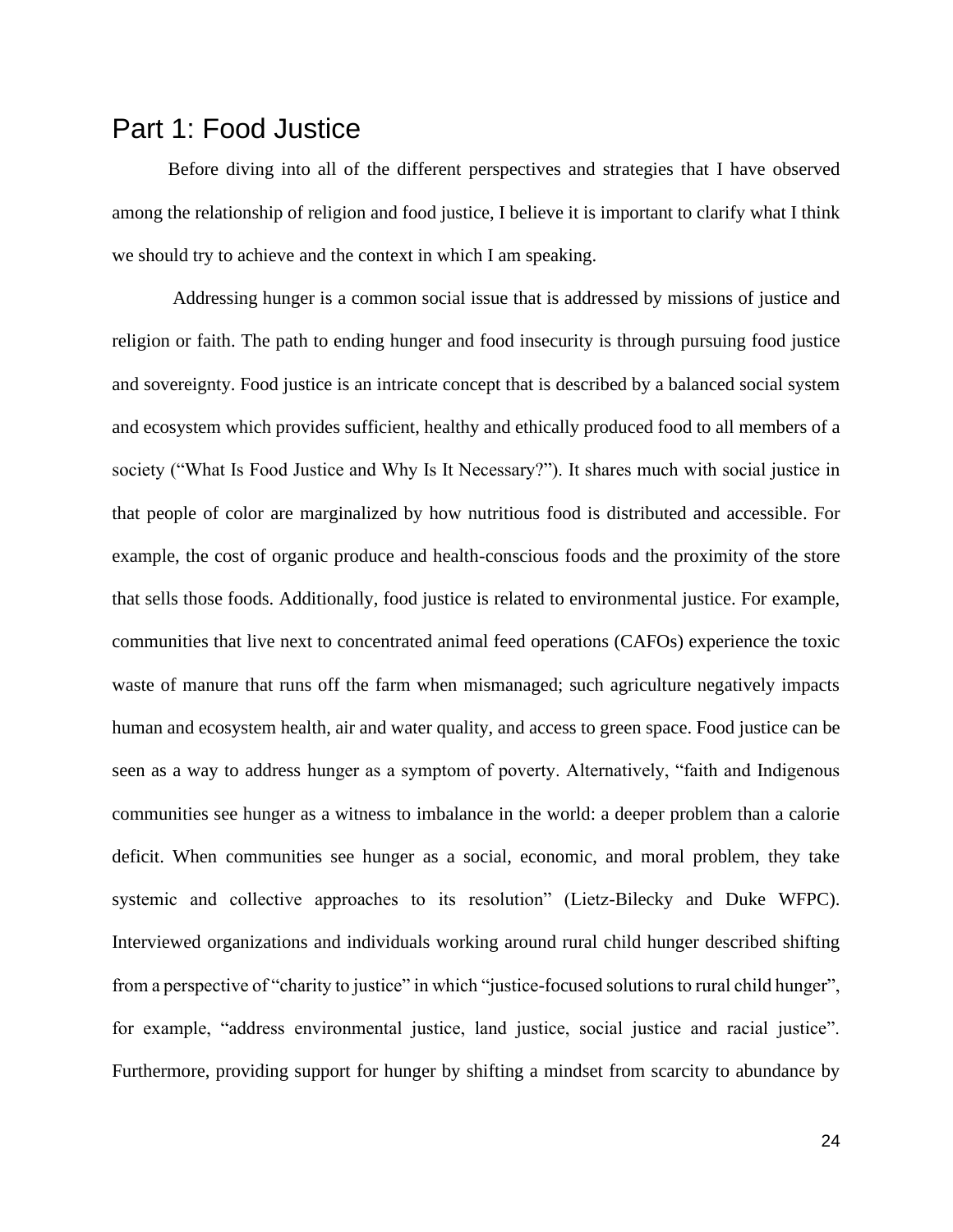looking for available resources that support self-reliance (Lietz-Bilecky and Duke WFPC). Faith communities can be a central community to connect low income communities to resources like land, seeds and perennial crops like fruit and nut trees. This kind of support empowers the future of food through seed saving. One annual crop can reproduce many more seeds that can be saved for next year when the growing season begins. Installing these opportunities ensures a truer version of food security as the actual presence of food in the future. Empowering people to grow food for themselves is an opportunity to empower their health and spiritual well-being as they connect to nature. In this way, food security is much more than providing food.

Furthermore, this support develops understanding of ways in which people have agency. Discovering agency can begin by asking, "in what capacity do I have power to act on my situation?" Making use of agency releases dependency and promotes liberation from oppressive and insufficient social, legal or economic systems. Discovering agency leads to the path of food sovereignty. Food sovereignty is the ability to have a choice in what you eat. Homesteading and some versions of community co-operatives form self-sufficiency, lending on land, plants and animals to fill dietary requirements. This requires gaining knowledge, skills, ability and will to grow food. Food sovereignty also advocates for insuring food access to suit a community's ethics, beliefs, cultural background, health needs, and lifestyle.

An example of food injustice is the zoning laws inhibiting the presence of backyard chickens in neighborhoods. Yet policy allowing backyard chickens could provision resources that decrease malnourishment, food insecurity, and economic inequality. "Ultimate food security comes from imbedding production proximate to where we live. Supply chain issues and inflation are jeopardizing dietary requirements. What could be more socially just than insuring food security?" (Salatin). Knowing that food comes from a local source is food security because there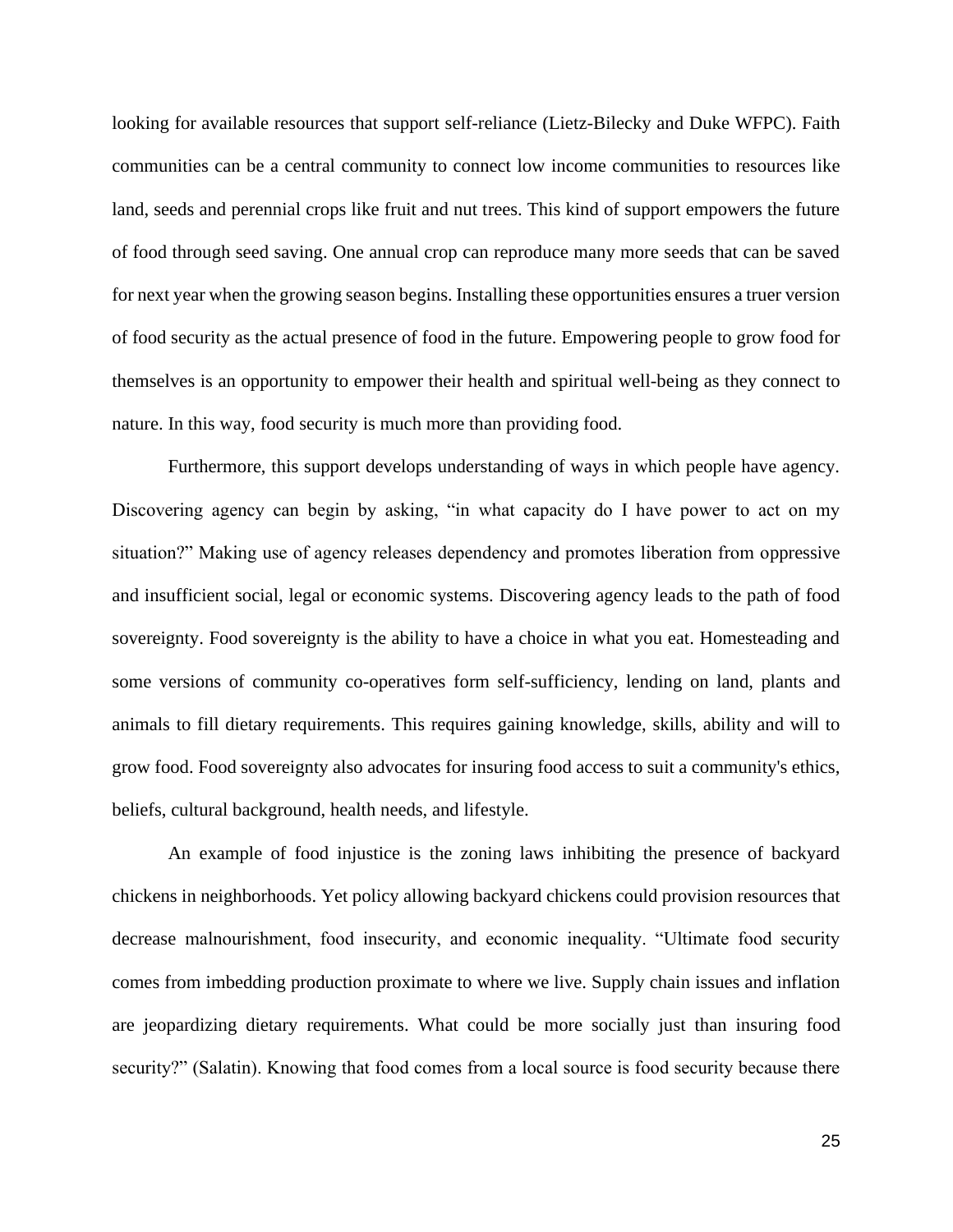is greater guarantee that food will be on the table. Changing zoning laws to allow backyard chickens is an example of transitioning toward food sovereignty.

We can begin a broader development in the path to achieving food justice and food sovereignty in our communities by learning about our current food system. "Food system" is a concept defining and examining the current ways our society interacts with natural resources to obtain food. Food systems involve the production, distribution and consumption of food and comprise activities within social, economic and legal systems.

I invite the reader, for example, to try to call the phone number on the back of a food package and ask, "Where does this food come from?" It is likely the customer service agent will not know that information or claim the information is proprietary. We do not know the agricultural practices, the working conditions experienced by farmworkers, whether fair wages or exchanges are shared among supply chains, the transportation inefficiencies contributing to air pollution and natural resource depletion. Food systems are interdisciplinary and require critical thinking about the processes involved to get food from a farm to the table where someone consumes it, or is limited by variable factors and goes hungry.

Keep in mind, the journey of food is not limited to the kitchen table, but also at restaurants, school cafeterias, nursing homes, prisons, and more. The food system does not end at the table. Really the food system ends where food lands, possibly wasted in landfills. Many food security efforts try to distribute food to those who need it, as well as lots of researchers dedicate time and effort to food waste issues. Many farmworkers experience hunger themselves. "Food waste's antihunger bent doesn't only divert food from landfills — it diverts our attention from food justice" (Bryniarski). Many farmworkers are exposed to chemical pesticides and fertilizers that are hazardous to their health. Thus food justice also calls not only on social justice, but also for a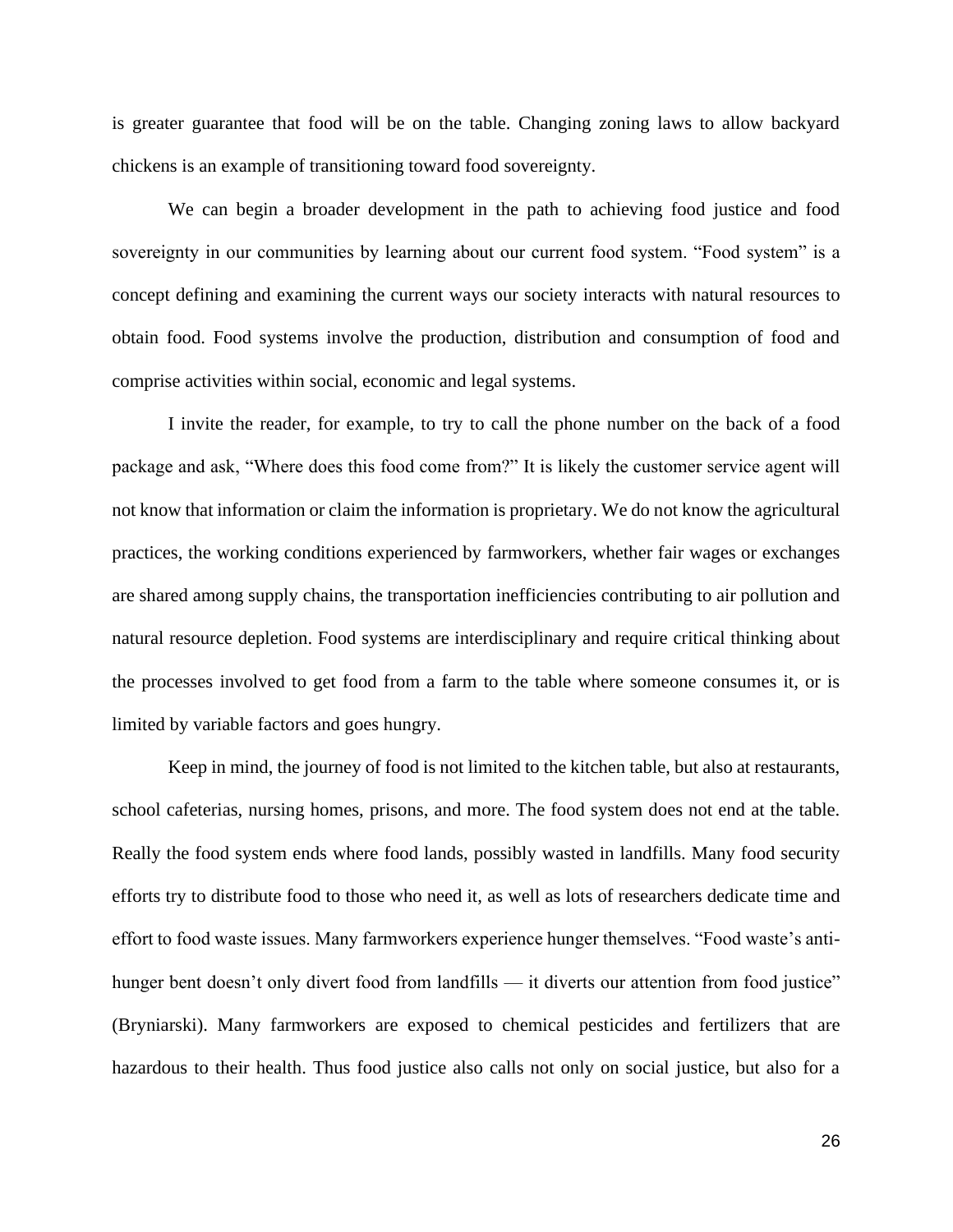response rooted by environmental justice that strives to protect access to ecosystems. Chemical fertilizers and pesticides enter our waterways via rain and water runoff and impact water quality. Poor water quality can kill species in marine ecosystems, imbalancing the food web of animals and humans that participate through workers in the fishing industry. Although fish farms are becoming increasingly common, chemical inputs can still runoff and impact the health of the fish that becomes available in grocery stores, for example. Food justice elects transitions in our current agricultural practices that make up the majority of our food systems (Hervé-Gruyer and Hervé-Gruyer; Shepard; Rodale). We need to transition away from agricultural practices that are damaging human and environmental health.<sup>11</sup> Farmers need technical and financial support to make this transition. Consumers impact this transition by purchasing food from farmers, restaurants and stores that support sustainable agriculture. If consumers also choose local farm products, then they also support their local economy and nutrition security and lessen air pollution.

Transitioning food systems today involves listening to the people working in the fields, factory workers, restaurant and food service industry, to recognize the ways in which food (legal, economic, and social) systems oppress human dignity (""On Common Ground": CIW, faith leaders come together in NYC for "an extraordinary conversation" …"). Food can be used as a tool to understand the systemic issues and disparities within social, legal, and economic systems (Bowens 173). Food can also be a tool to help us understand how to achieve justice. The production

 $11$  For further details and exploration of how agriculture can mitigate climate change in an optimistic way, watch *Kiss the Ground* on Netflix. Please note, this movie depicts stories of a largely white and male demographic and dismisses that Indigenous peoples and people of color have been practicing regenerative agriculture methods for long before today (Lucas; "Native Lands Stewardship Webinar Series"). Additionally, they have headed the environmental justice and sustainable food and farm movement resisting injustice through community-centered ways as demonstrated in the book, *The Color of Food* by Natasha Bowens, *Braiding Sweetgrass* by Robin Wall Kimmerer, the campaign by La Via Campesina found here:<https://viacampesina.org/en/who-are-we/> .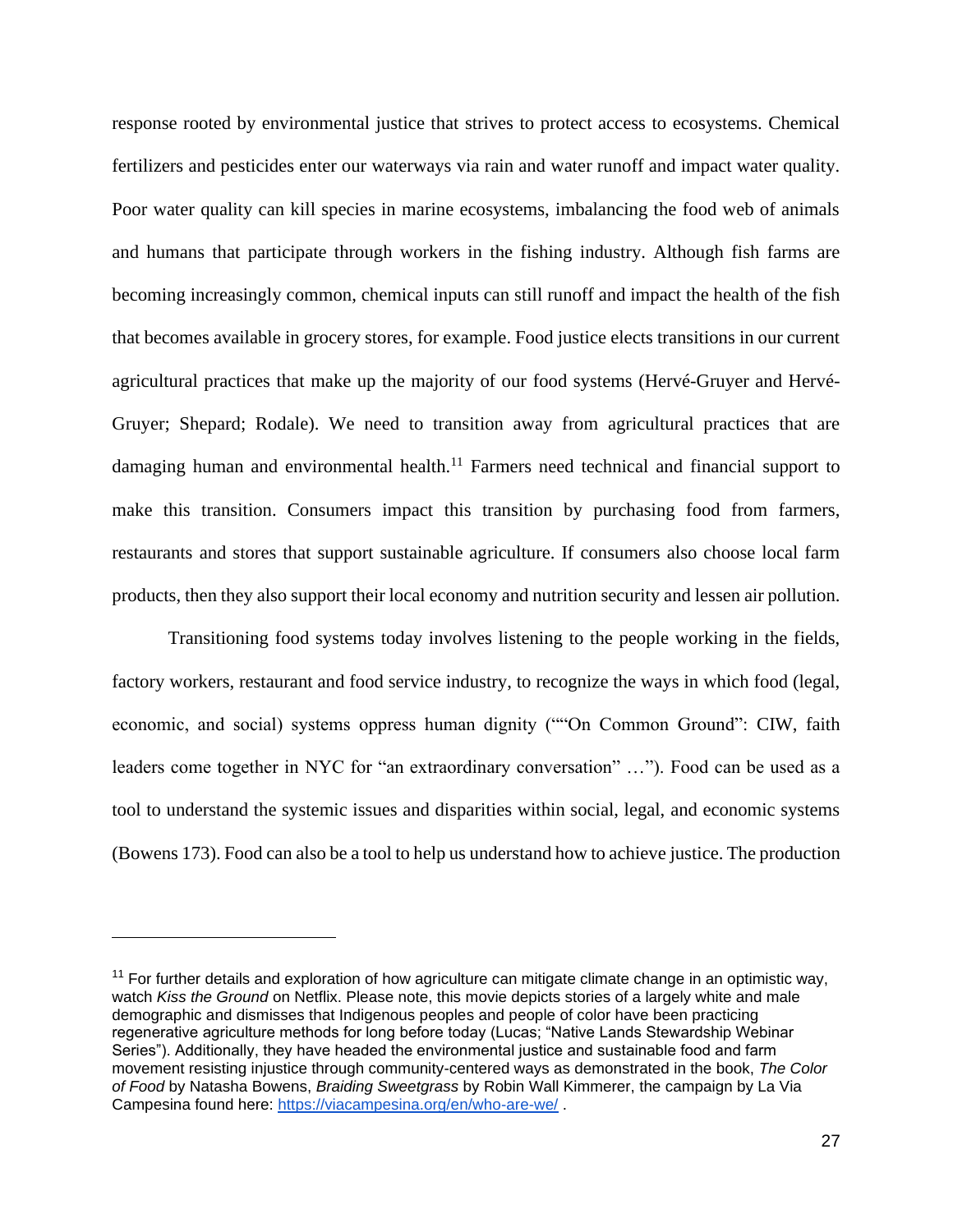and distribution of food impact socioeconomic inequality and environmental degradation. All of these aspects make up food systems.

Co-operative farming is a strong model for the future of resilient food systems. Faith communities are positioned in their collective group of peoples and land ownership to start cooperative models. Similar to the principles of liberation theology, the co-operative farming model protests against poverty and racism (White). Co-operative models (co-ops) are similar to Community-Supported Agriculture (CSA) models because they focus on community, rather than grocery stores where individual consumers buy products. The United States Department of Agriculture (USDA) defines: "Co-ops are producer- and user-owned businesses that are controlled by -- and operate for the benefit of -- their members, rather than outside investors. The co-op business model is highly flexible and can address a wide variety of needs" (United States Department of Agriculture). Growing food and sharing food are ways of loving thy neighbor by meeting basic human survival needs.

Growing your own food is a way to not only seek freedom without economic demands, but also to resist political and economic systems that oppress and marginalize people. Food security was not demonstrated during the COVID-19 pandemic. In addition to the impoverished, unemployed people were looking to food banks for hunger relief. Even supply chains couldn't meet the demands of food supply as grocery stores shelves were found empty in particular departments and some places because workers were unprotected. Our globalized food system did not and still doesn't sufficiently handle protecting the health of workers in fields, factories, and stores while maintaining supply chains. Food security was demonstrated during the pandemic when communities participated in local food systems buying directly from local farmers. Local food systems built to serve a community provide the members access to information about how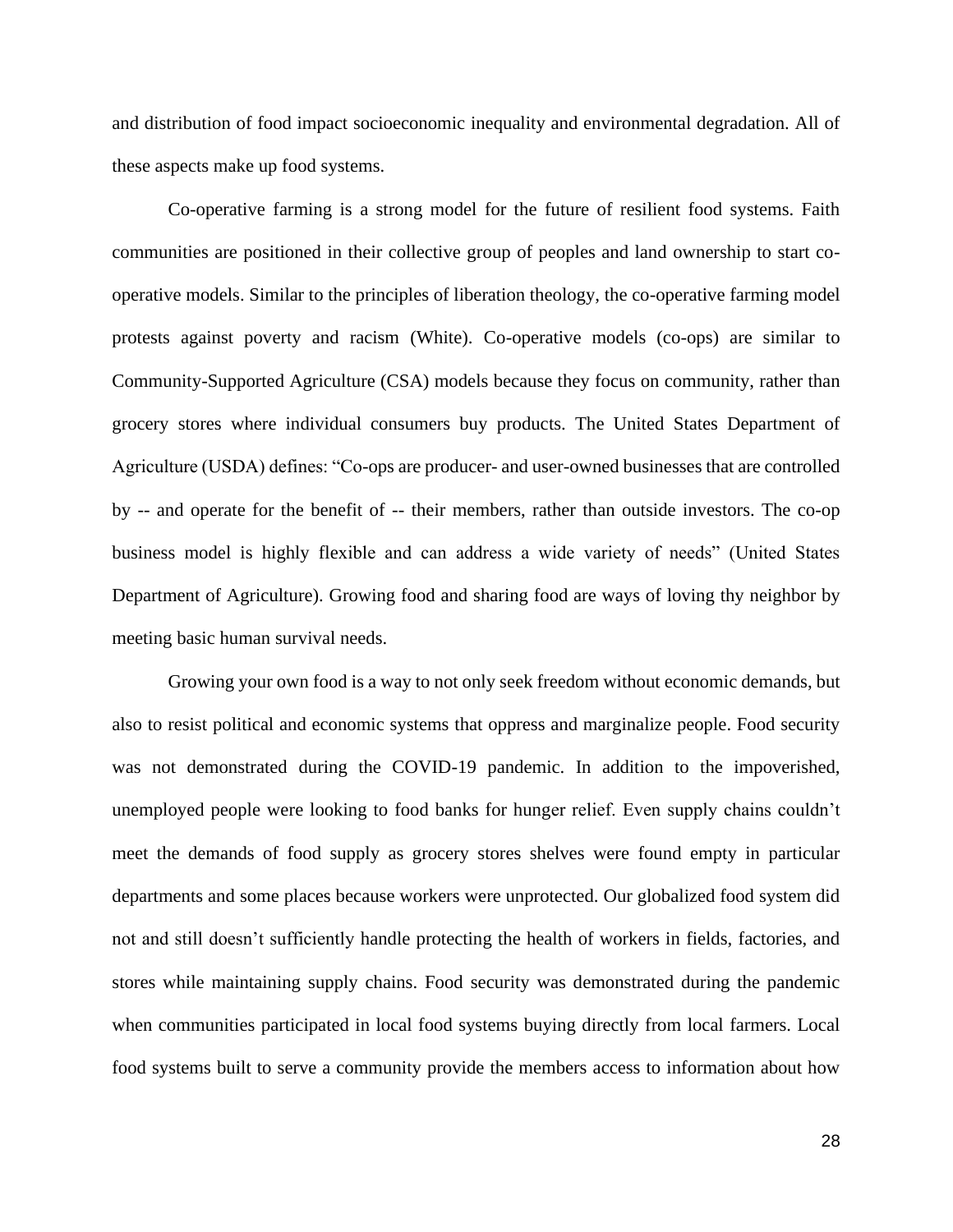the food is produced, and challenges to getting food. These efforts uplift communities through the self-determination of its members, as described by Dr. Shakara Tyler (School for Environment and Sustainability).

Although I was not directly impacted by the food shortages during the beginning of the pandemic, reading news articles and watching documentaries rendered plenty of fear in me. Learning from the past about weaknesses in food systems motivated me to learn how to grow food and support our transition to a resilient food system. My journey down this path began in college taking classes on food systems interning and volunteering at food banks, as well as being a Sustainable Food Fellow at Ursinus College. I advocated for students experiencing hunger on campus. Hunger was not recognized as an issue because purchasing meal plans is required by the college. However, the students who were responsible for paying tuition and work while studying disproportionately experienced hunger, and were mostly students of color. Daytime classes constrained students to work during the evening, so students missed dining hall hours for dinner. Despite paying for meals, students did not have access to food. Beyond this, carrying food out of the dining hall during lunch was not allowed despite the fact that there was always some amount of leftover food thrown out. These issues were brought to the attention of the Vice President, Dean of Students, and other college administration. I contributed to discussion by explaining barriers to food security on campus. Furthermore, I proposed solutions such as reusable carry out to-go containers and scholarships to support students in these circumstances. Being one of 20 students living on campus due to extenuating circumstances during the COVID-19 pandemic gave me further insight into the inequity of food security on campus. The initial two weeks of the pandemic we received carry-out meals in disposable containers. Because our county had the highest cases of the virus in Pennsylvania, the state mandated closing on campus dining services and kitchen staff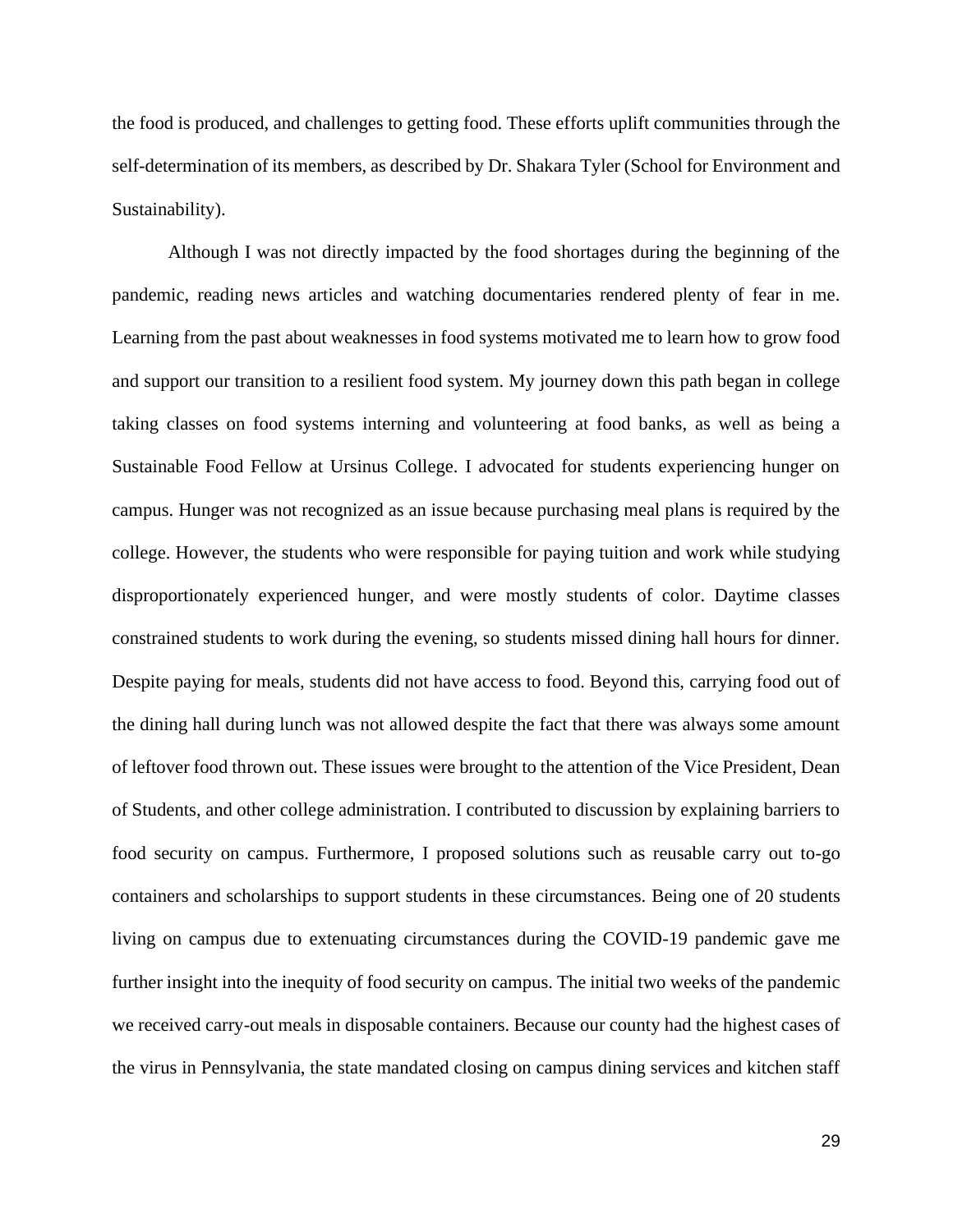were furloughed without income. Students were given stipends to purchase food, however the nearest grocery store was 2.5 miles roundtrip walking. Fortunately, I had a car on campus and was able to make multiple trips to the grocery store each week to help several of my peers since there was insufficient storage space in the community refrigerators. I documented food access conditions so that future Sustainable Food Fellows and the Office of Sustainability could progress food security initiatives.

#### <span id="page-31-0"></span>Defining Food Justice

To me, food justice is an interdisciplinary concept that takes a holistic approach to achieve fairness by ensuring equitable access to regeneratively produced food with fair working conditions. It is a call to be a certain kind of consumer. To vote with your dollar when you buy food by supporting social justice, environmental justice, liberation, and purchases that promote a robust, circular, viable economy for a healthy planet. This calling might be to support freedom in human rights, animal rights, the common good, or for religious reasons — all of which strive to achieve a better quality of life.

Definitions of food justice vary. There are key aspects that should be considered such as food miles, relational/proximate, environmental protection, food accessibility, health disparities, and socioeconomic equity.<sup>12</sup> Alternative consideration for food justice could be stated as: "Three Aspects of Food Justice: Access to healthy, locally grown, fresh, culturally appropriate food. Living wage jobs for all food system workers – farmers, farmworkers, restaurant, food service, processing plant. Community Control through cooperatives, faith-based initiatives, community

<sup>&</sup>lt;sup>12</sup>"These main points are drawn largely from a conference talk by Dr. Gail Feenstra, UC Davis. Food Justice Summit, Fayetteville, AR, 2013" (Murphy-Erby, Y., et. al).<https://uark.libguides.com/foodjustice>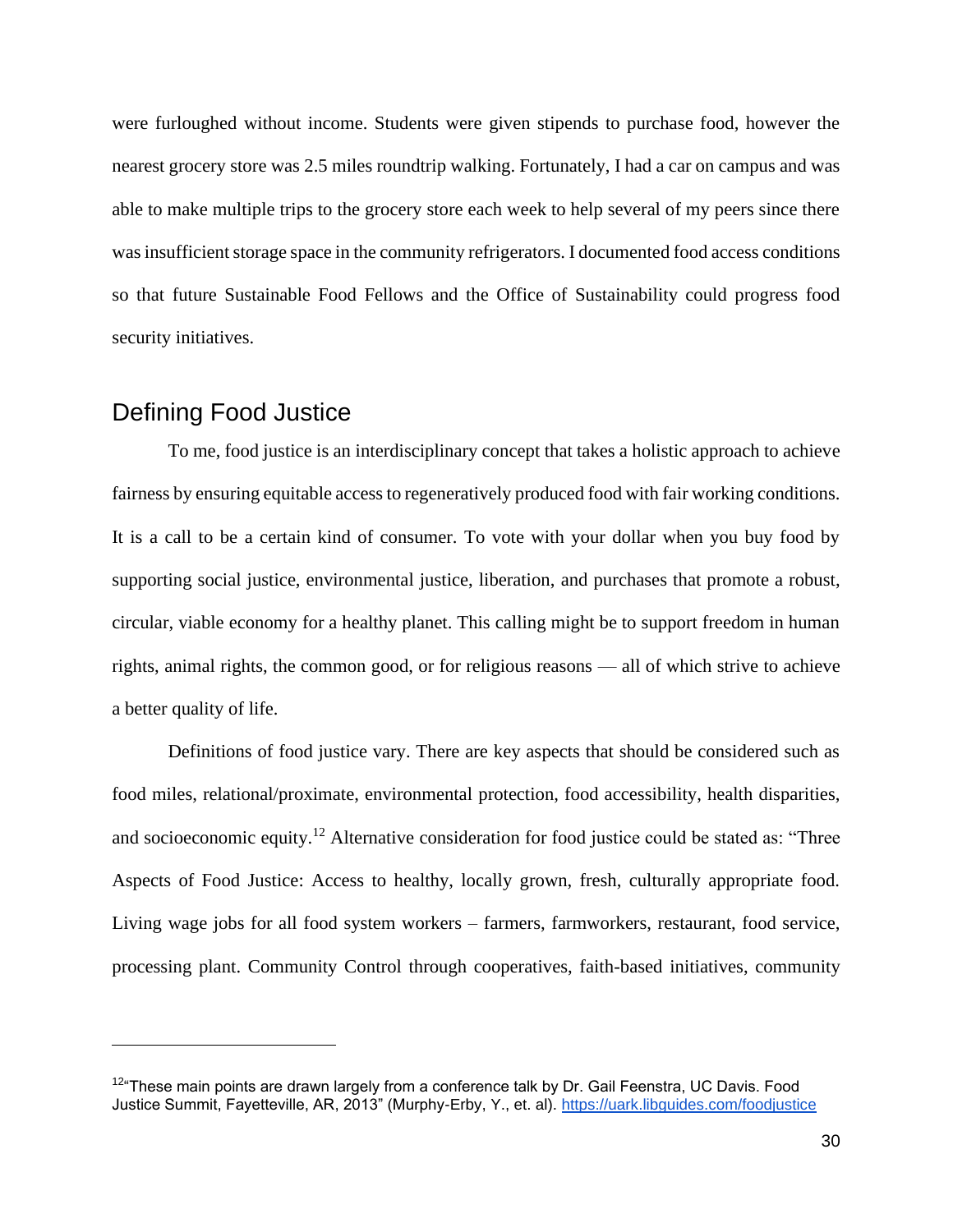organizations". However, variation and generalizations in the definition of food justice could make for inherently exclusive definitions. Jeff Rowe offers some perspective:

These definitions may not address the real life challenges of the communities they were intended to benefit, or alienate them by not addressing the concerns of a given community specifically. Individual communities want their own experiences reflected in their own definitions…

One major pitfall — for many of the definitions — is a lack of a defined audience, which is beneficial when considering food justice as a community activity. Identification of leadership, specifically who will be implementing the change, is also crucial. This way the food justice movement is better served by focusing on specific messaging…

Many claim food justice as a right. But who is granting that right? Where is it being generated? Additionally, the question of why the current food system fails at delivering the so-desired rights is not identified. In many of the definitions, the concept of what a community is remains nebulous. (Rowe)

Food justice as a right has been established in the state of Maine which is explored later in the paper as a political strategy for building equitable food systems and attempting to ensure food sovereignty. Defining food justice requires context. For example, a report studying rural child hunger and faith community engagement found practitioners expressing that context is key. "Building successful and equitable partnerships with rural faith communities requires paying attention to rural contexts along with their unique needs and concerns" (Lietz-Bilecky and Duke WFPC).

Food is necessary today, was yesterday, and will be tomorrow for humans and all creatures. Food insecurity commonly addresses the issue of hunger. Food justice is a way to address more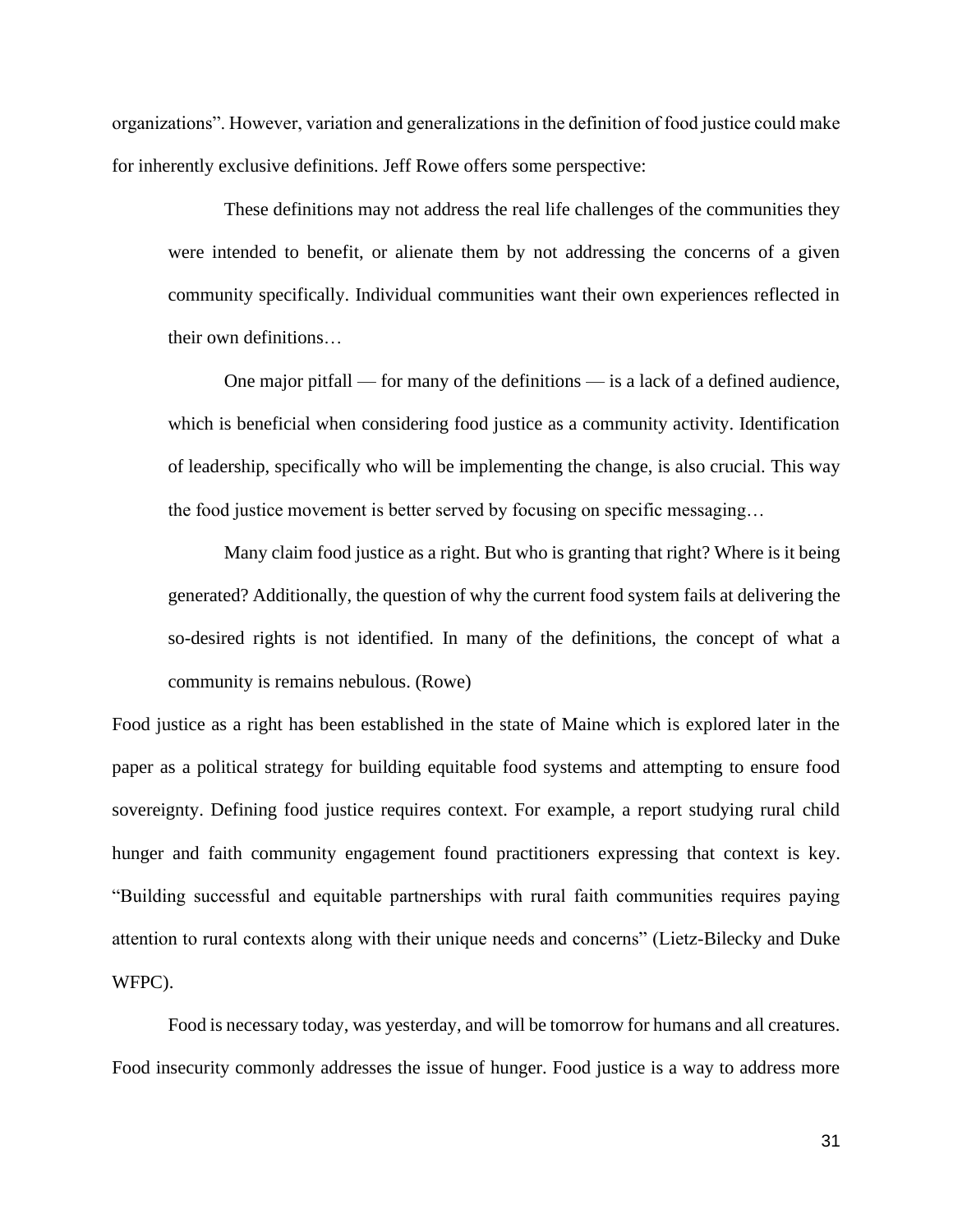than hunger, it is a way to address racial and socioeconomic issues. Hunger prevails as a challenge in nearly every community across the U.S. and the world. This reality gives rise to the urgent need to move from a perspective of charity to justice. To think big like a national food strategy, but to act locally for its potentially significant impact too. In addition to the current challenge that hunger is a symptom of poverty, considering the future of food will be necessary to prepare for a "resource-compromised future" (Shepard). We are lacking a commonly known definition of food security that addresses the present as well as what will be supportive for the future. We want to eliminate hunger. But, learning from history, our current food assistance policies installed during the Great Depression of the 1930s have remained quite similar to today, and hunger prevails. Our imagination of hunger is limited by caloric intake rather than evaluating food nutrient intake. As well as the hungry, the malnourished are living with chronic diseases such as obesity and diabetes. In order to secure a future of food for the hungry, we must not only address hunger as a symptom of poverty but food as medicine. This means cultivating an equitable approach to not only socioeconomic disparities and injustices, but how systemic issues impact our ability to address climate change especially as it impacts vulnerable communities. We must redefine food security to fit the future we are already building. Food security should entail regenerative agroforestry agricultural practices that are most likely to be resilient in addressing the future that will happen.

Current food insecurity efforts will need to change. Government food assistance programs participate in food systems by allocating budgets to purchase food. There are various buyers involved in government food assistance programs. To support farmers, Farmers Market Nutrition Program (FMNP) vouchers are given to eligible low income people. Additionally, commodity programs supply food banks. There is a crucial need to shift root causes and address symptoms in policies of legislation that direct government programs. Participation by our government is needed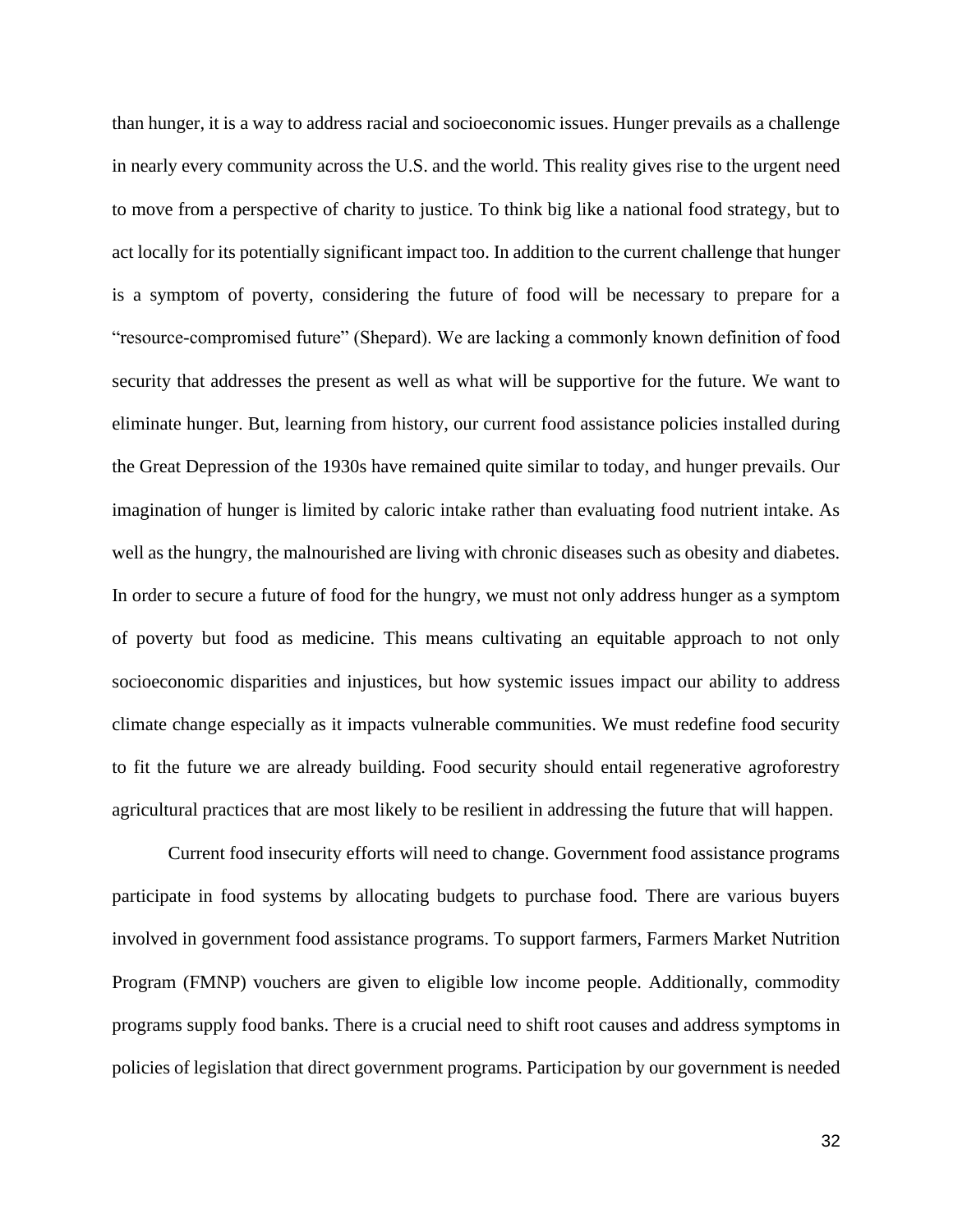by the food justice movement. In my experience working at food banks, dependence for food supply relies on unsustainable and unreliable government funding, such as the Supplemental Nutrition Assistance Program (SNAP), subsidized agricultural crop commodities, and can be largely unhealthy donations like processed, sugary foods by charities and businesses (Imhoff and Badaracco). Furthermore, our imagination of hunger is limited by caloric intake rather than evaluating food nutrient intake. Malnourishment is then the issue of concern. In this way, the narrative of hunger changes entirely. Health becomes the measure of adequate food security. By using nutrition to evaluate access to food, public health professionals, such as dieticians, can support the food justice movement while addressing the presence of chronic diseases such as obesity and diabetes. Of course, factors such as metabolism, pre-existing conditions, a patient's family history, mental health, and more impact health. Yet, by focusing on nutrient-dense diets we can try to shift the food system to meet the health of communities. This would also require focusing more than we currently do on crops that offer nutrient-dense calories, such as nuts, acorns, seeds. As well as looking into local options so that we may have a chance of being resilient in the face of adversity. Indigenous knowledge and cultures provide insight into possible alternatives for our diets. We must also respect this knowledge; as well as honor the labor required to share knowledge.

Wirzba asks researchers related to the agricultural sciences (such as ecologists, soil scientists, plant breeders, etc.) "What does a land need to be fertile and healthy? When was the last time they designed a plant with flavor and nutrition in mind?" (Yale Divinity School) The researchers respond saying it's tricky because they are designing the plants to deal with the kind of herbicides or testing herbicide resistance, or designing the plants for a long transport lifespan and then designing for a long shelf life. Wirzba claims that he would argue that this is a violation of the sanctity of life. A violation that gets worked out on us, as the eaters of this food." Another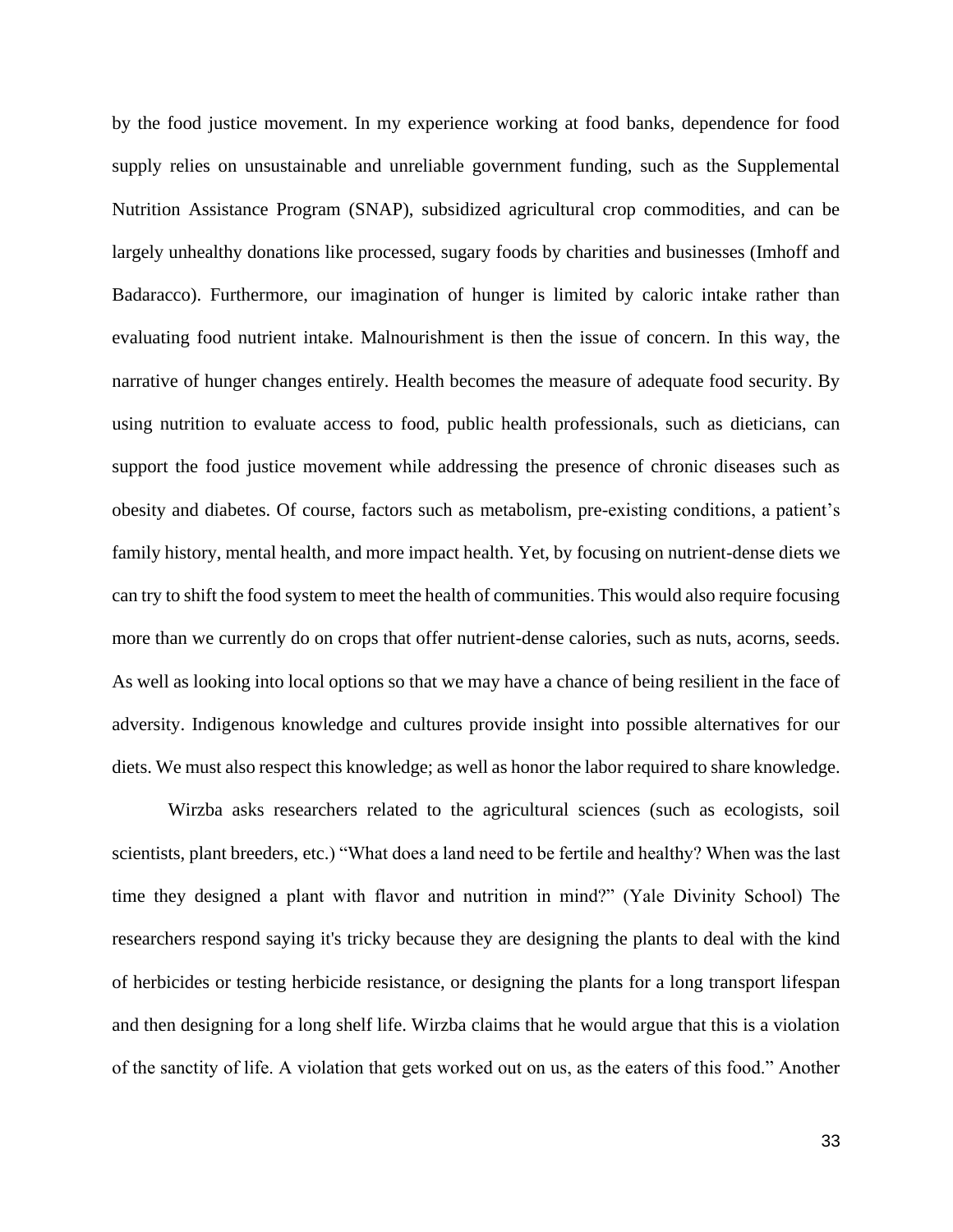example by which research violates the integrity of food was demonstrated to me this year when I attended a graduate school fair where master's and doctoral candidates presented their research surrounding food science and nutrition to faculty and agrifood industry leaders. There was a keynote speaker by an alum who graduated 20 years ago. She was presented by the department chair to current students as a role model. The speaker worked to make fat free ranch and lower sodium in tomato soup to benefit consumer health. Yet, the speaker's main message was that "Taste is king", she explained further the company's goal: to bring the customer back to purchasing the product. I couldn't believe that someone who had gained so much knowledge about nutrition and food would still advocate for processed food that has shown to have negative effects on our health overall. She is right that indeed, taste is king, that the pleasure of eating is really a gift from God. However, the ethical implications of her research largely question the purpose of studying nutrition. Wendell Berry states, "People are fed by the food industry, which pays no attention to health, and are healed by the health industry, which pays no attention to food." This perpetuates food systems and food insecurity initiatives that do not value the quality of food nor "the sanctity of the life that is constantly circulating through it" (Wirzba). I find this frustrating as I consider my vocation and next steps after the fellowship. Nutrition often provides evidence for public policy yet higher education, research, and industry have historically and still do look to design and manipulate food packaging labels that inform consumers.

Land is foundational to food justice because we are reckoning with the power of land ownership that provisions economic prosperity. Not only is preserving farmland vital for food security and addressing climate change, but also the history and culture of land. The Homestead Act of 1862 sold public lands owned by the government for very cheap prices to achieve manifest destiny and incentivize Americans to move West (White). The culture during this time period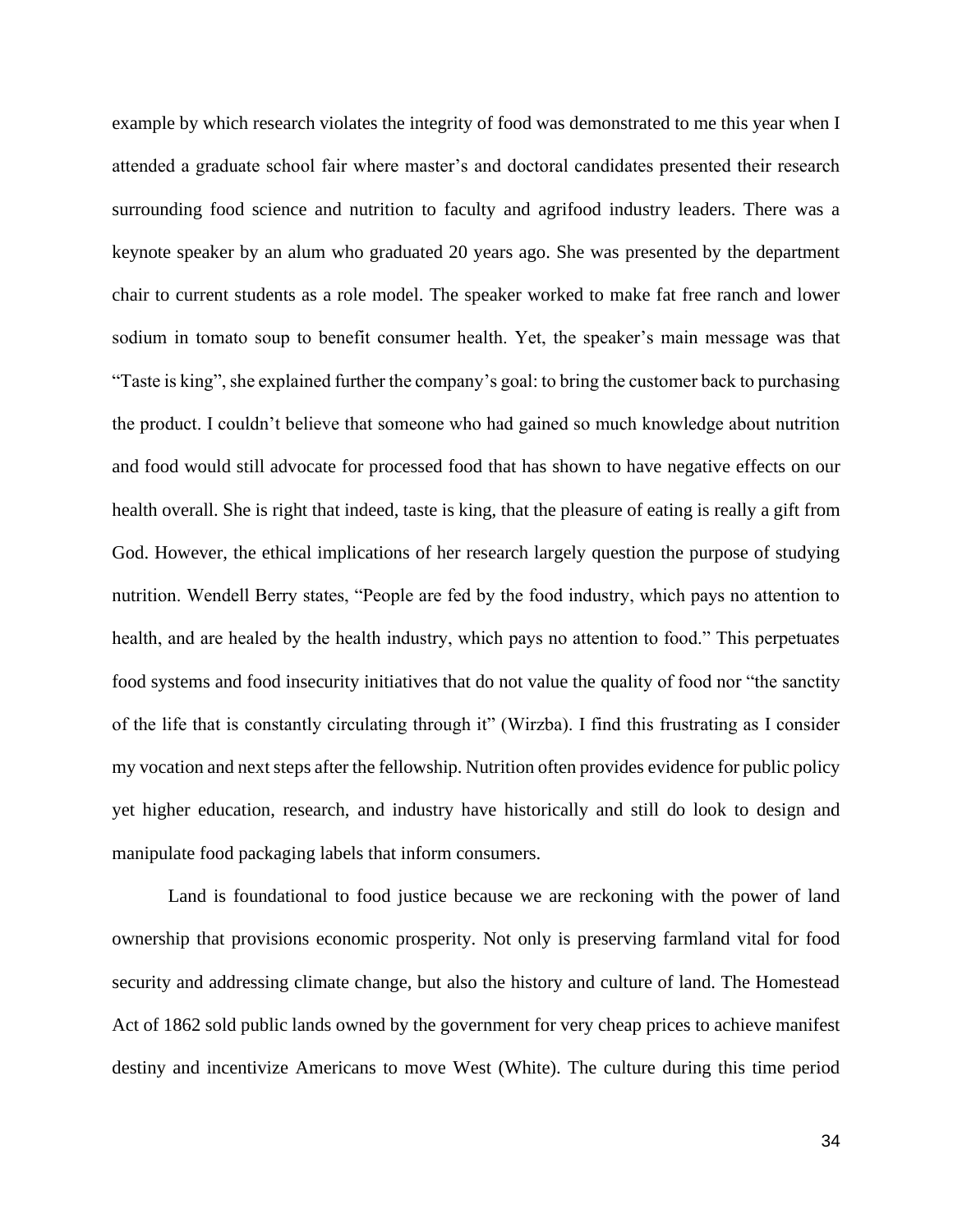really only allowed white men to be landowners. This issued power to white men as those who were able to gain profits from the land by farming and selling the crop. Therefore, women, the farmers working the land, such as African American men, nor Indigenous peoples who had knowledge of the plants and animals existing on the land were not granted the opportunity to purchase land at such a cheap price. We see this today as the average farmer is a 62-year-old white male. Without access to land, applying knowledge and skills of farming the land makes it difficult to provide food security for their families, nor the opportunity to make an income for their family.<sup>13</sup> Unfortunately, today the cost of land is prohibitive for young farmers. Additionally, land has transformed as many crops were not native species, but seeds mainly brought from Europe. Of most notable concern, our topsoil has degraded due to tillage and conventional agricultural practices using chemical inputs. This dramatically changed the landscape for plants and animals that fed from the wild forage and as man knew "Creation". At the end of the 19th century diets and food access were different than today. Transitioning from bison in the prairie to cows partially gives rise to the types of food we see in farmers' markets, grocery stores and our food system today. Preserving farmland is necessary to give opportunities of cultural healing for Indigenous peoples that experienced land dispossession and food access, as well as blacks and people of color that forcibly worked the land.

The nuances of the food justice movement today advocate for equitable access to food, nutrition security, sustainable farming practices, fair working conditions and wages in farms and factories and more. Such topics resonate among the faith and food movement as well (Tedx Talks "Soil & Sacrament: Fred Bahnson"). Defining food justice can be challenging partially because

<sup>&</sup>lt;sup>13</sup> Some efforts to promote economic prosperity for those who have skills in farming exist from farm business incubator programs like [Viva Farms.](https://vivafarms.org/)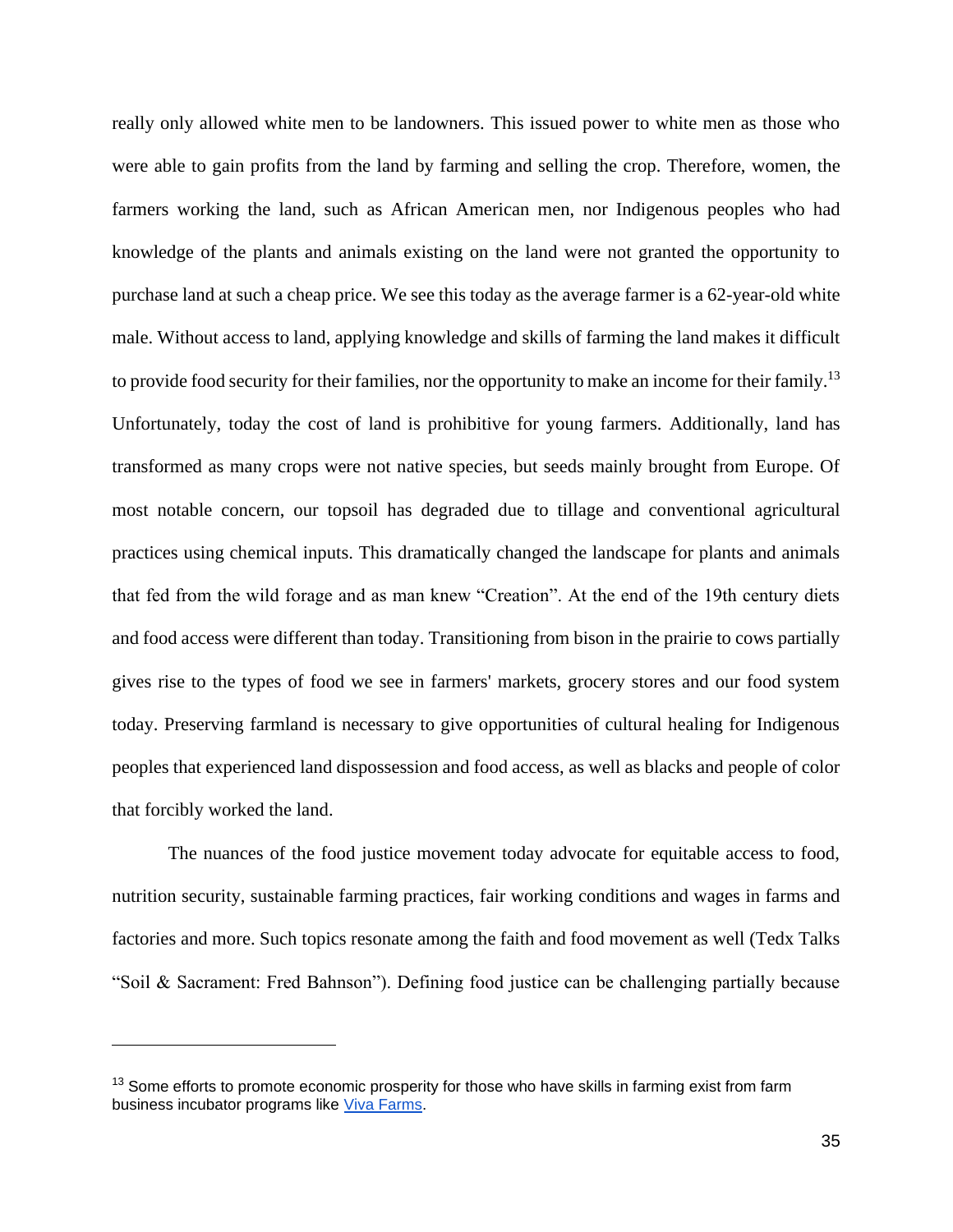food is such a personal experience. A proper and accurate definition of food justice may lead to issues of contempt. A person's experience with food may vary for fear or dissatisfaction of specific foods, eating disorders, autoimmune diseases that impact the gut and digestion such as ulcerative colitis or celiac disease. Food carries cultural traditions important to immigrants and family traditions. Food has religious traditions such as bread and wine embodying the body and blood of Christ. Food connects humans together as we appreciate the traditional foods that make up our family gatherings and cultural backgrounds. Food not only fills social gatherings but also embodies our ancestral connection; thus food is inherently sacred. The kind of food matters in determining a definition to which we seek to achieve justice. If food does not meet standards, then there are issues of contempt and more. For example, kosher food must be prepared in accordance with dietary laws, a certain purity. Therefore, definitions of food justice must address the audience and the experience of eating food (Rowe). These concerns are then very contextual to the circumstance and deserve appropriate attention when defining food justice. Indeed, this can be challenging especially if we are to rely on food certifications on food product labeling - but we should respect and honor personal experience of  $food<sup>14</sup>$ . When leaders avoid nebulous conceptual definitions that make up theoretical frameworks for the movement, the result will be more effective.

<sup>&</sup>lt;sup>14</sup> In considering the definition of food justice, this certification program offers deep reflection for what should or can go into achieving food justice. ("Steps to Become Food Justice Certified")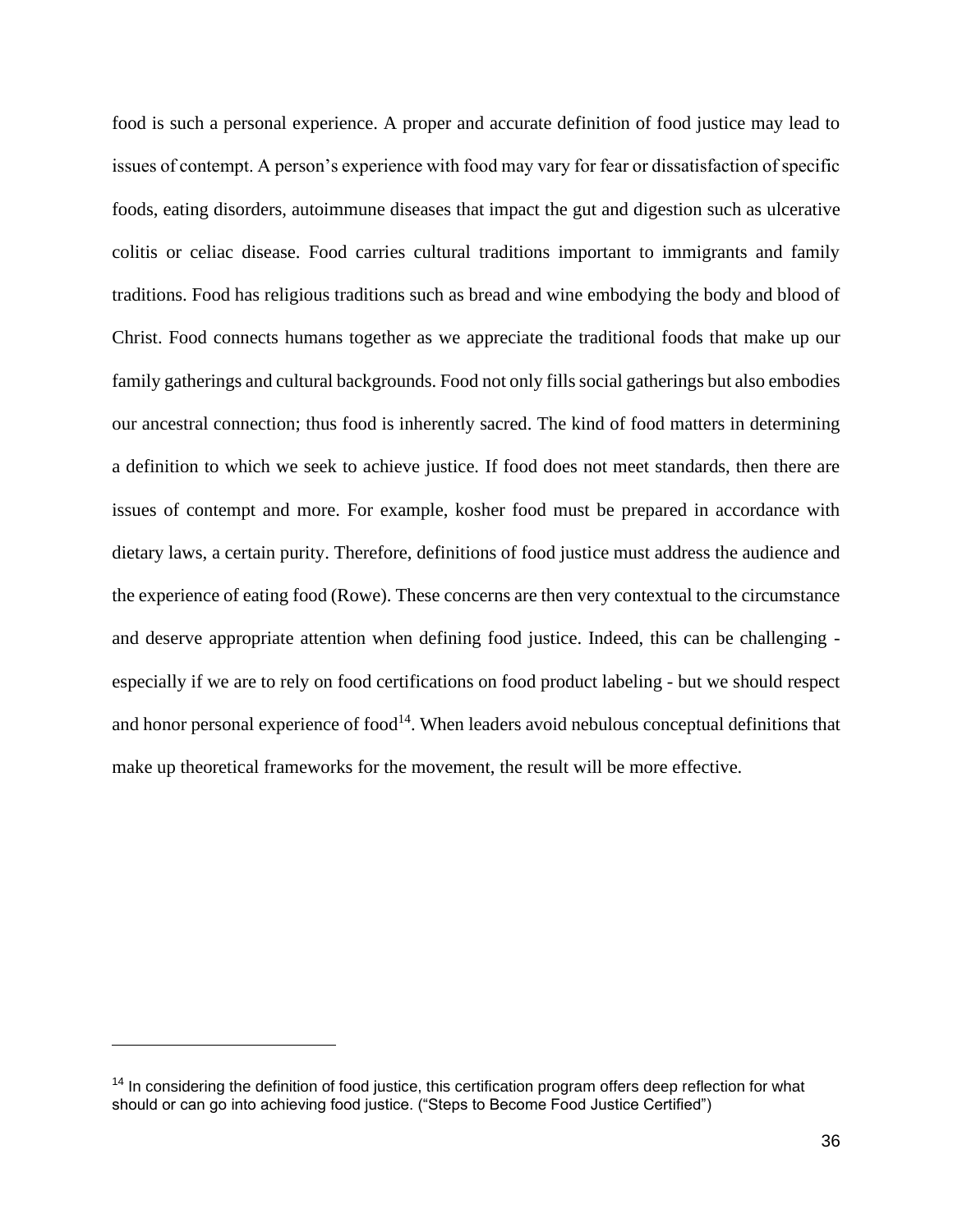# Part 2: Imagining an Ecumenical Approach to Building Sustainable Food Systems

When I think about food, I think about the sacred narrative it holds. Food is essential to all living things. Food is nourishing. Food is an expression of nurture and love. As humans, we have unique feeling abilities and emotional capacities that other living organisms, such as animals, share too.

I want to preface my suggestions for connecting with faith communities by acknowledging pain, abuse, and trauma experienced by humans that were caused by religious institutions and organizations, individuals of faith communities (especially family members), and more. Faith or religion should not be enforced upon anyone. History provides countless examples by which the iconic art of Jesus was used to oppress many people. People suffer for expressing their true relationship with faith, whether it be for having faith or, conversely, denying faith, or even an unsureness about religion. Contention around religion, ways of being, is often the cause of violence. We must accept that cultural healing involves decolonizing religion which requires learning to unlearn biases and assumptions. I think food and land are sacred entities that connect all of our narratives, no matter relation to faith. I want to respect, honor and uplift those who are trying to live a truer, more beautiful life by protecting their sacred relationship with food and land.

The life forms making up food systems are constantly changing as the life forms are flowing through the food system. In this section I share some theological foundations and faithbased approaches to resolving issues in food systems that are working to strengthen communities, build ecological resilience and support life by uplifting our connection to the land: agriculture.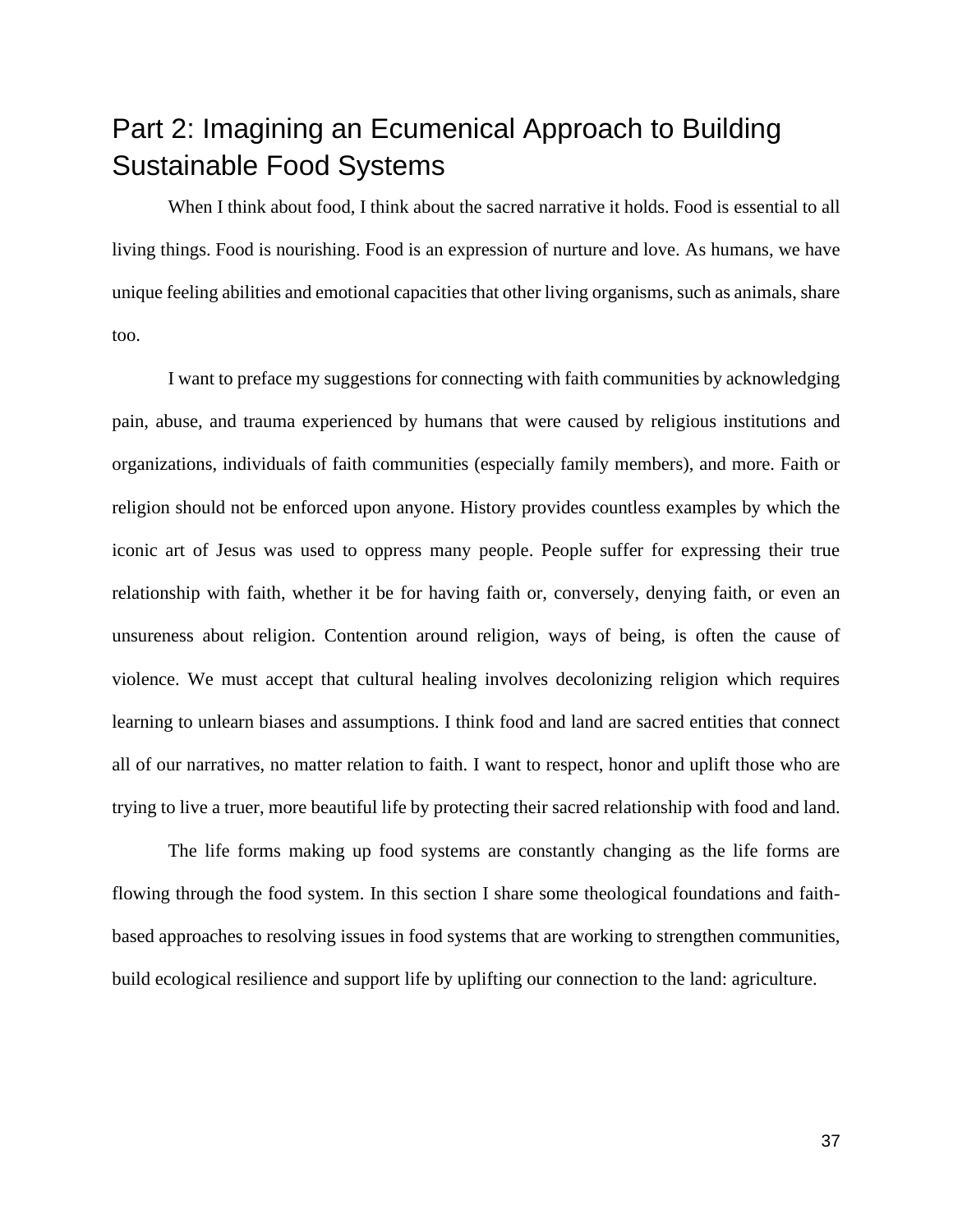## Theology of Eating

Our connection to the land is remarkably clear from a theological perspective in Genesis 2:7 of Scripture, "then the Lord God formed Adam from adamah" (human from humus). Adamah means humus. Humus is soil. Soil makes up the land. Adam arising from the adamah. Humans arising from the soil (Tedx Talks "Soil & Sacrament: Fred Bahnson"). The land not only gives to humanity but also receives. Inevitably we will return back to the humus after death. This piece of scripture shared with the story of Adam and Eve really demonstrates how connected we are to the soil. "The Salvation of lost and sinful man through the shed blood of the Lord Jesus Christ by faith apart from works, and regeneration by the Holy Spirit." And regeneration in humus will arise again, a symbiotic relationship stewarded by youthful hands and sharing food.

Norman Wirzba is a theologian that I found incredibly helpful in connecting scripture to food systems. Wirzba combines perspectives regarding faith and food, forming a theology of eating. Wirzba speaks about how eating is a deeply personal experience, but also how eating carries great responsibility. Wirzba offers insight to the practical ways eaters can help transition toward a sustainable food system that values the care, effort, time, and love into growing nutritious food, while also supporting food, land, and agriculture workers. Wirzba discusses his book *Food and Faith: A Theology of Eating* in a talk to students in the school of divinity (Wirzba). I found particular interest in his response to the question, "Why should we care about chickens and how they are raised?" (Yale Divinity School). Wirzba draws an analogy to our children. Wirzba shares that he has four kids that are all runners who eat a lot and will do so in the 18 years of living under his legal responsibility and until they reach adulthood. Wirzba proposes: "What if we were to go to medical engineers and cut their life in half to nine years to lower the costs of food spent on children? What's wrong with this process? It compromises the integrity of this life form." This is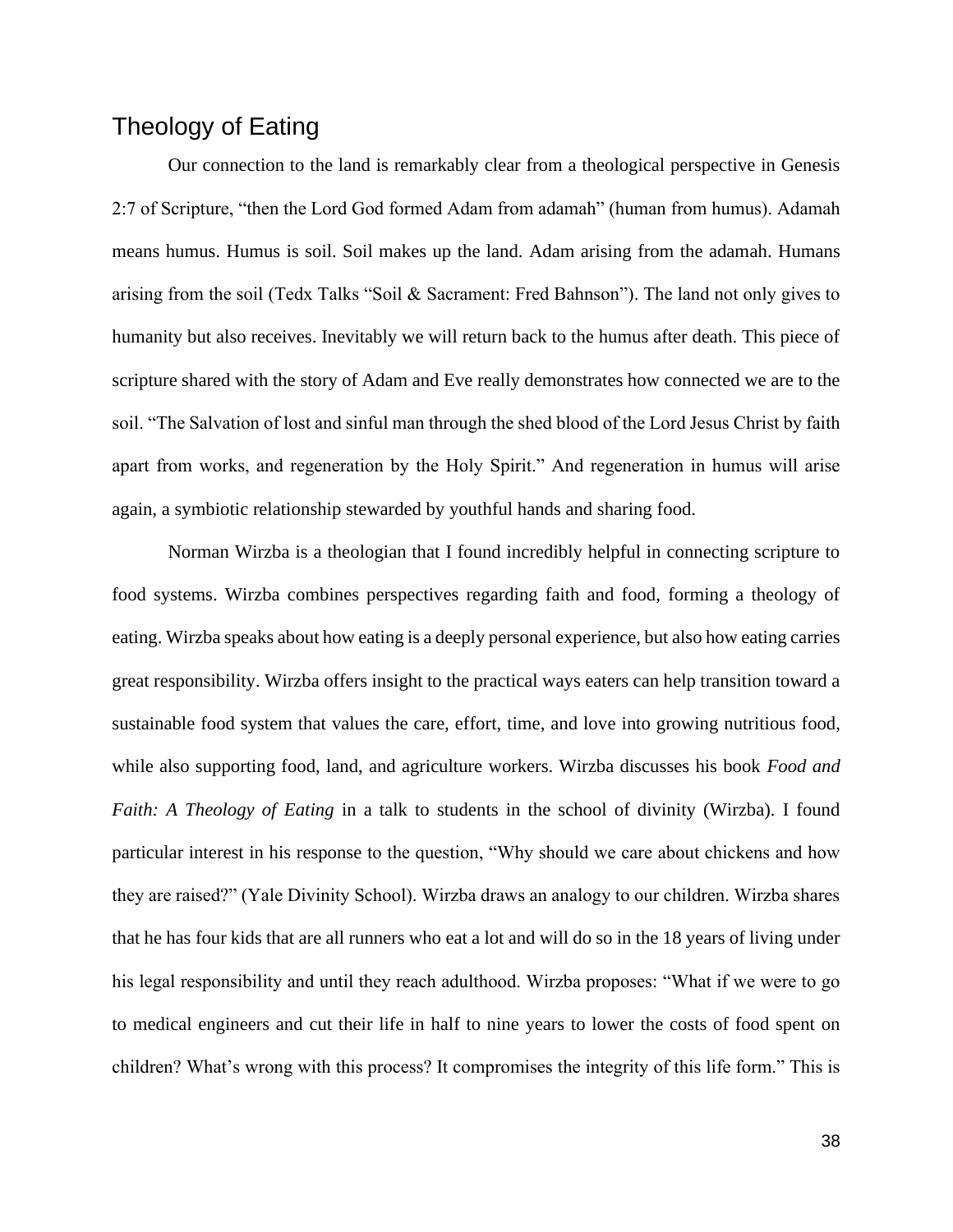how we currently raise chickens and produce meat that we then consume. "Why should we think it's any different for other life forms of this world?" Wirzba asks. I continue to inquire about this every day. Changing the natural way of life is a form of oppressing the integrity of life forms. Wirzba would argue that this is a violation of the "sanctity of life… A violation that gets worked out on us, as the eaters of this food" (Yale Divinity School).

Wirzba also added to my perspective of food security by looking at food as a gift from God. Wirzba says:

One of the first ways God's presence is seen in the world is the nurture of food to us. This is especially important for those who have experienced close encounters with hunger…The best answer theologians come up with for why God creates is because God loves. … God's Creation of the world is a material, but manifestation of the exuberance of God's love and desires for others to be. (Yale Divinity School)

To have the opportunity to garden is a chance to witness one's desire to be free, to "seek the peace and prosperity of the city" (*New International Bible* Jer. 29.7).

Food security and hunger are often misconstrued as responsibilities and obligations to feed the world. Conventional agriculture pushes to achieve high yields in an attempt to fulfill this myth, but results in environmental degradation and burden on the farmer. But we don't need to achieve high yields and exploit the land. People should have the freedom to build their own economy, to love others by letting them be free and food sovereign. Solving world hunger does not depend on food donations that are transported from another country, contributes to air pollution and expends natural resources. There is not necessarily a guarantee of food in the future unless we have local food systems. Shifting my mindset to focus on food as a gift from God in nature transforms my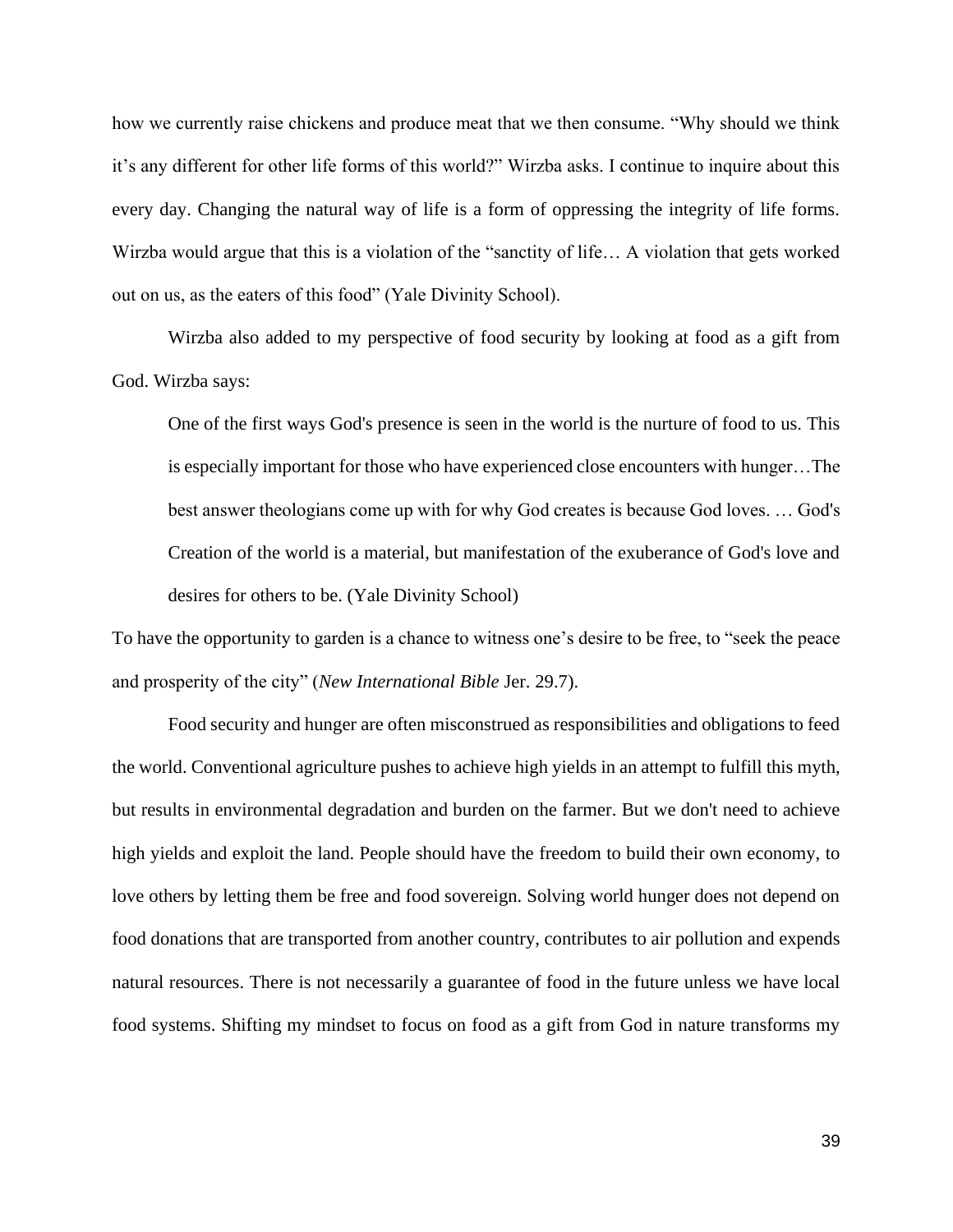optimism for food in the future. I think the gift of food, of sacrifice, will be shared in the setting of communal doing.

Hunger will not be solved through donations because it results in dependence and injustice as the community receiving the donation is inhibited from determining their sense of self. Foods grown in native soils are sacred and thus offer a truer, more beautiful sense of self and relationship to eating food, and God. Food sovereignty gives people the righteous opportunity to form not only a sacred relationship by farming with their native place, but also respecting the integrity and sanctity of life involved in growing the food that will nourish their mind, body, and spirit.

Students should have the chance to learn in school where our food comes from, if we are to address helplessness. Farmers should be invited to teach about growing food to witness the sacred experience of life coming from the soil as well as the peace in the garden. Access to land is then inherently necessary to form this sacred relationship. Yet many have been oppressed from access to land as known in the history of slavery and land ownership today. Over 60% of farm workers are people of color, but white people own 98% of all farmland (National Agricultural Statistics Service (USDA)).

## Political Strategies in Addressing Food Systems

There are various ways to address issues of food systems. Policy describes values, regulates behavior and is portrayed in our legal system through governance as well as organizations. Just as amendments are made to the constitution, faith communities also have governing bodies to regulate entities. However, addressing systemic issues requires proposing changes. Food justice advocates and leaders of the Christian food movement, like Nurya Love Parish, demonstrated to me how political strategies can be enacted in faith communities similar to how non-profits and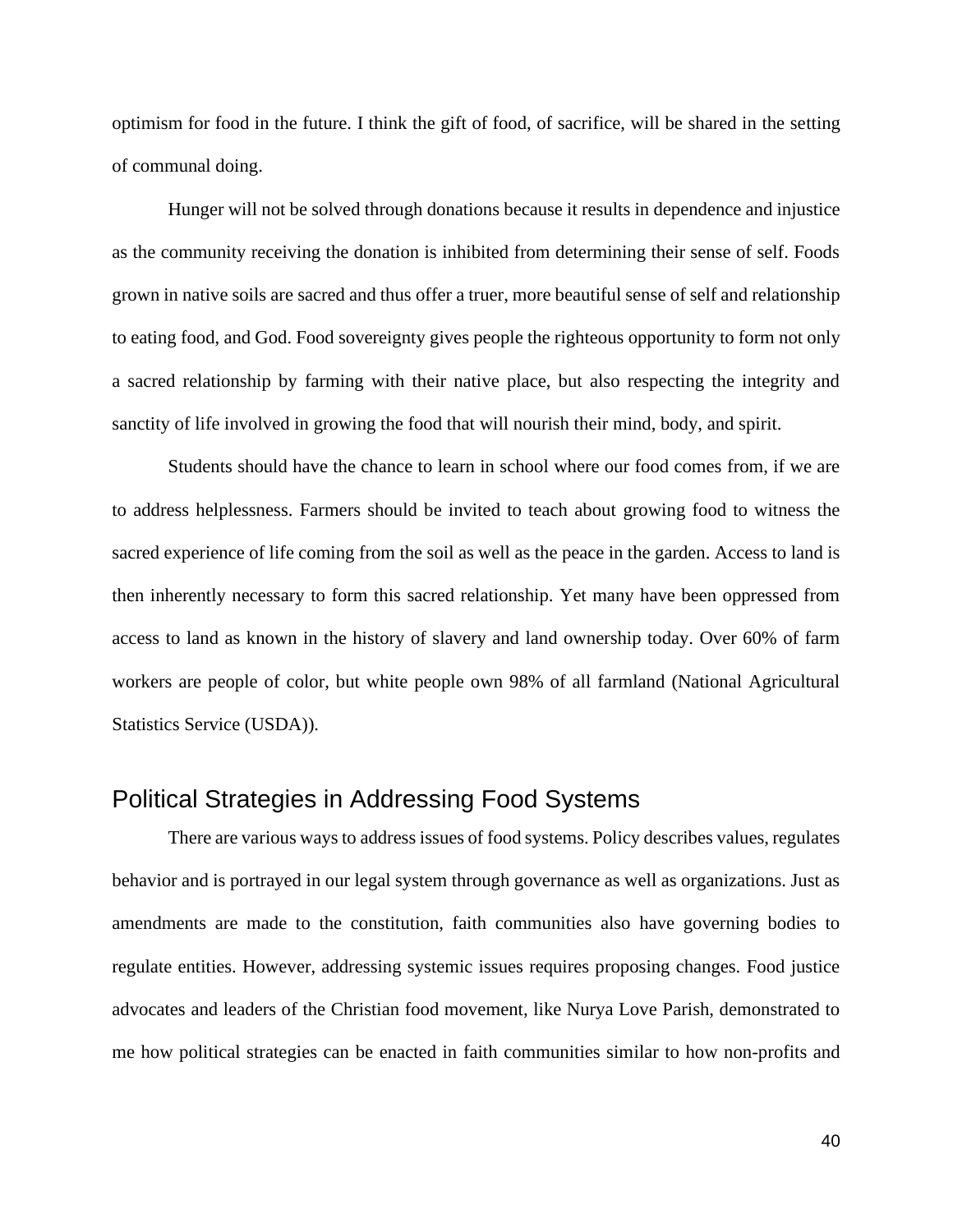lobbyists from industry influence national or state level politics: by proposing amendments or new laws (Parish). $15$ 

Faith communities participate in the food movement by making institutional changes within governing bodies of faith communities.<sup>16</sup> For example, each year the legislative governing body of the Episcopal Church, called the General Convention, passes resolutions. In 2018 there were 19 resolutions passed for the care of God's Creation. In particular, Resolution D053 by Nurya Love Parish illustrates how faith communities can engage with institutional change (Empsall). The resolution "encourages that all dioceses, parishes and missions create partnerships enabling the use of church-owned land for regenerative agriculture and biodiversity conservation projects in order to mitigate climate change" (Love Parish; Empsall). This resolution represents a political activity at an organizational level. The significance of this resolution is to demonstrate institutional changes which are enacted by policy. The impact of a policy change demonstrates a shift in values by the institution that is the episcopal church. The policy demonstrates a moral responsibility and obligation to support regenerative agriculture and ecological stewardship, which adds consideration in the decision-making process.

<sup>&</sup>lt;sup>15</sup> Nurya Love Parish openly claims (honorably) that she did not start the Christian food movement as it already existed. However, she wanted to connect with others regarding issues of our food system. So she was resourceful and used the internet to facilitate greater connection among Christians who are passionate about just and ecological food systems that serve Creation. Thus, an online directory called the "Christian Food Movement" was created to be a vessel for connection including education resources (books, videos, podcasts), organizations and people categorized by geographic location, and more. This directory is no longer online. I found it to be very useful in the beginnings of this fellowship for learning and research. However, there are other online resources available upon using search engines. <sup>16</sup> Here, serves another example mentioned in the introduction noticing how religious leaders are called to address social injustices such as race, poverty and also environmental degradation. Rev. Dr. Martin Luther King, Jr. address in 1957 to the National Council of the Churches of Christ in the U.S.A. serves as an example where religious leaders inspire Monica White's "collective agency" ((King, Jr.; White).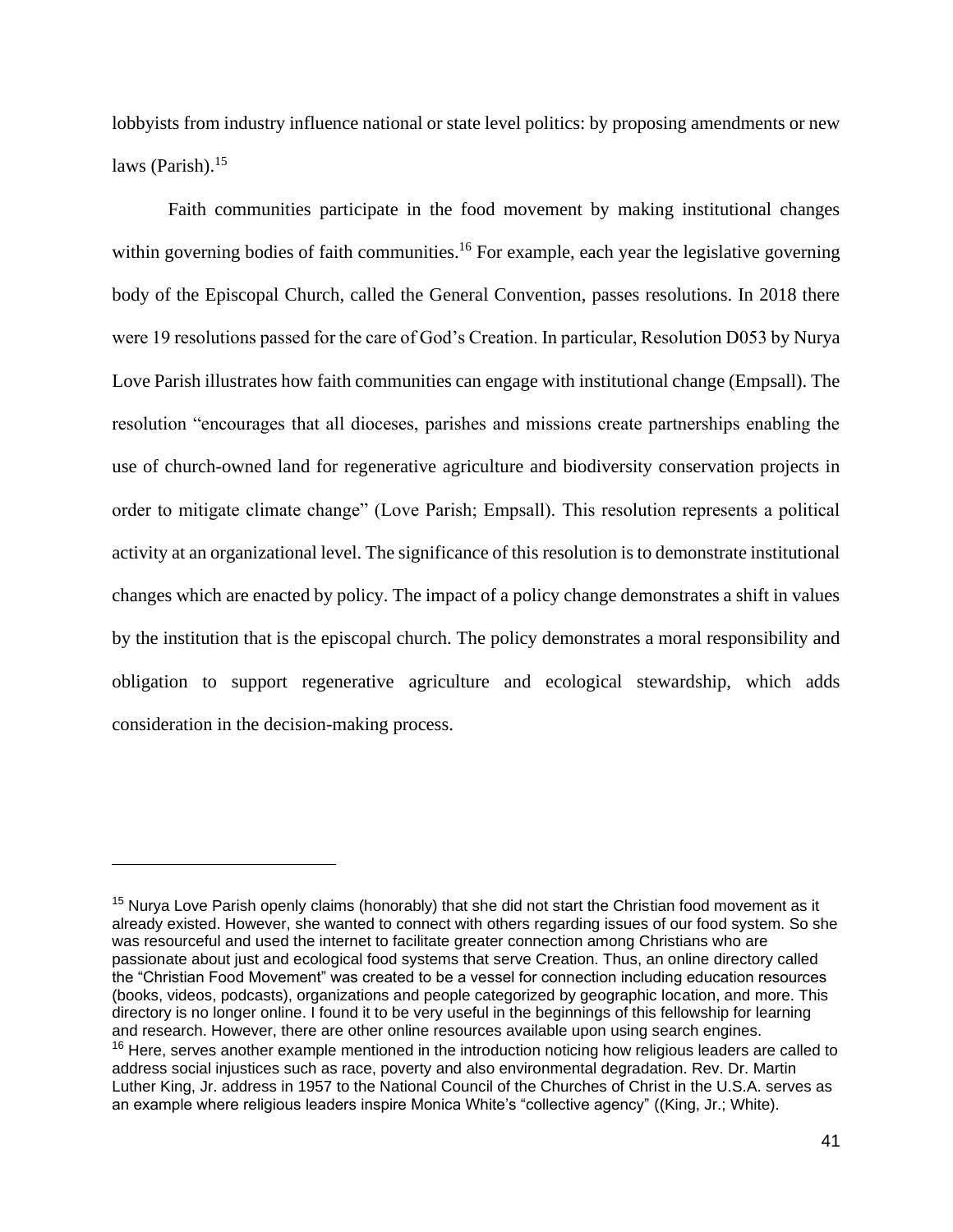Different from faith communities, food justice advocacy can be seen as an argument of food as a human right. For example, in November of 2021, Maine passed the nation's first constitutional amendment protecting the right to grow your own food. The amendment states:

All individuals have a natural, inherent, and unalienable right to food, including the right to save and exchange seeds and the right to grow, raise, harvest, produce, and consume the food of their own choosing for their own nourishment, sustenance, bodily health, and wellbeing, as long as an individual does not commit trespassing, theft, poaching, or other abuses of private property rights, public lands, or natural resources in the harvesting, production, or acquisition of food (Maine State Legislature; Kulwiec).

As a result of being an amendment brought on by the food sovereignty movement, this policy differs from that of the Episcopal Church which addresses Creation.

Yet public policy embodies religious beliefs as well. State Rep. Justin Fecteau (R-86) of Maine states in his testimony supporting the legislation:

While most bills are simple texts written in statute in order to convey a message, this resolution, to establish a right to food, is pure poetry. Whether it is the theory of Evolution or of Creationism, the Right to Food is the Original Right of all living beings…

This isn't a bill, it isn't a resolution, it's a manifesto of our Original Right. It's a public health statement, it's an affirmation of our relationship with Mother Earth, and it speaks to the spirit of Maine. (Fecteau)

This serves as an example of the different reasons for which people come to movements. Additionally, the different ways in which we can address issues of food systems.

In a liberationist lens, both strategies of governance attempt to improve access to food to some degree. By making change happen in the legal system, the constitutional amendment by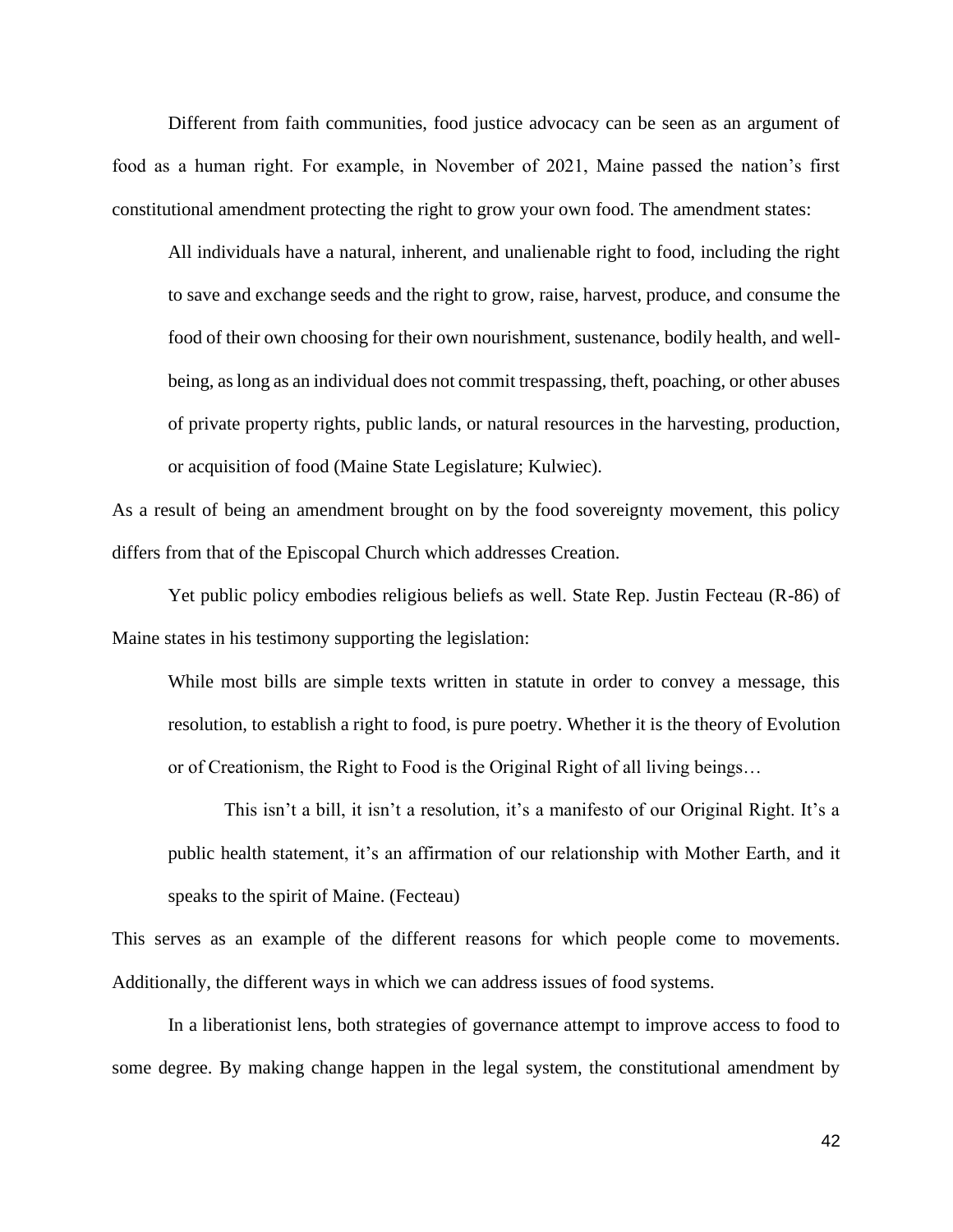Maine surrounding food sovereignty is probably the most direct strategy to achieve the right to food. Yet, the resolution encouraging stewardship of Creation with church-owned land provides a great example by which social systems can make change. Pondering the quantity of undeveloped land owned by churches makes me wonder about the impact faith communities can have on hunger and acquisition of food. Nevertheless, the greater institutional change towards supporting ecological stewardship and food access, the greater opportunity exists for mitigating social disparities and climate change. Faith communities address hunger in the same arena as private and public food security programs. In these perspectives, the case for building collective agency and taking systemic approaches to resolve imbalances in the world

I had a chance to reflect on the role of the Christian Food Movement in forming the Resolution D053 policy with Nurya Love Parish. She mentioned there is a lack in the imagination of Christian communities to engage in ecological stewardship as part of protecting Creation. After attending various churches this year, I agree with Nurya Love Parish. There is a lack of teaching about how to put theory into action. This is why I mentioned liberation theology in the beginning of this paper. The history of liberation theology and social movements in Latin America enacted a cultural change and empowered the impoverished to rise and protest. A beginning step entails asking questions about how things came to be, learning history. Then shifting the mind to imagine possibilities through sharing questions, history, and values into sermons inspired topics of conversation. Talking about the issues, offering solutions, and talking about their nuances and consequences is part of putting theory into action. Lastly, planning the change, completing the change, and starting the process all over again leads to holistically managing the culture. Talking and acting are part of how we engage cultural change in order to achieve justice. Religious leaders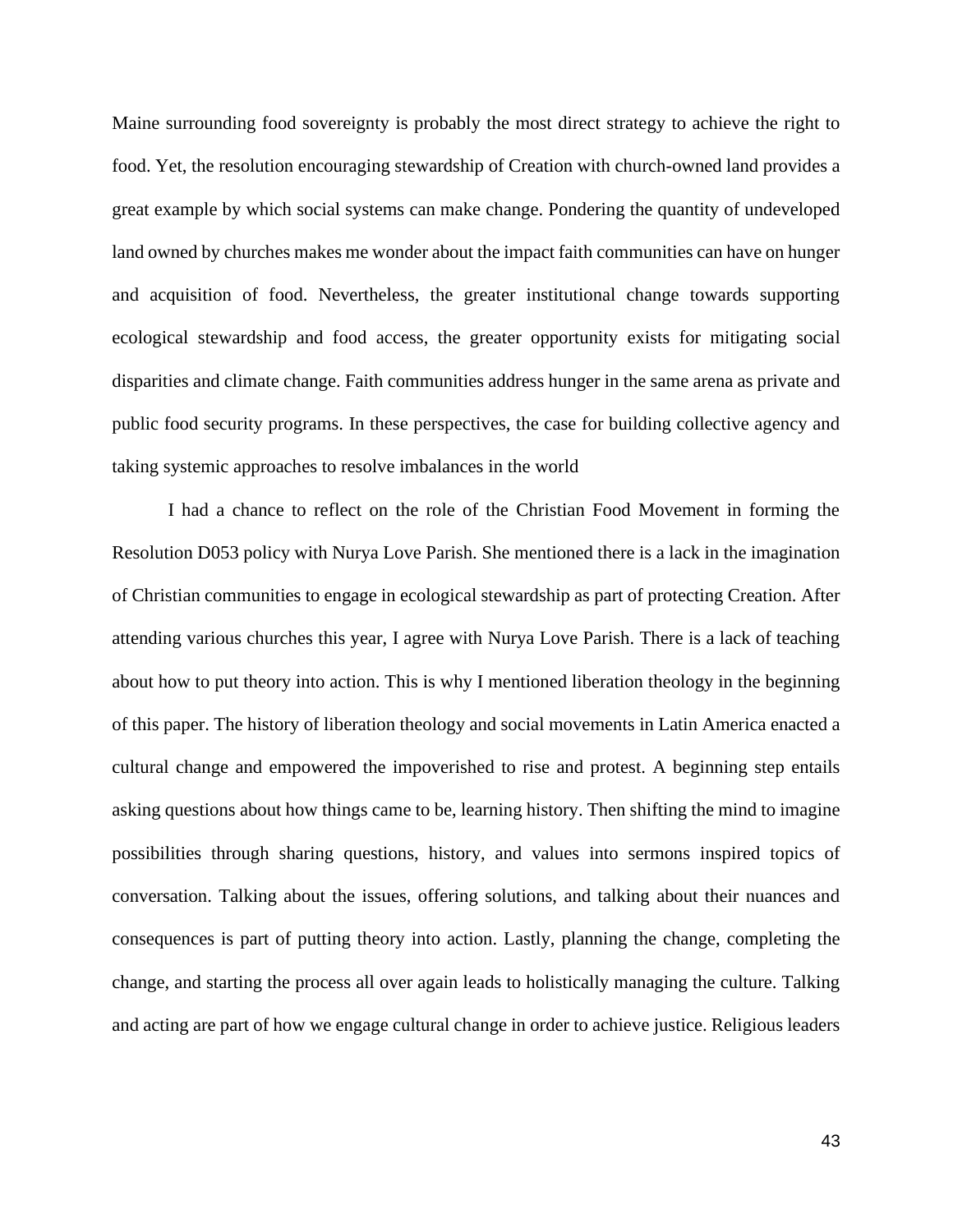can use their power and agency to educate and inspire change. The people must internalize these ideas into their narrative and act upon their newly founded understanding of the world.

While I was traveling across the country in my car, I realized the establishment of churches across the country is abundant. Considering the total land dedicated to faith communities, there is a lot of potential to build collective agency to enact efforts to mitigate climate change. Knowing the presence of church buildings, I imagine great opportunities for churches serving as community centers. Church communities are declining in their attendance. I remember listening to Nurya Love Parish, an active leader in the Christian Food Movement, on a podcast discussing the need for churches to change or they will not exist in the future. Nurya Love Parish believes that an ecological revival in the church could be a way to connect with younger people to continue the presence of churches. I agree. I think my generation wants to do meaningful, purposeful work. They want to be inspired and connected to social and ecological communities. There has to be a connection across generations in order for churches to exist in the future, and ecological stewardship could be that very thing that passes faith to the next generation, and it is needed now more than ever. Humans are biologically wired to appreciate nature. We don't exactly know why we appreciate beauty, but we know that humans find nature to be beautiful. I think this is important to realize why people might come together to steward the land. There is art and play, actions that express oneself, in stewarding the land too.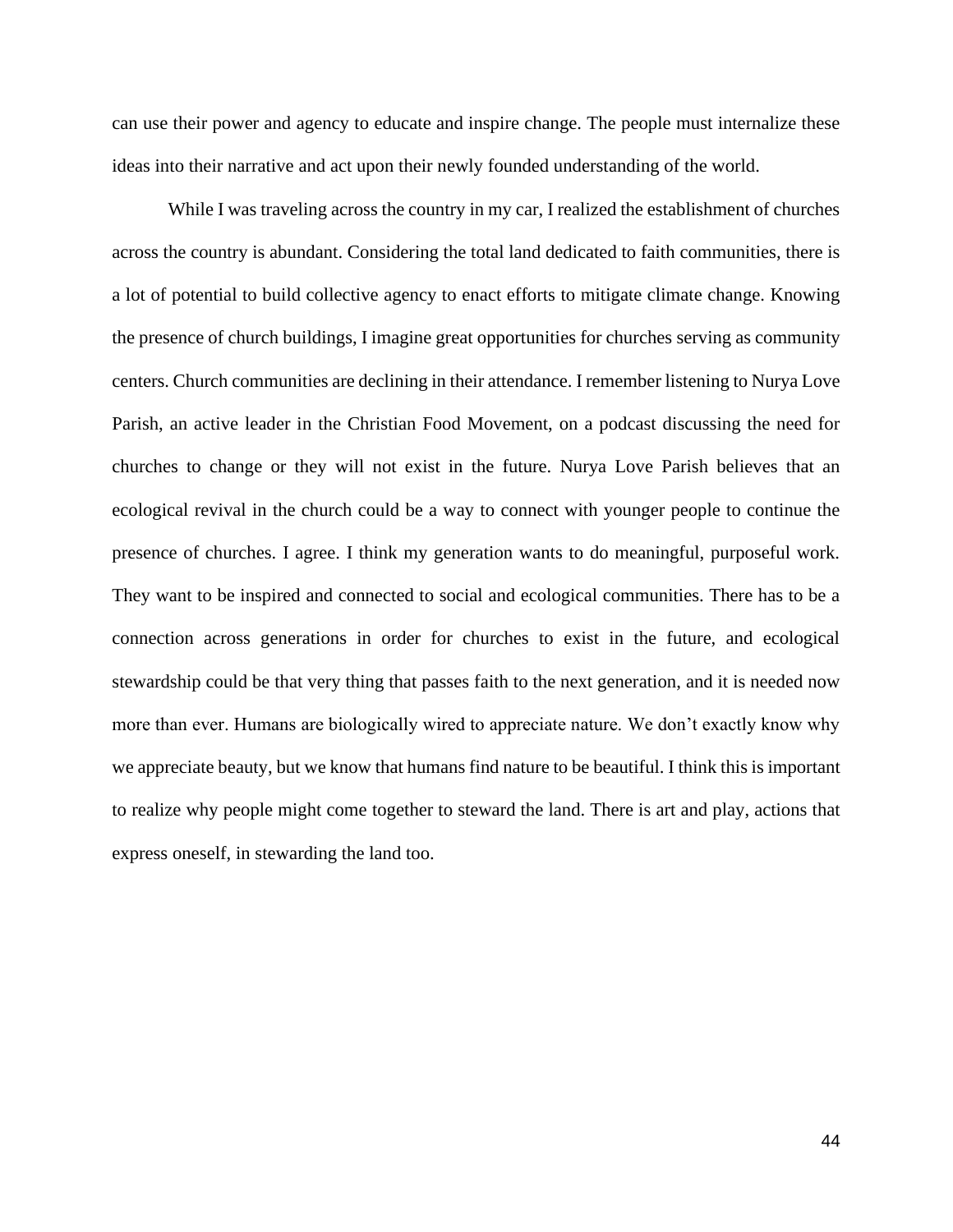## Serving One Another: Inspiration from Faith Communities

Try to imagine nature in your life. In the last century or so, the world has lost 75% of its edible plant varieties. That might be hard to comprehend as food is really abundant and so versatile that we can craft endless recipes. However, this loss in biodiversity threatens our food and nutrition security. Churches could become seed banks or offer seed libraries that provide opportunities to access healthy and affordable food, foster connection to the land, increase communal doing by growing food together or trading seeds. One seed can lead to access to food for next year through seed saving, and possibly years of food security especially considering the seeds could be locally adapted to be grown in that location (Chaskey). The bounty of food could be experienced on lands owned by the Church as well. As Nurya Love Parish states, "Land is part of Creation" (Clark). Imagine seeing an actual Garden of Eden at Church or having service within the garden. Maybe wheat could be grown on the Church property and harvested and milled locally to be baked into bread and enjoyed right in the very same garden it was harvested. Or a food forest sitting outside the chapel with an orchard of fruit trees with medicinal herbs and berry bushes growing in the understory (Hurley and Emory; Philadelphia Orchard Project). Maybe there is a bench in the shade of an oak tree that is home to a family of songbirds. Faith communities have the potential to work together to create this dream as it is heaven, here on earth.

In the following sections I share about organizations in which I gained familiarity during this fellowship journey. There are four organizations I mention that all have distinct approaches to improving food systems issues. Additionally, each offers unique perspectives and opportunities for building "collective agency" within the intersectionality of religion and social justice. These organizations built a mental framework that served me in understanding ways I can contribute to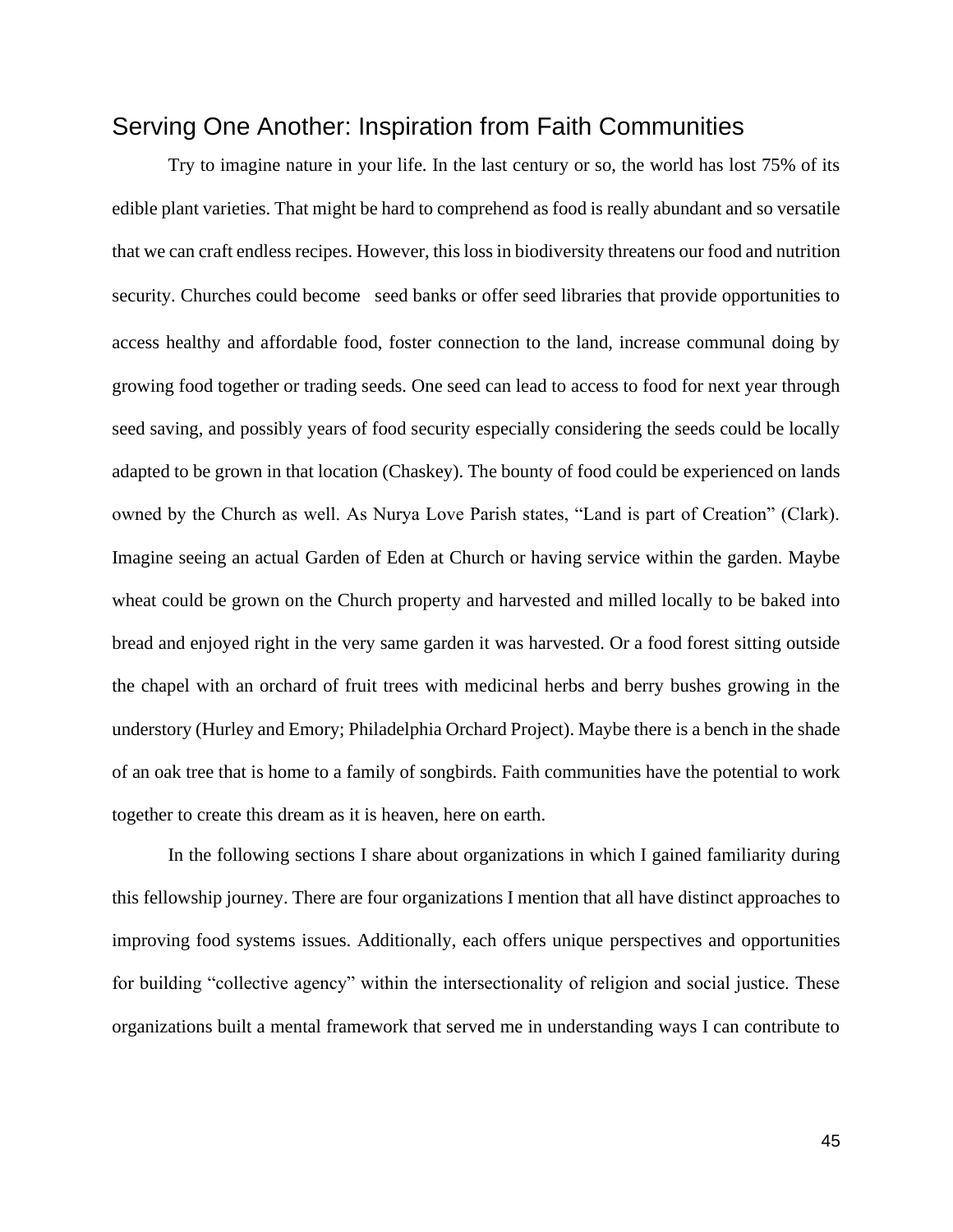food systems as an individual, as a collaborator with faith communities, as well as deepened my inquiry and experiential learning as I volunteered on farms.

#### **FaithLands**

FaithLands is "a growing national movement to connect and inspire faith communities to use their land in new ways that promote ecological and human health, support local food and farming, enact reparative justice, and strengthen communities" (FaithLands).<sup>17</sup> In 2021, the organization published the FaithLands Toolkit that contains many amazing examples. I couldn't explain their mission better than the authors so the following is a description from the Toolkit.

> Welcome to FaithLands, an initiative to engage faith communities in ecological stewardship and reparative justice through the land. Faith-Lands is an invitation to join us in envisioning a world where land held by religious institutions is transformed into sustainable gardens and farms for the greater good of the land and all who depend on its bounty for sustenance and well-being. We believe faith communities are uniquely positioned in community and in their theological foundations to look at the land they own—the grounds of the congregations, synagogues, mosques, and churches; the retreat centers and places of worship that rest on arable or ancestral land—and to ask, How could this land be used to honor our connection to all that is, and our role in supporting a vibrant community? What is the untold story of how this land came to be in our possession? What is its origin? From whom was it taken and from whom was it withheld?"

FaithLands offers a space to ask and answer, How can we use this land to repair relationships, to redress the wrongs of our ancestors, to heal the life within the soil? And, what would be the most just use of this land?

The FaithLands Toolkit serves as a guide to support faith communities in considering their respective spiritual traditions linking those core values and beliefs to the land. Through case studies and thoughtful conversation, it offers ways to join a growing number of faith traditions in the production of food, the support of basic human needs, and the building of resilient communities while also promoting equity and justice through the land. As you delve into the toolkit, we invite you to keep

<sup>&</sup>lt;sup>17</sup> FaithLands is an initiative associated with the Agrarian Trust.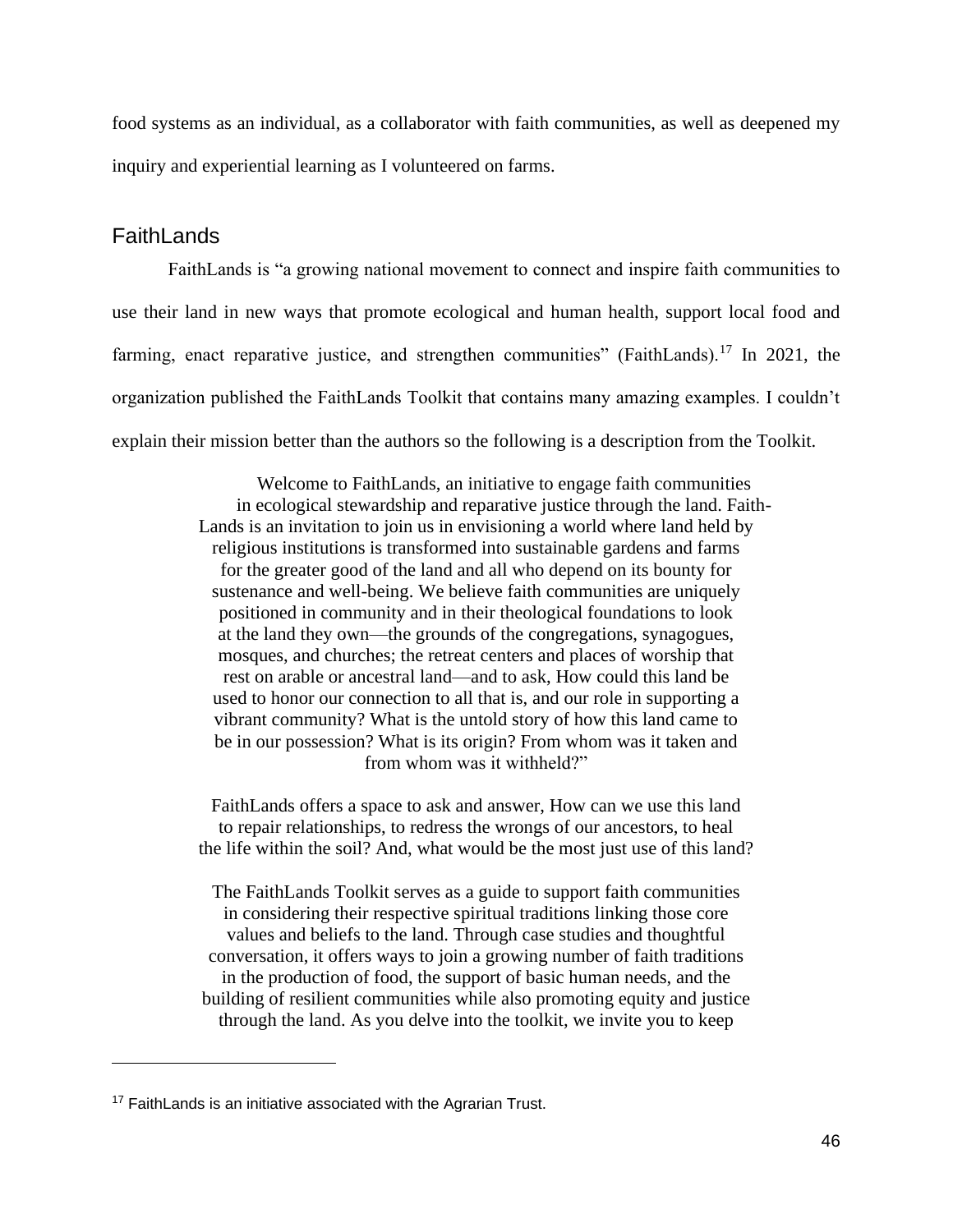in mind the questions posed in this introduction to better understand your faith community's opportunities to address this political, social, and environmental moment in ways that will honor your deepest beliefs and traditions. (FaithLands Toolkit, 4)

The work of FaithLands is significant. By drawing connections to how we can serve one another, collaboration comes to fruition. In this way, FaithLands has provided a collective consciousness and guides us to build "collective agency" (White). By sharing land, faith communities can support BIPOC farmers seeking to farm but are prohibited from doing so due to the cost of land and initial costs of farming. Thus, FaithLands also exemplifies the intersectionality of religion and social justice. The abundant opportunities that come from access to land promote versatile options such as food access, conservation for ecosystems, reparation and reconciliation to land displacement, and more; such options resolve interrelated issues such as hunger or food insecurity, air and water pollution, and other cultural, economic, health, environmental crises most affecting vulnerable communities. We can address injustices and inequities through the access of land and providing technical and financial support. "By putting land in the hands of conscientious farmers, faith communities can support a food system that reflects our shared values of justice, equity, sustainability, and reconciliation" (FaithLands). FaithLands unites similar missions of religion and social justice for food security and community resilience.

The idea of using faith-based lands has tradition since after the fall of Rome around 1100. The wine for the Eucharist was known to be made on church land, or vineyards attached to monasteries (Standage 85-86). Today, faith-based lands, or faithlands, are an abundant resource that can address many issues at once and provide multi-purposeful, multi-beneficial solutions. The provisioning of forest gardens with woody, perennial fruit and nut tree crops and other edible species, for example, on faith lands could add to nutrition security and enhance ecological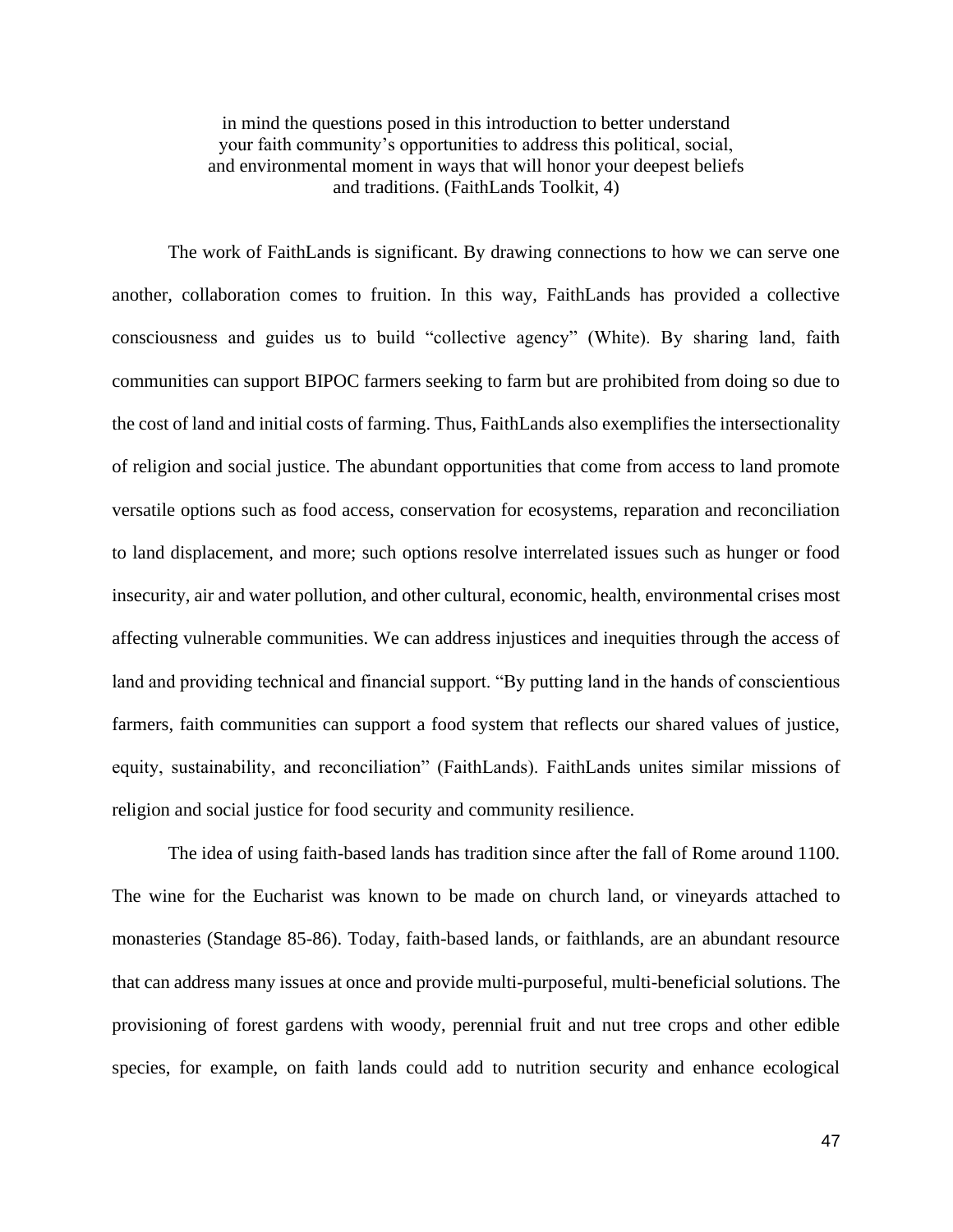resilience (Hurley and Emory). Fruits, nuts, berries, seeds, and leaves can be sources of nutrition offered in green spaces in cities or parks. The use of faithlands has potential to do so much good for the people and the environment.

Learning about FaithLands transformed what I thought I knew about land management practices, particularly how I saw Churches. Every time I see Churches, my imagination kicks into gear asking questions. What native species exist in this area? Which are lacking, which are overly abundant? What edible species would serve well in this space? What would bring people joy on the walks, perhaps flowers lining the sidewalks? Trees lining the road entering the parking lot might add a bucolic feature. What species can grow in the understory and shade of the tree? What is the demographic of the weekly church attendance? What is the demographic of the community surrounding the church? What economic, cultural, health, environmental challenges need to be addressed? Would they be interested in attending community events at the church? If so, what amount of open space might be good for play and festival events? What does the community think would be a good balance between the presence of nature and open space? How will the current grass and ecosystem interact with plant species brought into this place? Who will be able to maintain the Church grounds? Would volunteers be interested or would someone need to be hired and how much should they be paid for their care and love toward the plants? What will the lands look like in 15, 30 years? What species can adapt to unpredictable weather events or patterns brought on by climate change? A range of questions for a range of possibilities.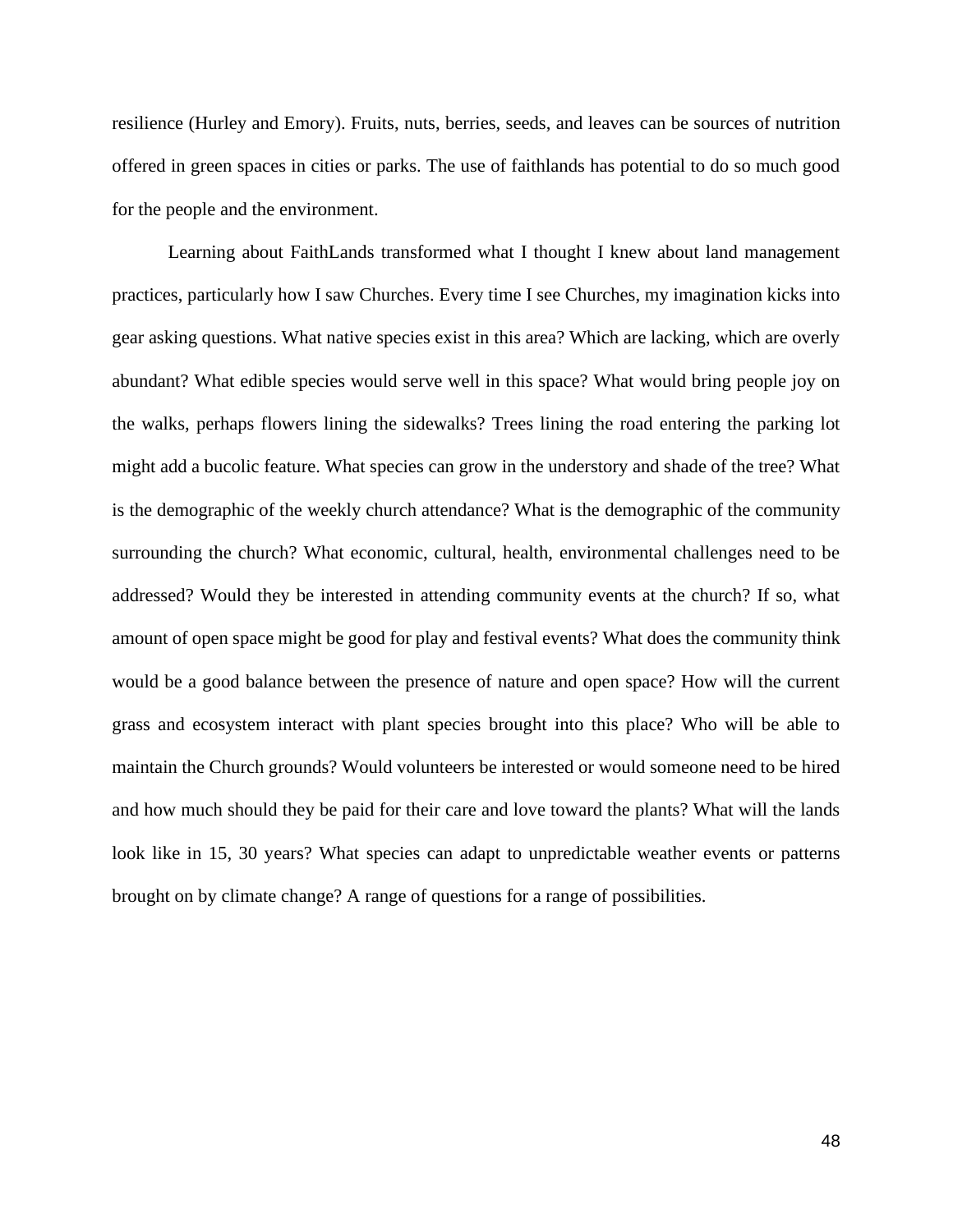#### Black Church Food Security Network

My experience talking with Rev. Dr. Darriel Harris was profoundly motivating in the sense of being connected to someone amid quarantine during the pandemic who had the experience on the ground that I craved but couldn't pursue.<sup>18</sup> I asked about his role in the Black Church Food Security Network.<sup>19</sup> This organization addresses the problem of food deserts by transitioning abandoned parking lots into community gardens using raised garden beds. They take an equitable approach by focusing on low income communities, who are also people of color that are marginalized by grocery stores. Food deserts are places where access to food is limited or nonexistent, especially access to fresh produce or healthy foods. If there is food present in urban low-income areas, it is common that there is only a convenience store that sells processed, unhealthy foods. This disparity presents itself in view of the demographics of population health, where food deserts also have high rates of obesity and diabetes (Plainsong Farm & Ministry).

Food deserts can also suddenly appear. In 2015, thousands of protestors took space in Baltimore to express their feelings of deep pain and anger over the death of Freddie Gray. This led to many convenience store closures. Rev. Darriel Harris told the Thomson Reuters Foundation, "If you're getting your food from school or if you're getting your food from the corner stores, and then the schools and the corner stores close — then how can you eat? It became a huge issue" (Biron). The Black Church Food Security Network responded by leaning into local farms to gather, transport and distribute food in churches located in the food deserts. Churches serve as communal places to carry out food security efforts. But, moving "idle land" into agricultural use would decrease the likelihood for emergency efforts. Today the Black Church Food Security Network

<sup>&</sup>lt;sup>18</sup> To learn more about a Christian perspective of food go watch this source from Rev. Darriel Harris (WFPC Duke).

<sup>19</sup> https://blackchurchfoodsecurity.net/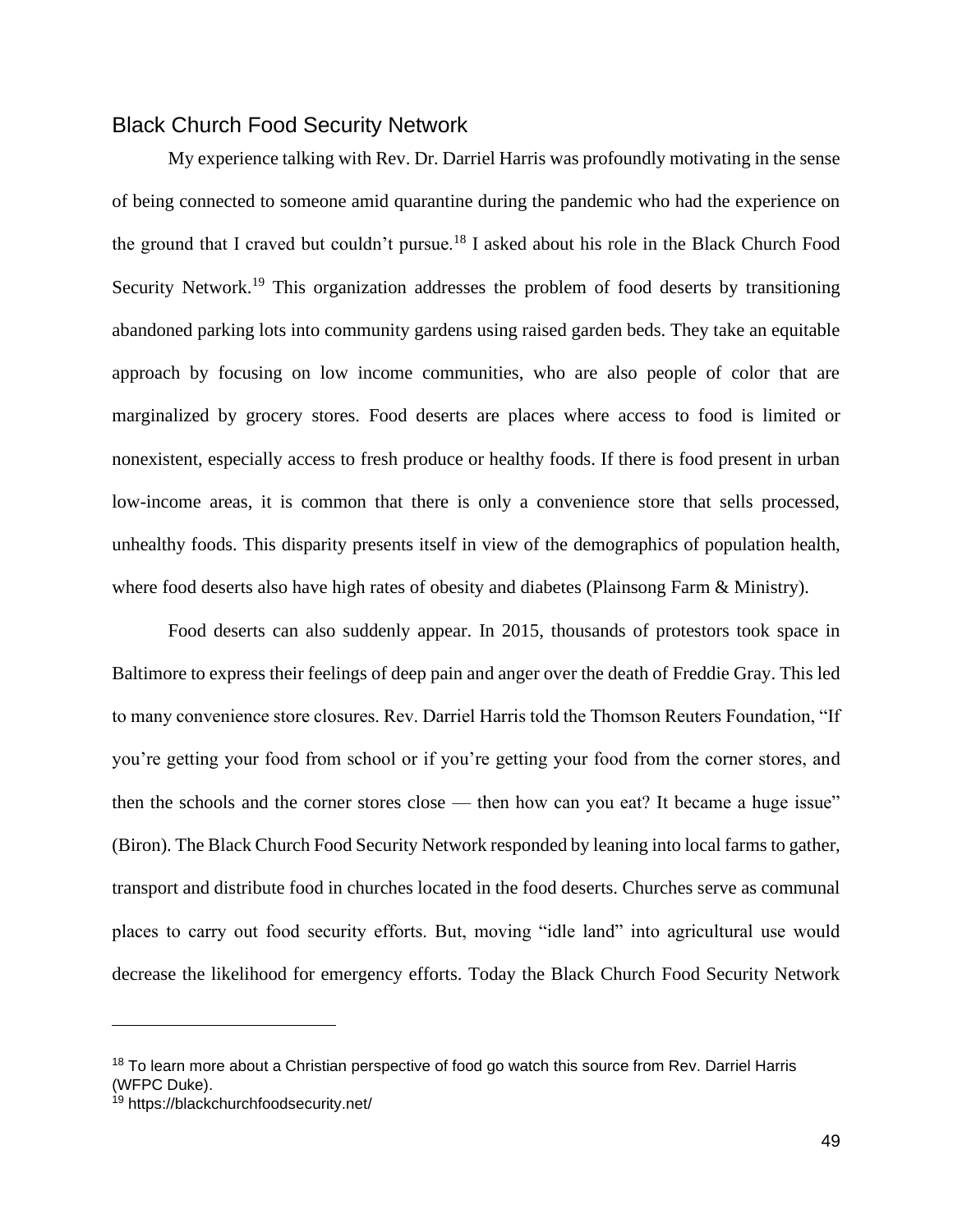provides "training, technical assistance, and funding to church gardens in Ohio, Maryland, Virginia, North Carolina, South Carolina, Georgia, Indiana, Tennessee, New York, Pennsylvania, Texas, and Nebraska" (Black Church Food Security Network). Today, the Black Church Food collaborates with more churches across the mid-Atlantic.

Additionally, they model a mutually beneficial opportunity for growers/producers to sell produce and nutrient-rich food at miniature farmers' markets to churches on days that they worship or gather, uniquely named as the "Soil to Sanctuary Market" (Black Church Food Security Network). This brings an economy to the Black farmer, particularly supporting African American owned businesses.

I also had the opportunity to discuss with Dr. Rev. Darriel Harris about his research on faith-based communications. He utilized scripture as a way to connect with communities in Kenya with high rates of disease and educate them about health interventions. But, "They only wanted to talk about the Bible", said Rev. Harris. That being said, I realized it may be difficult to create faithbased communications surrounding food justice due to my steep learning curve of the Bible. I proposed a question to Rev. Harris, "What would Jesus eat today?" He was speechless, he had never thought of applying his theological foundations to approach food justice in such a way, as if Jesus were alive today. Interacting with faith-based leaders taught me that it should happen more often. From my experience, combining knowledge of scholars and practitioners seems to be the future. Rev. Dr. Darriel Harris is a special case in that he is a scholar-activist. He is both a religious leader and a scholar, so his knowledge is interdisciplinary by training, yet his being is holistic by spirit. Even though his research was focused on health interventions for disease and in Kenya, I opened the possibility for which his technique could be applied elsewhere. By discussing different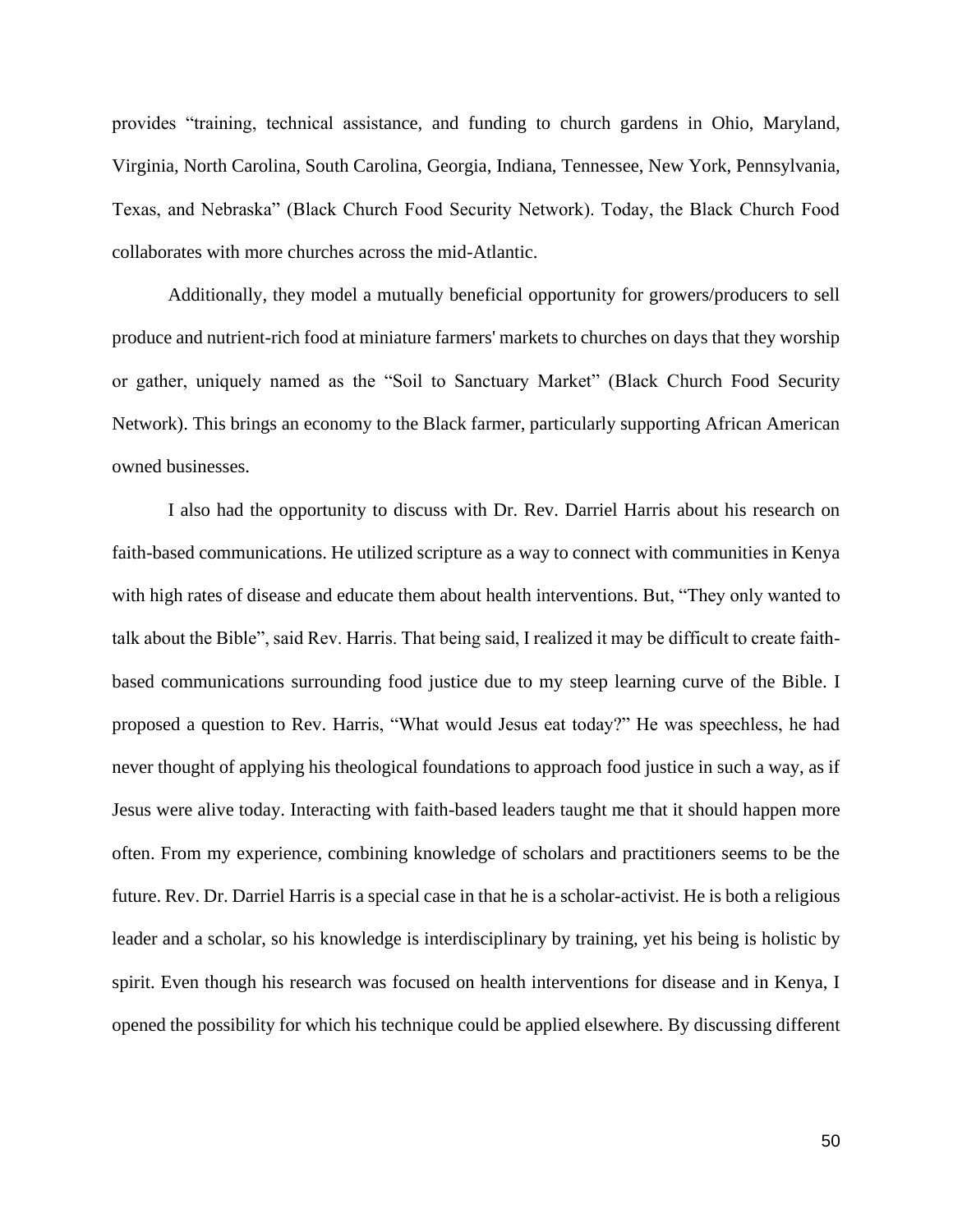ways of knowing and being we can imagine or creatively build upon existing frameworks and networks to achieve resilience.

#### Interfaith Sustainable Food Collaborative

The work of Interfaith Sustainable Food Collaborative, also called Interfaith Food, is compelling because they strive to bring together faith communities to coordinate shared interests in addressing hunger.<sup>20</sup> They improve upon common food security efforts by trying to address disparities in the food system with 'best practices'. This is true especially focusing on people impacted within their local and regional food system. For example, in their "Sea to Sonoma" program they connected with local fishermen (or women) in a fishing village near Bodega Bay, located in Northern California, who were impacted by the COVID-19 pandemic (Interfaith Sustainable Food Collaborative "June 2021 Newsletter"). Interfaith Food coordinated with local fishermen to buy their catch at market price using a grant funded by the USDA and cooked the fish to be culturally appropriate according to the low-income community receiving the food. This is a good example of taking an equitable approach to improving local food systems and achieving social justice, food justice, and environmental justice.

I had the chance to learn and engage in discussion on how Interfaith Food is working to expand faith lands. They discovered a tool that would identify potential land owned by faith communities that could be transitioned to form new community gardens, increasing access to

 $20$  To learn about their mission see:<https://interfaithfood.org/about/> . To access helpful resources engaging with in the food and faith movement see their abundant list of resources here <https://interfaithfood.org/resources/> .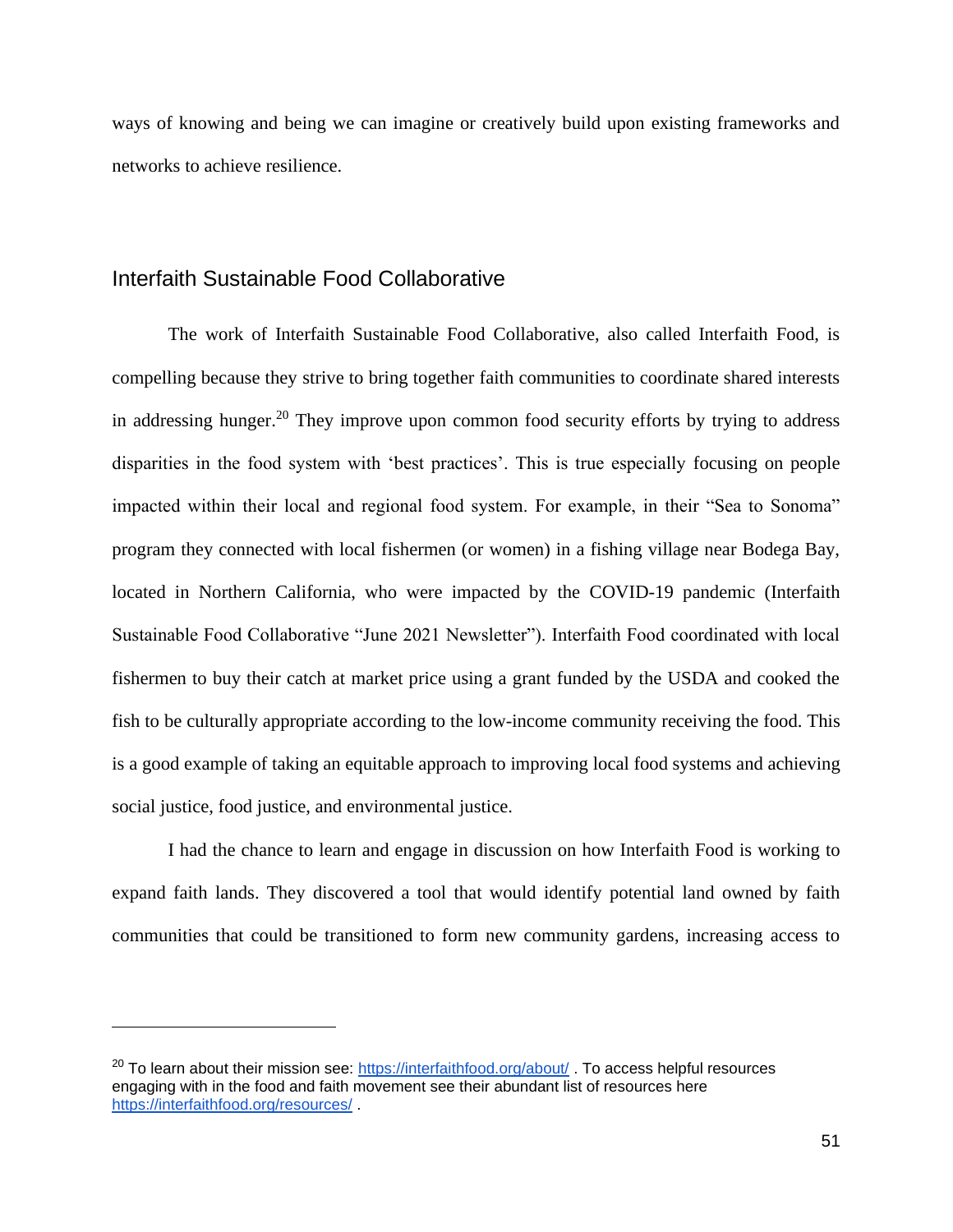locally produced food while also mitigating food insecurity. This tool is called LandVision.<sup>21</sup> This software was made with intended use by real estate agents to understand the status of land (property) by ownership. However, this software identifies land that is religiously affiliated or faith-based. Data can be exported to Excel or Google Sheets as well as ArcGIS mapping software that can drive connections by leading to better access to storytelling. Thus, being useful to government entities to inform policy decisions as well as non-profits with established networks and connections within state, regional, or national levels. The discovery began by asking "Where are the faith lands? How much acreage exists?"

From the LandVision mapping software, land owned by faith-based communities was identified and the data was cataloged, forming a map of faithlands. This information helps realize the potential that faith communities have in providing access to farmland, addressing food security by creating local food access, as well as transitioning land to serve the ecology of the land to mitigate climate change. In their September 2021 Newsletter, Interfaith Food published an update. "Interfaith Food has been inventorying lands in Northern California owned by faith-based groups, and identified well over 100 parcels that are 5 acres or larger that may be suitable for leases to BIPOC farmers and others" (Interfaith Sustainable Food Collaborative). These parcels are opportunities for economic justice by providing access to land for growing food. Additionally, they are opportunities for social justice by providing access to local food. Moreover, sustainable farming practices protect the "sanctity of life". We can ask "How can we serve the ecology of this land? What does this landscape desire ecologically to adapt to climate change and can there be a balance that serves the social landscape too?"

<sup>21</sup> <https://www.digmap.com/platform/landvision/>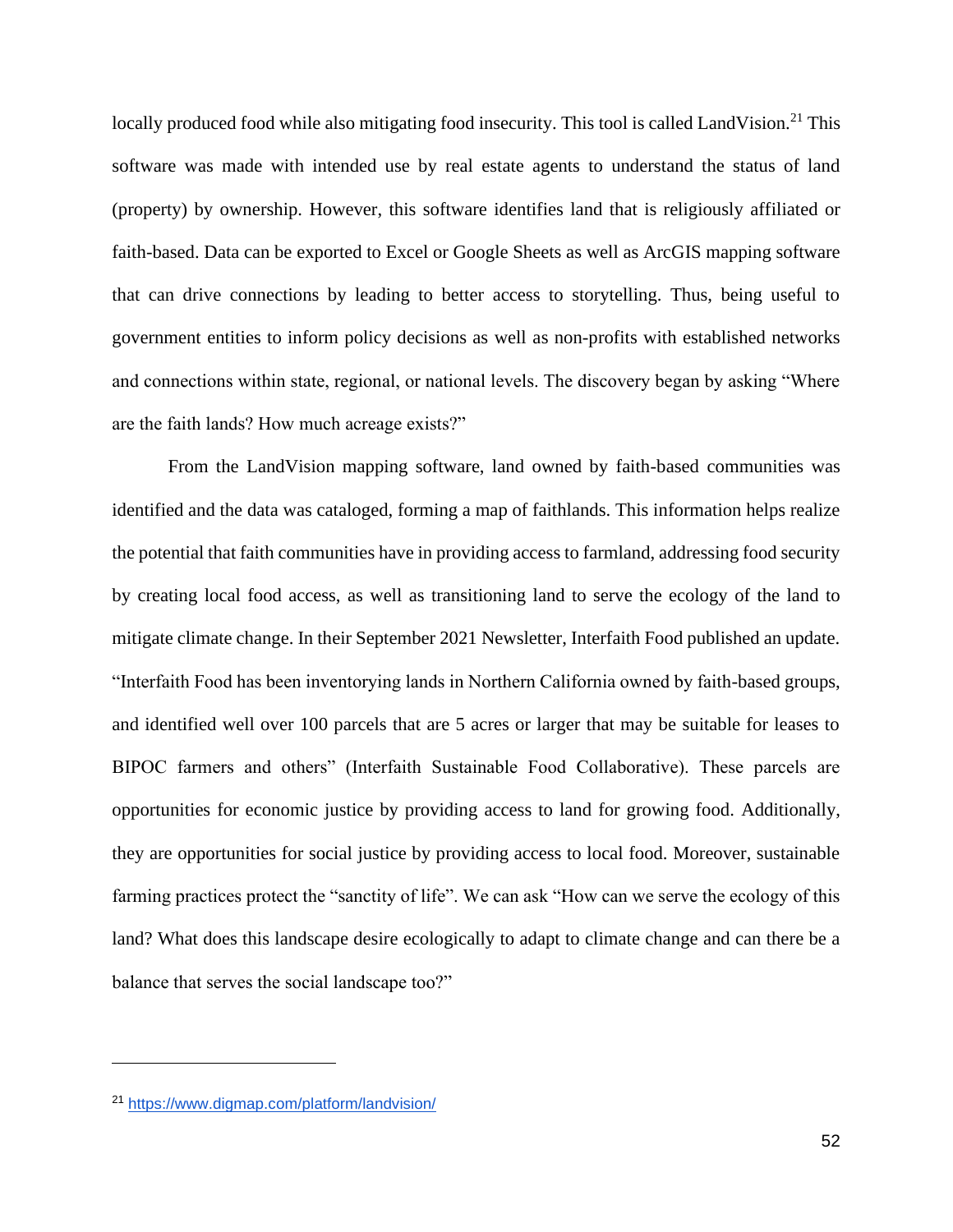We are at a time in history where farmland access is limited. Unfortunately, many wouldbe farmers – particularly farmers of color – find the cost of land prohibitive. Farmland competes with development and urban sprawl. Providing access to land acknowledges the sacred and historical attributes and attempts to amend relationships with native communities who were invisibilized.<sup>22</sup> The dignity of those who have been displaced from their native land, murdered, abused and forcibly worked the land. It's inspiring to know faith communities are reflecting on the history of the land and choosing to steward the land with ancestral knowledge, plants and animals.<sup>23</sup> Additionally, providing access to local food also supports the sacred experience of eating, deserved by all beings, and especially those who deserve to be treated with equity, such as those who experience racism, sexism, xenophobia, homophobia, and economic disparities.

Faith-based organizations and faith communities are abundant and positioned in place morally and geographically to lead ecological stewardship and reparative justice through the land, as expressed through the work of FaithLands and Interfaith Food. Using the LandVision mapping technology as a strategy is similar to that of GoodLands, which is a "nonprofit organization that maps the landholding of the Roman Catholic Church globally", stated well in an article interviewing Molly Burhans who is the Founder and Executive Director of GoodLands (Berger). "GoodLands contracts with Catholic communities to help them map and create land records for their property portfolios. They then use that understanding to analyze and optimize their property's use and management for environmental and social impact as well as financial management"

 $22$ Bison were murdered by colonists at once as a way to invisibilize Indigenous peoples through starvation. This sacred and native animal carries significant meaning to North American land and has the potential to restore land through regenerative grazing to reverse climate change. The original migration range of bison, which was considerably the range for most of their existence, traveled from central Mexico into central Canada and from Oregon to as far east as Alleghenies in Pennsylvania up until the early 1800s (Florida Center for Instructional Technology).

<sup>23</sup> <https://www.indigikitchen.com/about/>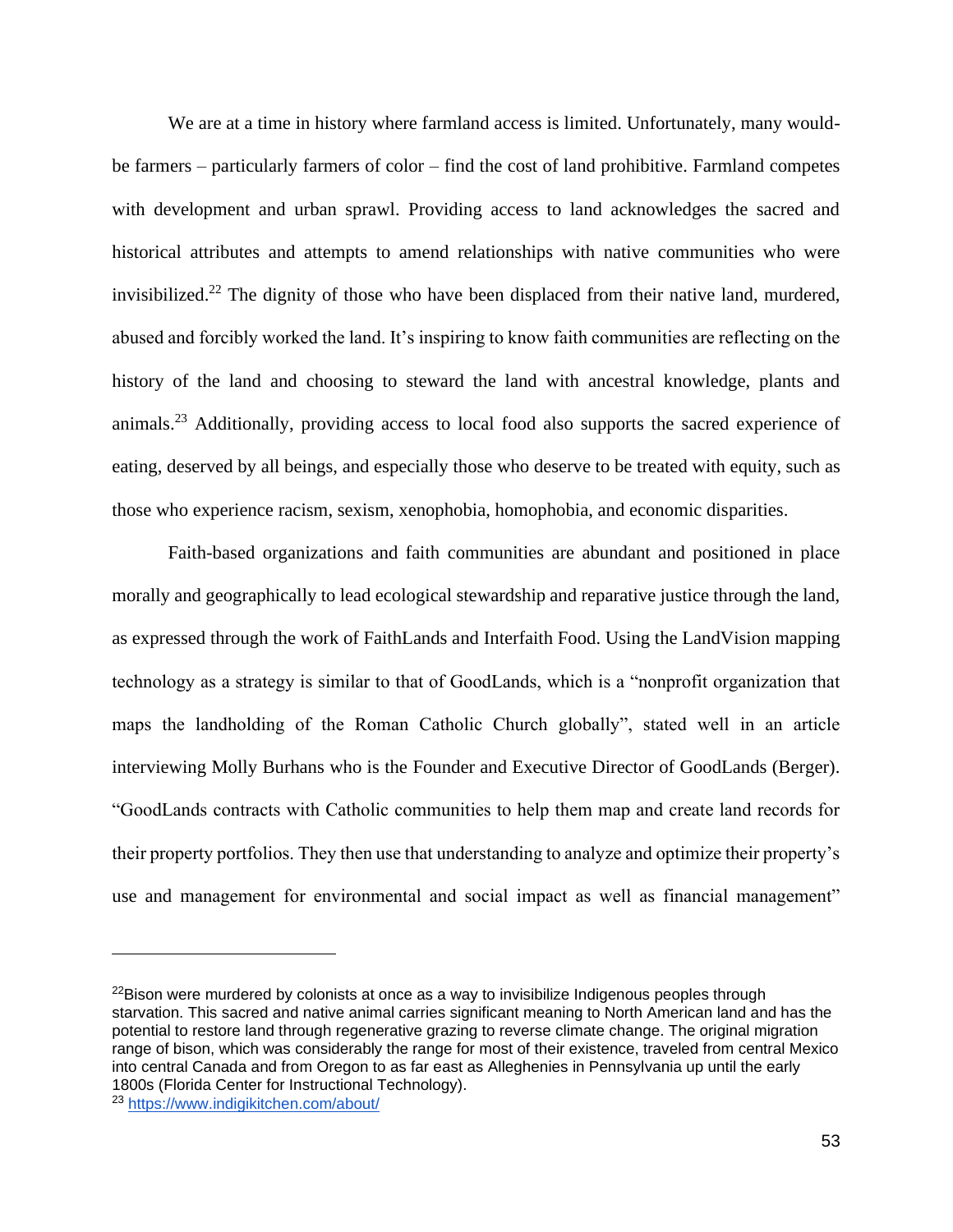(Berger). GoodLands partners with Esri, a leader in Geographic Information Systems (GIS) technology to form a data-based map.<sup>24</sup> Molly Burhans is an example by which Data Analytics and Landscape Design, as well as Ecological Design can transform landscapes (Geography) and human interaction with the environment (Political Ecology) - all in which can support farming and communities. "Religious bodies sit on a lot of legacy land," says [Rev. Nurya Love Parish.](http://www.churchwork.com/about/) She points to the fact that, from a religious perspective, land "is part of Creation and needs to be managed with wisdom" (Clark).

Interfaith Food attempts to "advance this vision" of wisdom by "sharing models, strategies and resources across faith traditions to help leaders bring programs and best practices to their congregations, camps and retreat centers" (Interfaith Sustainable Food Collaborative "About"). Interfaith Food reconnects faith-based leaders in their annual Faith, Food and Farms Conference. This year the gathering was organized in conjunction with the National Faithlands Gathering where Interfaith Food reported in their September 2021 Newsletter, "more than 30 people from 9 states focused on how to make lands owned by religious institutions available to more farmers and ranchers" (Interfaith Food). At the conference updates were shared about mapping the faithlands in Northern California. Additionally, the group heard from farmers that are successfully operating farms on lands owned by churches, and also from those who have faced challenges to identify 'best practices" (Interfaith Food).

The conference also included tours of current faithlands that planned to highlight: "a 4 acre farm run by an immigrant farmer on the campus of Redwood Adventist Academy; Urban Adamah a Jewish community farm providing education about relationships between Jewish faith

<sup>24</sup> <https://good-lands.org/>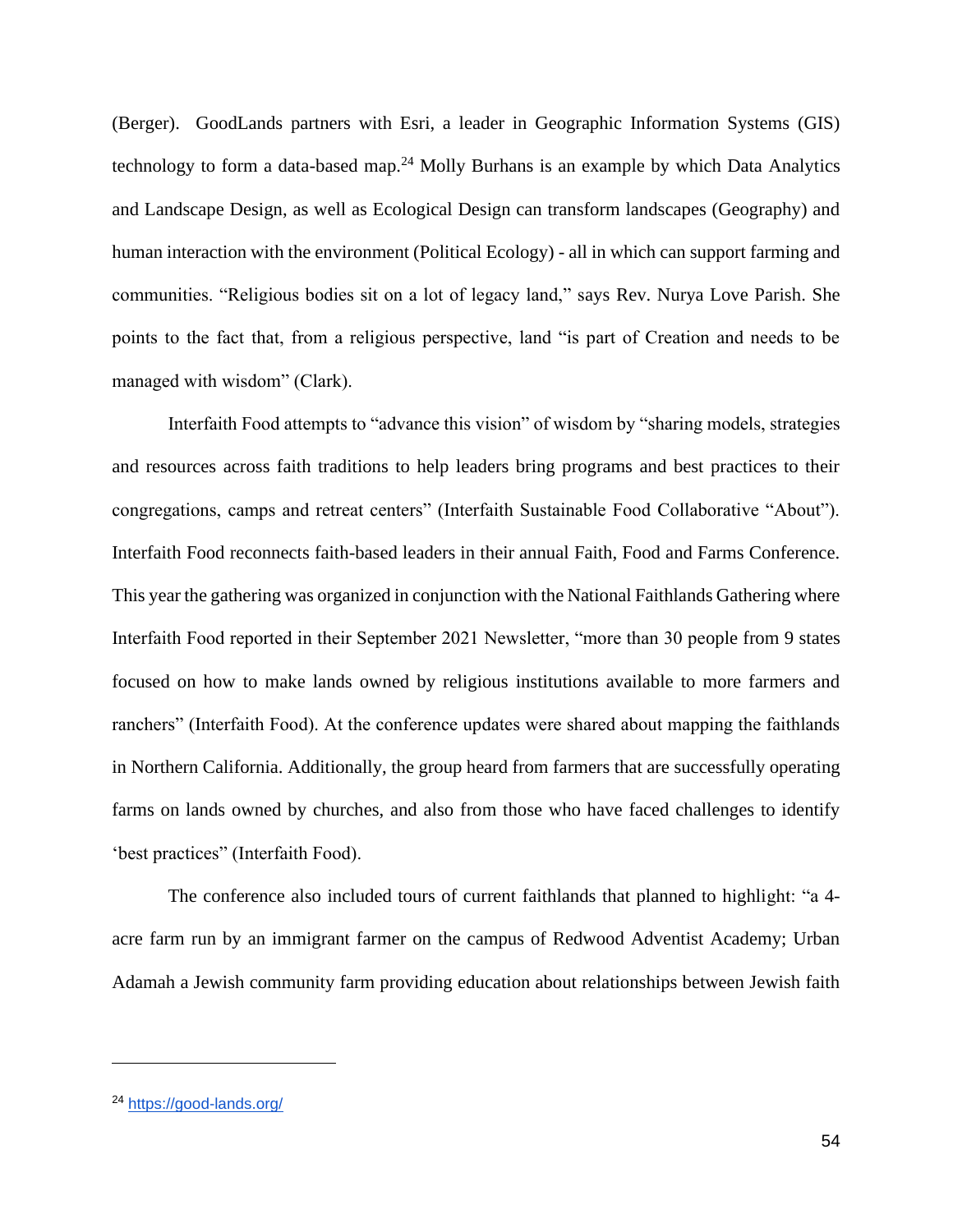and food; and two community gardens" (Interfaith Food) I find this sort of conference to be exemplary. Personally, listening to farmers' stories, seeing models and hearing strategies is inspirational and part of the process in transitioning to resilient food systems. Hopefully more and more faith-based leaders from other states will expand capacity by taking on the inventorying faithlands in their regions so that access to farmland increases.

Interfaith Food also shared a Call to Action by Sha'von Terrell, Deputy Director of the National Black Church Food Security Network. Terrell said, "Churches and church associations through their assets and financial commitments may aid in the development of farmers' markets, supply chains, and other arrangements which can help to create equitable food systems and advance food sovereignty" (Interfaith Food). Terrell suggests support can be provided to progress the food and faith movement and advance sustainable agriculture and food systems:

Nationally: Support the Justice For Black Farmers Act

Regionally: Support the regional food infrastructure by purchasing produce from Black farmers

Locally: Incorporate a racial and economic justice lens to ministry planning by partnering with the Black Church Food Security Network. (Interfaith Sustainable Food Collaborative "September Newsletter")

We need to incorporate support at various levels because realities of injustice exist at every level. We are all in this together, it is like a group project, meaning involvement from everybody is required. Cultural change is not needed in one specific place, it is needed in our home, in our neighborhood, our community, our city, our state, our nation, continent, our planet. The environmental justice movement fundamentally exists from involvement. We are all connected and we need to be.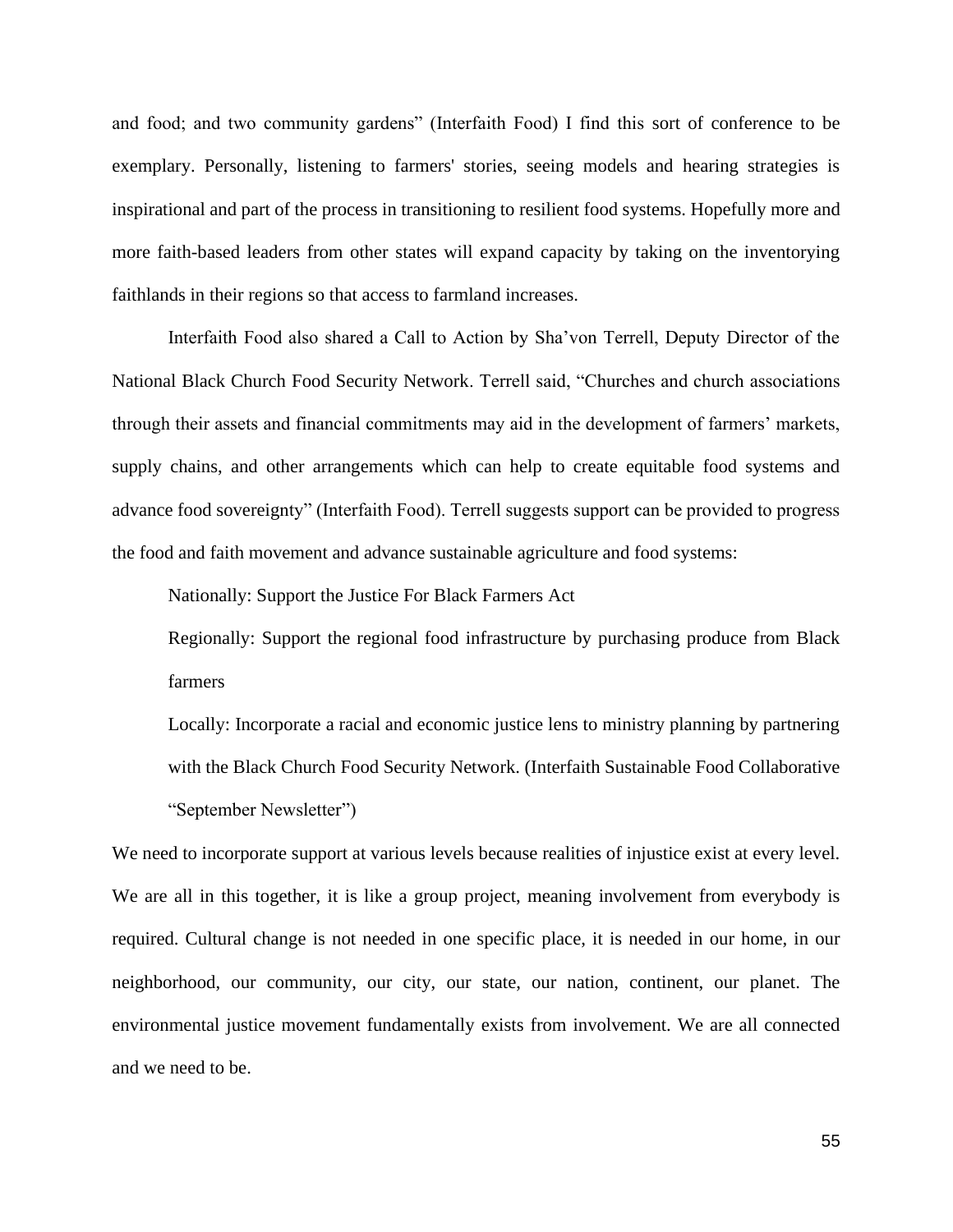#### The Coalition of Immokalee Workers' Fair Food Program

The Coalition of Immokalee Workers'(CIW) Fair Food Program focuses on protecting the rights and dignity of farmworkers. The Fair Food Program (FFP) "is a unique partnership among farmers, farmworkers, and retail food companies that ensures humane wages and working conditions of workers who pick fruits and vegetables on participating farms"<sup>25</sup>. Some examples of monitoring include access to drinking water, shade, and a complaint line to report violence. FFP is a type of Worker-driven Social Responsibility (WSR) model<sup>26</sup>, which was recognized in a report by MSI Integrity<sup>27</sup>, a non-profit incubated by Harvard Law School's International Human Rights Clinic<sup>28</sup>. This report studied multi-stakeholder initiatives like Equitable Food Initiative (EFI), Fair Trade International and Rainforest Alliance, and found these initiatives failed to protect human rights in food supply chains and the private sector. MSI Integrity recognizes the Fair Food Program as the new "golden standard for private governance" (MSI Integrity)<sup>29</sup>. Seemingly, the grassroots work of CIW that led to FFP inspired the non-profit MSI Integrity to their "new direction: applying lessons learned from the grand experiment in multi-stakeholderism to promote business models that center workers and communities in their governance and ownership" (MSI Integrity). Centering the voice of the worker is working to advance human rights in supply chains. Consumers demanding the voice of workers to be heard also significantly contributes to safer working conditions and a more ethical food system. This is why the Fair Food Program (FFP) also markets their Fair Food label. By purchasing food with the Fair Food label, consumers communicate to

<sup>25</sup> ("Home - Fair Food Program")

<sup>26</sup> <https://wsr-network.org/what-is-wsr/>

 $27$  MSI Integrity stands for Institute for Multi-Stakeholder Initiative Integrity.

<sup>28</sup>("History")

<sup>29</sup> <https://www.fairfoodprogram.org/recognition/>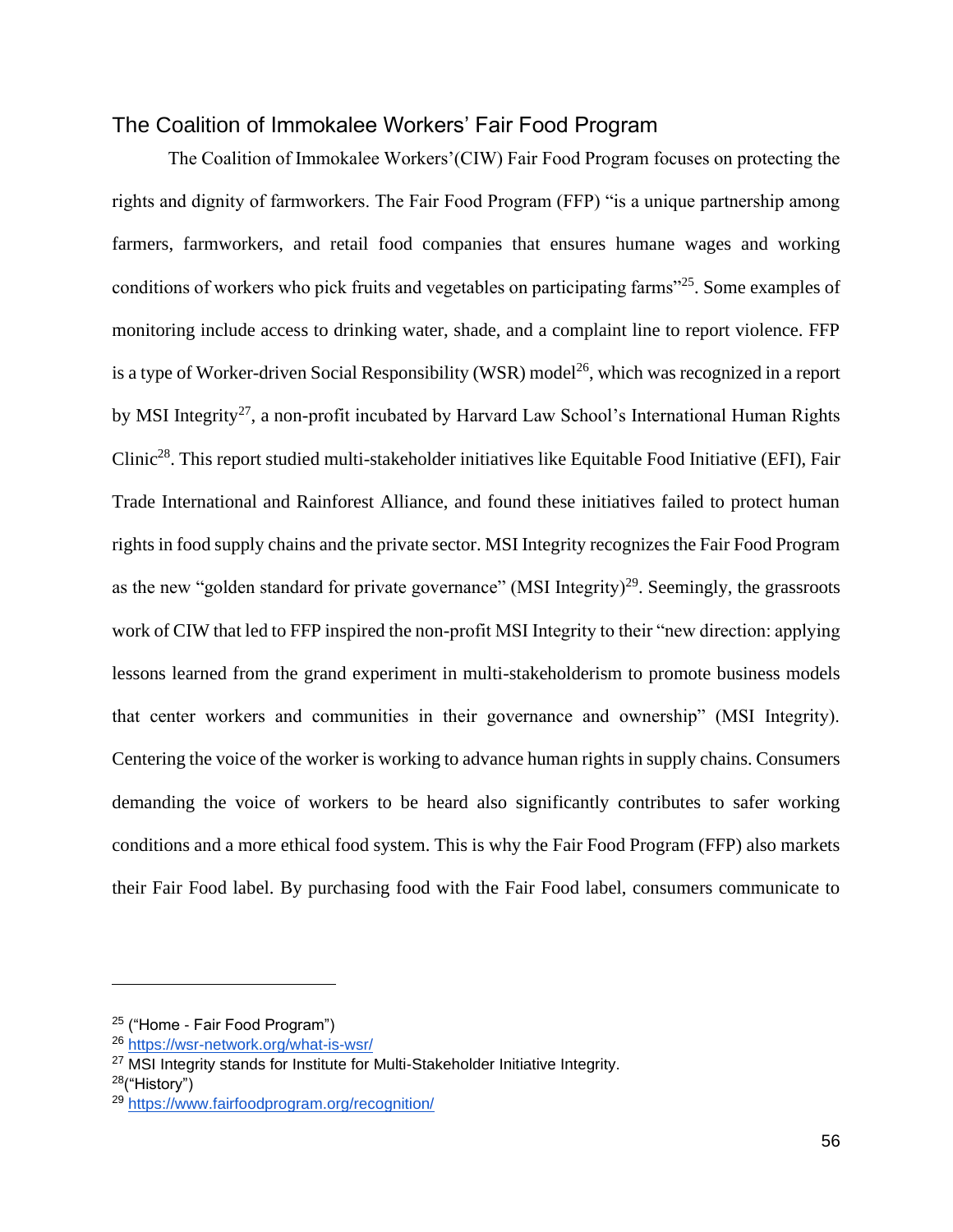businesses and supply chains that they care as much about farm workers as they are willing to pay extra for humane working conditions and wages.

The farmworker justice movement advocates for more than economic prosperity. FFP recognizes the strong faith that farmworkers have and that religion plays a central role in advancing human rights (""On Common Ground": CIW, faith leaders come together in NYC for "an extraordinary conversation" …"). Congregations have welcomed farmworkers to share their stories. Providing this opportunity allows farmworkers' experiences and harsh working conditions to be heard in a communal space for the knowledge and benefit of the farmworker and of the community. By listening and expressing interest and concern with empathy, "the story behind your food" can begin to be understood (CIWvideo). However, the power imbalances among faith-based organizations and immigrant farmworkers should be addressed at the interpersonal and structural levels (Erwin and Stephenson). Increasing transparency within our food systems is vital to protecting the dignity of those who pick our food. "Almost half of the approximately 2.4 million migrant and seasonal farmworkers in the United States are undocumented,<sup>30</sup> making them ineligible for government assistance, such as workers' compensation, disability benefits, federal nutrition assistance, and Medicaid, $31$  despite contributing to these systems through payroll taxes each year<sup>32</sup>" (Broad Leib et al.). This is the reality of farmworker conditions. There is a lack of food justice scholarship and food justice actor participation supporting farmworkers. Faith-based organizations and faith communities offer the possibility for allyship to further research and development of equitable strategies to support farmworkers (Erwin). Furthermore, the history of

 $30$ ("Immigration and Labor"; "The Migrant / Seasonal Farmworker")

<sup>31</sup>("National Agricultural Workers Survey (NAWS) Fact Sheet")

<sup>&</sup>lt;sup>32</sup> "Migrant workers contribute an estimated \$1.5 billion to the Medicare system, \$7 billion to the Social Security system, and \$2.6 trillion to the U.S. economy over a decade" (Southern Poverty Law Center).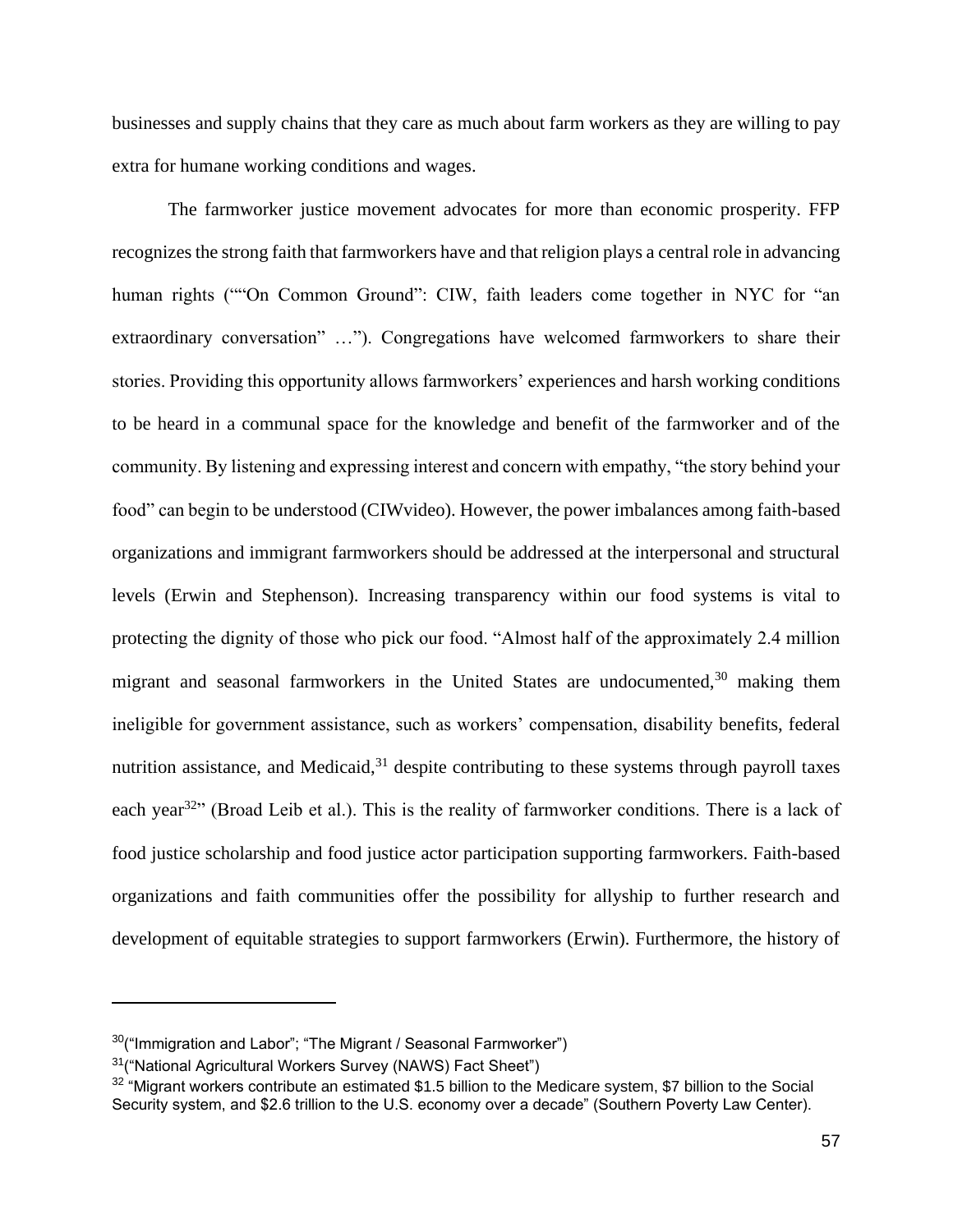working in the fields carries sexual abuse, disease and mutation from exposure to chemical pesticides. Documenting the transformation from the past to current conditions experienced by farmworkers can help us learn and apply programming like that of FFP needed elsewhere.<sup>33</sup> By sharing their story, farmworkers are given the opportunity to heal trauma and share the grief with the community to engage in cultural healing.

Although I was not humiliated nor forced to work in harsh working conditions, while working on farms this year I did gain an idea of how tough the weather can be and how unsafe farm labor can be. In California, there were at least five heat waves with above hundred degree temperatures. In South Dakota, I experienced about negative thirteen degrees Fahrenheit during the winter. These were record-breaking temperatures that will likely occur again in the future. I remember picking crops before weather events like heat waves and unexpected rain during drought because we could lose the crop if we didn't pick them immediately before the expected weather event. Today we have advanced technology analyzing weather and expert meteorologists spreading awareness to support farmers and prevent hospitalizations and death from weather events. We should be taking care to use these resources, which have required significant investments, to our advantage and help farmworkers.

Much of our agricultural systems grow in a monoculture, single crop operation where the risk of losing a crop has more significant consequences, such as: wages of farmworkers, financial health of farms, landowners, eaters and consumers that experience downstream effects of the food supply chain in grocery stores and restaurants. Farmers and farmworkers receive pressure to "feed the world" and manage a farm business that on average makes less than \$300 a year. These realities

<sup>33</sup> Some documentation about those who pick our food already exists such as the movie *Food Chains*  (2014). A film highlighting agricultural labor in the United States and includes the Coalition of Immokalee Workers (CIW) and can be found on YouTube or Amazon Prime.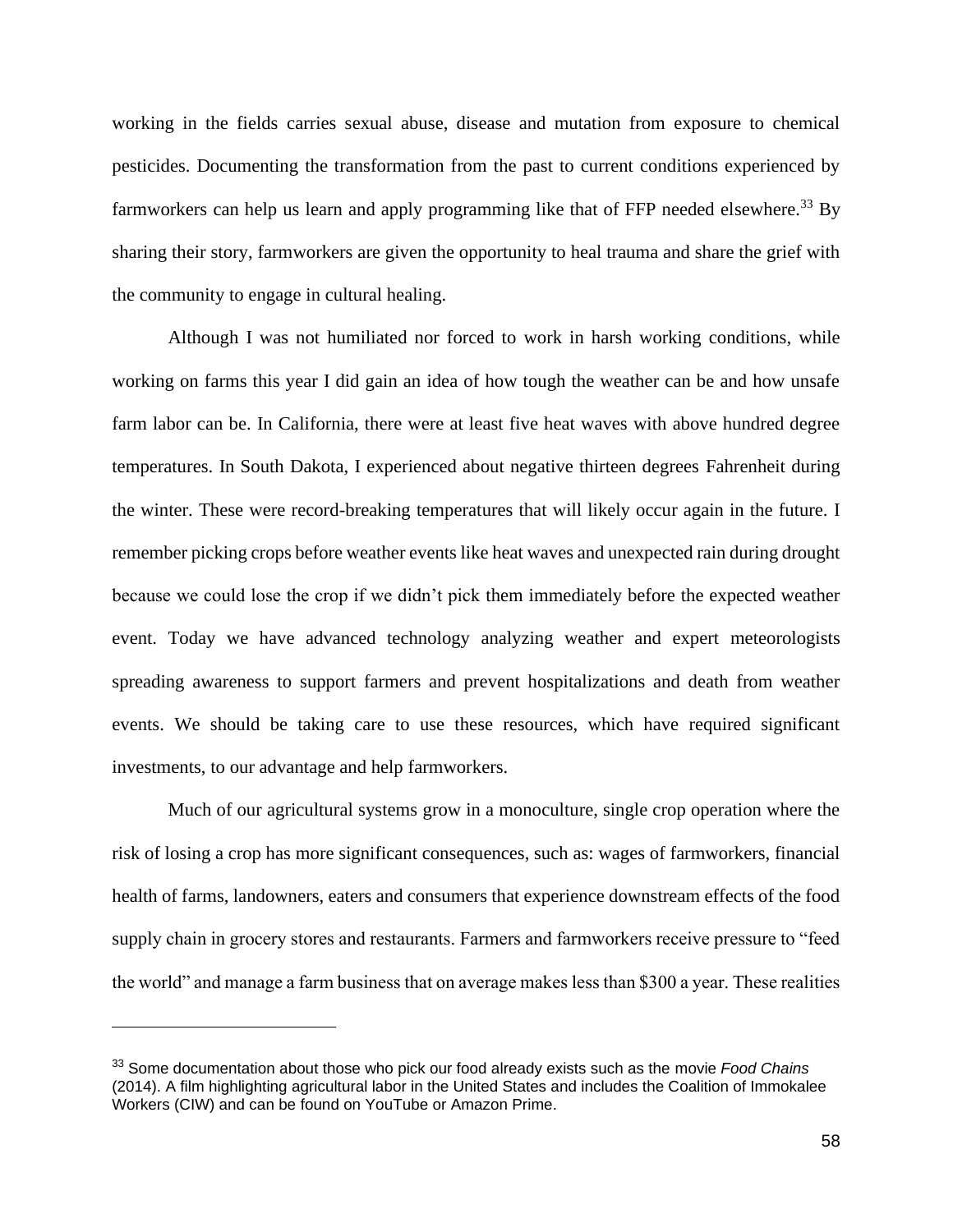undermine the skills, knowledge, intense labor, and emotional perseverance required to farm. They also ignore the harmful impact of chemical pesticides and herbicides and fertilizers.

The Environmental Protection Agency (EPA) estimates that 10,000 to 20,000 farmworkers are harmed by acute pesticide poisoning every year, which doesn't account for the longterm effects of being exposed to toxins day after day and year after year. The herbicides and pesticides that farmers use on their crops are neurotoxins, carcinogens, and hormone disruptors. Many of those used in the United States are banned in other countries. The government agencies (the Food and Drug Administration, or FDA, and EPA) that should be regulating these chemicals for human safety are not doing their job. (Hyman)

A food production system based on agroecology and biodiversity would promote greater adaptation to adverse weather conditions, thus resilience in our food systems. Not only would this provide a greater likelihood for achieving true food and nutrition security – the promise for a future with food – but also economic prosperity for farmworkers.

I see migrant farmworkers working in monoculture strawberry fields near my hometown. From learning about the advocacy and storytelling by CIW and FFP that took place in congregations, for example, the proximity and gravity of the situation feels ever present to me. Solutions to transition away from monoculture and use of chemical inputs are already available and being explored on strawberry fields in California.<sup>34</sup> Using techniques of agroecology requires time and patience, yet the rights and dignity of farmworkers could begin to change for the current and next generation today.

<sup>34</sup> [https://www.agroecology-pool.org/portfolio/farmer-researcher-partnership-santa-cruz-california/;](https://www.agroecology-pool.org/portfolio/farmer-researcher-partnership-santa-cruz-california/) <https://magazine.ucsc.edu/2017/03/strawberry-fields-for-better/> <https://www.universityofcalifornia.edu/news/pesticide-predicament-californias-strawberry-growers>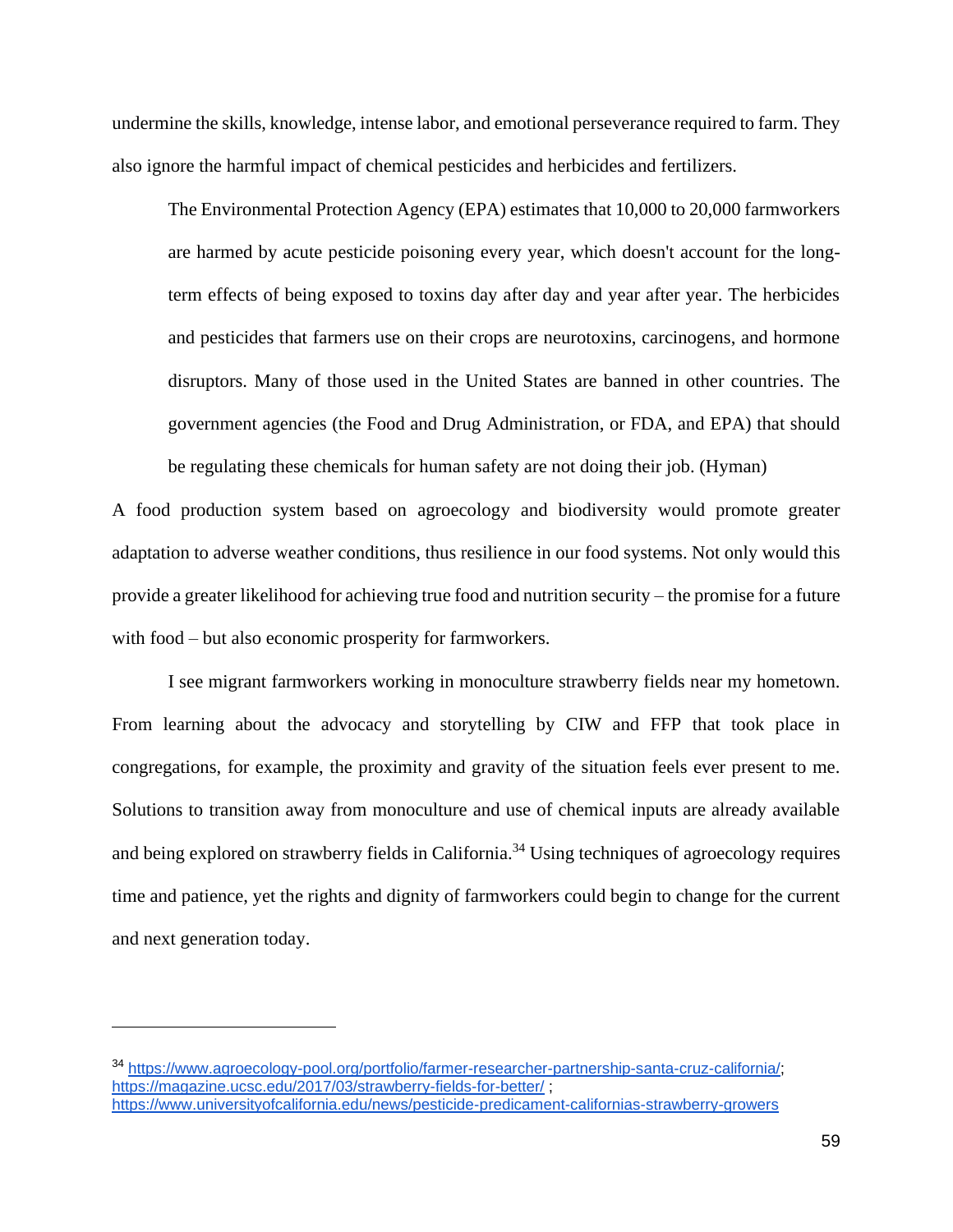#### Researching an Ecumenical Approach to Sustainable Food Systems

There is limited research understanding the impact of faith-based organizations in the context of hunger and food systems. Additionally, there is little food justice scholarship seeking to explore and understand the processes by which faith communities operate or interact as a nongovernmental organization and stakeholder in promoting change in food systems (Erwin). In conversation with Dr. Rev. Darriel Harris, who studied faith-based communications, and Professor Davis, who co-authored a book on religion and sustainability including social movements, both shared this sentiment as well. Conducting outreach for research is also challenging considering the secular groups of religion, even Christianity alone. In which case, Emma Lietz Bilecky shared with me that a snowball effect research method was significant to completing her research exploring faith community engagement and rural child hunger. There were challenges in trying to form research understanding the complexity of farming and spiritual relationship with the land as various disciplines are involved. I share these various challenges to not only express where there are gaps in knowledge (including myself and academia), but also various ways I imagined contributing to literacy and our understanding of faith and food justice.<sup>35</sup> Additionally, these organizations offer opportunities to which individuals can respond to a call for action and volunteer with such organizations that address multiple issues involved in social and environmental issues.<sup>36</sup> I hope I've portrayed various ways to explore the intersection of religion and social justice whereby conducting research for public service can be multi-purposeful through the lens of food systems.

36 Further examples beyond provided include:

 $35$  Other faith-based organizations that I came across but did not interact with or thoroughly examine include: Ecumenical Ministries of Oregon, Come to the Table in North Carolina, [The Abundant Table,](https://theabundanttable.org/about-us/) ChurchLands. The FaithLands Toolkit carries over 80 examples of faith communities using their land in creative ways to strengthen communities and build ecological resilience.

<https://works.swarthmore.edu/cgi/viewcontent.cgi?article=1175&context=fac-religion>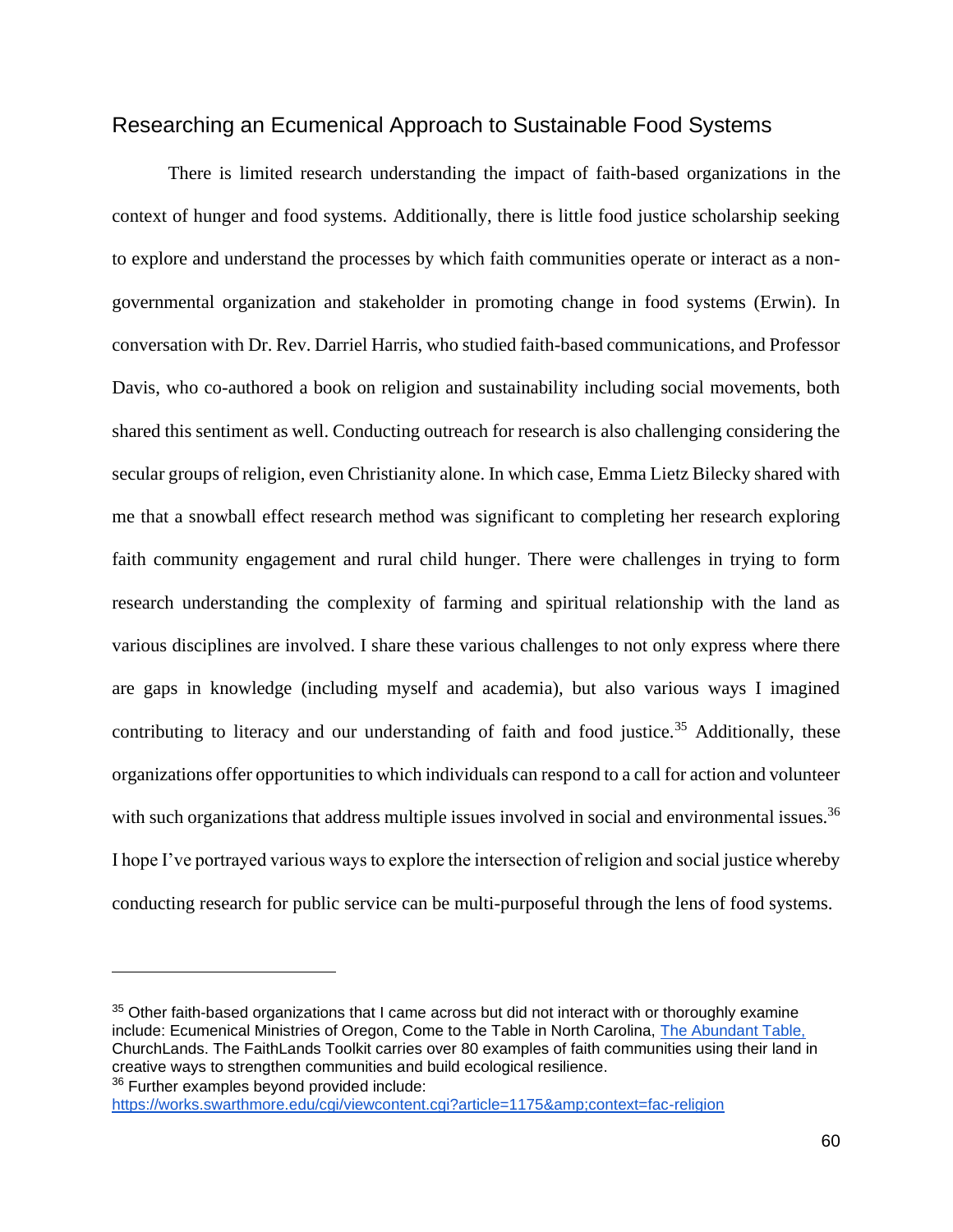# Part 3: Farming

In this section I share personal reflections of my relationship to land, food, and society through learning about farming, origins of food, and farming as an act of faith. Mostly I share about the farms in which I volunteered, and where I truly felt my vocation running through myself. I share stories and experiences learning about building my relationship with the land from various perspectives including vocation, technical various agricultural practices, and how I gained nuanced understandings of food systems.

## Personal Reflections on Faith, Food and Farming

I did not grow up regularly attending any religious service. However, my family identifies with the Presbyterian tradition of Christianity. Although my relationship with religion was distant as a child, I recall going to church once or twice a year for Christmas, and for Easter Sunday. The elders in my family practice often and attend church weekly. My understanding of faith has grown during this fellowship opportunity as a result of my efforts to rekindle my family connections to be surrounded by faith and family history. My great uncle is a retired minister of the Presbyterian Church. I recall visits that included watching him give sermons at a small, rural church in North Carolina. My great aunt tells me that she was a preacher's wife and took care of the family while my great uncle took care of the church. As a teenager, I learned the value of service through their lens of faith while volunteering with my great aunt and uncle. I would join them for car rides to deliver food through meals on wheels. This experience was also my first time gaining understanding of food security. Religion also appeared in my life by my attendance at an Episcopal private high school. We had weekly chapel sessions that had interfaith readings but mainly took an ecumenical approach, especially in prayer. During college a best friend from home introduced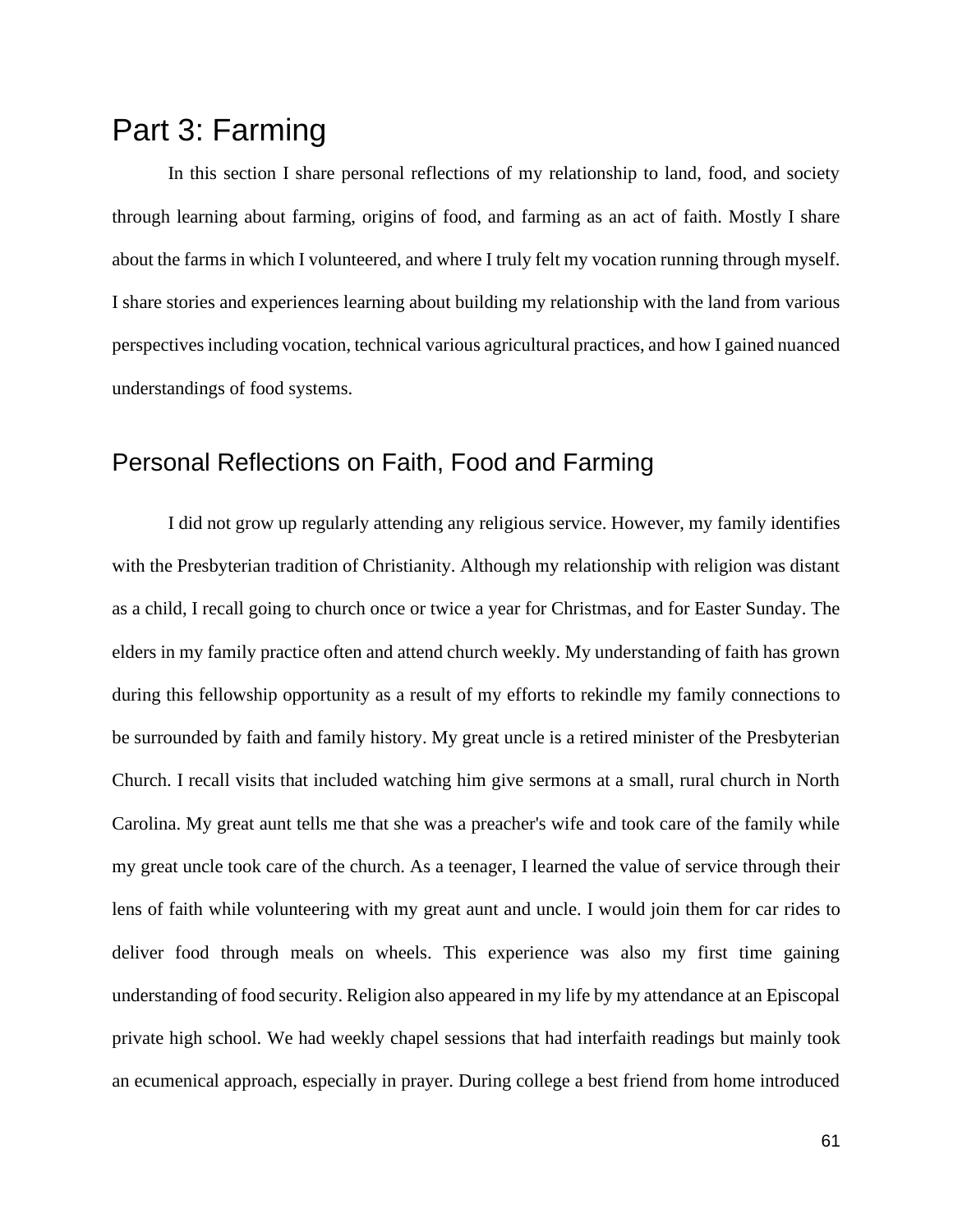me to the author Bob Goff who speaks more about faith than religion. Bob Goff's books, *Love Does* and *Dream Big*, opened my eyes to love, imagination, and sense of self through stories. This past year and a half I attended more church services combined than my entire life to understand Christianity more and deepen my connection with my family and friends who are religious. I am unsure whether I have either begun considering what faith means to me or begun my journey already, but I know there is great meaning and connection among faith communities especially surrounding my vocation for farming and ecological stewardship and my passion for food justice.

My decision to explore my vocation through farming began from taking Rich Wallace's *Community and Sustainable Food Systems* class during my senior year of college. Simultaneously I participated in class discussions learning about agriculture from an interdisciplinary lens while engaging in experiential learning on farms every Thursday during a three-hour period. We visited farms with models oriented toward supporting sustainable practices and community agriculture such as having CSA programs, educational programming, farming on land trusts and more – all of which exemplify a common mission of cultivating communities that support not just feeding humans, but all living beings such as birds, bees, butterflies, arthropods, and more. Much of our time was dedicated to Willow Creek Farm Preserve which is local to my college in Collegeville, Pennsylvania and focuses on regenerative organic agriculture. Our class was split into small groups to rotate each week focusing on three aspects of the farm: farm management, youth education, and marketing and communications. I learned how to harvest sweet potatoes, plant lavender on a slope to avoid soil erosion, and the value of cover crops. This class being in the Environmental Studies Department, I gained knowledge about environmental health. I learned that the use of synthetic, chemical fertilizers and pesticides that are used in current industrial agricultural practices contribute to pollution in our watersheds, impacting water quality of which concerns public health;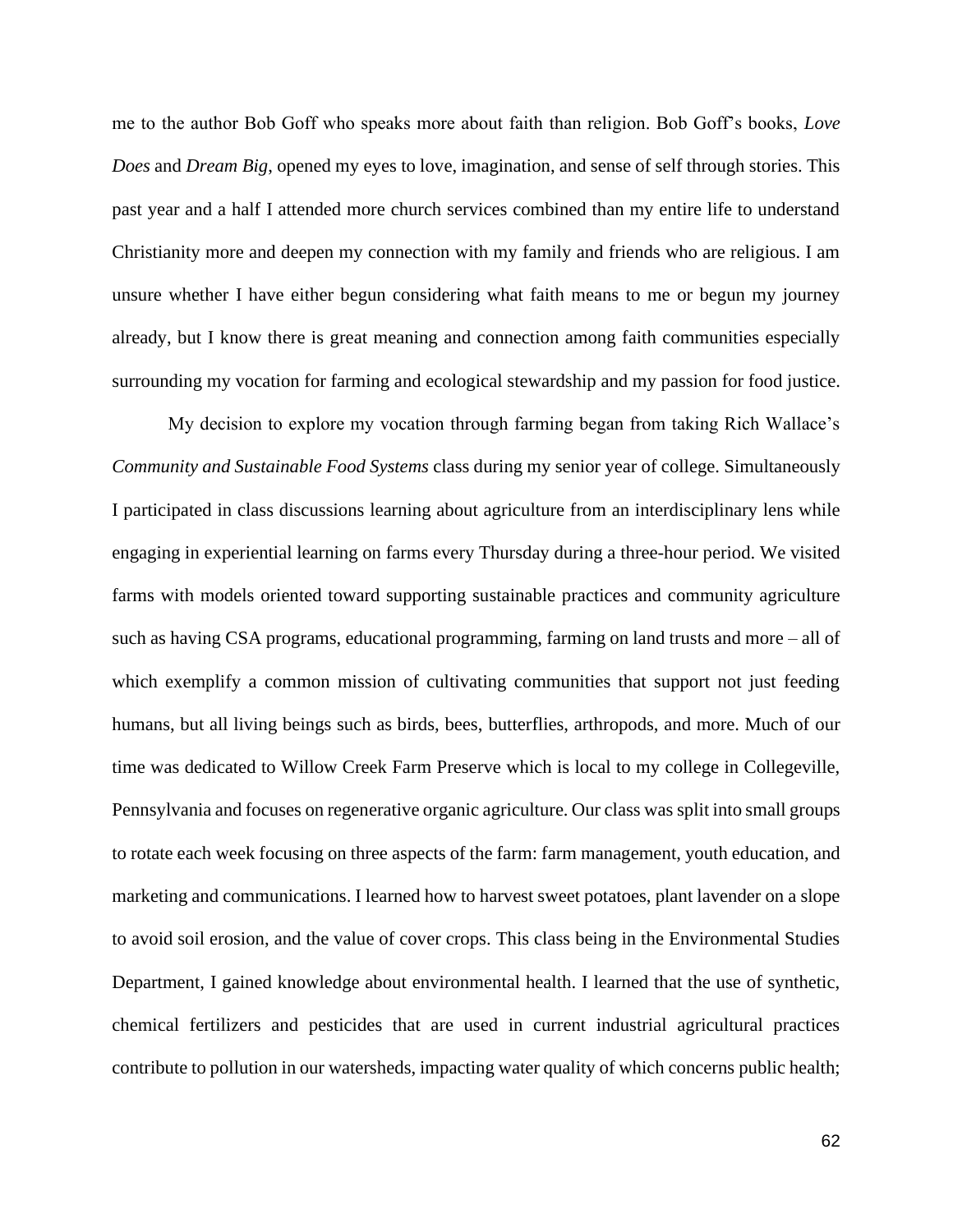but also impacts land and water ecosystems, like the dead zones in the Gulf of Mexico that inhibit ecosystems and our fisheries where fish are supposed to be able to breathe, eat, grow and live naturally. I also learned about a commonly unspoken history of the Black freedom movement provided by Monica White in her book *Freedom Farmers.* As discussed in the first part of this paper, she writes about achieving community resilience through collective agency, resistance and self-sufficiency. An empowering read that ignited my understanding for liberation and what it means to be human. The combination of learning about social justice in the classroom and experiences with farms furthered my deep passion for food justice.

Exploring my vocation while being on farms made sense to me. I knew that nature brought me healing, and I was curious how to grow food. My passion for promoting equity in food systems became evident as I came to realize that agriculture is the root of change for food systems not only because that is the beginning of our food system, but also where the narrative of slavery and racial injustice began in the United States. I wanted to not only understand the challenges farmers experience, but also what barriers impede transitioning toward food systems that are healthpromoting, economically viable, equitable, and ecologically sound. Learning about the theology of eating and various ways in which humans are spiritually and emotionally connected to the land also inspired my desire to farm. I wondered if farming might be an occupation that suited my role in transitioning food systems. I enjoy being outside, movement and using my muscles, and working on challenges that stimulate me and give me a sense of purpose. Farming has a routine. I enjoy the rhythm.

While farming during this fellowship, I also reflected on parts of my story, my sacred narrative, in order to explore my vocation. I did not grow up understanding Creation. I gained an appreciation for nature at a young age for its aesthetic beauty and peacefulness, but I did not know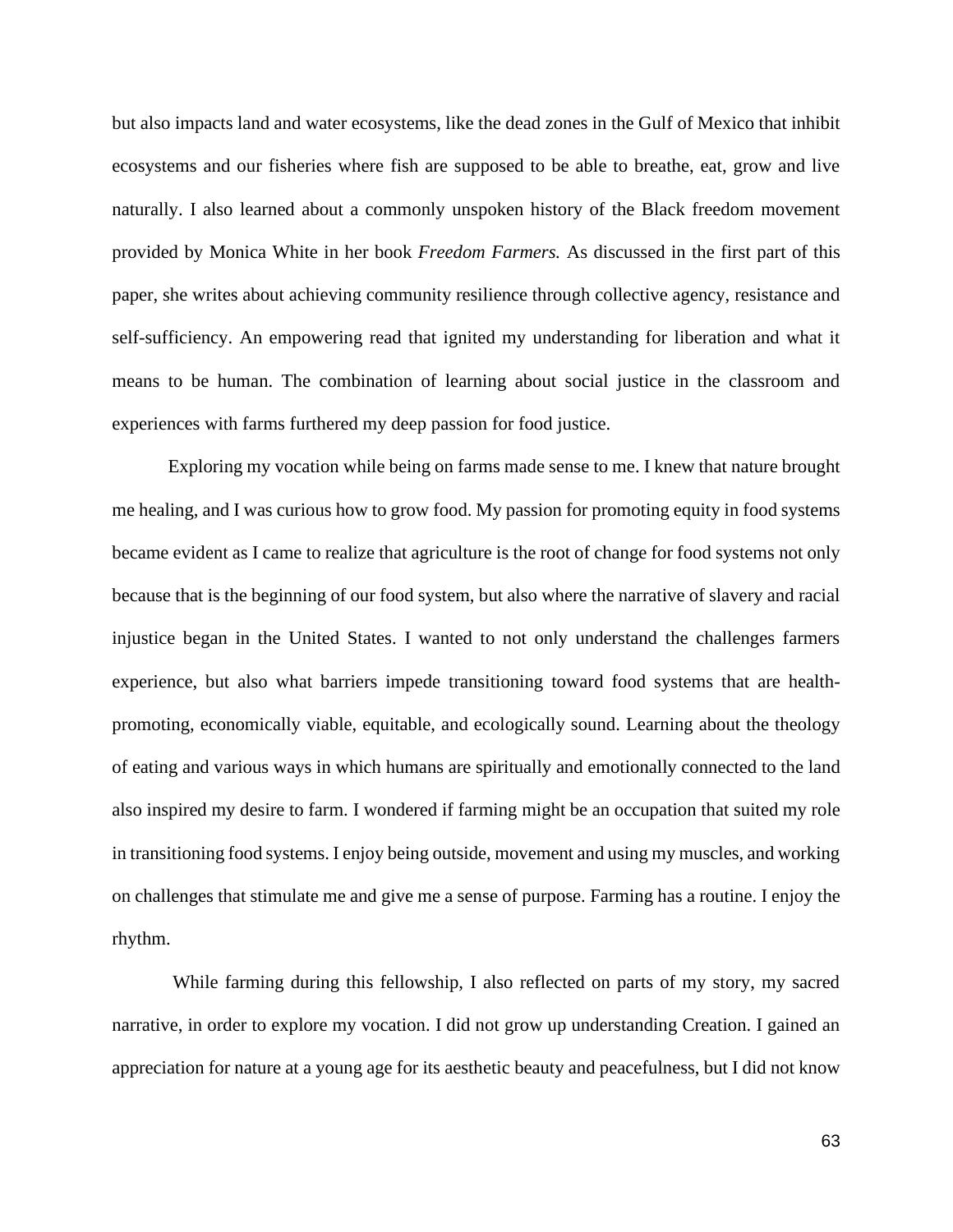food came from the ground. My family did not have a garden in the backyard, nor did I have one at any school I attended. When I was little I went to the grocery store with my father. I have been responsible for making my own lunch since probably second grade. I think this might have started out because I was a very picky eater and hated the cafeteria food. I wouldn't eat lunch and so when I came home, I ate a buffet of snacks - slim jims, cosmic brownies, sugary cereal and pretzels in ice cream. Eating for nourishment was not in my vocabulary or understanding of health. My family does not even cook very much. I am an only child so my parents spoiled me and I pretty much ate whatever I wanted. We usually ate take out so I had more freedom to choose anyway, thanks to the various options many restaurants offer.

My family does not carry the tradition of farming either. Although my family has unique relationships with agriculture. The first "farmer" my family recollects is my grandfather on my mothers' side who bought land to start an orange grove in central Florida during the 1970s. He hired farmworkers to take care of the orange grove while he managed a petroleum oil distribution company. Whereas my other grandfather as well as my father work in the phosphate fertilizer industry as chemical engineers. My grandfather's generation involved in the chemical industry likely contributed to the regulations and safety protocols that exist today to attempt to prevent hazardous exposure. My grandfather died of cancer before I was born. Really, I never met either of my grandparents. Yet, I gained an understanding of intergenerational community through hearsay and living vicariously through friends and their families. I share my family's background, participating in the oil industry and chemical fertilizer industry, as reflection of my personal narrative. This reflection helped me understand how I view the world, my bias, as well as understand my agency so that I may ask, "What is possible?"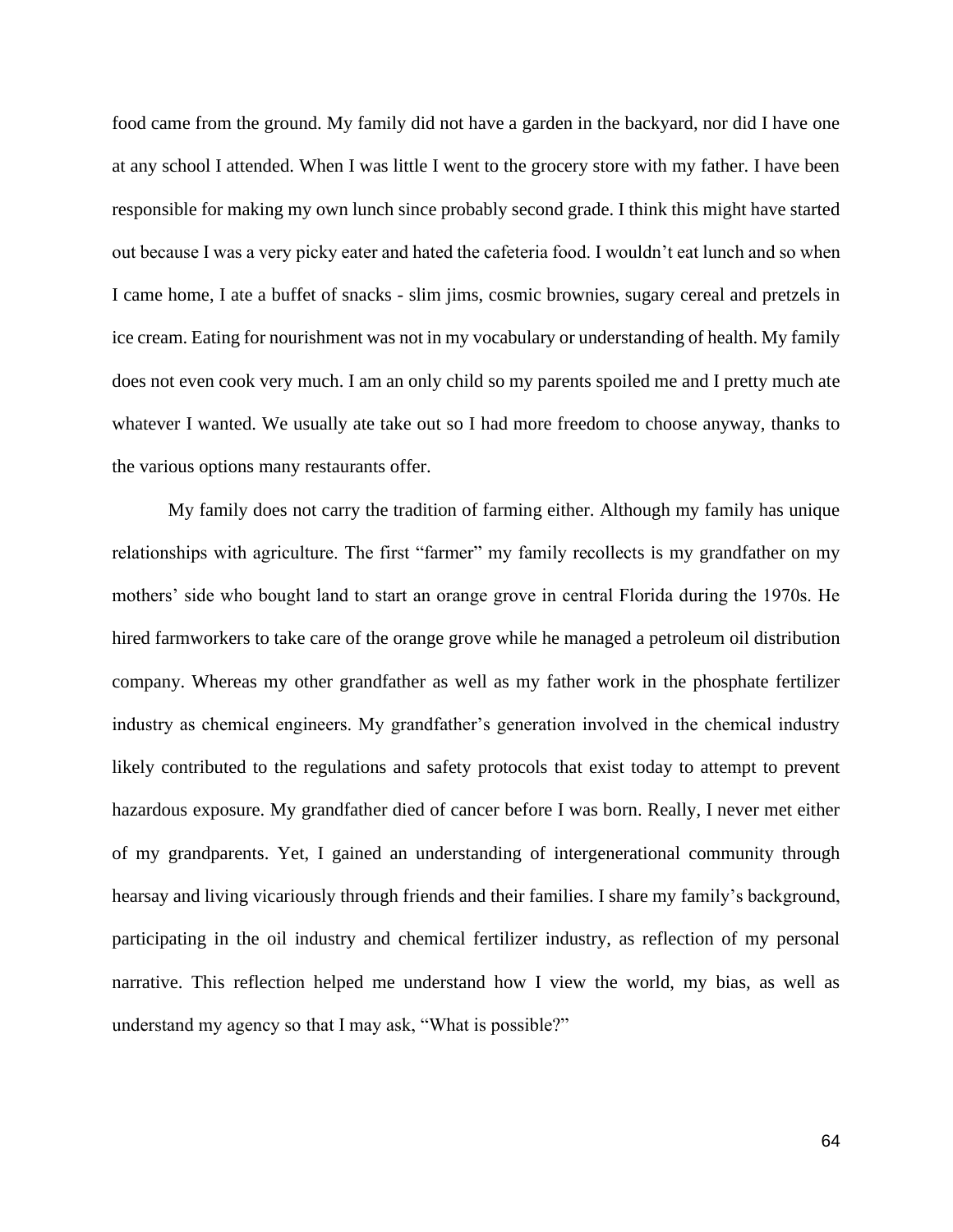I share my experiences of farming to help bring understanding of what farming is like for faith communities interested in starting community gardens or providing access to farmland or ecologically centered land management practices, people interested in farming, or those who are curious about the positive power of farming and the time and effort to protect the "sanctity of life" (Wirzba).

### Soil and Sacrament

Conviction for farming is evident in the passage of Jeremiah 29, "Plant gardens and eat what they produce… and seek the peace of the city to which you have been sent." Farming not only offers peace as food production meets needs of community members, but also the act alone provides solace, peace and well-being individually and perhaps contributes to peace in the community. Fred Bahnson says, "Planting gardens and seeking peace are really symbiotic relationships… The sort of thing a church should be doing, sort of like planting marigolds with tomatoes" (Tedx Talks "Soil & Sacrament: Fred Bahnson"). This vision of soil and sacrament that Fred Bahnson presents is not new. The Bible carries stories about our connection to soil, the beginning of humanity, and of food. Planting gardens carries tradition and one could argue more importantly, keeps us grounded in simple things that matter. Keeping the soil alive for future generations relies upon continual planting of gardens. Just as community and culture must pass on certain characteristics to maintain continuity. There should be nuances of culture, biophysical and metaphysical, to put traditions in check because if they are no longer serving the community then there's need for improvement. Today, there's lots of room for improvement. Farming as a practice still has a great impact that can help us improve culture.

Further evidence of conviction for farming as portrayed in Genesis 2:7, "Then the Lord God formed Adam from adamah". Human from humus. Indeed, this direct connection is part of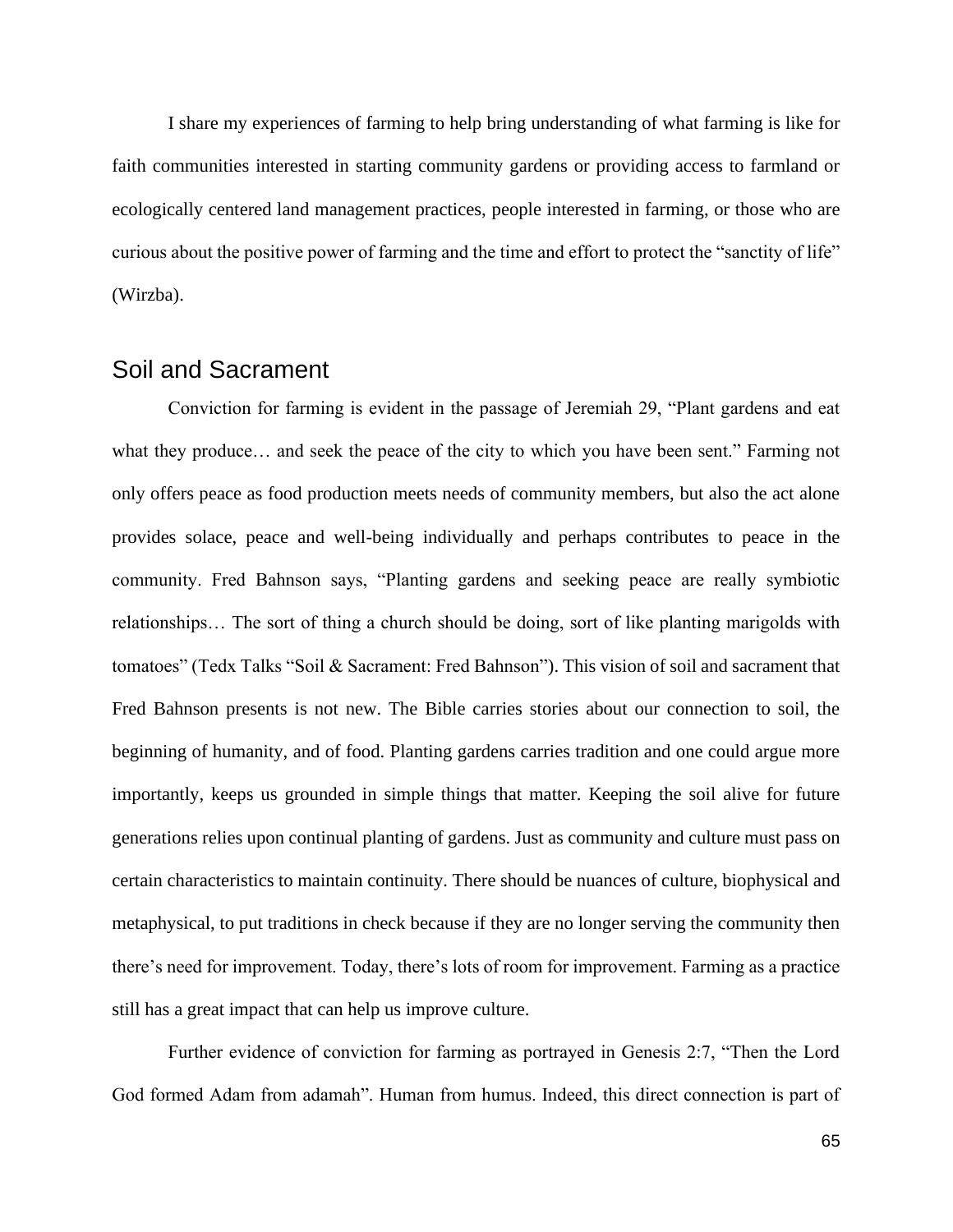ancient history and our sacred narrative and should not be forgotten. However, that does not mean planting gardens is something you must do. Supporting your local responsible farmers that support the planet while making tasteful crops helps to continue our sacred narrative. These passages furthered my purpose, passion and reasoning for seeking to explore my vocation through farming. I sought to understand more about our connection to the land and all that lives from the land. Conviviality describes my sincere sentiment about going to farm. Learning about all the creatures and beings that are what make up an ecosystem contains great curiosity. Yet, I wanted to experience this learning. I wanted to take a pause from the classroom. I wanted to put my faith in my hands. I didn't want to just study the faith and food movement. I wanted to engage with farming beyond my mind to also participate with my hands and legs, my whole body.

### Urban CSA at Community Greenhouse Partners in Cleveland, Ohio

My first farming location during the fellowship was at Community Greenhouse Partners (CGP) in Cleveland, Ohio.<sup>37</sup> CGP is a non-profit organization that strives to provide local, organic produce at urban markets in low-income communities. CGP established their location in the "heart of downtown Cleveland" on a three-acre property that was formerly a Catholic parish. Inspired by principles of permaculture, they transitioned parking lots to raised-bed vegetable gardens and hoop houses, as well as the lawn to a food forest.

I think of CGP as an example of FaithLands. FaithLands is "a growing national movement to connect and inspire faith communities to use their land in new ways that promote ecological

<sup>37</sup> <http://communitygreenhousepartners.org/about-us/>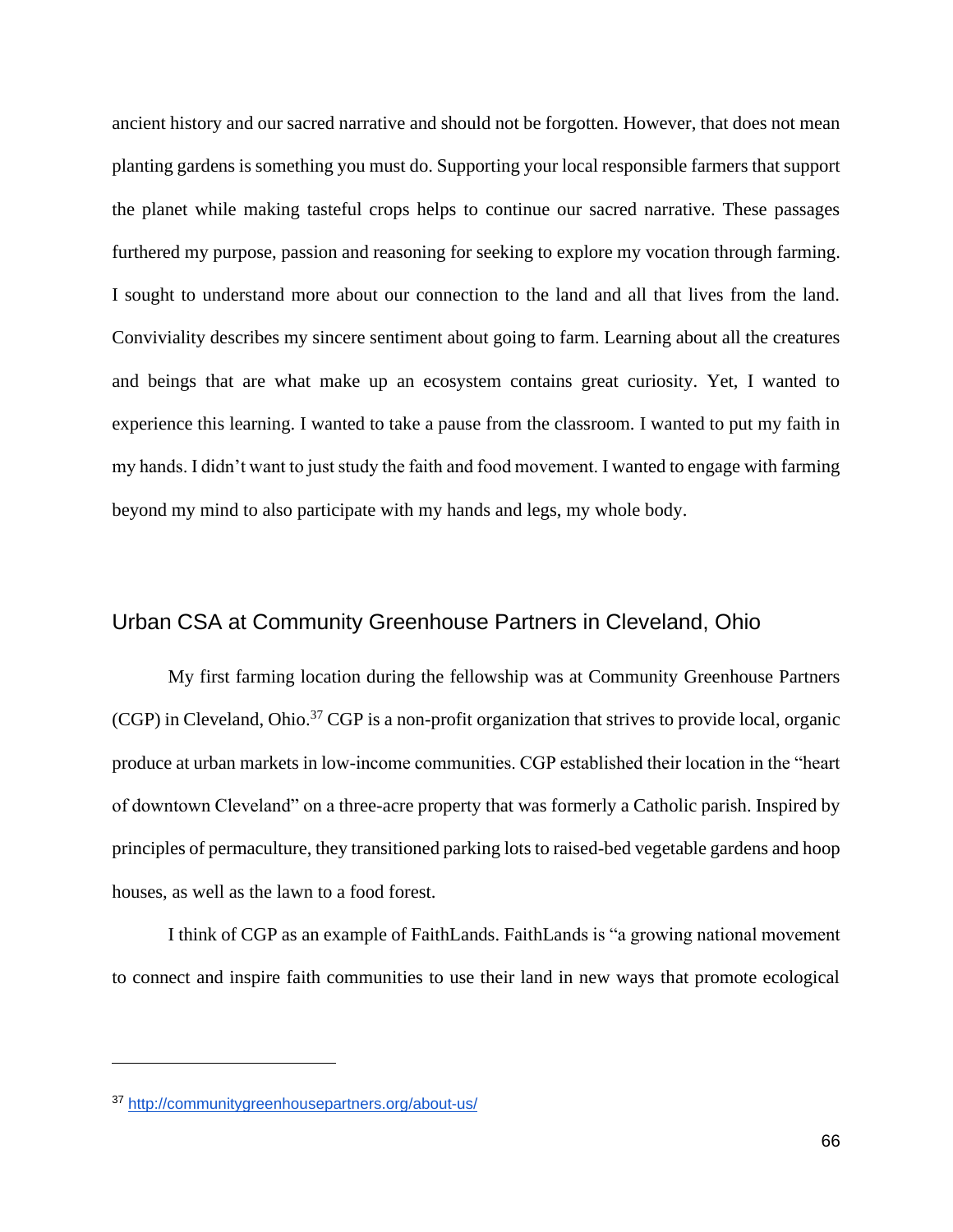and human health, support local food and farming, enact reparative justice, and strengthen communities" (FaithLands). In like manner, the land where CGP resides was previously a Catholic Parish. CGP uses permaculture and organic farming to support ecological and human health in marginalized communities. In this way, CGP strives for a similar mission to FaithLands. For these reasons, I went to CGP to understand how faith-based land could be transitioned in regard to community, food and farming.

CGP has performed a variety of projects since they formed around 2008. In the past, they provided educational programs on gardening to community members from the surrounding neighborhoods, they provided access to personal raised bed gardens along with the needed materials such as seeds, tools, and irrigation sources which allowed community members to grow their own food. Even building an aquaponic system within one of the greenhouses (hoop houses) that farmed tilapia.

As a non-profit, the COVID-19 pandemic impacted the efforts of CGP greatly and highlighted unforeseen weaknesses in local food security efforts. The Center for Disease Control (CDC) mandated stay at home quarantine to avoid the spread of the virus. The quarantine restrictions were announced in Spring of 2020 around the same time of year that planting occurs. CGP was forced to basically shut down. Programs by CGP greatly depended on regular volunteers who were typically college students from the local universities. Specifically, participation by Greek life organizations. Consequently, depending on seasonal volunteers prevented CGP from being able to fulfill its goal of producing fresh and local food for vulnerable communities right when they needed the help most. Additionally, programming that educated local community members and young kids how to grow food also effectively ended.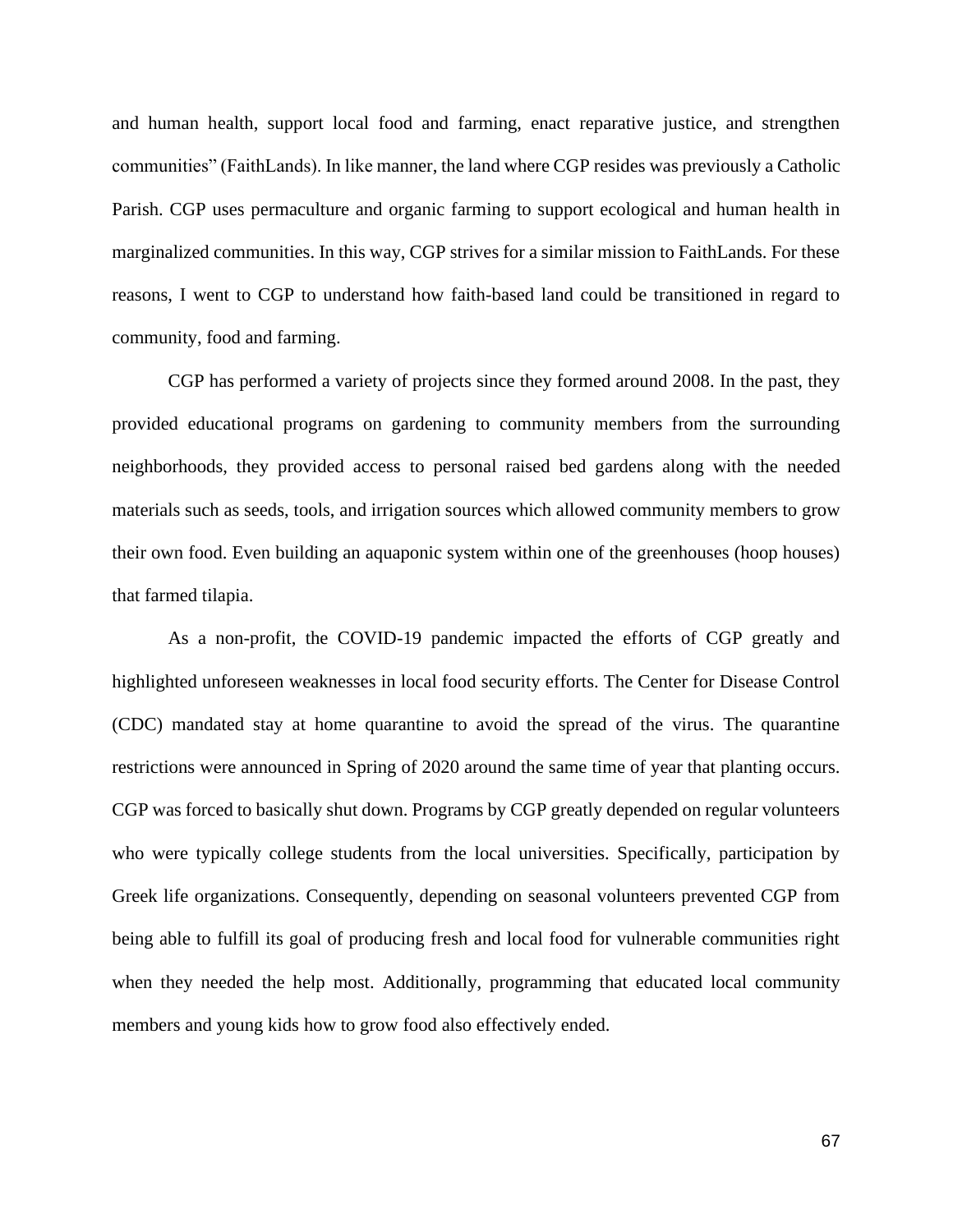Because I was volunteering in Cleveland during the cold winter months of December and January, it was challenging to begin my ambitious mission of learning how to grow food. The raised bed gardens were resting during the winter and the aquaponic system is underground and thus would freeze if we tried to use it. However, observing the design and modeling of these food production systems helped me imagine the possibilities of urban farming while also understanding the puzzling features of each growing method.

Although raised bed gardens were out of the question in the winter, greenhouses offer alternative possibilities for extending the growing season. Achieving local food security year round requires using cold hardy crops that are adapted to grow in colder conditions. Crops such as kale and beets (and their greens!) meet dietary requirements, contributing to immunity during the flu season, while also reducing the risk for chronic diseases through anti-inflammatory properties that are found to increase lifespan. Thus, providing access to fresh vegetables achieves more than food security, but really nutrition security.<sup>38</sup>

Greenhouses and hoop houses also provide an opportunity to get an early start on spring planting. Greenhouses allow us to start seeds early so that once the weather is warm we can put out several week old transplants instead of ungerminated seeds. Under hoop houses the ground thaws quicker and we put our transplants earlier. We constructed cold frames which function as an added layer of insulation for the plants which get seeded directly into the soil. These cold frames were built from thick plastic sneeze guards that were donated by a local business which was shipped too many during the pandemic. In this way, local partnerships sharing and redirecting

<sup>&</sup>lt;sup>38</sup> To address hunger, insuring local food security is necessary. Lots of food is grown in places like southern Florida and southern California and distributed to feed people during the winter season. However, another issue in transitioning to local food systems is the impact on migrant farmworkers who already don't receive fair wages for their labor in Florida and California fields as highlighted in the documentary *Food Chains* and the work of the Fair Food Program by CIW.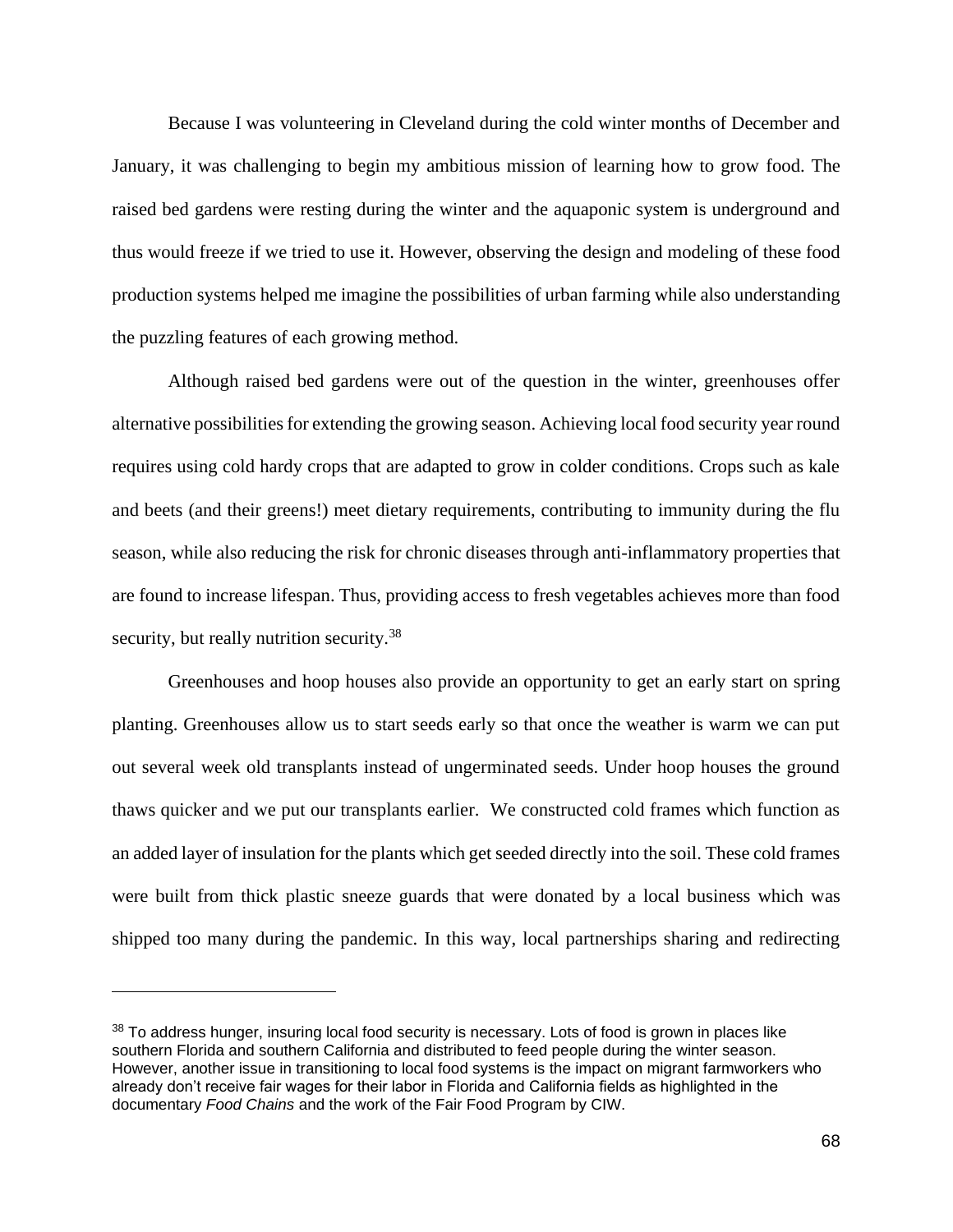resources within the community provided the opportunity for imaginative solutions to support local food systems.

At CGP, there was a greenhouse housing a hydroponic system to grow lettuce. The greenhouse itself could provide protection from snow and wind during the winter, but does not produce enough warmth for lettuce to grow. However, the greenhouse could insulate the warm air needed to grow lettuce. Therefore, we used a rocket stove mass heater to keep the greenhouse warm enough for the lettuce to grow. This heating system consisted of three parts: the rocket stove, made out of a repurposed oil drum, the mass heater, a large mass of cob (a mixture of straw and mud) covering the exhaust pipes which sat below the lettuce and served effectively as a radiator, and chimney pipe to pull heat throughout the system and release the exhaust outside. Other volunteers and I collected broken or fallen tree branches on the property for firewood to fuel the rocket stove. We worked as a team running the stove every six hours for about an hour. Some volunteers had late night shifts while others had early morning shifts, but we were determined to get lettuce to people and live up to the name of community greenhouse partners. Tending to the needs of the fire determined our success in heating the greenhouse amid dropping temperatures of the night. However, it was not the only part of the greenhouse that required continual maintenance. Since the lettuce was growing in a hydroponic system, ensuring sufficient water in the tank was vital for the water heater and water pump to work. Yet, water hoses left outside will freeze. Understanding the weather conditions and how various systems operate under different conditions was essential and is what ultimately allowed us to successfully grow lettuce through the winter.

Growing hydroponic lettuce was different from growing food in the soil not only because so much more water is involved, nearly the main medium in the growing environment. But also hydroponic systems rely on synthetic fertility sources for nutrients. Hydronic lettuce certified by

69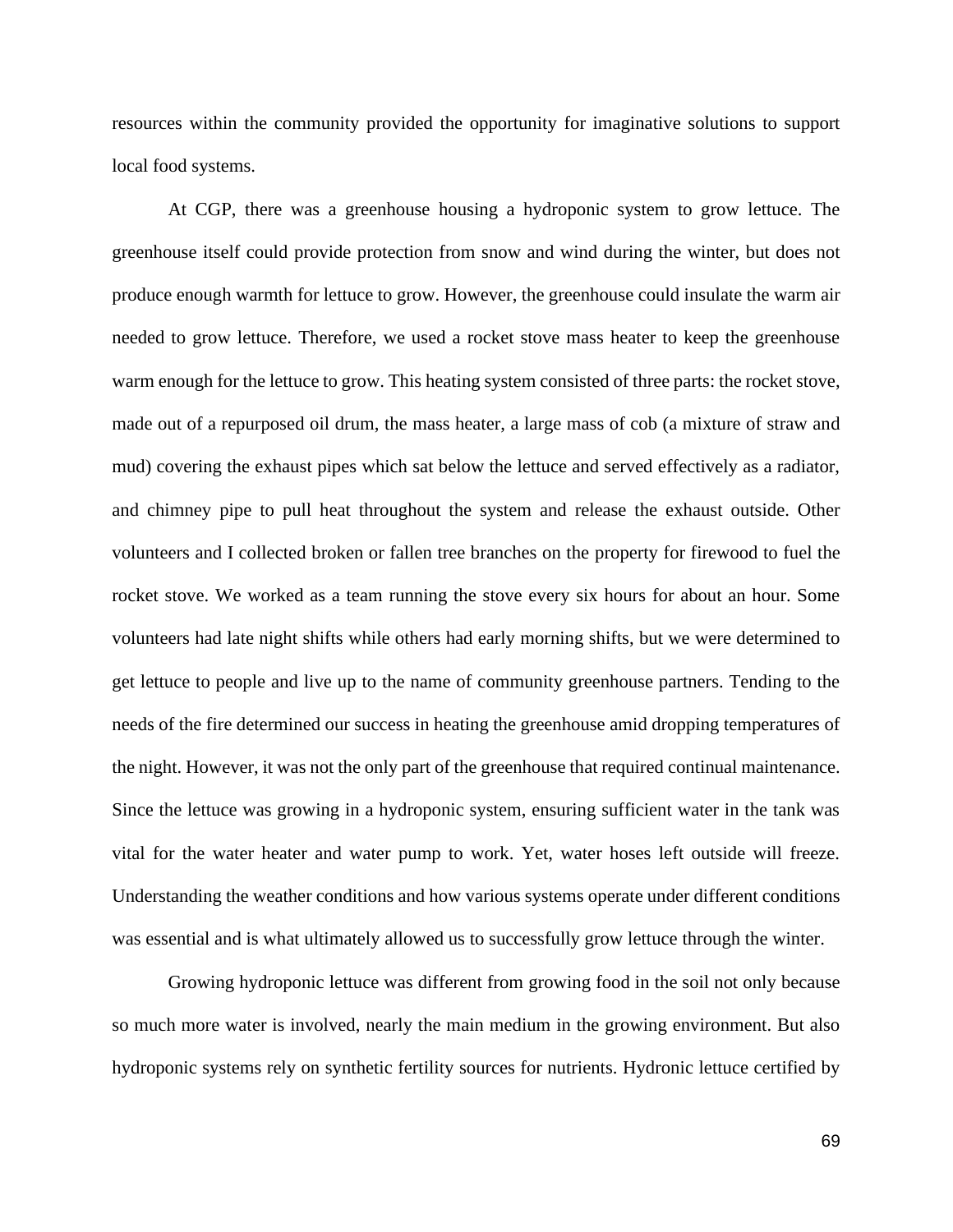the National Organic Program (NOP) with the "USDA Organic" labeling is commonly seen at retail commercial/grocery stores. However, Certified Naturally Grown (CNG), which bases their organic standards on NOP organic standards, does not even offer hydroponic certification "because almost all successful commercial operations rely on synthetic fertility sources" (Certified Naturally Grown). Yet CNG is open to feedback if you think they should change their policy.

Besides growing hydroponic lettuce, volunteering at CGP introduced me to microgreens. Despite winter conditions, the heated house offered a place to grow food from seed to sprout. We lived in a house that was originally built around the 1850s where priests and nuns of the church resided. One room was converted to grow microgreens indoors. There were UV lights hung from the ceiling to help the plants grow, fans for air flow, and reflectant wallpaper to increase UV light transmission. These conditions allowed us to grow pea, radish, sunflower, and broccoli microgreens. I was so excited to learn about growing microgreens that I did not really recognize that we stopped the growing process. Microgreens are really sprouts before they become vegetables. Each sprout eaten was previously a seed that sprouted. I not only grew microgreens, but also had the chance to harvest, clean, weigh, and pack the microgreens into our van for the farmers' markets, as well as the CSA program. Thus, I experienced the entire seed to market production process.

My first time seeing plants grow from seed was very unique. I had strange feelings of power being the entity watering the plants. Water is a basic factor to help plants grow bigger and faster. It was as though I waved a wand and magically I made the plants grow. But such a belief was not true. The "mystical and spiritual nature of germplasm" have their own ability (Chaskey 74 ch.7n2). The seed patiently awaited my attention. I did not *make* the plants grow. Later in the year, I came to see the beauty and grandeur of what every seed is capable of becoming.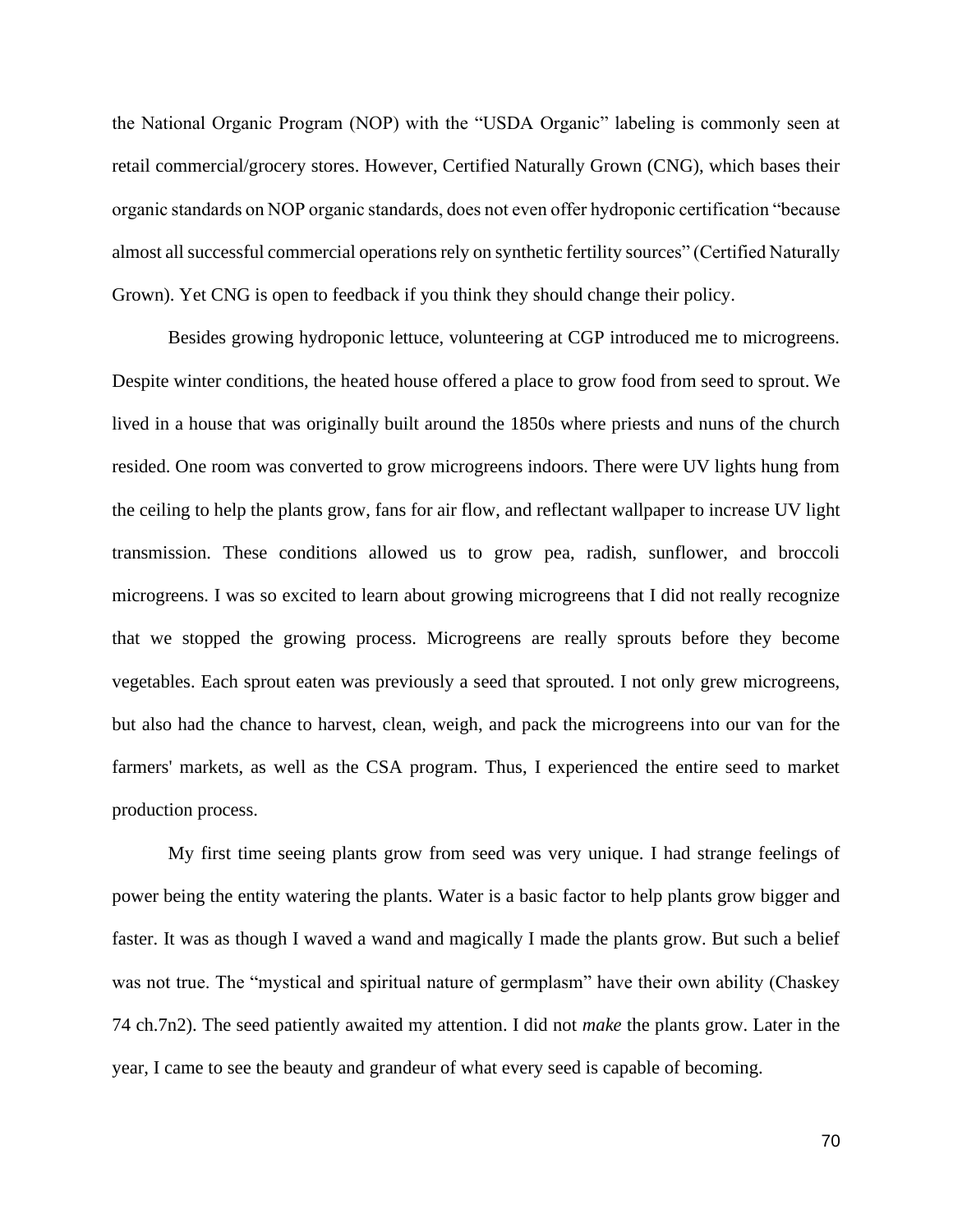As a non-profit, the Covid-19 pandemic impacted the efforts of CGP greatly and highlighted unforeseen weaknesses in local food security efforts. The Center for Disease Control (CDC) mandated stay at home quarantine to avoid the spread of the virus. The quarantine restrictions were announced in Spring of 2020 around the same time of year that planting occurs. CGP was forced to basically shut down. Programs by the CGP greatly depended on regular volunteers that were college students from the local universities. Specifically, participation by the Greek life organizations, such as fraternities and sororities, which had long-standing ties to the non-profit. Even though quarantine restrictions didn't completely prevent volunteers, fear from the pandemic almost completely destroyed CGP's volunteer base. During this crucial time. Furthermore, college classes and Greek life activities were not so common during the summer and so CGP still didn't have volunteers in the summer to catch up on unfinished work. Consequently, without volunteers the non-profit was limited in the amount of produce they could even attempt to grow. In the end, this prevented CGP from being able to fulfill its goal of producing fresh and local food for vulnerable communities right when they needed the help most. Additionally, the programming to teach local community members and young kids how to grow food was also effectively ended.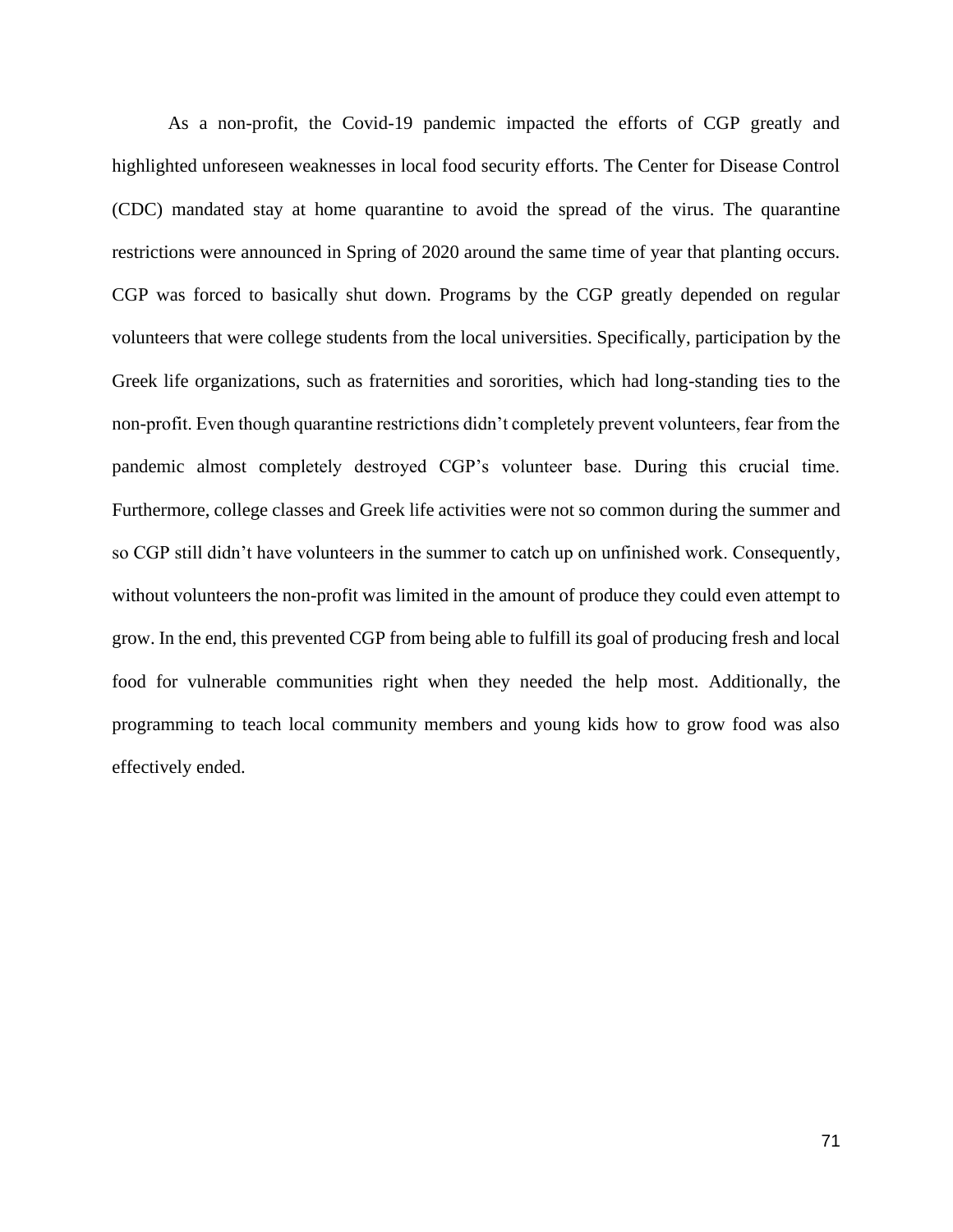#### Animal Husbandry at Serendipity Farmstead in Hot Springs, South Dakota

Serendipity Farmstead is located in the southwestern corner of South Dakota near a small rural town called Hot Springs, which attracts tourists for its hot springs. This small-scale farm focuses on animal husbandry and meat production.<sup>39</sup> Through animal husbandry, they hope to regenerate their land's topsoil which was degraded from overgrazing and being densely populated with cows. Basically, the previous owner farmed a feedlot.

In addition to animal husbandry, Serendipity is expanding their operations to contribute to the local food system by building a deep winter greenhouse.<sup>40</sup> This type of greenhouse will allow them to grow year-round, hence the winter as well. They plan to grow hydroponic lettuce, vegetables, and fruits in their greenhouse. Pulling methods of permaculture, they will plant species in vertical and horizontal layers to maximize space and capture light and heat available. Their strategy is to mimic the current demands of the globalized agriculture system or wants of local consumers, which means growing tropical foods such as bananas and pineapples.

By going to Serendipity Farmstead I learned what it means and feels like to farm during the winter. In addition, I immersed myself in the cultural experience of living in a rural landscape. After living in Cleveland for two months, rural South Dakota also offers comparison regarding local food systems in a rural vs urban context. I gained perspective of meat production in how rural landscapes contribute to food systems because animals like cattle and yaks require large spaces to move. In South Dakota, the geography, politics, and social culture presents a tense dichotomy between the western cowboy and native American. For example, bison previously ranged the

<sup>39</sup> <http://serendipityfarmstead.com/>

<sup>40</sup> <https://serendipityfarmstead.com/greenhouse/>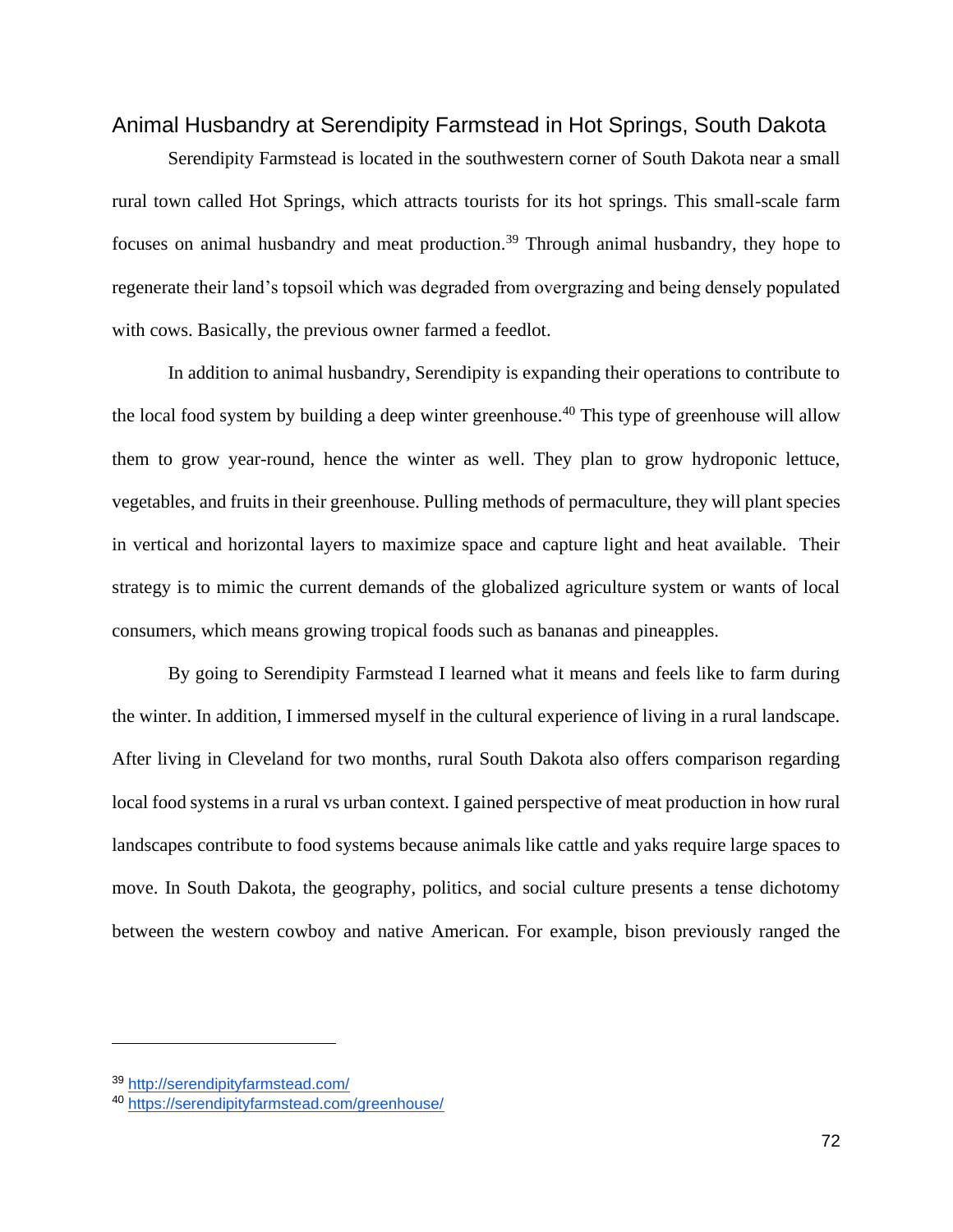plains instead of cattle. I found it particularly interesting that rural communities depend on social media, such as community Facebook pages, to share local news.

I distinctly remember arriving at Serendipity Farmstead. I wasn't in the city anymore. I was in a valley, surrounded by mountain ridges. Except to a Florida native those ridges were "only hills" as described by my WWOOF host. I still think back in awe at the features of the land. So different from flat swampy Florida. The weather was cold, but there was not any snow on the ground - yet.

Our first day, I learned so much by shadowing my farm hosts. By watching them perform daily chores I gained understanding of how they complete tasks. This was important to continue the same regimen and routine for the animals. So, we walk out the door and take care of feeding the chickens first because they are hungry and once they are eating then they will be occupied and filling their water source will be much easier, as well as collecting eggs from the chicken coops. The same method follows for every animal. Next were turkeys, pigs, goats, llamas and lastly yaks. After tending to all the animals we returned to the house for breakfast. Homemade bread with fresh eggs atop. I was so enamored by breakfast that I was caught off guard when my farm hosts asked me to give a farm report. *Uh, a report?* I wasn't expecting to be asked that, I was a follower with a huge learning curve. I repeated all the farm chores. This sufficed. It was important to communicate the status of the farm so that everyone was on the same page and would be able to determine later if modifications would need to be made to our daily plan or maybe animal feed was running out and needed to be ordered. The structure and organization here was very different from the urban farm in Cleveland.

The learning curve between farms is huge also because every farm has different earthbeings to steward whether they be animals, trees, perennial or annual crops, the list goes on and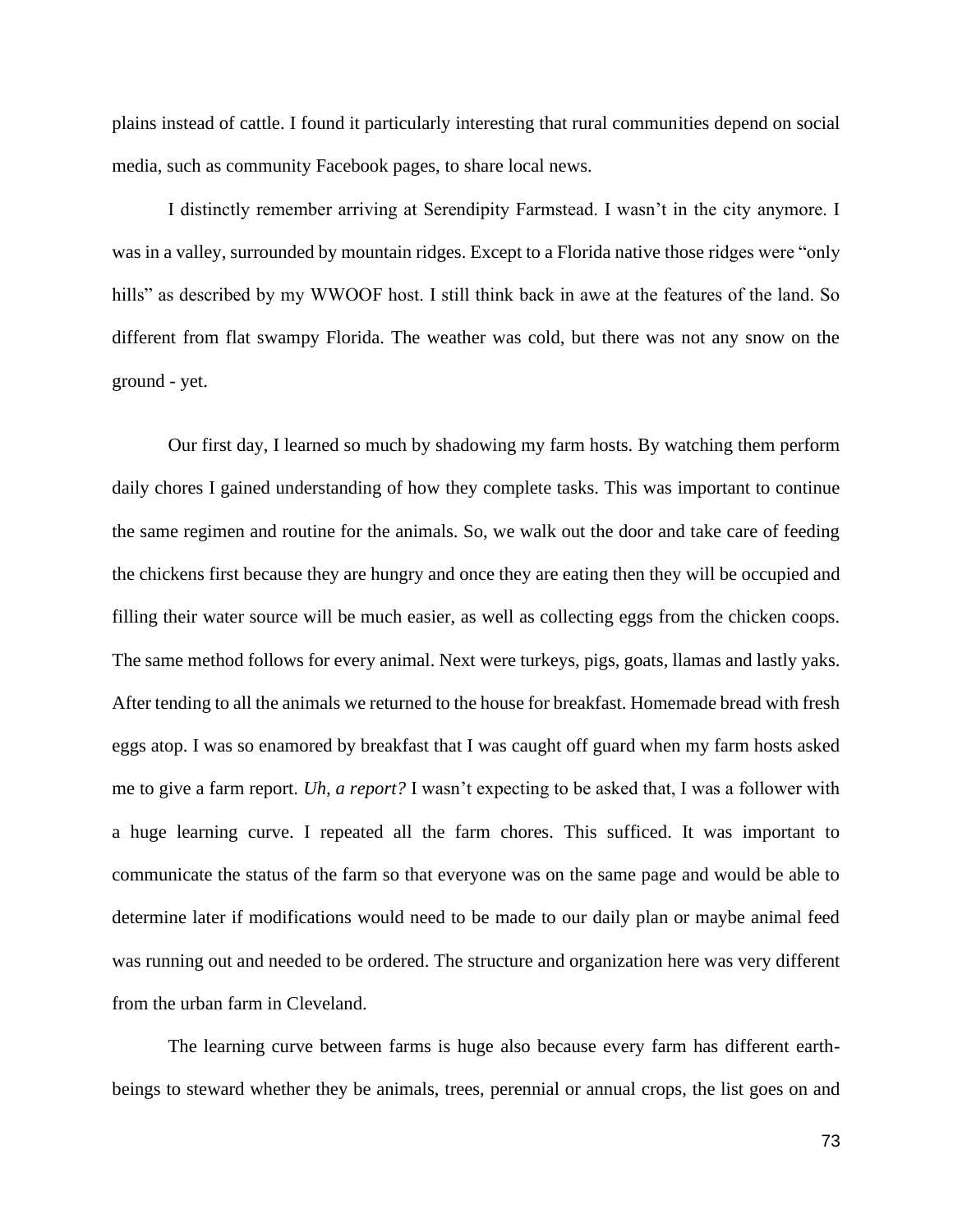on. And more distinctly, every farmer has different personality types, work styles, lifestyles, methods of management. I recall disagreements among farmers managing the same exact farm. As a volunteer, I have to respect and honor the desires and goals of the farm. This was very challenging for me because I had learned different practices from previous farm experiences or from reading and watching. I had different perspectives just from being an outsider. Additionally, I had my own understanding regarding project management not even related to farming.

There is a specific routine to efficiently complete the farm chores, which was especially necessary to practice when even colder temperatures came down to -13 degrees Fahrenheit! I realized what being on the brink of frostbite meant. I would swing my arms in circles, like a centrifuge to what felt like breaking blood vessels open so blood would flow smoothly again to the tips of my fingers and throughout my body.

The main task of a farm with animals is to take care of the animals, which is necessary every single day of the year. For a farmer to go on vacation requires bringing in someone that is familiar with taking care of animals and has a relationship with the animals. Perhaps, neighbors could help but in this farm's case, the neighbors were also farmers who were responsible for taking care of their own animals. This reality of a farmer is concerning, especially regarding their wellbeing. There is immense everlasting stress to keep a farm functioning and operating. I remember learning that as an occupation, farmers have the highest rate of suicide out of any other job. I understood that simply from their workload and commitment, not even considering the financial burden and legal contracts.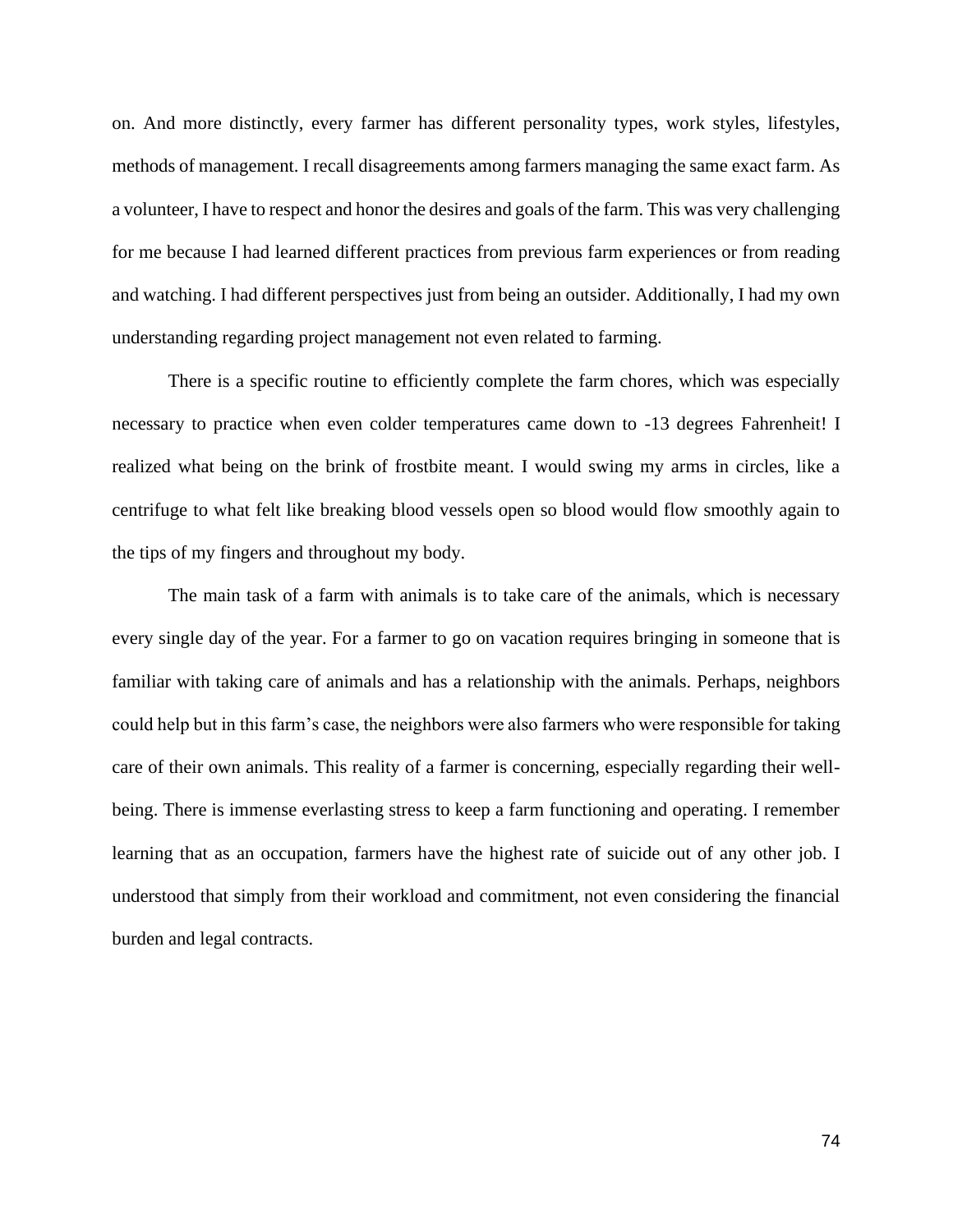## Permaculture at Golden Rocks Permaculture Farm in Middletown, California

Golden Rocks Permaculture Farm is located in a small rural town called Middletown in Northern California.<sup>41</sup> This farm focuses on fresh culinary and medicinal herbs, herbal tea blends and seasonal organic produce. Using techniques from permaculture, this farm tries to emphasize incorporating native species on the land to increase biodiversity. While techniques of permaculture are abundant, just like nature, this farm focuses mainly on poly-cropping, planting multiple species together, and companion planting, coupling species that are mutually beneficial to provide benefits such as pest control. They also sell fresh farm eggs. They actively participate in community events centered on local food and housing justice. They offer community education and workshops in Natural Building and Herbalism, Permaculture Design Services & Workshop Leadership.

I planted summer crops such as okra, summer squashes, melons, sweet bell peppers and spicy peppers. I was able to compare growing cucumbers, zucchini, patty pan squash, and tomatoes to other farmstays I experienced. I learned how to operate a drip irrigation system with electric timers. Taking the time to set up and maintain irrigation systems can improve productivity by eliminating the time and effort of hand watering. Yet irrigation systems are not necessarily intuitive by design because they can be easily susceptible to breaking due to stress from heat, causing leaks and breaks (and wasted water use). Additionally, I have learned to expect small animals chewing through water hoses to get water and quench their thirst. And so experiencing the nuances of implementing systems on farms has taught me to understand the need to prepare for repair or replacement costs, especially in urgent scenarios like water leaks that can have trickle down

<sup>41</sup> <https://www.goldenrocksfarm.com/about-1>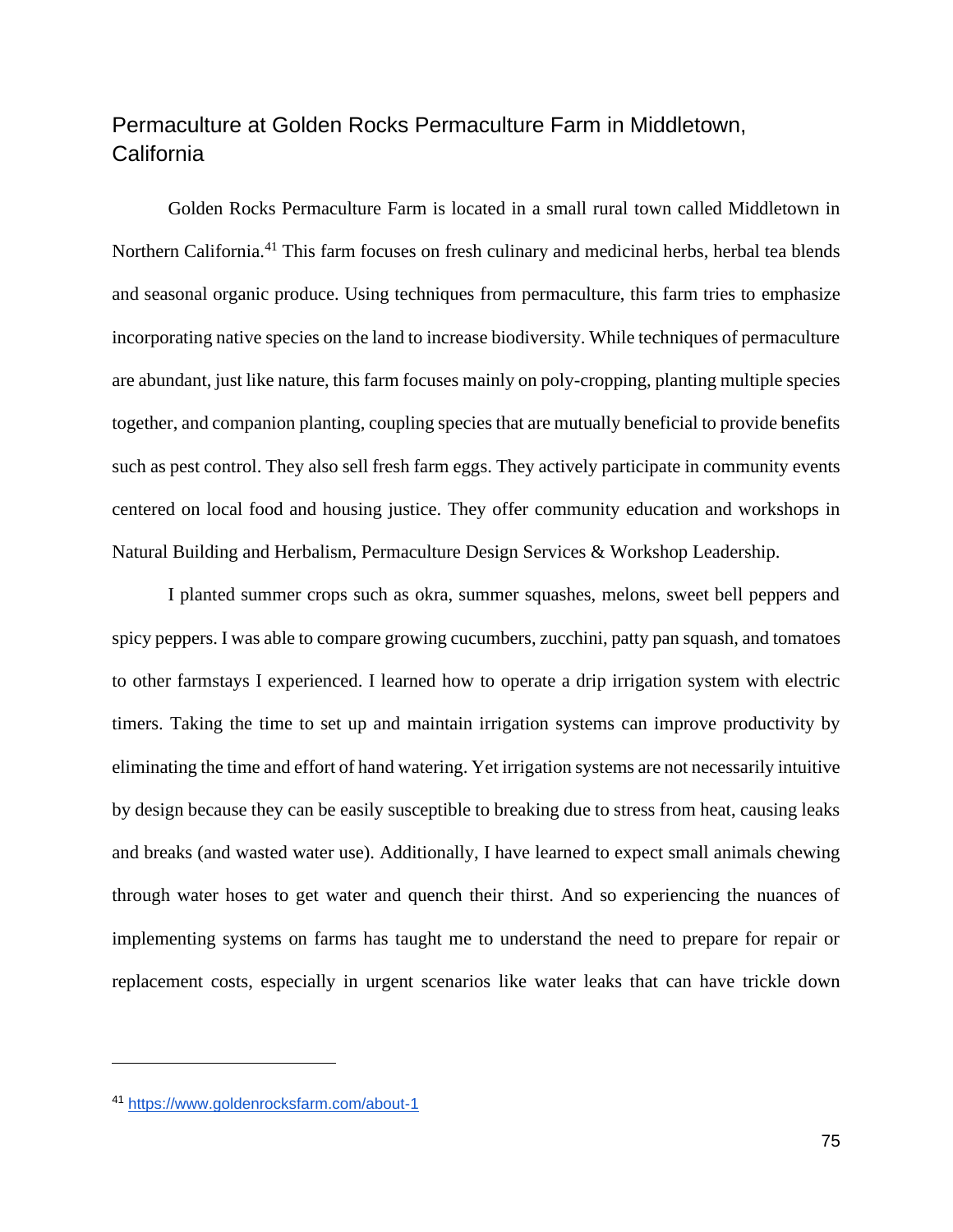consequences in which crops do not grow or produce fruit without water. So this is particularly frustrating when such an issue compromises your own food supply, as well as a struggle attempting to sell food at the farmer's market.

My WWOOF host at Golden Rocks Farm encouraged volunteers to try out projects that interest them. So I helped build a quick hot compost pile. There are many, many types of composting methods. We experimented with the Berkeley hot composting method which is about a 25:1 ratio of carbon and nitrogen materials (Deep Green Permaculture). We collected materials high in carbon like dried, "brown" material such as dried leaves, thin sticks. We also used dried blackberry canes because they were abundant, but this might have been a mistake because they are quite resilient species and can very easily root themselves again and encroach the raised bed garden area. Wild blackberries are one of my favorite snacks I've discovered this year, but their thorny canes are just despicable and make for a precarious situation when you've eaten all the blackberries around the edges and cannot reach the rest of the blackberries. Nevertheless, blackberry canes filled our quota to make the compost pile. We broke the blackberry canes into smaller inch-long pieces, filling 50 5-gallon buckets, which took hours of work but would speed up the breakdown process and ensure the blackberries would not sprout again. Then we collected about 5 5-gallon buckets of material high in nitrogen such as green grass clippings and weeds. The compost pile did get hot enough to produce steam, but unfortunately took longer than 18 days and so I never found out how it turned out. Hopefully the pile will create compost for next season and improve soil fertility in the garden beds.

In addition to helping out with stewarding the gardening, I coordinated selling produce and medicinal herbs at the Farmers' Market. The Middletown Farmers Market occurs every Friday 5- 8 PM during the summer to promote local and organic food consumption as well as support local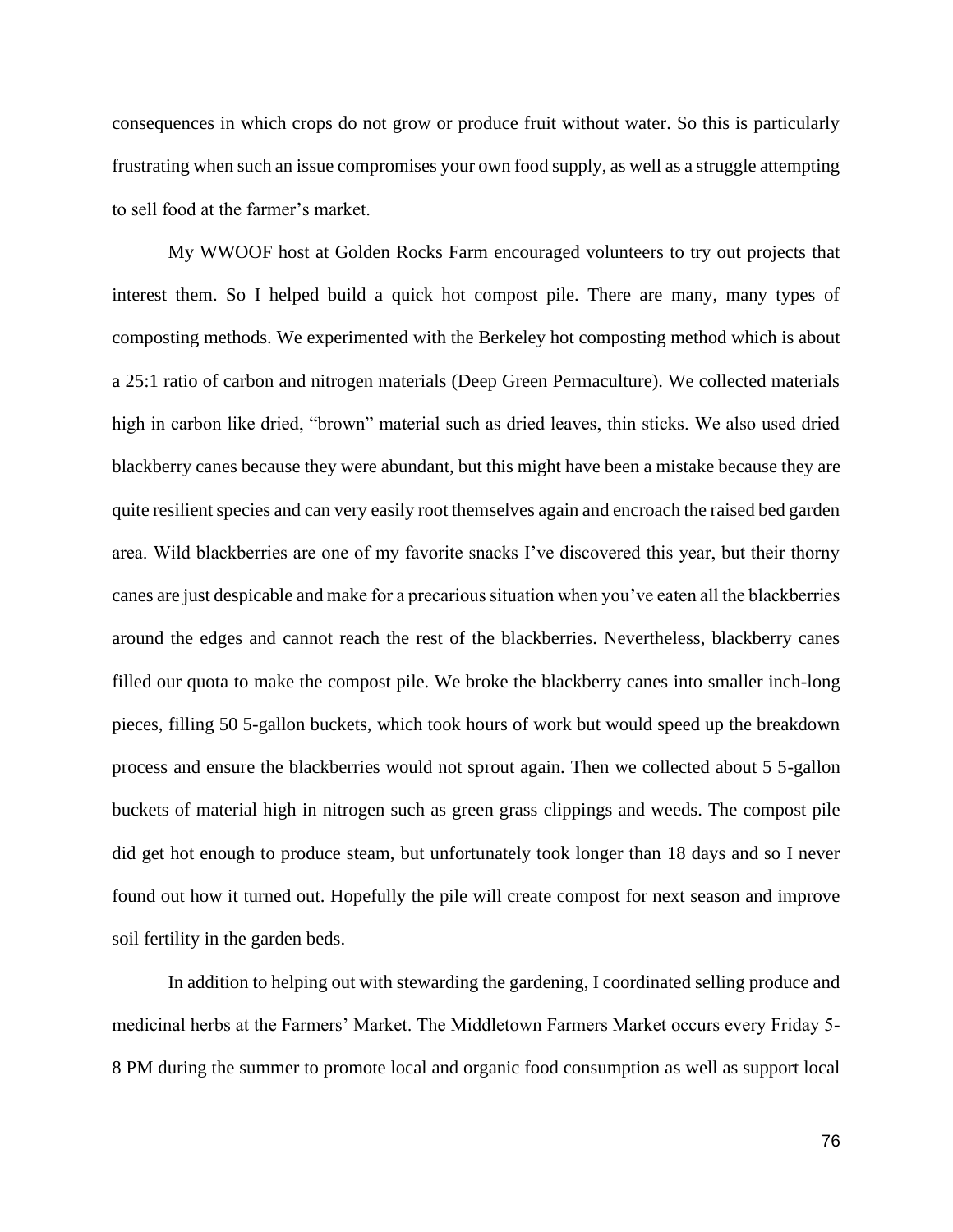farmers in facilitating an opportunity to connect with the community. This was the first year the farmers market was held in the center of town in a park in front of the library. This way the public library could also serve the community with access to electricity for live music and access to public bathrooms. The park also offered amenities of large, open spaces with soft white and green clovers for grass shaded by trees, benches for elders to sit and enjoy locally made foods, and a pavilion for the musicians. The market being on Friday night allowed neighboring towns to come and visit as well, improving access and supporting the local economy. SNAP, FMNP and CalFresh (California's food stamp program) vouchers were also redeemable at the farmers' market furthering access for community members who are low income as well as supporting farmers by bringing economy to them. I noticed this reality was particularly notable when less community members were even present at the farmers' market towards the end of the month. People await their paychecks until the beginning of the month in which these markets typically had the best sales by margins of double or triple even.

Working at the farmer's market was challenging because there were a variety of people at the market. Some people carried their food stamp redemption coins openly, while others didn't so it was difficult to know when to be even more generous or not. Some were interested in learning more about food including how it was grown, what is permaculture, and how one grows food. While others just wanted to shop for produce for their family and were concerned about being overpriced. What I wish people understood and expressed appreciation for is the amount of love and care that goes into supporting the farm ecosystem.

I value my experience at the farmer's market because I had many opportunities to fill an educator role. I have been told by many mentors and friends that I would be a good teacher or professor because my personality is very enthusiastic and I am very passionate about my interests.

77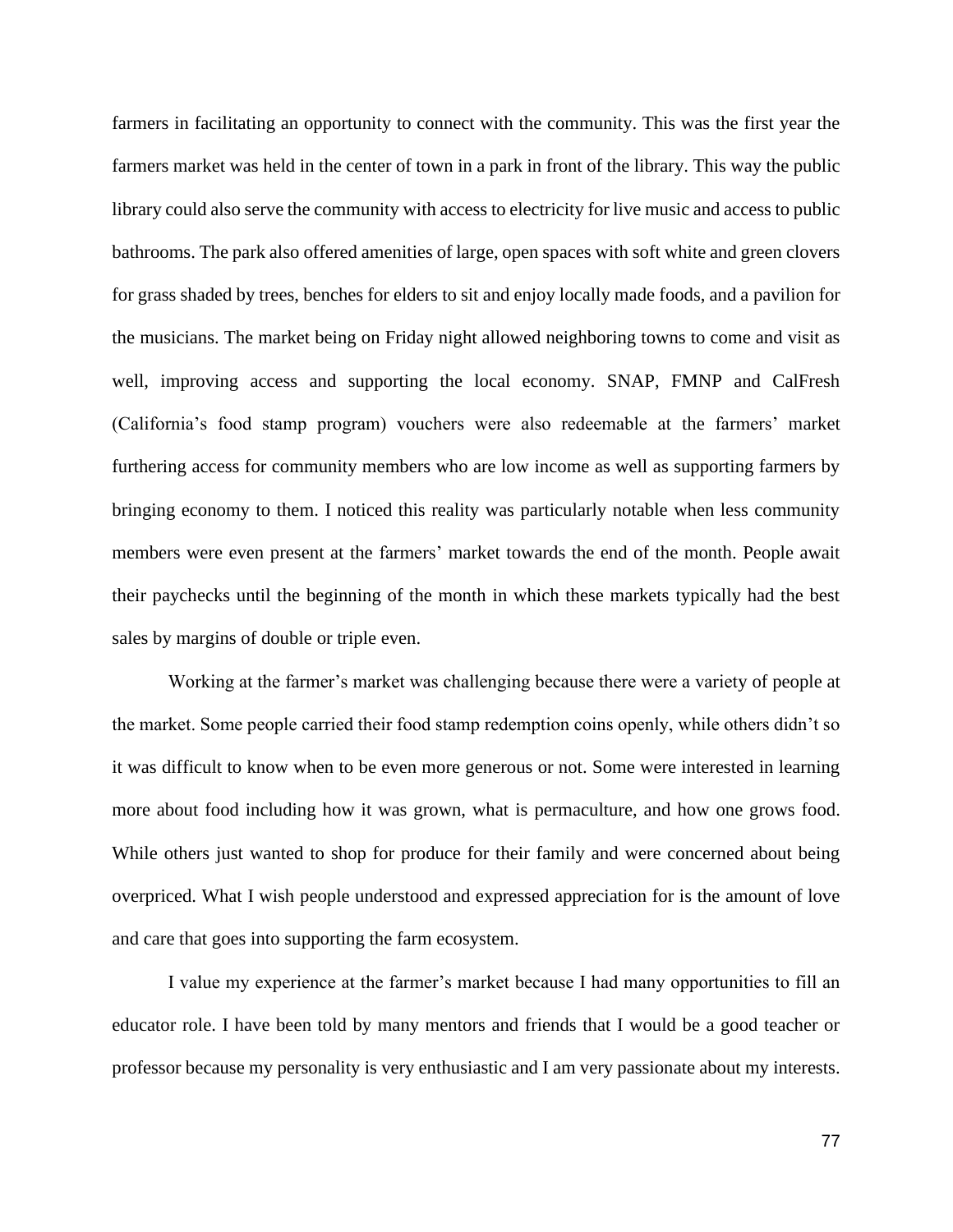While working at Golden Rock's farm stand, I could share what I learned each week, such as spreading lavender cuttings and planting garlic around the edges of the bed to detract pests. I also could share knowledge I gained about medicinal herbs or ideas for healthy recipes for those seeking to learn how to improve their health or widen their cooking skills. Working at the farmers' market taught me new lessons about myself and how I understood the world.

While working at the farmers' market, I was able to satisfy my curiosity and learned new ways of engaging farming into conversation. Community members shared empathy for the recordbreaking summer heat waves above 100 degrees. I explained to shoppers how we had less produce that week because the weather conditions brought on by climate change were too stressful for the plants to fruit and produce vegetables; while also sharing concerns about working in the heat, they invited us to come to their private pond for a cool swim. As other farmers walked around the farmer's market to say hello I could ask questions about fixing the irrigation system. I also met someone who was previously a worm farmer. He was located next to a cow pasture with a lot of manure which fed the worms. He then sold the compost made by the worms. Sadly, when the cow farmer no longer farmed, the worm farmer stopped too and had to move onto something else to sustain himself. These lessons broadened my understanding of community and sustainable food systems.

I also had an opportunity to understand the business and financial means behind working at farmers' markets. For me they are generally an enjoyable experience and very different from observing agroecology on the farm. However, farmers' markets can be nerve wracking as they could be an unsteady and unpredictable form of income that exists seasonally. Granted I have read about positive and successful cases that farmers experienced from committing to farmer markets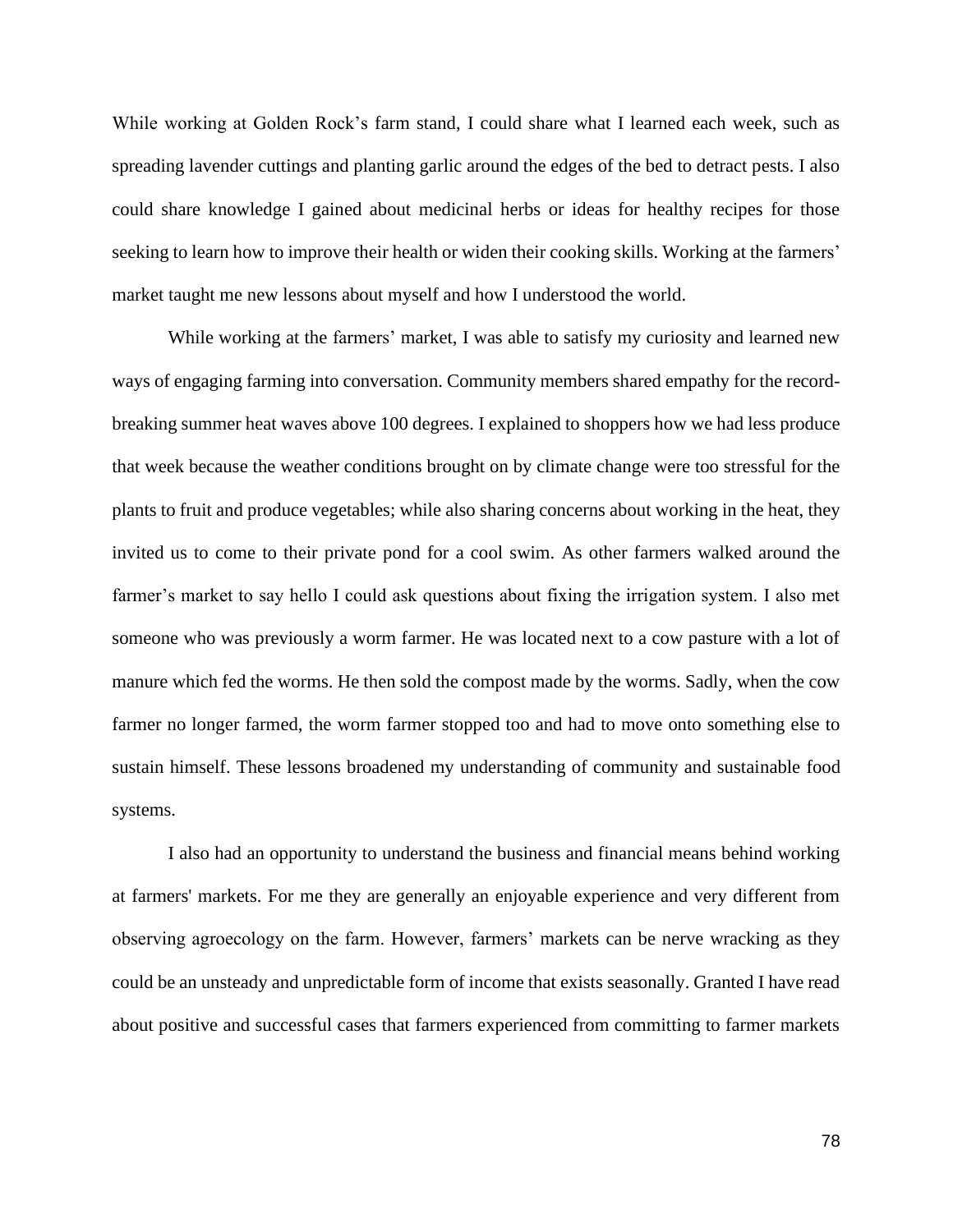as their means of selling their farm products.<sup>42</sup> Yet, I've also learned about business management models for farms in which farmers form a financial partnership that is a commitment to understanding the unpredictable experience of nature. For example, a restaurant signs a contract made by the farmer that agrees to pay a fixed cost for supplying produce during an allotted time period. This may mean that the restaurant does not have guaranteed access to specific vegetables, but a diversified farm will likely have a variety of produce available in which case if one crop were to not produce, another crop could be substituted. Paying an upfront cost also gives the farmer greater flexibility to diversify the farm and prepare various means of supplying the restaurant. This also creates a sustainable relationship by which the restaurant does not have to find new suppliers and can have an opportunity to include heirloom vegetables on their menu which often exhibits a distinctive characteristic such as superior flavor or unusual coloration. Presenting heirloom vegetables at a farmers' market is tricky because many people are afraid to buy foods that are new to them. Even if they are able to taste test the food before buying, some people don't even want to try. I empathize and try to connect with people by sharing my fear of food that stuck even entering college. But the fear overcomes the surprise of pleasure and joy waiting for them. I wonder if people have ever had the opportunity to connect with another life form living off the land, like growing their own tomato plant from seed, and taste their magical creation of a ripe tomato off the vine. The growing process requires daily love, nurture, and patience: a worthwhile relationship.

I began to understand this relationship more deeply after participating in a Spring Equinox ceremony my farm host performed. This ceremony resembled one that indigenous peoples may do

 $42$  Although I hate using the word product to describe the "sanctity of life" that nourishes humans and animals. Food is a beautiful artwork produced by farmers in harmony with their animals, plants, the land, and overall their agroecosystem. Yet the word 'product' best describes the capitalistic system in which farmers seek to participate to enhance their livelihood like everyone else.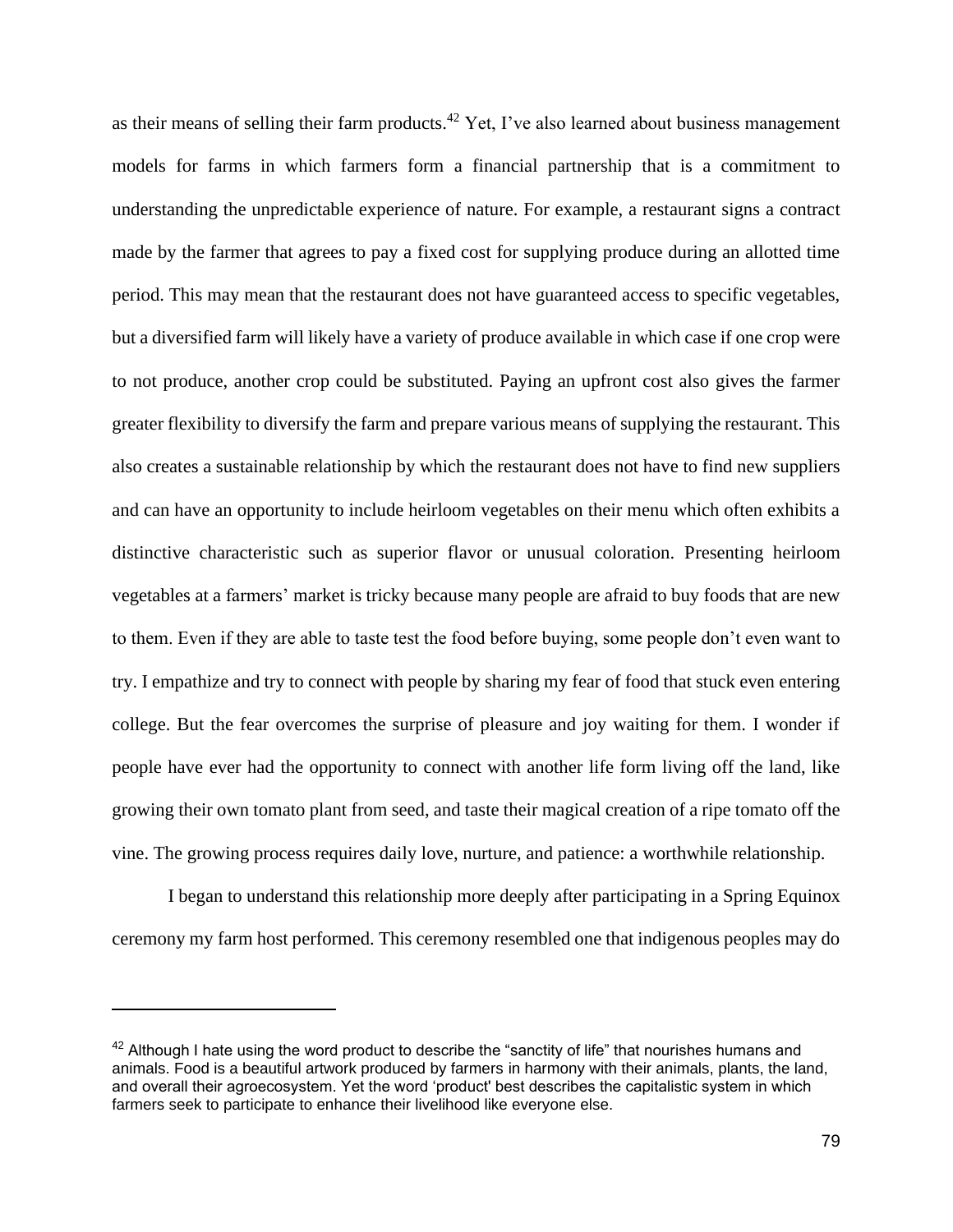to welcome the spring season after winter. So before we started we collected material for the ceremony. I gathered colors from nature such as flowers, leaves, grasses to form a mandala that would represent harmony and peace. Everyone gathered sitting around the mandala. My farm host began the ceremony by beating a drum with rhythm. Then she sang a song about the changing of seasons and invited us to join her by repeating the lyrics following her ques. After the song ended we sat in silent prayer. Then we stood up and moved to a small collection of dried materials to start a fire. We had the opportunity to throw a small stick in the fire, representing anything we felt we needed to release from our life and burn. We were also welcome to share what that might be. I don't remember what I said out loud exactly. But if I were to go back to that moment I would say, "I choose to burn the fear that depression defines who I am and what I am capable of doing. I hope this will strengthen me and instill faith in myself". Although my farm host was not affiliated with any religion in particular, she was a person of faith. Her intention to create sounds by music and singing with the community changed how I envisioned expression of oneself. The changing of seasons offers an opportunity to not only accept time moving by me but also what I can surrender and let into my being. Working with the land at Golden Rocks Permaculture Farm was special because the farmer responsible for stewarding the land had an intentional spiritual relationship with the land full of respect, honor, and gratitude.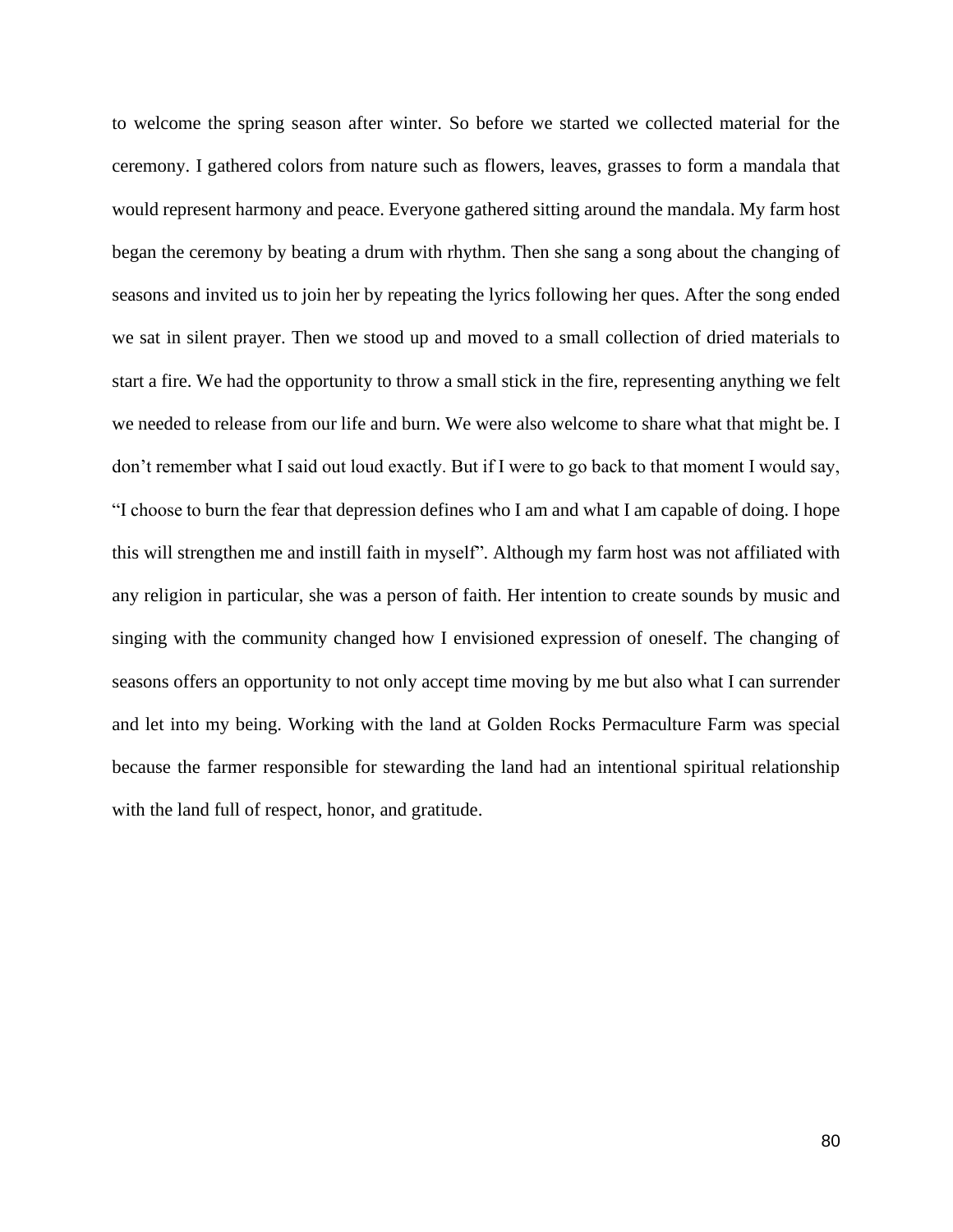#### Regenerative Agriculture at Lane Creek Reserve in Central Point, Oregon

My fourth experience volunteering on a farm during this fellowship was at Lane Creek Reserve in southern Oregon outside of Medford.<sup>43</sup> Lane Creek Reserve is a family farm that is certified organic through Oregon Tilth. They choose to implement regenerative agricultural practices and polyculture, a planting with multiple species, in Hügelkultur berms, a style of raised beds in which the bottom is filled with wood, to promote soil health. They also engage in animal husbandry and implement rotational grazing with their cows.

The main goal and purpose of regenerative agriculture is to build or rebuild topsoil which ultimately means focusing on soil health. Conventional agricultural practices have led to soil degradation after decades of killing life in the soil by tilling with tractors and using pesticides, herbicides, fungicides and chemical fertilizers. Now we must "regenerate" soil. Although regenerative agriculture does not have a commonly agreed-upon definition, like organic agriculture, focusing on building soil is necessary to resolve topsoil loss. Here are the core principles of regenerative agriculture: minimize or eliminate tillage, protect the soil, increase biodiversity, and integrate livestock (McGuire).

I went to volunteer at Lane Creek Reserve to learn more about regenerative agriculture. I had heard so many great and promising notions that the impact regenerative agriculture could make for our future. Not only would regenerative agriculture bring health to the soil, healthy soil would make healthy plants, eating healthy plants facilitates healthy people, healthy people form healthy communities, and healthy communities can maintain a healthy planet by giving back to the soil. I studied public health in college so learning about regenerative agriculture profoundly changed my

<sup>43</sup> <https://lanecreekreserve.com/our-practices/>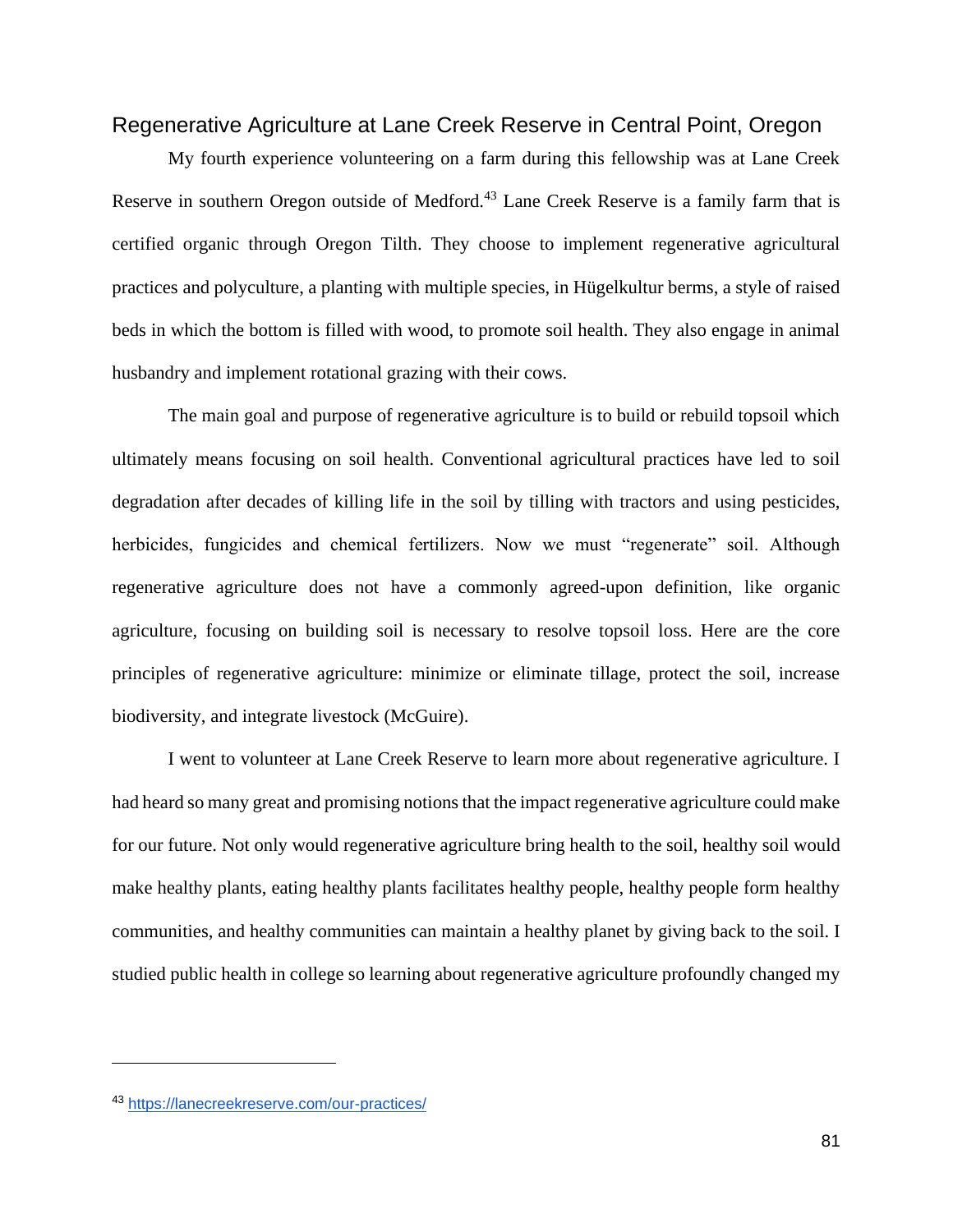perspective of health. I realized human health is inextricably linked to environmental health. As a result, I became passionate and stoked to experience regenerative agriculture.

Regenerative practices are intended to promote soil fertility by bringing nutrients to the soil. Plants need nutrients from the soil in order to grow. So each time a plant grows, the plant uptakes nutrients from the soil. The nutrients in the soil deplete slowly and if not rebalanced again, growing plants may be difficult. Nutrients in the soil are similar to money in a bank. When the nutrients are used up by plants, they must be restored. Of course, agroecology is much more complex and cannot be stated simply while being accurate. Even so, my hope is to share why regenerative agriculture is the way forward, or at least portray it as an immensely better alternative than industrial agricultural methods used in the past 100 years.

Furthermore, these practices are believed to sequester carbon from the atmosphere, directly counteracting a major aspect of climate change! Regenerative agriculture serves as a framework and model that transitions away from conventional agriculture and intends to grow plants resilient to weather events brought on by climate change such as broad and quick temperature changes, drought, downpour of rain, and more. By spreading mulch, the soil stays covered and retains moisture which is very important during the dry season so plants will be more likely to adapt to drought conditions and withstand adverse weather conditions. Additionally, mulch prevents weed growth and helps control disease as well as manages pests. Mulch also promotes mycelial growth which gives structure to the soil and spreads nutrients among its network. Worms also need a moist environment to digest and build compost in the soil. Movement by the worm spreads compost which also plays a huge role in building nutrients in the soil by which plant roots feed and receive nutrients to grow. While volunteering at Lane Creek Reserve, I spent a decent amount of my time there spreading mulch. One day while weeding and planting chamomile, we noticed beautiful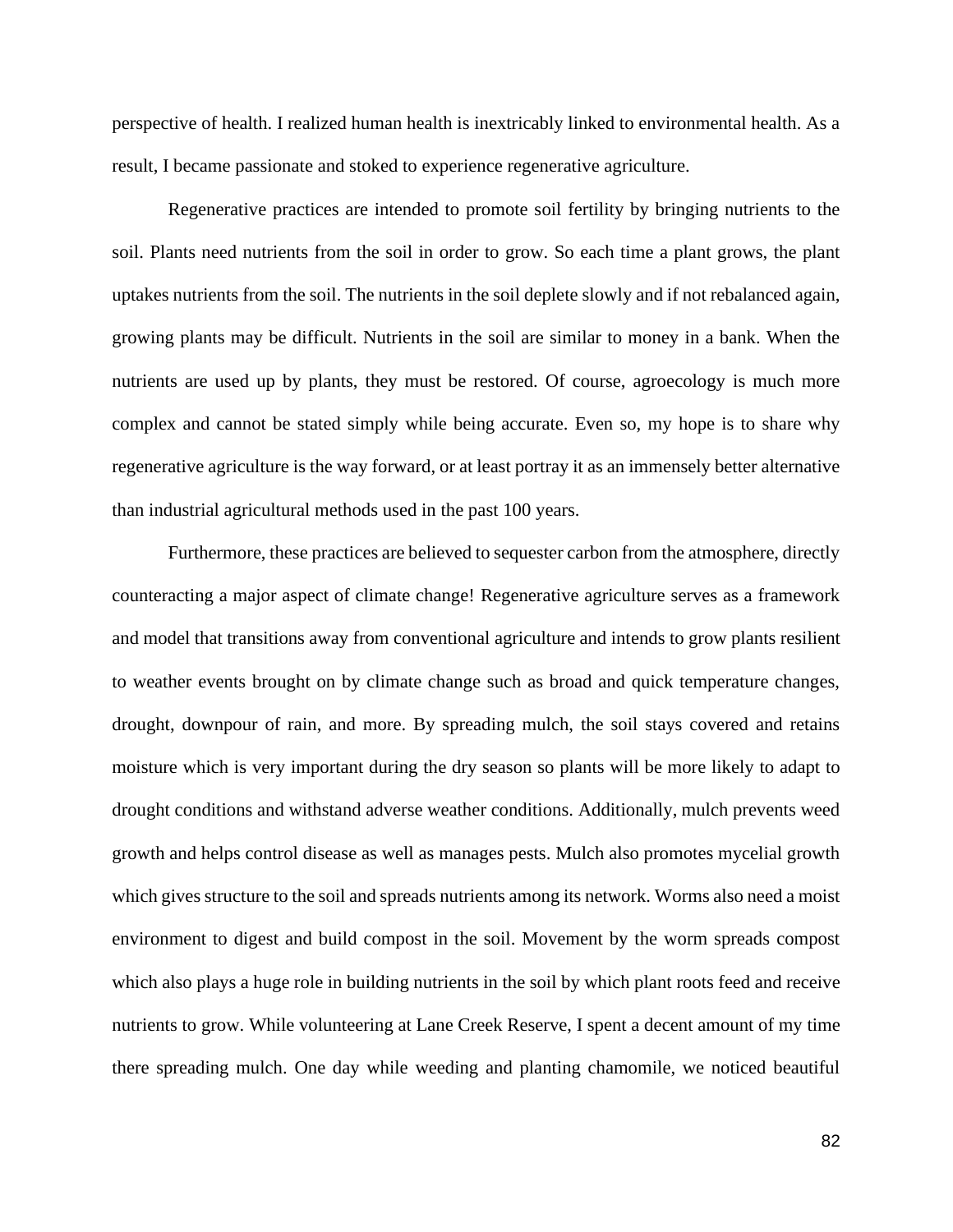edible mushroom spores growing from the mycelium. Mycelium looks like thick white spiderwebs that are growing in mulch. They transport nutrients and sequester carbon from the atmosphere into the soil. Seeing mycelium and edible mushrooms growing around the crops was awesome because it really shows that the soil is healthy and fertile for growing plants. And ultimately demonstrated to me that agriculture has the power to not only adapt to climate change, but also maybe reverse climate change, fulfilling my motivation to farm.

I also learned how to really start growing food while I was at Lane Creek. I designed a garden using knowledge I gained about companion planting. This required researching best practices for how plants grow. Some plants attract certain pests away from the food producing ones so having a diverse variety of crops meant less work removing pests and weeds from the garden. There were more than 30 types of plants I seeded. After the seeds sprouted, I transplanted the several varieties of vegetables, herbs, and fruits into bigger pots or the garden I designed. I also learned about the medicinal benefits of herbs.

In addition to gaining familiarity with an exponential number of seeds I never saw before, I also gained more experience working with animals. I checked on the animals' well-being twice daily. I fed the animals, ensured they had sufficient water, collected chicken and duck eggs, and checked for any injuries or disease. I cleaned their facilities regularly such as the chicken coops where the chickens lay eggs, and the pool for the ducks. Lane Creek hosted animals with injuries such as Crook, a female duck, who was born with a neurological disorder that limited her ability to hold her head up. Getting to know Crook reminded me of the range of personas that bring life to places, in this case, the farm. Crook was very independent and stood her ground against the other overwhelming and bothersome male duck, Bandit. Lane Creek also raised baby chicks for meat while I was there. I had the chance to nurture the baby chicks and see the precious, adorable,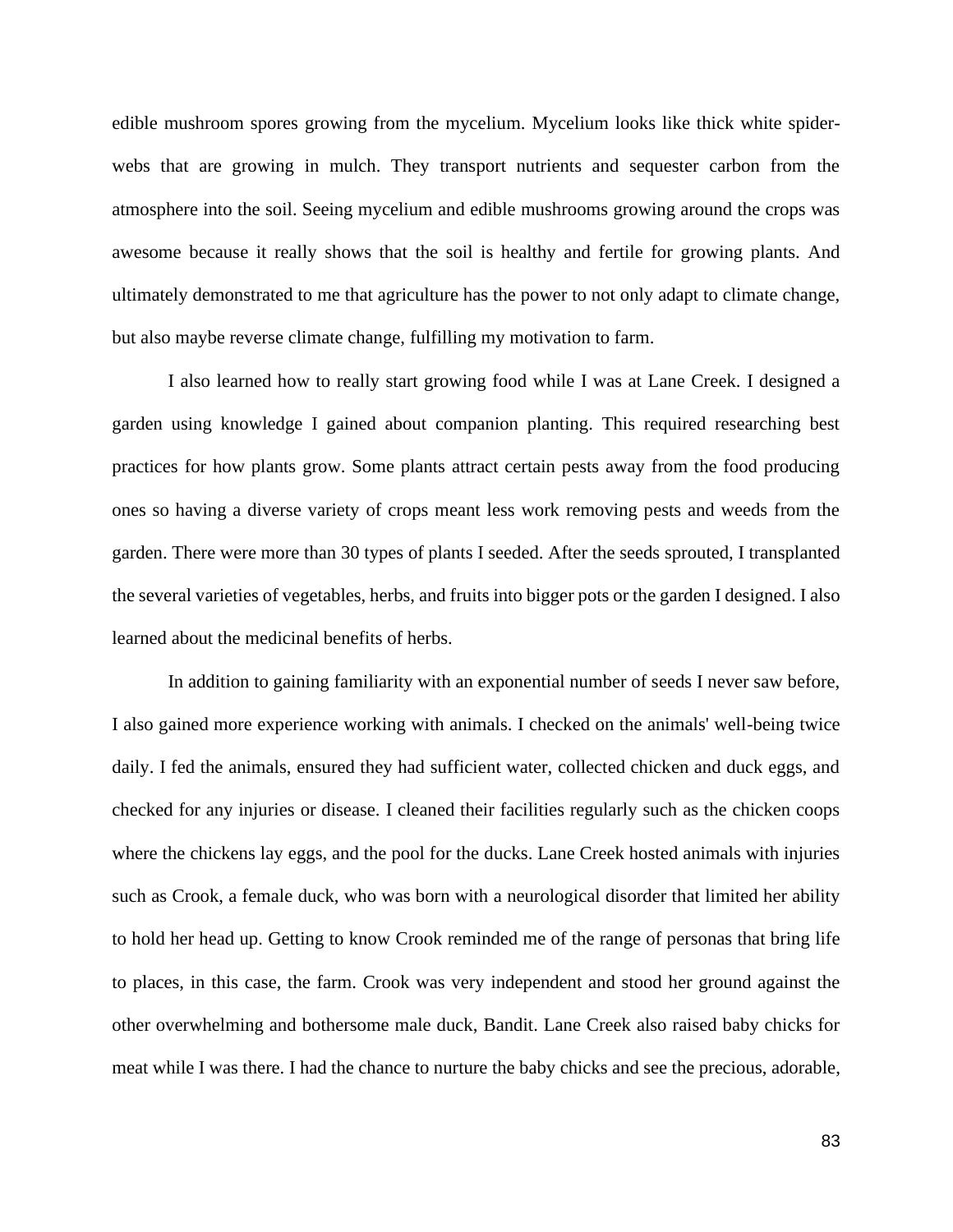and curious behavior of developing chickens. Additionally, cows are really shy creatures that take time to develop trust in relationships. I learned that cows love to eat pumpkins. Their white faces become orange in the fall when a neighbor brings donated pumpkins by a local church! Even greater, the seeds of the pumpkins are good for cows' digestion. Pumpkin seeds are also known to prevent worms since cows inevitably eat worms while consuming grass, their main source of food. Creation serves many purposes!

I also learned a new way to build partnership through community engagement. Lane Creek Reserve partners with local grocery stores and restaurants to divert food waste that is not safe for human consumption, but is safe animal consumption. Produce such as bruised apples and lettuce past the "best by" date are not generally an issue for the strong stomach acids and digestive systems of pigs, goats, or sheep. Produce that is shaped oddly and typically not bought make for delicious meals and treats for animals or serve to build the compost pile that will return nutrients back to the soil. The compost is made over time from a combination of mulch/straw hay, animal poop, and the wondrous work of worms.

I recall growing zucchini which started out the season super well with 100% germination rate, meaning all of the seeds we planted sprouted! This was largely thanks to the nutrient rich compost we used. The plants were happy and ready to be put in the ground. From this experience of growing food, I've learned that asking about the system in which food grows matters more so than asking which components (vegetables) should be grown in the garden. This is because the methods of the system are what give the seeds appropriate conditions to thrive. In which case, a more critical question would be, what are simple and cost-effective methods appropriate for churches?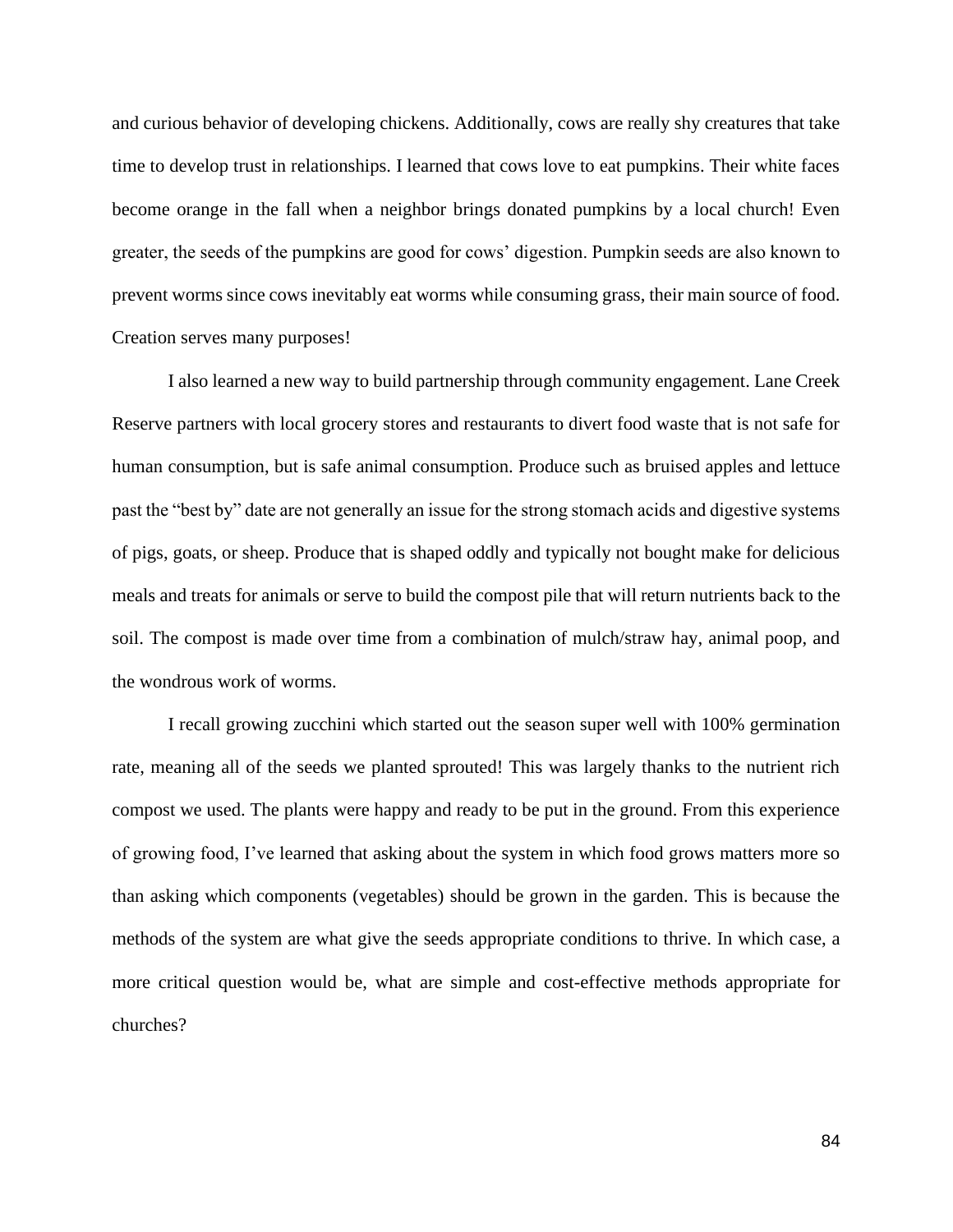I recall another experience at Lane Creek that stays with me when I eat. While I worked at Lane Creek I developed relationships with the animals. I brought the pigs food often and snacks of bleu cheese leftover from the local creamery. Wirzba says, "A really sobering reality for humans is that for us to live, others have to die." I remember eating the pork harvested from the pigs I fed. It was so delicious. Perhaps what I was tasting was love, not in a violent way. The joy and love we gave the pigs was returned back to us in the form of food, as a gift from God.

I also remember my WWOOF host actively praying for rain on the West Coast this year. Frequently, I asked my WWOOF host, "What are we doing today?" She simply responded, "Pray for rain." Even before the season started, news articles announced that scientists were already calling for a drought this season. Water supply was valuable not only for the farm, but also needed for the community that Lane Creek Reserve provided food. A wildfire took several homes the year prior. Regenerative agriculture can help us grow food to mitigate climate change, but agroforestry in brittle environments (more on this later) such as the West Coast is deeply needed to protect livelihoods and community vitality.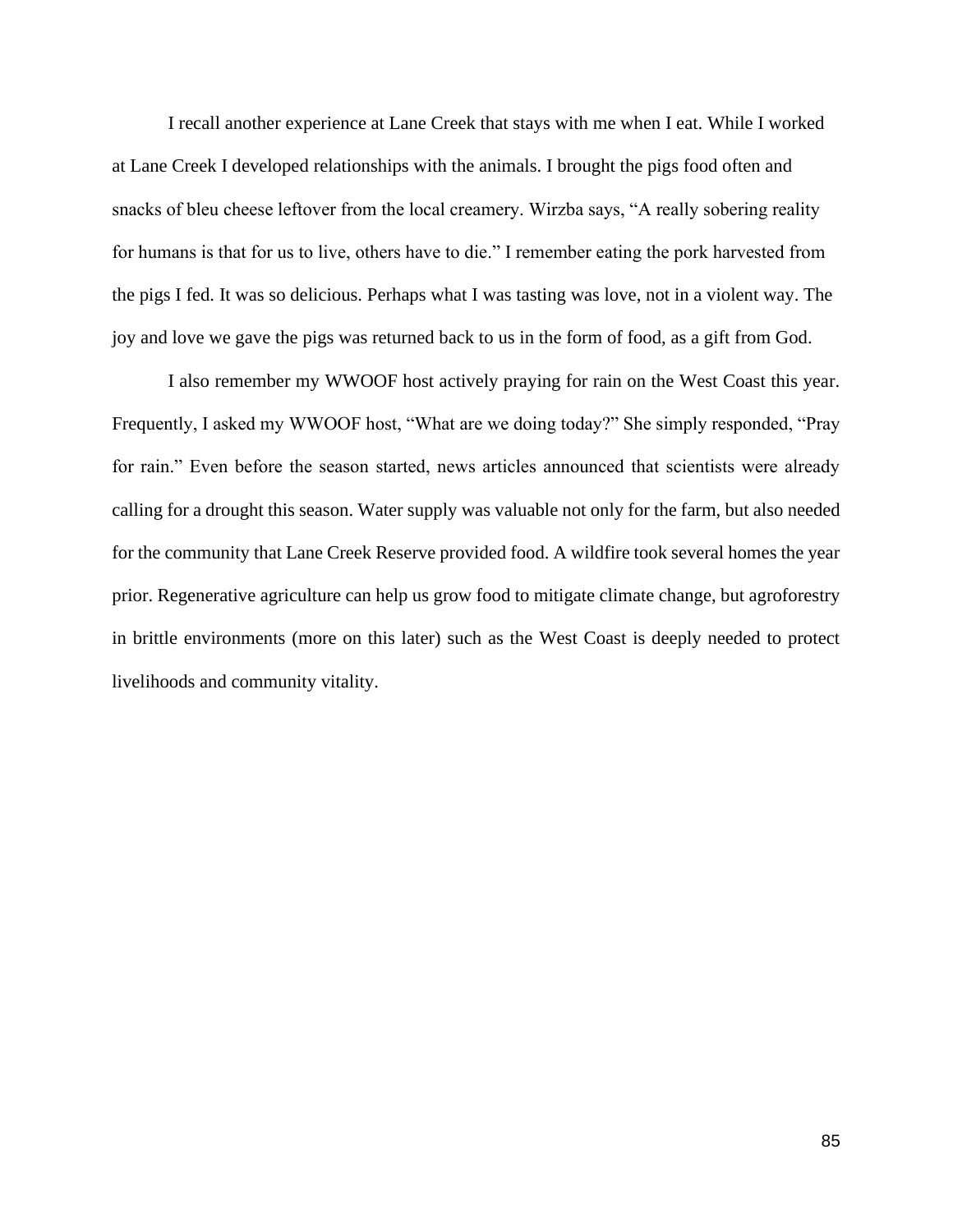#### Dry Farming at Lilliputopia in Monroe, Oregon

Lastly, I journeyed to a tiny eco-farm located in a small rural town in Oregon called Monroe with a population of around 617 people. Lilliputopia cultivates a local food system by providing access to their fresh, seasonal produce and eggs through their farm store located onsite that is open April to October.<sup>44</sup> This farm really interested me because they specialize in dry farming techniques growing vegetables without irrigation, pesticides or chemical fertilizers. Furthermore, Lilliputopia conducts research observing drought resistant crop varieties and collaborates with Oregon State University, as well as partners with the Dry Farming Institute<sup>45</sup>.

While I was volunteering at Lilliputopia, I interacted with many different fruits and vegetables I had never seen growing on a plant before. I harvested lots of varieties of tomatoes, melons, winter and summer squashes, eggplants, peaches, Japanese and Italian plums, pears, apples, okra, ground cherries, corn, carrots, green beans and more. I planted garlic. I weeded so the crops wouldn't have to compete for water and nutrients. I gained skills such as how to install posts for a trellis and fencing. I saved seeds to plant for next year's crops. I removed crops and prepared the vegetable beds for the winter season by putting down compost and mulch. Once harvesting slowed down, we worked on building a water retention wall using earth-building techniques. Despite working on only three acres of land, there was always a list of things to do and rhythm to continue.

The farm store also contributed to the rhythm of the farm. The farm store is open every Friday, Saturday and Sunday from April to October. In order to open the farm store, crops must be harvested in a timely manner to keep the produce fresh. We harvest on Tuesdays and Thursdays

<sup>44</sup> <https://www.lilliputopia.com/>

<sup>45</sup> <https://dryfarming.org/>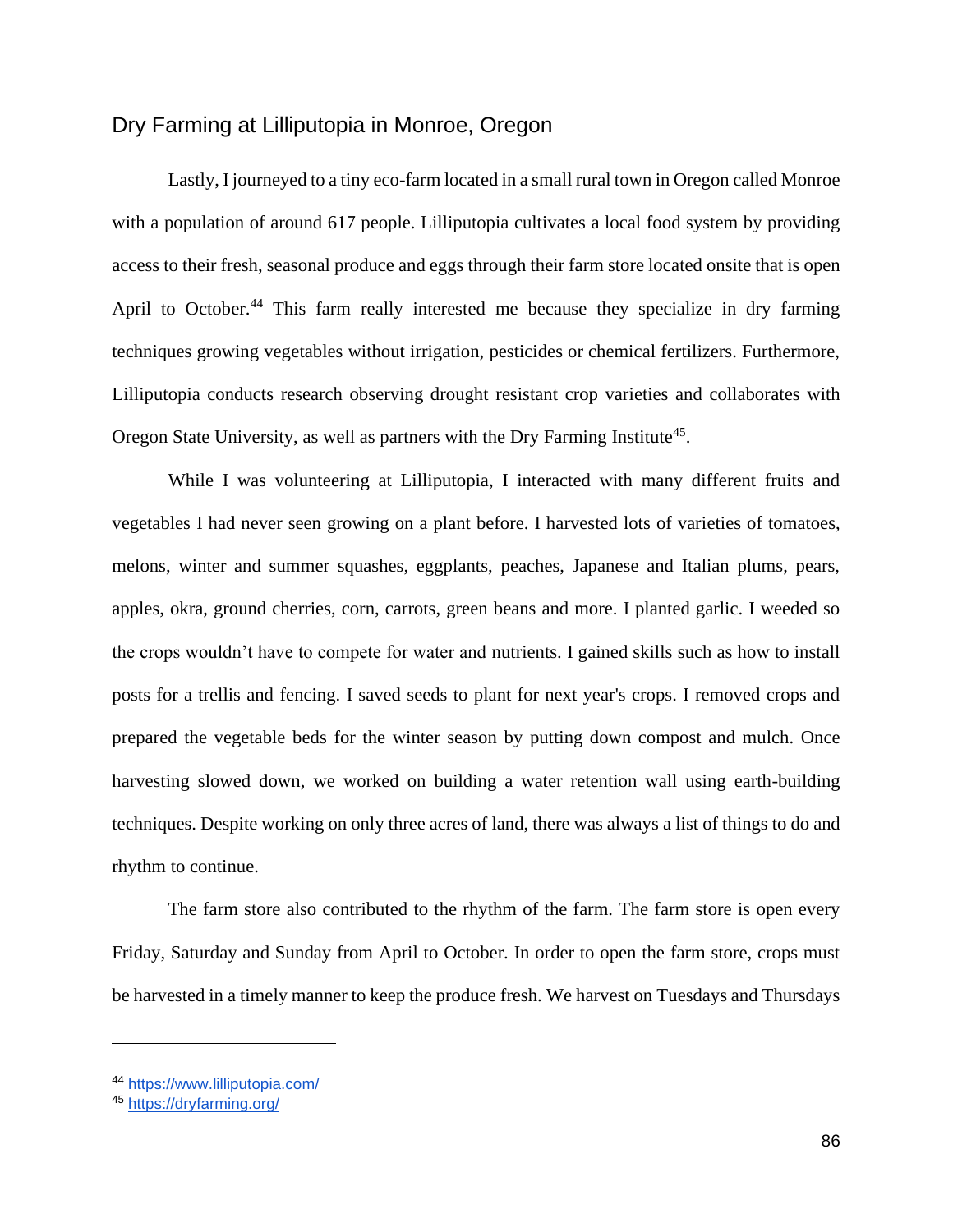since the plants keep growing on their own schedule no matter when we tell them the public want their produce. After harvest, we move the produce from the field to the cold storage room in the barn. Friday we rise and carry the produce from the barn to the farm store where we will arrange the produce ornately to appease the aesthetic beauty that humans appreciate about delicate and mouth-watering fruits and vegetables. Once the store is ready, we take the welcome signs out to the side of the road to communicate that the farm store is open for people to come and get their 'maters (tomatoes) and other goodies until the hours of the day pass, the sun starts to set and we close the farm store. Subsequently, the produce is tucked away in the cold storage room of the barn to conserve the produce for market on Saturday and Sunday. Then, Sunday we sort the produce that is less desirable for chickens and compost to consume, we keep portions for our weekly diets, share with neighbors, or donate food to the local food bank in town.

Opening the farm store wasn't exactly like opening flood gates. Community members and shoppers floated into the store every hour or so, some moments are busier than others. The farm store has only been open for one year. The store opened during the pandemic as a result of the farmers' market at the local high school closing to protect students and the community from COVID-19. People came to the farm store from word of mouth and mainly because they saw a cute, homemade and hand painted wooden farm store sign on the side of the road driving down Route 99 traveling from Corvallis to Eugene or vice versa. They came to the farm store to explore. "Wow! I never knew this was here!" A reaction I heard from many while helping at the farm store. It was amazing to witness people seek out locally produced fruits and vegetables and care whether they were naturally grown. Customers asked if pesticides or chemical fertilizers were used, which we happily told them no. The farm store also carried work of many local artists including pottery, handmade wool socks from an old sock machine, jewelry, handmade hats, photography of scenic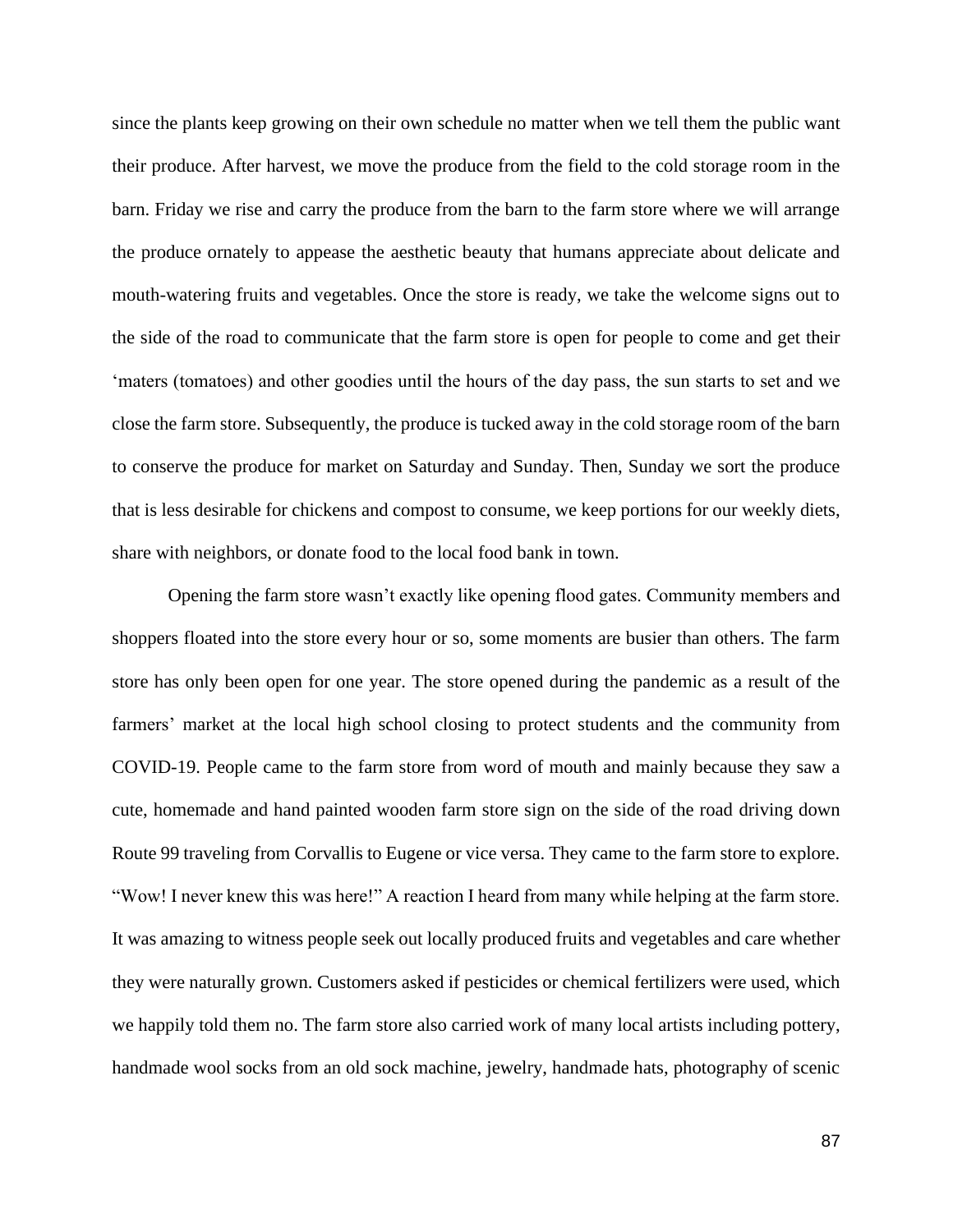Oregon, as well as value-added organic products like herbal teas, honey, and CBD oil. The community around the farm store was visible through these local pieces of work. I got to meet some of the people behind the unique work displayed at the store. It was like seeing the expression of the community's imaginations expressed through art. Many customers shared glee and joy celebrating this, too. In this way I saw how a farm store cultivates a center of play and expression. Some community members even came to share their love of music and played live music at the farm store. Lilliputopia Farm Store is an example of a business and community center that I would like to be available to my community. A place where people gather to say hello, share company, celebrate local talents and skills, invest in the local economy, and so much more.

Some days I focused on helping around the farm more so than staying in the farm store. One Saturday I was picking raspberries and I heard a family walk by me and towards the farm store. "That's what I want to be when I grow up! I want to be an organic farmer!" a young boy shared with his parents. His parents acknowledged his dream after a long pause, "Oh really?" They hesitated, grinning and nodding. I only heard that piece of the conversation, but I was shocked. My body wanted to jump up and down and wave my arms around to get their attention while I shouted "Me too!" *Me too?* I stopped picking raspberries. They entered the farm store. My mind was processing trying to find words to connect and assure the young boy he was not alone. The next thing I know the young boy is walking by again wearing one of Mimi's handmade straw hats with a red ribbon flowing in the wind, smiling and walking with long strides. I smiled so big. The family walked to the car and headed out. I continued picking raspberries confused at my emotions but realizing why I was outside instead of inside the farm store. I really do want to be a farmer when I grow up. I later found out that the young boy pulled out his wallet and spent nearly all of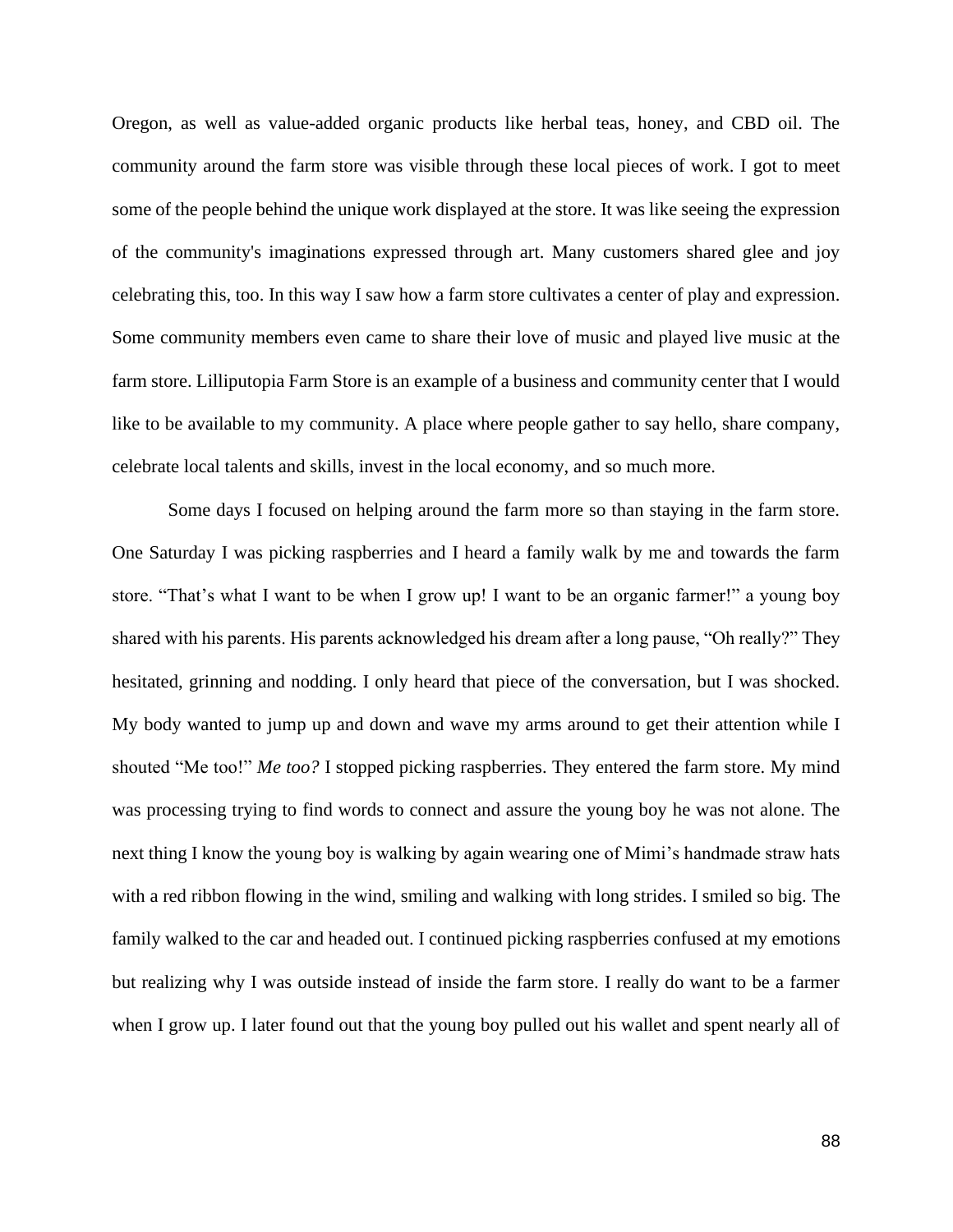his allowance on that hat. This kid spent \$65 on a hat and believed he was investing in his future, our future toward a healthy planet.

The next day I was spreading compost in the field. I look at my phone. There's a missed call from my farm host and a text saying the young boy is back and interested in helping out. I ran to the farm store. I am ecstatic! He had biked to the farm store by himself carrying his straw hat and immediately wanted to learn how to farm. We spent that morning harvesting cherry tomatoes and getting to know each other, sharing our curiosities. I had the pleasure of working with him a few more days, the last of his summer break, before school started in the fall. We picked plums, apples, and peaches. We dried tomatoes and Italian plums in a solar powered dehydrator. And our agreed favorite was starting brassica seeds in the greenhouse so he could add to his garden in his backyard. I'll admit that I did have fear that the young boy had high expectations of me teaching him about organic agriculture. I got him a copy of the Dry Farming Institute brochure<sup>46</sup> from the little free library in the farm store. I was just beginning to learn myself even. But this young boy eased my anxieties by sharing similar inquiry and curiosity. That was the beauty. Even more so, this young farmer already had a chicken coop with two Rhode Island Reds, two White Leghorns and two Orpingtons - six chickens laying eggs for his family to enjoy.

I also learned about the value of support in building community vitality. A small neighborhood in Corvallis receives yard waste consisting of leaves, twigs, and other decomposable matter collected by the municipality. Over time, this yard waste attracts worms who do the dirty work of moving nutrients around within the pile and casting their nutrients (poop), cultivating a mix of ingredients that fertilize the soil, a material called compost. Plants love compost because it

<sup>46</sup> <https://smallfarms.oregonstate.edu/smallfarms/dry-farming-resources>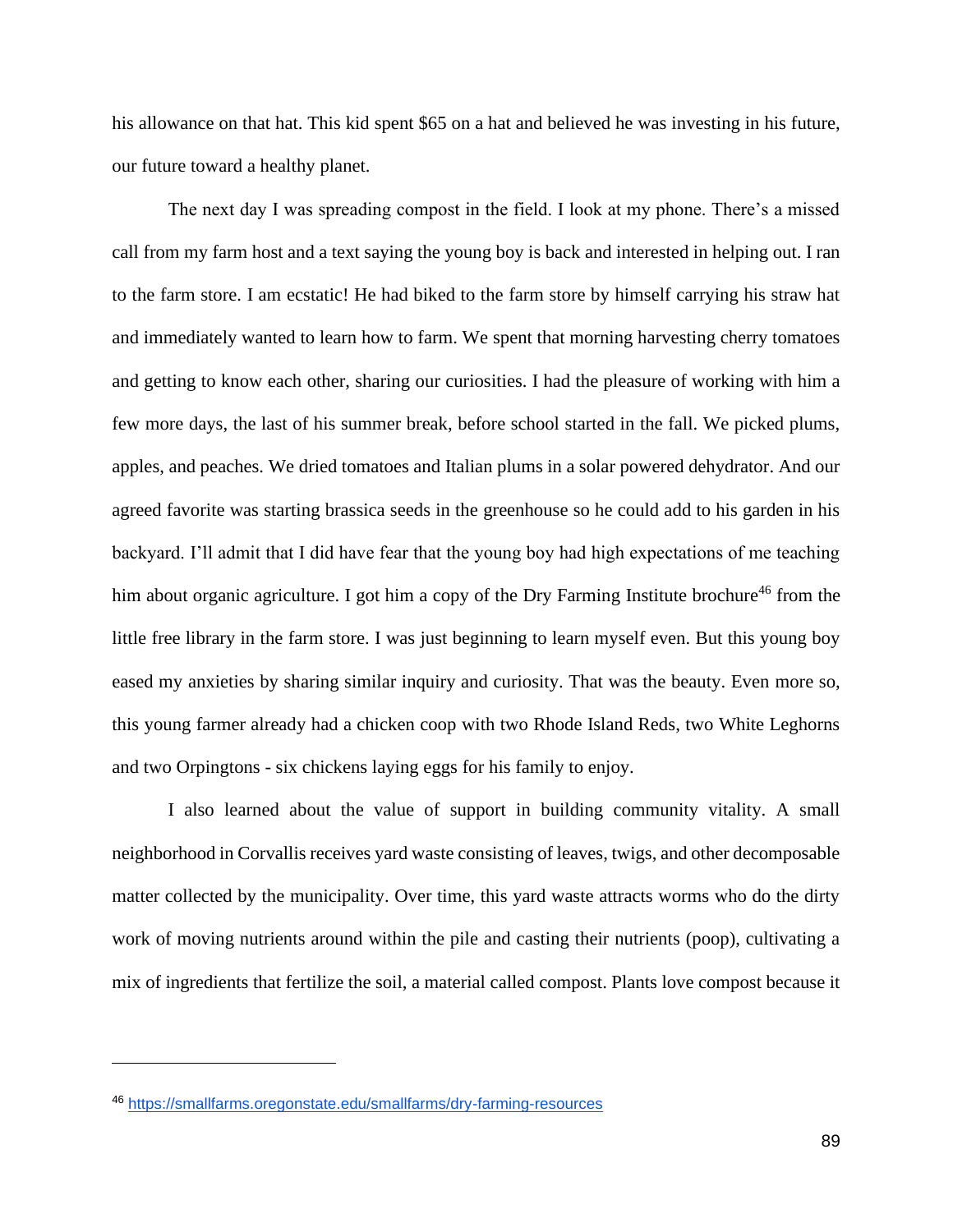contains a mix of nutrients and beneficial organisms such as worms and fungal mycelium. The small neighborhood hosts a place for the leaf mulch where the symbiotic relationship of worms and decayed plant matter, not only supports plants growing in their yards, but also food for the community. This community in Corvallis shared their beautiful compost with Lilliputopia. Five humans worked together for an hour using pitch forks to move the dense, thick leaf mulch compost into a trailer. I had the pleasure of witnessing this community support growing, but also gathering and transporting the compost to support the ecosystem growing at Lilliputopia.

I learned Lilliputopia started out with dry farming practices because they do not have water rights as the property is zoned as residential land. Agricultural land can be very expensive and thus unattainable for those who desire to be a farmer. My WWOOF host actually participated in WWOOF volunteering for a year as well before making her decision to start a farm. Luckily, she had financial support and found a three-acre property that makes up Lilliputopia Tiny Eco-farm.

Living within the municipality and a residential zoning ordinance, they are only allowed a certain amount of water per month. They applied for a USDA grant to install a rainwater catchment system that will store, supply, and provide water during the beginning of the planting season in Spring. Oregon's rainy season typically occurs during the fall and winter months. This limits the typical growing to drought-resistant, or dry-farmed crops during the summer such as tomatoes and squash. Whereas the winter season permits cool-weather tolerant crops such as lettuce, broccoli, beets, green onions, kale and chard. Food grown inside a greenhouse or high tunnel also extends the growing season. Rainwater flowing off the roof of the greenhouse is collected in a barrel. Once filled, the water from the barrel is pushed uphill to the top of the property by an electrical pump to two 3,000-gallon water storage tanks. These water tanks then gravity feed water down the slope to irrigate the perennial crops while they establish. Tree crops present on the farm include hazelnuts,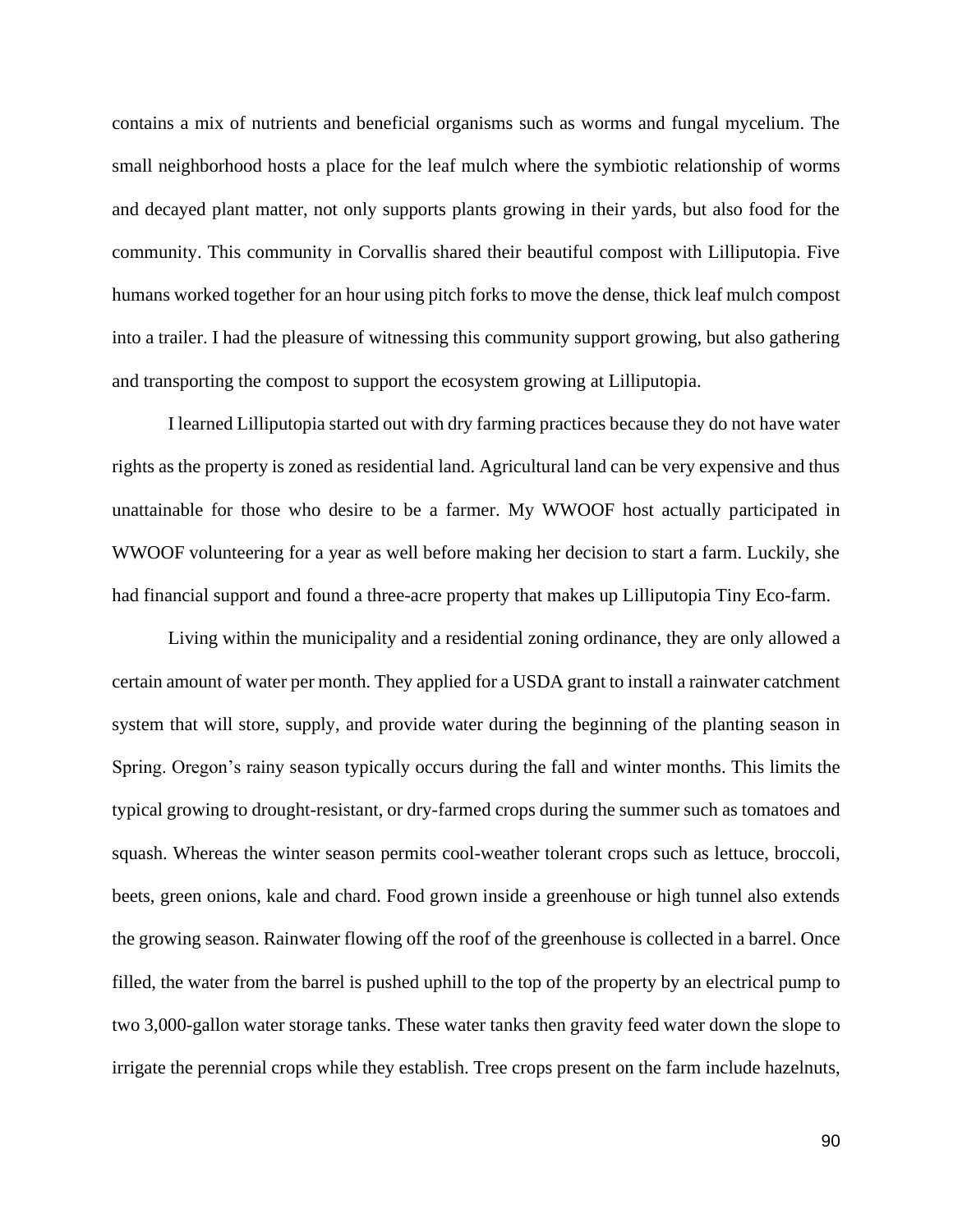cherries, grapes, kiwi berries, Asian persimmons, apples, pears, plums, and peaches - totaling about 65 trees. Establishing trees is valuable because they develop a "permanent agriculture", also known as permaculture, or restoration agricultural system that sequesters carbon and ideally lasts a longer period of time and less work input due to the eliminated need to plant seed every year.

Lilliputopia demonstrates a comprehensive narrative of a first-generation farmer responding to a call for farming to save the planet, promote community vitality, local sustainable food systems, and inspires me to continue exploring how I can pursue my vocation through farming. I plan to start my own garden next spring from the seed I saved.

#### Sharing Gardens in Monroe, Oregon

While volunteering at Lilliputopia, my WWOOF host introduced me to the founders and coordinators of a local non-profit in Monroe called Sharing Gardens. The founders converted an abandoned field owned by the local church to an organic community garden. This garden is exemplary of the kind of work FaithLands and the Christian Food Movement promotes. Starting in 2009, after 13 seasons (years) later, Sharing Gardens continues while all materials and labor are donated to the non-profit. Today the founders serve as garden coordinators. They add to the local food system in Monroe by filling CSA orders for local residents who would like locally produced fruits and vegetables, are not able to garden, or just want to support the community garden. I was given a tour of their abundant community garden during the fall season and an opportunity to ask about their cooperative model. Instead of separate raised bed gardens with multiple renters coexisting on the same property, this community garden grows food altogether in one large plot, shared by all. By growing food in a large plot space is maximized, the community shares stewardship responsibilities to manage pests and weeds cooperatively, and practices mutual generosity (The Sharing Gardens). Additionally, sharing is viewed as a reciprocal relationship.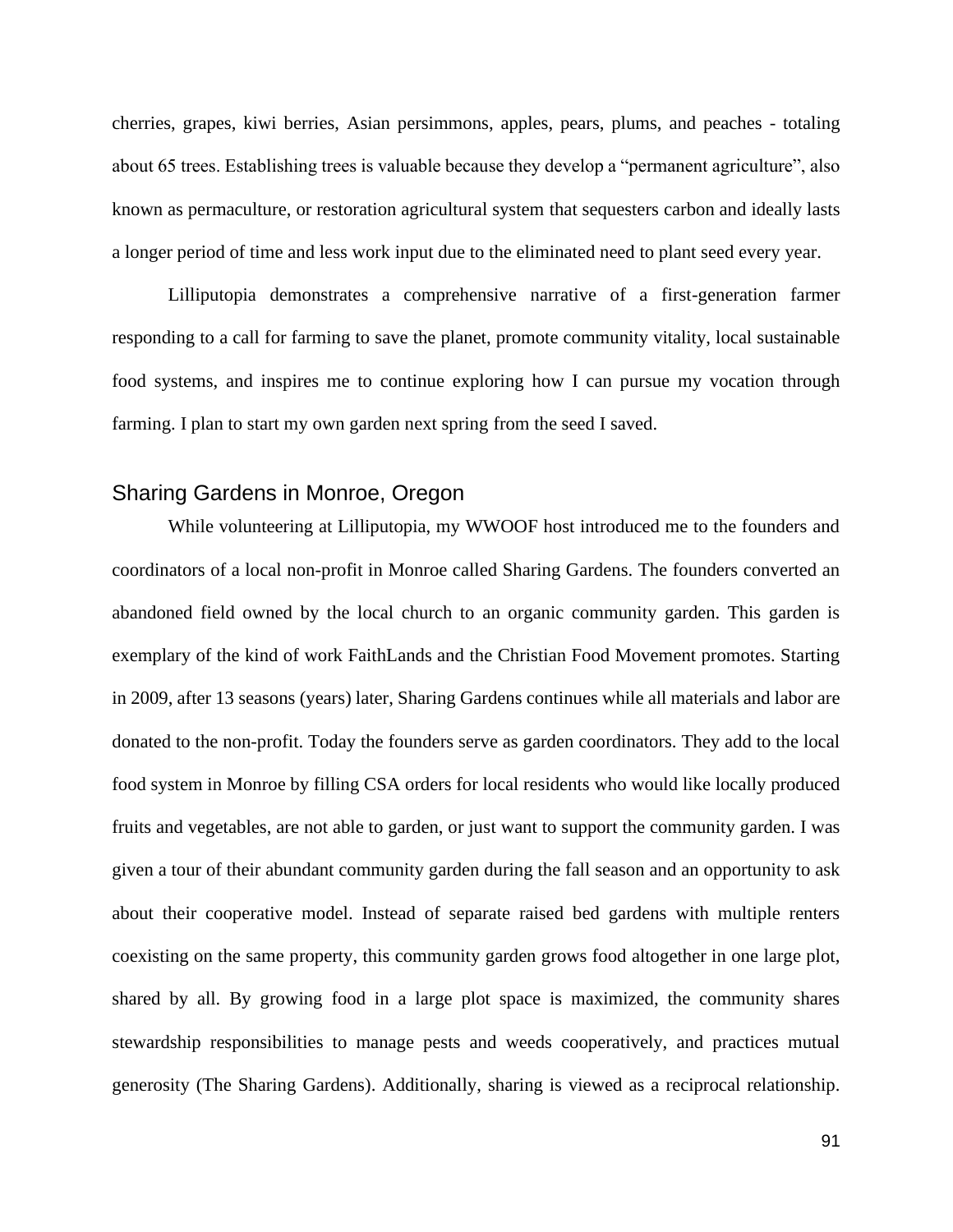This theoretical framework is demonstrated by sharing food in exchange for sharing time and effort toward the garden, and community. Surplus food is donated to the local food bank located right next to the church and community garden. The founders' vision hopes for sharing to be the cultural norm. Touring Sharing Gardens was a surreal experience after learning about FaithLands and witnessing an example of how land owned by faith communities can be converted to support the health, food security, and climate in a just and supportive way. Additionally, volunteering at Sharing Gardens was very unique to my other WWOOF experiences for their strong sense of values rooted in moral and social principles were pronounced. Although I am unsure whether Sharing Gardens will continue forward after the founders retire or pass, I greatly admire their efforts to establish local food, educate self-reliance, and provide for their community.

## Farming Summary

This past year I worked on farms to further my understanding of both religion and social justice. Given that the Bible begins with the story of Creation and shortly follows is the story about the Garden of Eden. I sought to understand how a relationship of reverence among land, plants, animals, and shepherds working together allows fruitful abundance for the community. Because of farming, my idea of community expanded from humans to also realize that the term 'community' includes animals and plants in addition to humans. Animals and plants digest and produce energy that flows into the human food web. This connection leads to the provisioning of ecosystem services that contribute to food access and is necessary to ensure true food security. Addressing basic needs such as shelter, food, water, air, and health are important for humans, and a forest garden offers refuge for animals and plants too. The intersectionality of religion and social justice are not commonly thought to respond to environmental issues despite being poised in their theoretical (and theological) foundations to do so. The art of living in the garden presents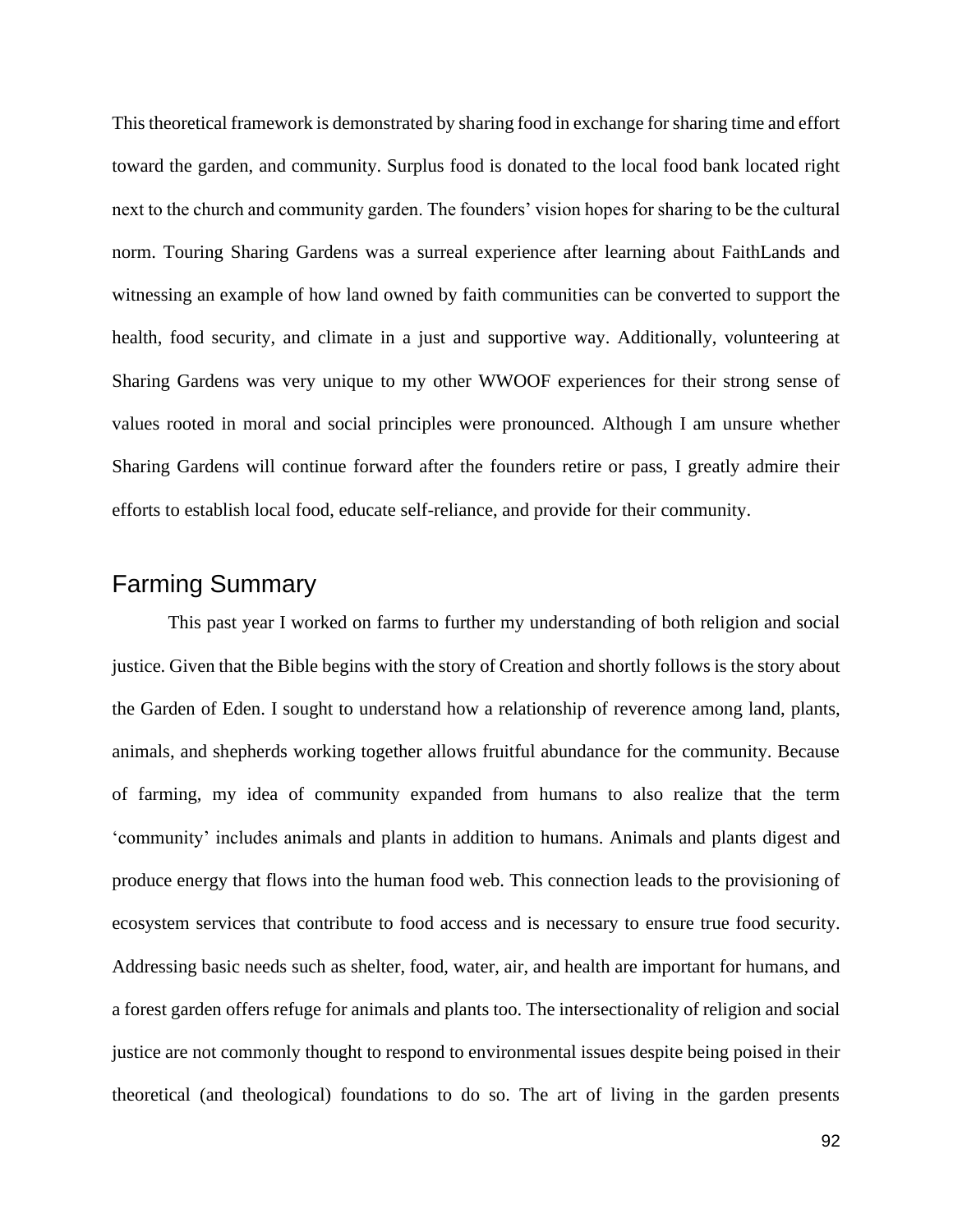opportunities to address our actions that are destabilizing earth's climate, acidifying oceans, rising sea levels, and participating in agricultural practices that have degraded much of the world's topsoil.

I learned a variety of sustainable farming practices during this fellowship: indoor and winter growing with microgreens and hydroponic lettuce at an urban CSA in Cleveland, Ohio, animal husbandry in rural Hot Springs, South Dakota, permaculture in northern California, regenerative agriculture in southern Oregon, as well as dry farming tomatoes in the Willamette Valley of Oregon. All of the farms seek to grow food in ways that support the health of the soil and the people consuming the food. However, each farm was distinct in the types of food produced as the animals and plants grown on the farm varied. Each farm was also distinctive in their approach: to steward the land and residing ecosystem, to connect with the land, to grow food, to meet nutritional requirements, to provide access to food to various demographics of the population, to manage financial and business demands or desires. Farming varies just as much as the personalities of people vary. Some farms appeared more organized, creative, or just curiously different than others. The farm could be considered a reflection of the behaviors and work and communication styles of the farmer — all with unique nuances. All in all, I found a lovely common mission among all the farms I visited: a healthy planet.

I came into this fellowship thinking that farming is very complex. Yet I have found that is not necessarily true. Farming is complex, but not complicated. I understand how farming works and how the ecosystem functions due to interconnectedness, but there are infinite possibilities to understand how the soil biology and animals interact or relationships develop within an ecosystem. I realized farming is not complicated because you can interact with a complex system in simple ways. Yes, farming can be entirely considered an experiment, but given the appropriate nutrients

93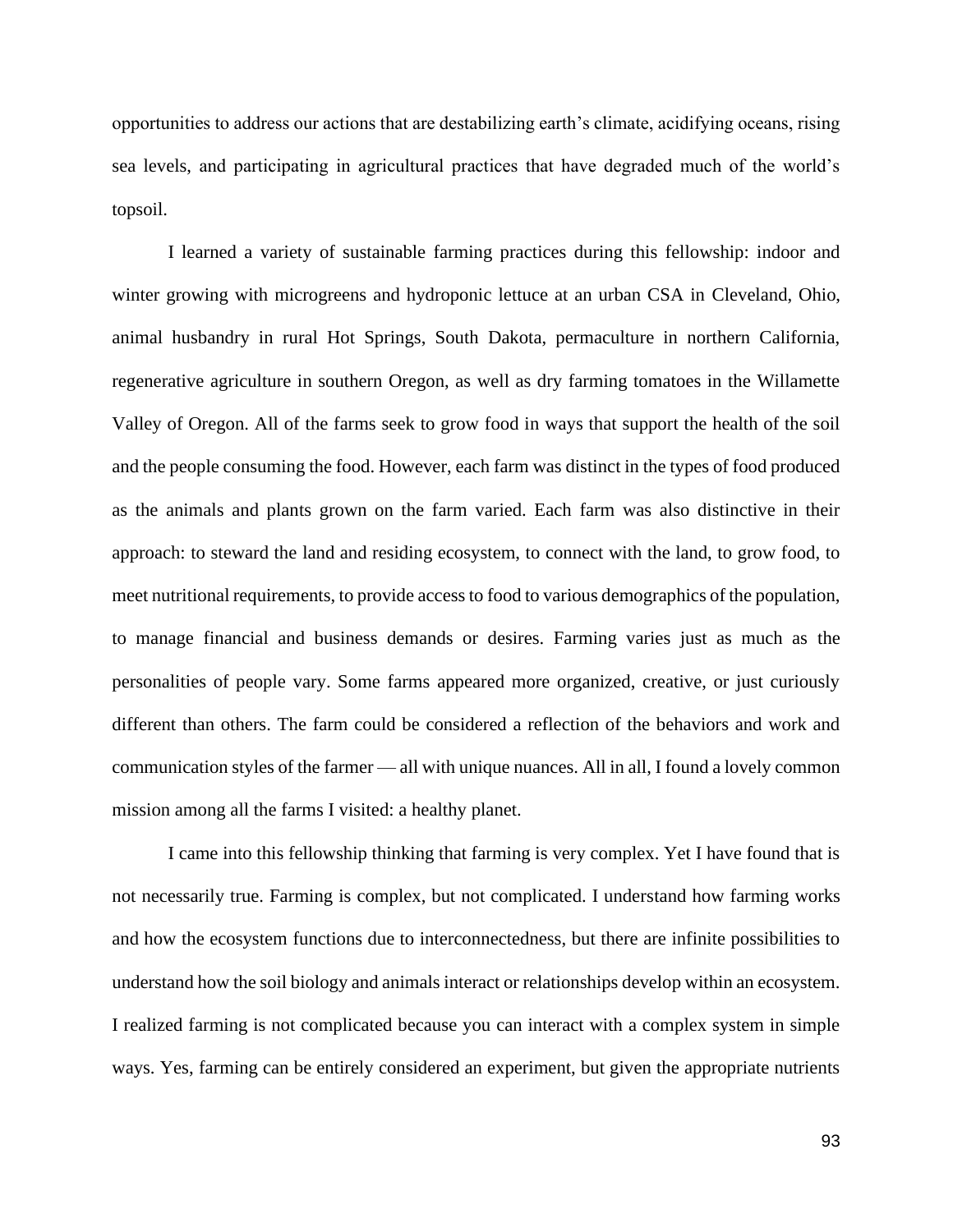and environmental conditions the plant should do well. Animals require feed, water and care. In general, just putting a plant in the ground improves the quality of the soil and increases your likelihood for success in the future. After farming for a year, I find the endless options you can do with land rather overwhelming and intimidating than the practice itself. There are many different ways to grow food, in addition to the various climates as well as plant and animal species that could be grown. For example, growing olives and almonds in arid, dry climates of California is not possible in the wet, humid conditions of Northeast Ohio. Knowing that farming and growing food is not complicated gives me hope that creating local food systems is possible, especially with the support of faith communities and their land. Many of the farms I visited operated like homesteads that resist our current globalized food system that is largely oppressive to humans and the planet. Because they were able to feed themselves and steward the land in ways that support the environment in small plots of land there is great potential to replicate and enhance food security. I did not work on farms with industrial, conventional methods that dominate the agricultural landscape existing today in the United States. Globally, small scale farms run by women in countries that are considered low or middle resource availability are the majority that contribute to our current globalized food system. We can preserve the "chickenness of the chicken" as Wirzba says without sacrificing its dignity nor integrity. So, farming has taught me to believe transitioning food systems to be largely equitable and ecological is complex, but not complicated.

Learning the ethics of food and the environment was also crucial to how I will engage in learning about growing food. By gaining a mindset of abundance, I discovered that diversifying plants and animals builds resilience and prosperity. Inviting the "pests" to the community in the garden will serve to manage other "pests". This means that although a plant may not be edible by me, it may be edible by a bug that will eat that plant instead of the fruits that are edible to me.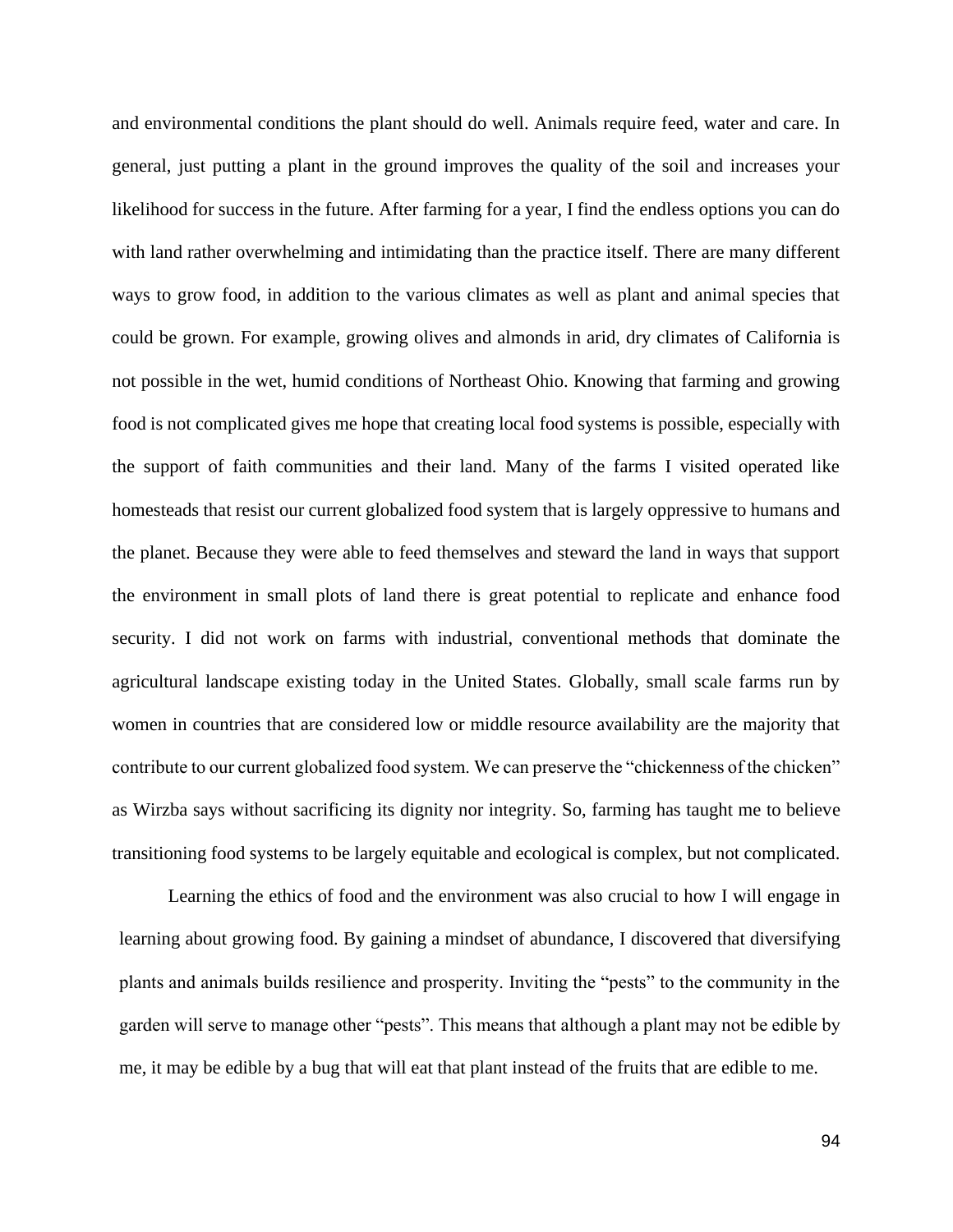## Conclusion: Reflections on Lessons Learned and Vocation

I seek out connections among communities who are passionate about their religion and social justice and to create a collective agency that has the potential to address climate change and the socioeconomic inequities that impact our global population. I believe food offers us ways to build this collective agency by focusing on agriculture as the base of our food system. Reforming our agricultural systems is not only a way in which we can inspire agency to combat climate change, but also a way to connect faith to Creation. There is great significance in efforts like FaithLands that inspire faith communities to bring church-owned land into food systems, helping farmers get access to land and improving communities' access to food. Eating can be an act perceived not only as personal, but also social, environmental and religious.

I can enact change toward social and environmental justice on an individual level through food. This can be achieved through choosing to buy local food that is mostly aligned to regenerative organic agroforestry practices and is produced in fair working conditions. I often struggle to find these foods in grocery stores or restaurants. So when I go to purchase food I ask: "What is possible?" and I wonder, "What might Jesus eat today?" By choosing to invest in products that align better with this ideal, I am expressing my demand to the market as a consumer. I am one eater in the world, but I recognize that I exist and therefore have power to resist practices that harm people, ecosystems, and ultimately the planet. This voice and knowledge did not form by myself. I acknowledge communities who have been resisting inequity, sharing wisdom, and calling for just and sustainable futures. During this fellowship, I broke habits and long standing beliefs that formed during my childhood development. I challenged myself to be open-minded to new foods such as bison in chili, heirloom tomatoes and purple potatoes. When I ate farm fresh foods I gained a greater appreciation for eating the literal fruits of my labor. I recall indulging in several types of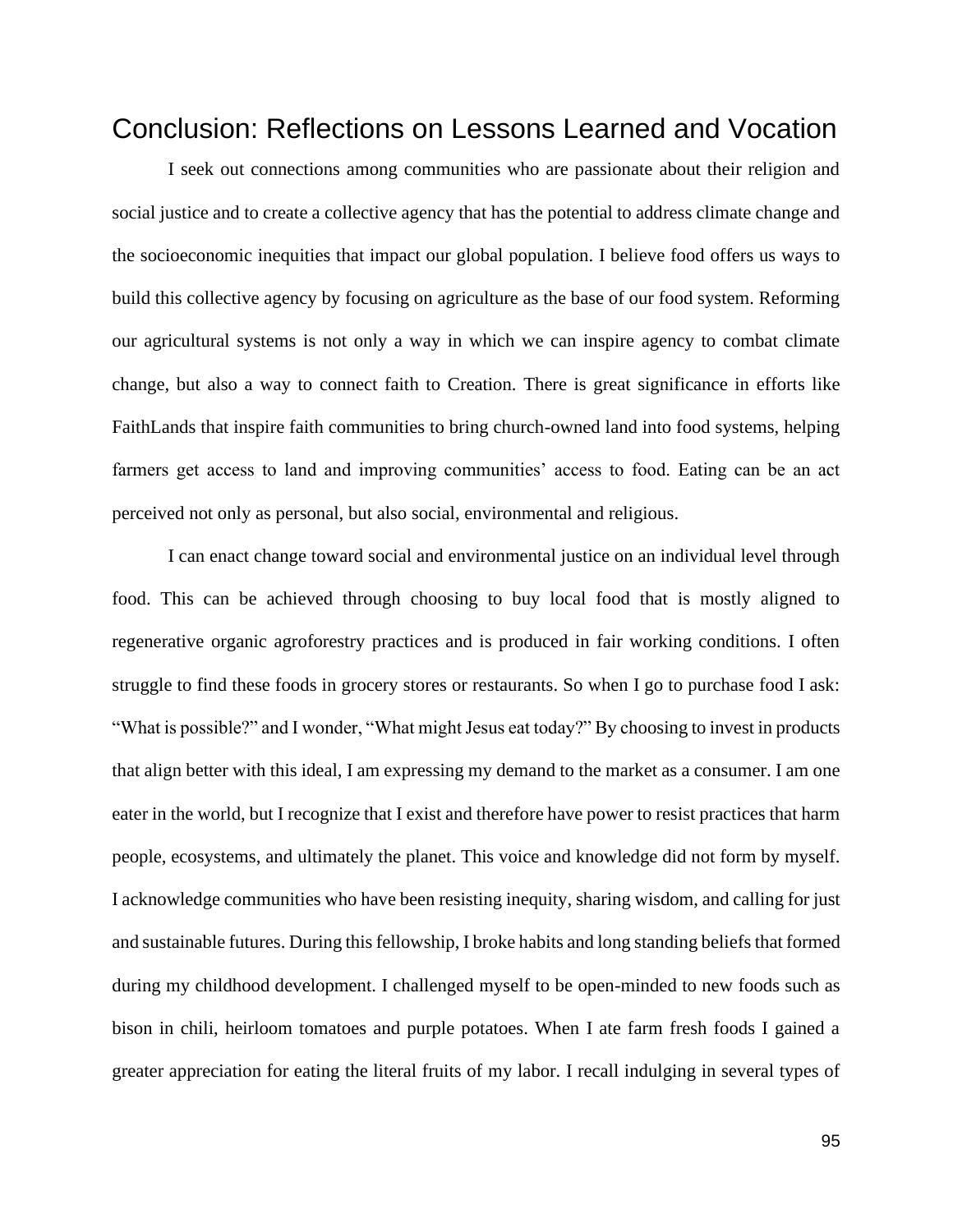dry-farmed tomatoes that have distinct compositions and layers to their flavor; they were grown without irrigation, pesticides or chemical fertilizers. Now I seek out better quality ingredients and foods that nourish my mind and body. Indeed, these foods are healthier and thus serve my overall lifespan. I benefit in my mental, physical, reproductive, social, and financial health by putting these foods in my body. In effect, these foods impact how I serve my communities. All things considered, food is a tool to understand our agency which informs how we can address inequities and achieve justice. I believe it is my responsibility to decide wisely and support myself, my communities, and our planet.

I connected with faith-based leaders and organizations working at the intersection of religion and social justice to learn how their work uses food justice and food sovereignty to strengthen communities. I learned that hunger and food insecurity initiatives are increasingly shifting from approaches based in charity to justice. Furthermore, these efforts are shifting from mindsets of scarcity to abundance. This helped me understand and evaluate my bias surrounding hunger and poverty as well as privilege in food access and nutrition security. My vocation seeks to increase accessibility and affordability of equitable foods that promote conservation and sustainability. I think we should redefine food security to be based on nutrition and sustainability. Yet, this vision of nutrition security does not align with how federal institutions currently measure food security in programs like SNAP. Faith communities address hunger in the same arena as private and public food security programs. I think cultivating collective agency among religion and social justice is necessary to effectively address food security. Perhaps, a national food strategy could be the solution. Faith communities have incredible opportunities for insuring food security by using their land to plant native, edible species and woody fruit-producing trees on land owned by churches. Additionally, farmers get access to land and people get access to food. Focusing on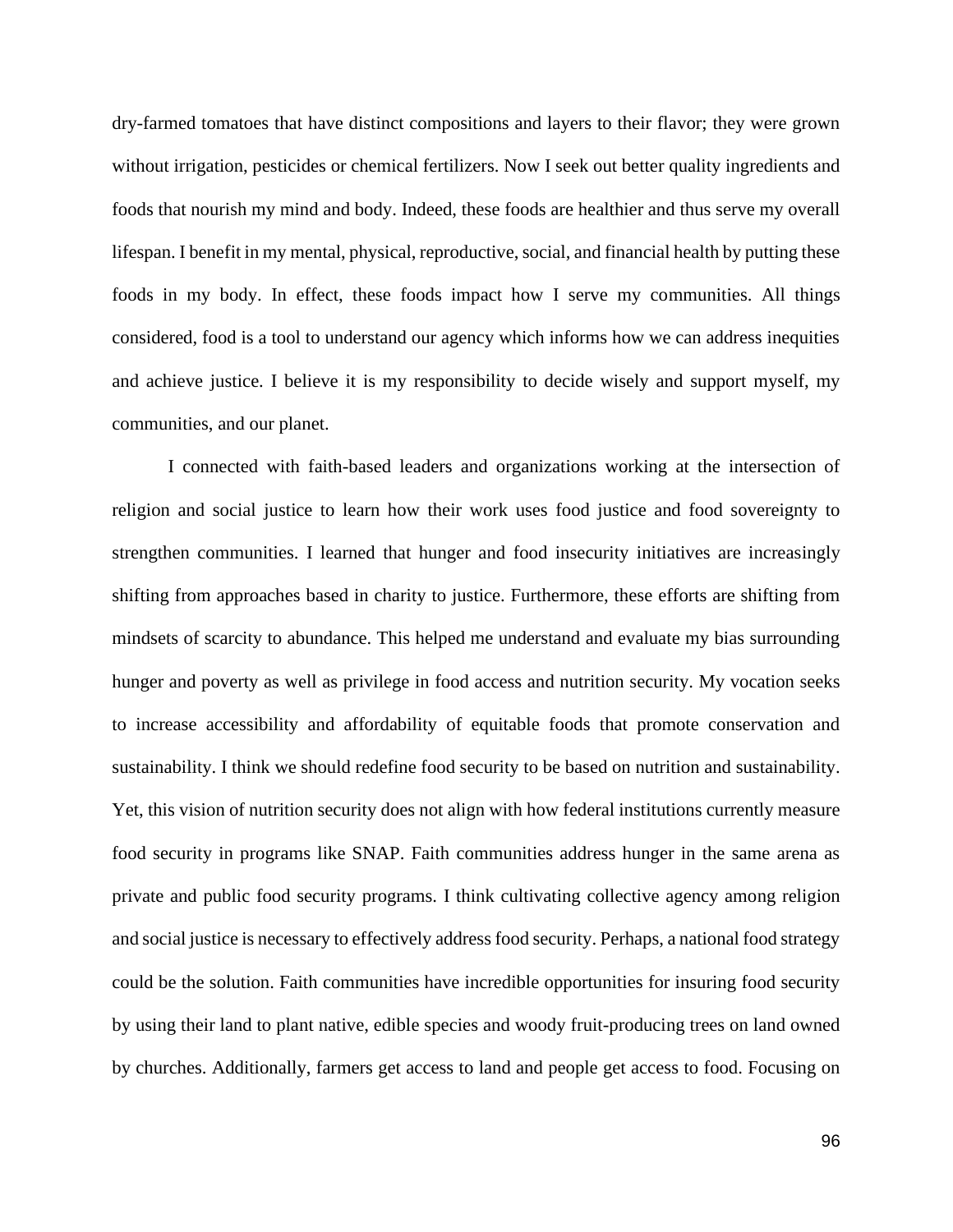communities with black, indigenous and people of color would promote reparative justice and equitable solutions that foster solutions for an ecumenical approach to food systems. The future of society will always entail eating. Shall eating be an act imagined with pleasure in the future? And regenerates Creation? Using faith lands to sequester carbon combats climate change and protects Creation. Preceding this fellowship, the pandemic demonstrated vulnerabilities in supply chains and our food systems. There were empty shelves in grocery stores and an increased number of people going to food banks due to unemployment and financial hardship. For these reasons, I think we should be building local food systems that source from local farms with sustainable agricultural practices to fulfill procurement needs of the food industry and food insecurity initiatives.

Upon learning about an ecological theology of liberation, I gained an awareness about socioeconomic inequality and climate change in a theological theoretical framework. This deepened my ability to connect with faith communities. I realized my vocation through a liberationist lens which allowed me to realize how agency and vocation are connected. Thus, I discovered ways in which religion and social justice can serve one another and how they are more similar than different. I recognized this in myself too. While pursuing the process of vocational discernment, I applied the Quaker saying, "let your life speak" (Palmer). Allowing my life, my narrative, to come forward and speak helped me identify my true, inner voice over cultural expectations imposed on me. My hearing also improved as I identified my voice. I felt trustworthy of myself and my journey. I clarified my "Why?", my purpose and passion. This influenced my decision to farm during this fellowship. My sacred, ancestral narrative identifies me as a white woman born in the United States with Irish European descent and intergenerational family loss due to exposure to the agricultural chemical industry. In combination with knowledge and experience I gained in college surrounding food security and food systems, my passion for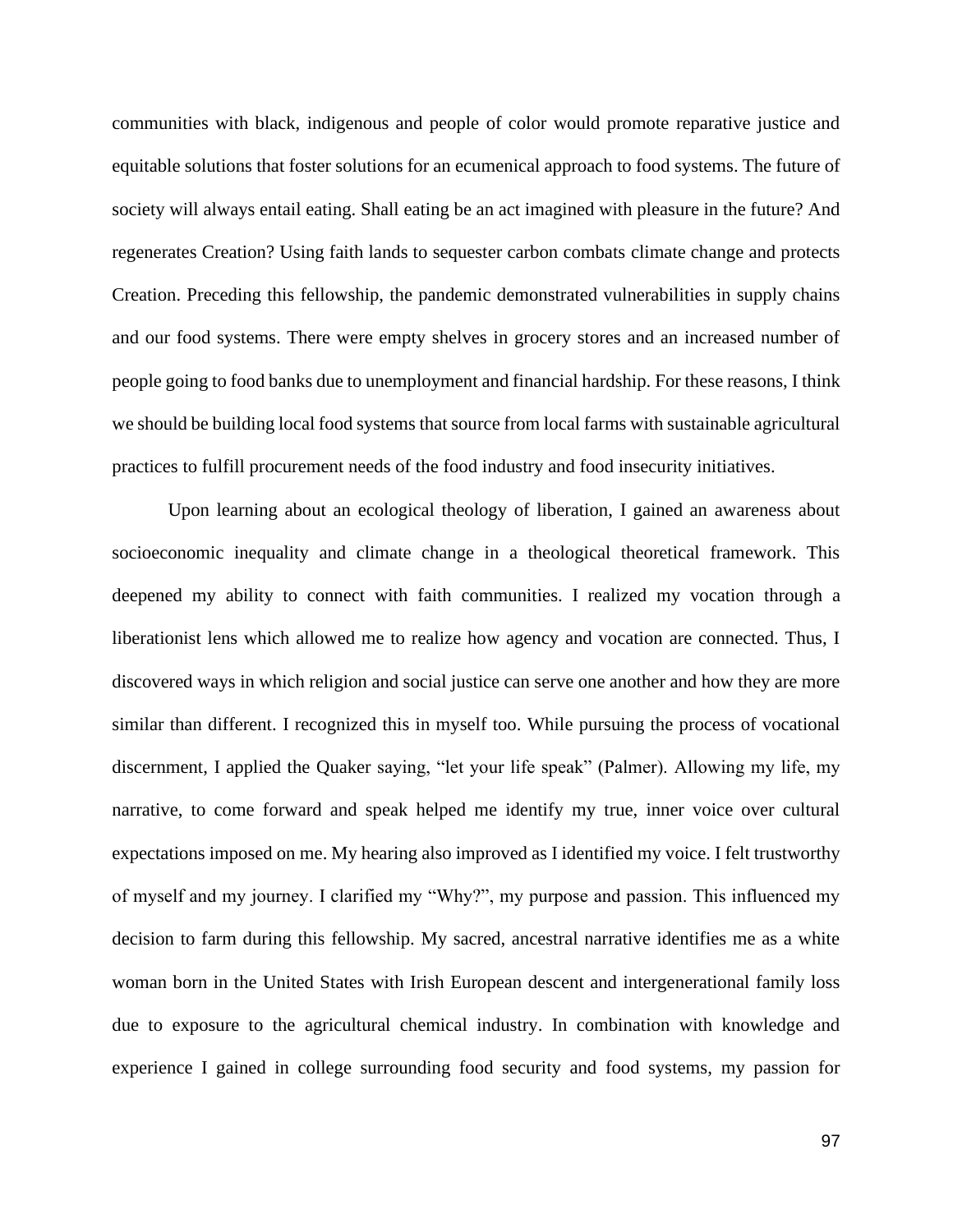equitable and ecological food systems is rooted in transitioning my sacred narrative to align with reparative justice. My faith is rooted in family - something that is constant throughout my lifespan. I can also share this passion for food justice with faith communities that are currently or seeking to use their land for regeneration. I will move from theory to practice by engaging with Creation through working on farms, land and stewards of the land. I let my life speak this past year by working on farms and realized ways in which stewarding the land rewards more than food as a gift. I found working on farms fosters equanimity for my psychological well-being. I realize how I can move between theory and practice. In the future I hope to engage with farm communities so that I install opportunities by which I faithfully allow nature to nourish my selfhood.

I also chose to work on farms this past year instead of understanding poverty for this reason: peace exists in the garden. The broader systemic injustices causing poverty are issues of politics and economic pressures. Growing populations give even more reason for building local food systems and having more community gardens. There is a greater guarantee to feed the world through agricultural practices from permaculture and restoration agriculture, like Mark Shepherd proposes, because vertical and horizontal layers by trees, shrubs, ground cover, and roots are utilized. More calories and nutrients are produced in less space through such practices, which are not commonly used in the United States.

I wanted to get to know faith communities better and understand what faith is and what faith means to me. I wanted to take time to understand my relationship with food and the land. I had a lack of discussion in talking about growing food, knowing what harvest takes. I wanted to try to answer questions like, "Where does food come from? Whose hands have picked my food? What might Jesus eat in today's America?" Particularly, I noticed that in my understanding of the food justice movement, that faith-based work was missing from my conversations on social justice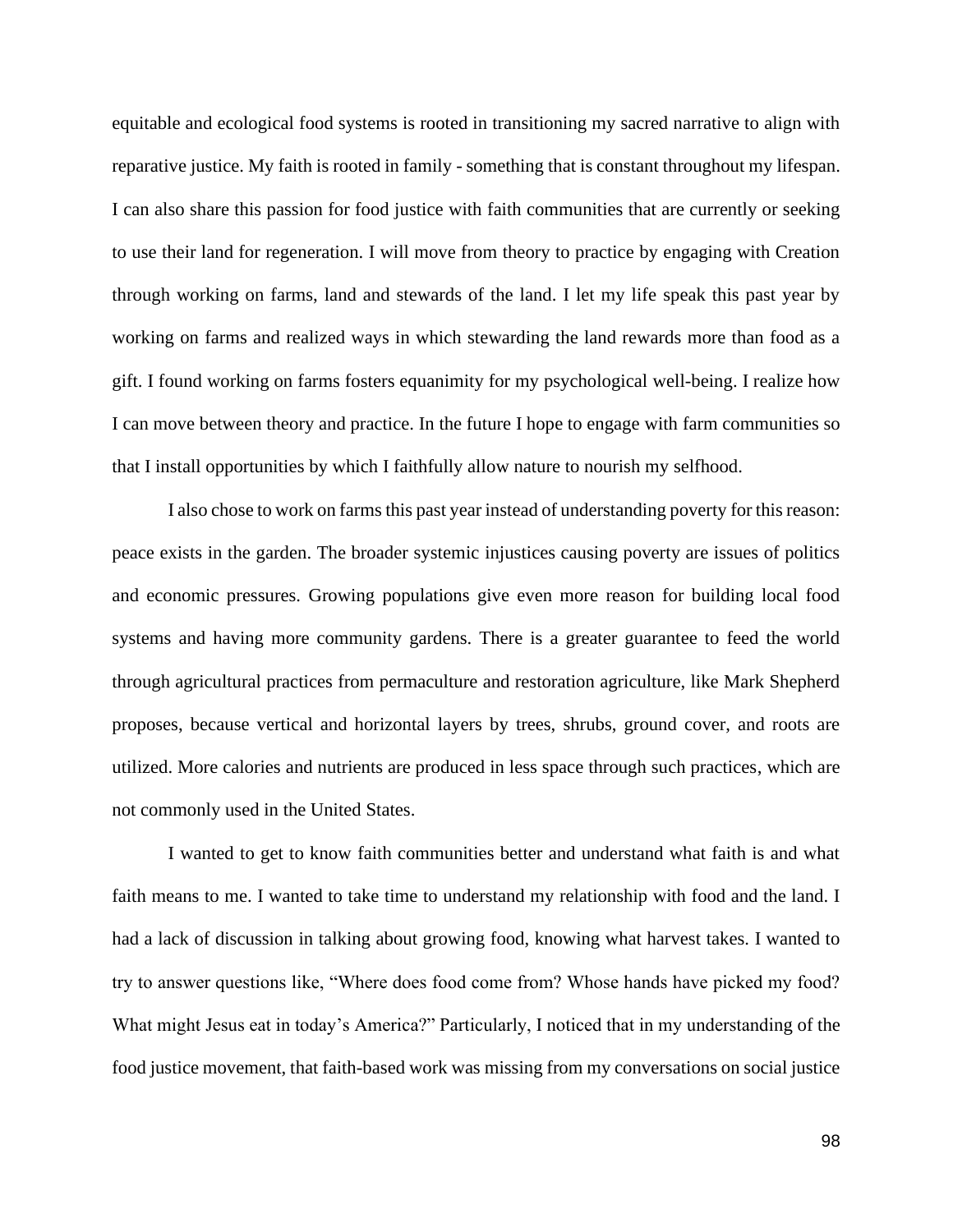and liberation. I didn't know how much faith communities are involved in activities surrounding food justice and environmental justice.

Exploring the intersection of religion and social justice has meant exploring social issues like race, hunger and poverty to understand how stakeholders and communities of religion and social justice are working to address the issues. Finding the intersection of religion and social justice surrounding food and farming was difficult. Religious leaders don't necessarily focus on social justice, or specifically through food and farming. Similarly, activists tend to not share their religion within their efforts - that is a research opportunity in itself. Scholars, journalists or writers tend to not incorporate religion in conversation with food justice work. Hence, there are gaps in food justice scholarly work, too. Exploring this intersectionality allowed me to realize there are inspired faith communities that "use their land in new ways that promote ecological and human health, support local food and farming, enact reparative justice, and strengthen communities" (FaithLands). I know of communities who are taking on preferential options for the poor and the earth through community projects in the garden. Now that I know, there's a possibility of joining them for my next steps. Maybe my narrative continues by starting new efforts on faithlands. I have a better understanding of growing food. Although there is much to learn, I know more than I did a year ago, and, I am not alone, there are communities to join.

Participating in this fellowship has been deeply meaningful for the various purposeful directions I can now explore. As I conceivably evolve the answer to "What will I do?", my future will likely expand pondering ideas explored throughout this paper such as exploring my agency and vocation, where I fit into the food system, and learning more about faith community engagement. I will also find my farmer. I'll be shopping at farmers' markets and choosing wisely in the grocery store and restaurants until I can join a CSA program that directly connects me to a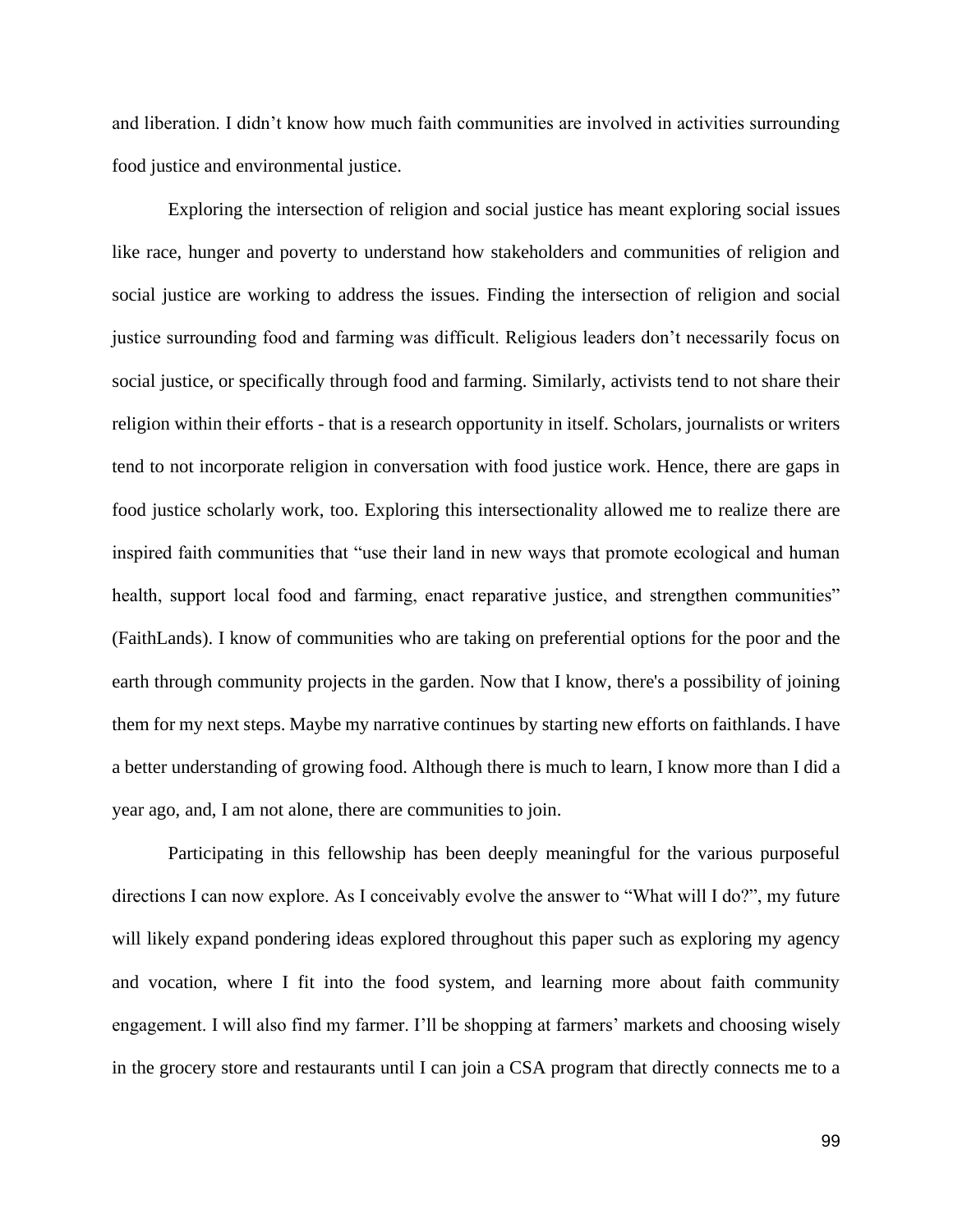farmer with a similar mission to mine. I am unsure where my career will take me as the food and faith movement is alive and well. Similarly, the food justice or food sovereignty movements are in progress. Owing to the legacy of Charles Rice, who had a significant role in developing this fellowship opportunity, I imagine working with children and schools to be a fulfilling and impactful path. Charles Rice says, "I believe the children are the future. Teach them well and they'll lead the way. Show them all the beauty they possess inside. Give them a sense of pride and make it easier. Let the children's laughter remind us of how it used to be" (Tedx Talks, Charles Rice). Their sense of play will bring joy and celebration to the miracle of food - a party awaiting in the garden or farm. I also recognize there's a need to make a preferential option for the poor and Earth in legal, economic, and social systems. When I think about the challenges facing a healthy and just planet, I find this quote by Archbishop Desmond Tutu compelling: "There comes a point where we need to stop just pulling people out of the river. We need to go upstream and find out why they're falling in." Farmworkers experiencing hunger and poverty despite feeding the population is difficult to imagine, but an unfair truth that is often unacknowledged by the media. I imagine helping to actualize ideas discussed in this paper within my geographical community. I know that planting one seed, transforming one plot of land, can lead to other parcels transitioning.

In understanding the intersectionality of religion and social justice, working in the garden has connected the abstract to the concrete for my faith, agency, and vocation. Perhaps, the verb *gardening* is the intermediary between theory and action. Growing food requires study in how to plant and nurture a seed, the diligence of vocation to continually care for the plant, and the will to love thyself to enjoy the delicious fruitful rewards of your labor - a gift you may also give to someone else. The lesson in growing food also serves me personally: improving myself and my work in social justice requires study, continual maintenance, and the will to love. The garden is a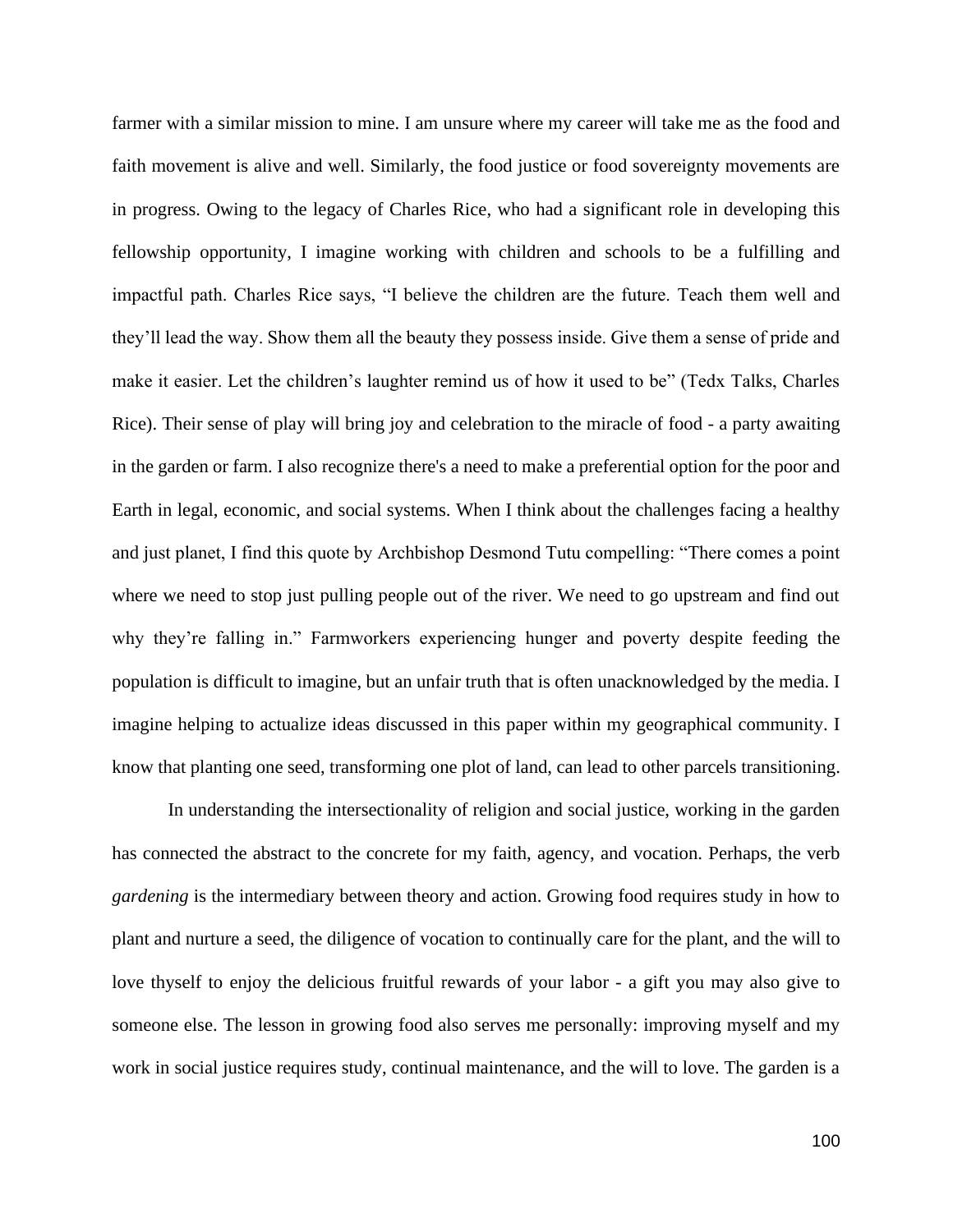place I can go to be reminded of these lessons. Every living thing is connected to the garden because that is where our food is grown. The garden is where our needs are met, that is where improvement and change can happen.

Although there is great suffering today, especially as the COVID-19 pandemic continues, I share a passage from the Bible that gives me hope:

The days are surely coming, says the Lord, when I will fulfill the promise I made to the house of Israel and the house of Judah. In those days and at that time I will cause a righteous Branch to spring up for David, and he shall execute justice and righteousness in the land. In those days Judah will be saved and Jerusalem will live in safety. And this is the name by which it will be called: "The Lord is our righteousness." (Jeremiah 33:14-16, NRSV)

It is through one step at a time, one plant at a time, one animal at a time, one ecosystem at a time and so on that I can cultivate change. I believe peace awaits in the garden. Food provides pleasure, adding to what it means to be human, and can be shared and enjoyed together. We get to consider heaven on Earth. I hope you'll join a collective agency for community resilience.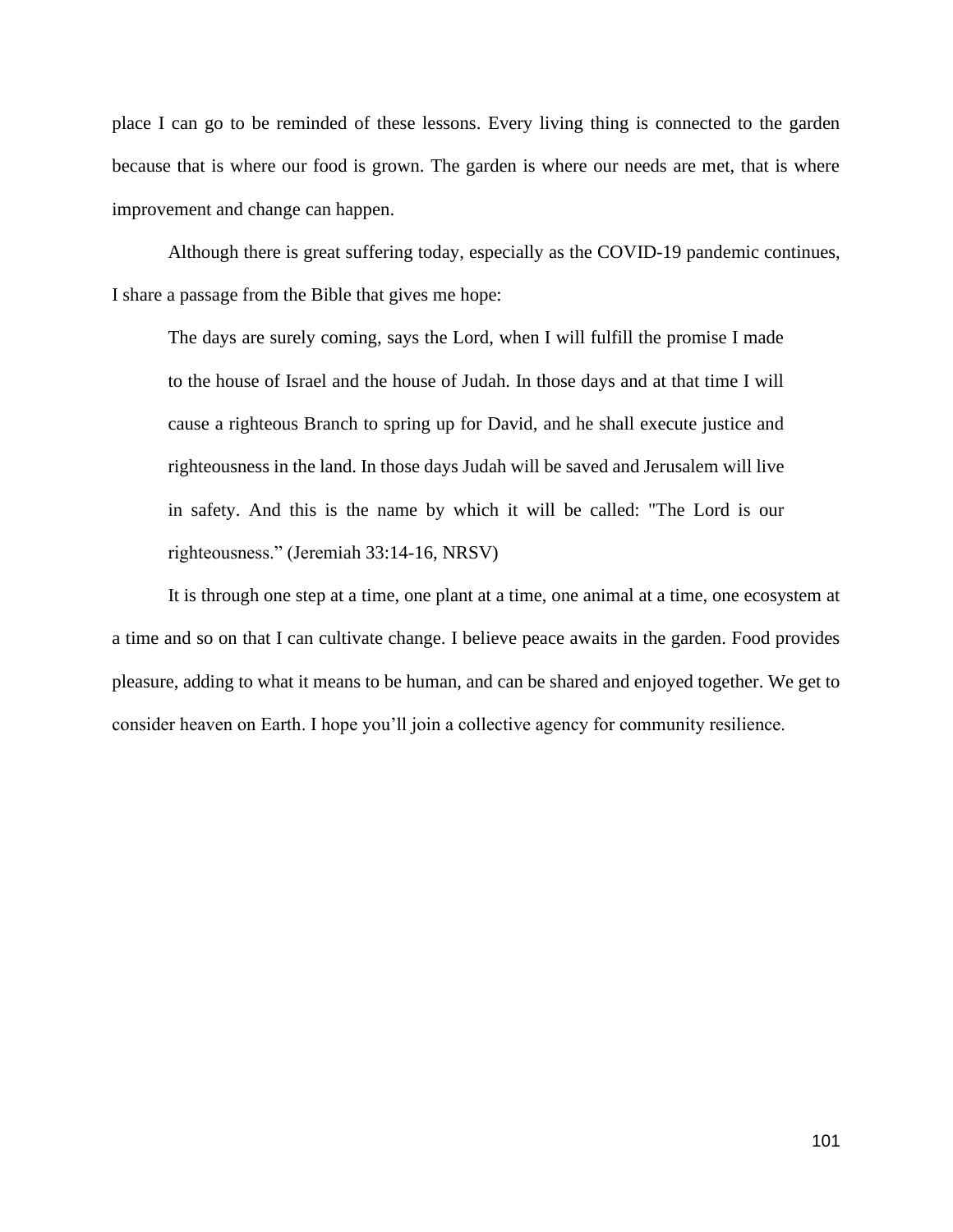# **Bibliography**

- "AGENCY | meaning in the Cambridge English Dictionary." *Cambridge Dictionary*, 12 January 2022, https://dictionary.cambridge.org/dictionary/english/agency. Accessed 15 January 2022.
- Berger, Teresa. "Molly Burhans: Mapping the Roman Catholic Church." *Saint Thomas More Catholic Chapel & Center at Yale University*, Fall 2019, https://stm.yale.edu/molly-burhans-mapping-theroman-catholic-church. Accessed 11 January 2022.
- Berry, Wendell. *The Art of the Commonplace: The Agrarian Essays of Wendell Berry*. Edited by Norman Wirzba, New York, Counterpoint, 2018. *WorldCat*. Accessed 1 February 2022.
- Biron, Carey L. "Eat, pray, farm: US churches turn faith lands into food." *Manitoba Co-operator*, 10 October 2018, https://www.manitobacooperator.ca/news-opinion/news/eat-pray-farm-u-schurches-turn-faith-lands-into-food/. Accessed 31 December 2021.
- Black Church Food Security Network. "Our Programs." *Black Church Food Security*, https://blackchurchfoodsecurity.net/our-programs/. Accessed 31 December 2021.
- Bowens, Natasha. *The Color of Food: Stories of Race, Resilience and Farming*. New Society Publishers, 2015.
- Broad Leib, Emily M., et al. "THE URGENT CALL FOR A U.S. NATIONAL FOOD STRATEGY." *Blueprint for a National Food Strategy*, 6 October 2020, https://foodstrategyblueprint.org/wpcontent/uploads/2020/10/food-strategy-report-update-2020.pdf. Accessed 16 January 2022.
- Bryniarski, Austin. "The war on food waste is a waste of time." *The Outline*, 26 February 2020, https://theoutline.com/post/8739/food-waste-fight-waste-of-time. Accessed 14 January 2022.
- Castillo, Daniel Patrick. *An Ecological Theology of Liberation: Salvation and Political Ecology*. Maryknoll, Orbis Books, 2019.
- Certified Naturally Grown. "FAQs CNG Website." *Certified Naturally Grown*, https://www.cngfarming.org/faqs. Accessed 11 January 2022.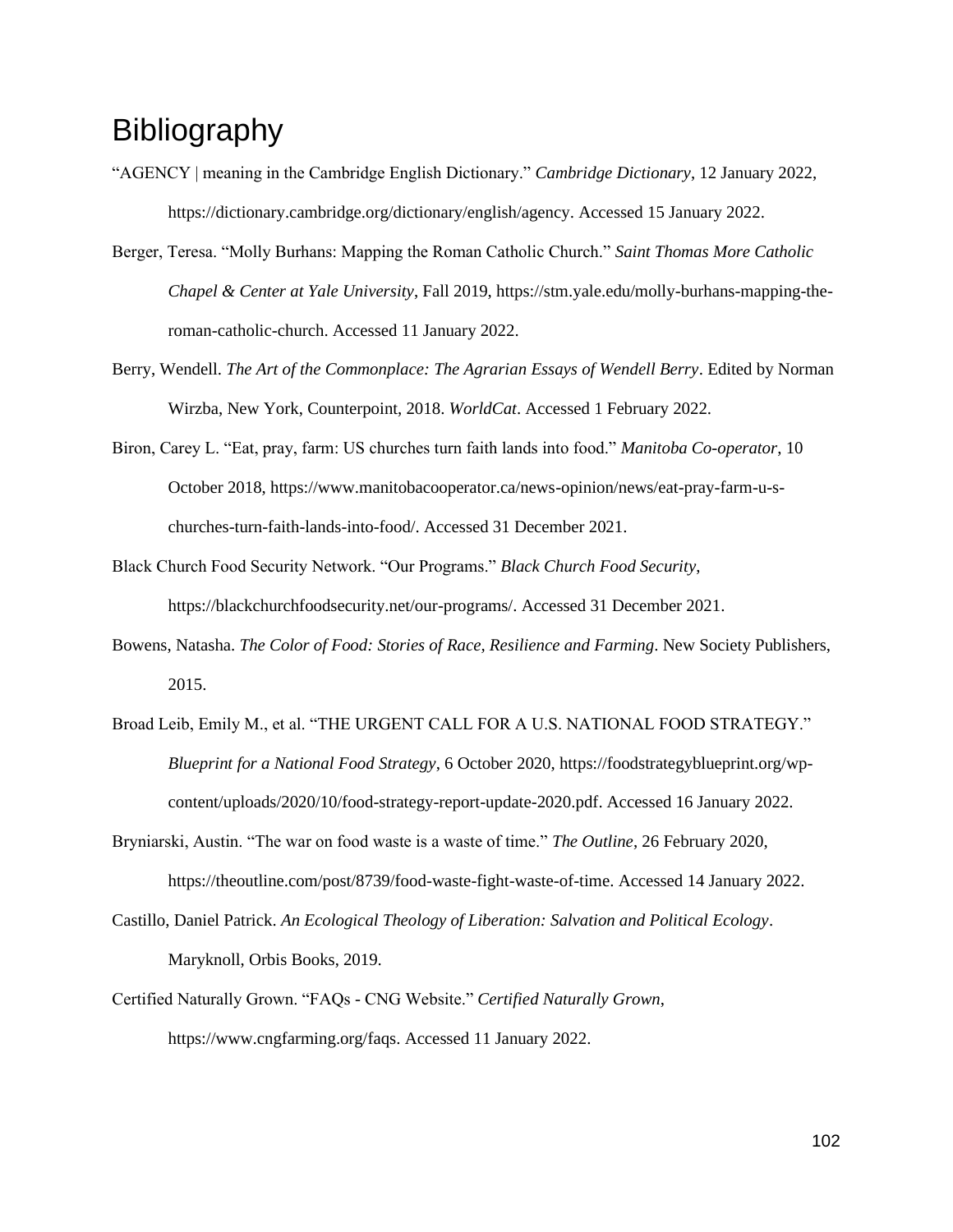- Chaskey, Scott. *Seedtime: On the History, Husbandry, Politics and Promise of Seeds*. New York, Rodale Books, 2014.
- CIWvideo. "The Story Behind Your Food." *YouTube*, 3 September 2018, https://www.youtube.com/watch?v=Ny9YaJczqjY. Accessed 15 January 2022.
- Claiborne, Shane. *Irresistible Revolution, Updated and Expanded: Living as an Ordinary Radical*. Zondervan, 2016.
- Clark, Leilani. "The Movement to Turn Church Land into Farmland." *Civil Eats*, 11 June 2018, https://civileats.com/2018/06/11/the-movement-to-turn-church-land-into-farmland/. Accessed 27 December 2021.
- Davis, Edward H., and Steven E. Silvern, editors. *Religion, Sustainability, and Place: Moral Geographies of the Anthropocene*. Springer Singapore, 2020.
- Deep Green Permaculture. "How to Make Compost in 18 Days Using the Berkeley Hot Composting Method." *Deep Green Permaculture*, https://deepgreenpermaculture.com/diy-instructions/hotcompost-composting-in-18-days/. Accessed 11 January 2022.
- de la Cadena, Marisol. *Earth Beings: Ecologies of Practice Across Andean Worlds*. Duke University Press, 2015.
- Dressel, Paula. "Racial Equality or Racial Equity? The Difference it Makes Advancing Racial Equity." *Race Matters Institute*, 2 April 2014,

https://viablefuturescenter.org/racemattersinstitute/2014/04/02/racial-equality-or-racial-equitythe-difference-it-makes/. Accessed 5 November 2021.

Empsall, Nathan. "Church Resolutions: Stewardship of Creation with Church-Owned Land." *Episcopal Climate News*, 13 November 2018, https://episcopalclimatenews.com/2018/11/13/churchresolutions-stewardship-of-creation-with-church-owned-land/. Accessed 26 December 2021.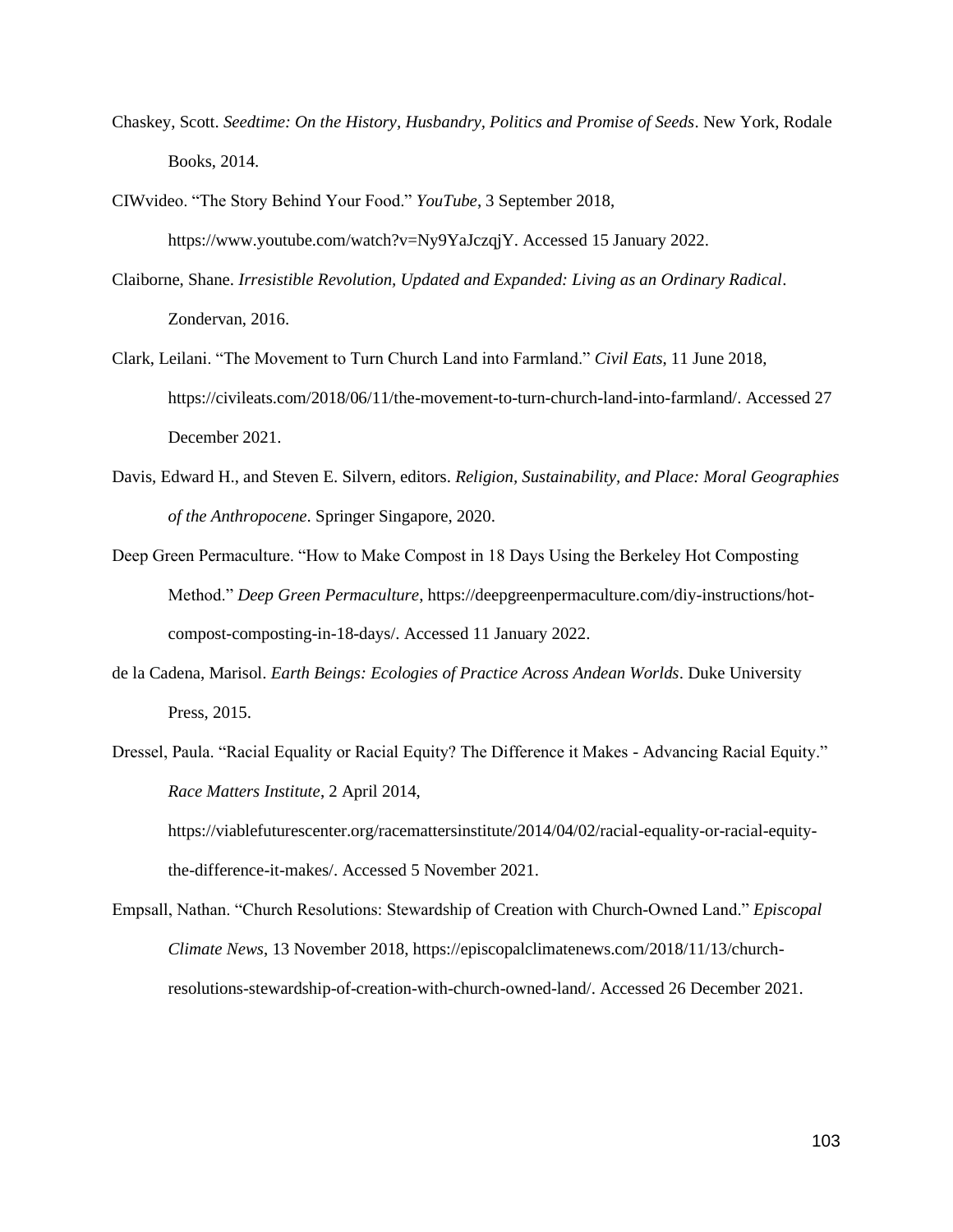- Empsall, Nathan. "General Convention Passes 19 Resolutions for the Care of God's Creation." *Episcopal Climate News*, 20 July 2018, https://episcopalclimatenews.com/2018/07/20/general-conventionpasses-19-resolutions-for-the-care-of-gods-creation/. Accessed 11 December 26 2021.
- Erwin, Anna. "Connecting food justice to farmworkers through a faith-based organization." *Journal of Rural Studies*, 2021. *Elsevier*, https://doi.org/10.1016/j.jrurstud.2021.10.009. Accessed 16 January 2022.
- Erwin, Anna, and Max Stephenson. "Farmworker Justice, Faith, and Governance: A Critical Realist Analysis of one FBO's Participatory Initiative." *Administrative Theory & Praxis*, vol. 40, 2019, pp. 350-367. *Taylor & Francis Online*, DOI:10.1080/10841806.2019.1643618. Accessed 16 January 2022.
- "Fair Food Marketing." *Fair Food Program*, https://www.fairfoodprogram.org/fair-food-marketing/. Accessed 15 January 2022.
- FaithLands. "About." *Agrarian Trust*, https://agrariantrust.org/initiatives/faithlands/faithlands-about/. Accessed 14 January 2022.
- Fecteau, Justin. "Testimony in Support of LD 95: Resolution, Proposing an Amendment to the Constitution of Maine To Establish a Right to Food." *Maine Legislature*, 23 February 2021, http://www.mainelegislature.org/legis/bills/getTestimonyDoc.asp?id=143786. Accessed 14 January 2021.
- Florida Center for Instructional Technology. "Original Range of the Bison." *Maps Educational Technology Clearinghouse*, https://etc.usf.edu/maps/pages/2400/2466/2466.htm. Accessed 14 January 2022.
- "Food Justice: What it Means and Why We Need it." *Chelsea Green Publishing*, https://www.chelseagreen.com/2014/food-justice/. Accessed 24 February 2022.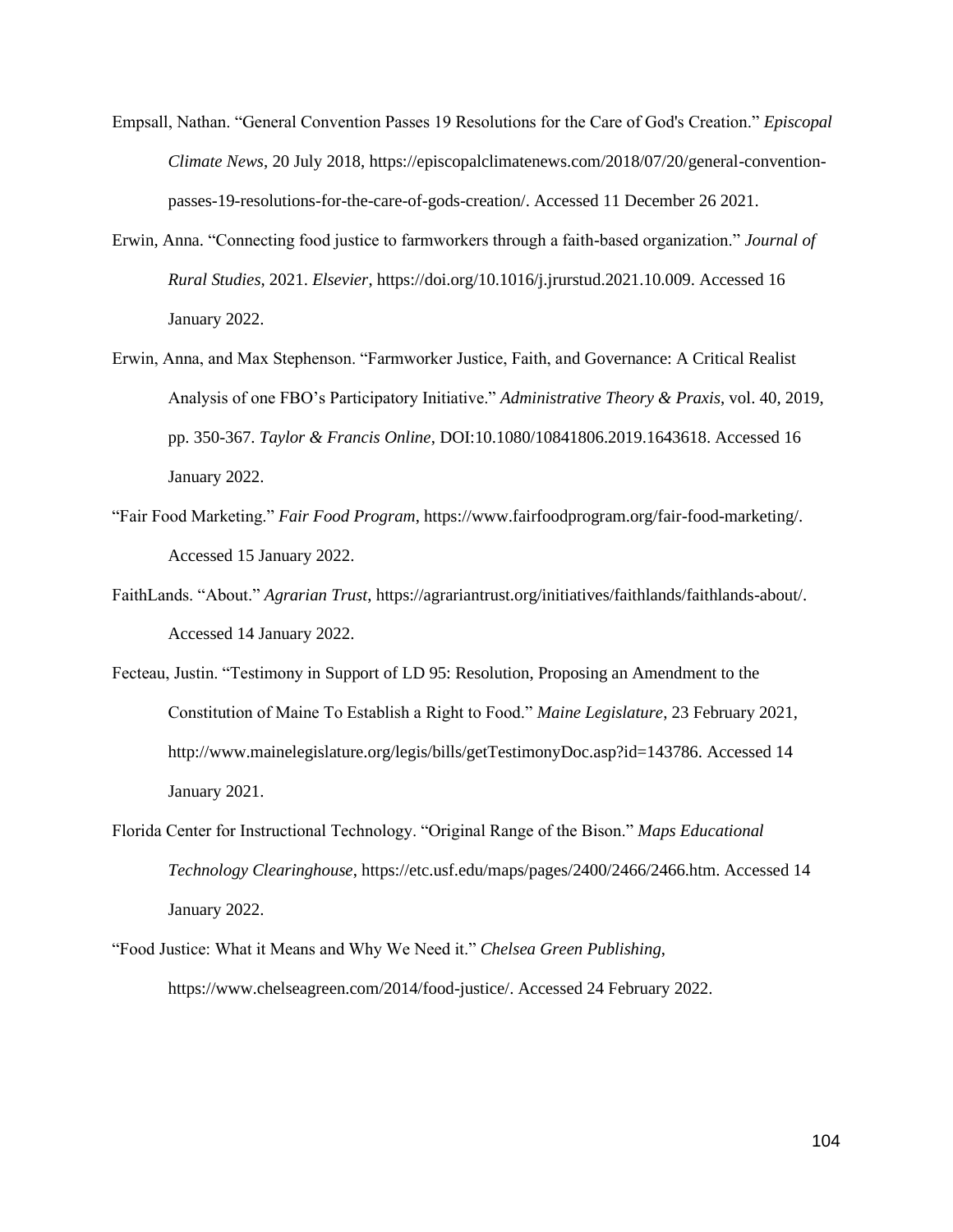- George Washington University online Master of Public Health program. "Equity vs. Equality: What's the Difference? | Online Public Health." *George Washington University*, 5 November 2020, https://onlinepublichealth.gwu.edu/resources/equity-vs-equality/. Accessed 4 November 2021.
- Gutiérrez, Gustavo. *A theology of liberation: history, politics, and salvation*. Edited by John Eagleson and Caridad Inda, translated by Caridad Inda and John Eagleson, Orbis Books, 1988.
- Hervé-Gruyer, Perrine, and Charles Hervé-Gruyer. *Miraculous Abundance: One Quarter Acre, Two French Farmers, and Enough Food to Feed the World*. J. Praded ed., Chelsea Green Publishing, 2016.
- "History." *MSI Integrity*, https://www.msi-integrity.org/test-home/history/. Accessed 15 January 2022.
- "Home Fair Food Program." *Fair Food Program*, https://www.fairfoodprogram.org/. Accessed 15 January 2022.
- HUMAN the movie. "Mary's interview IRELAND #HUMAN." *YouTube*, 11 September 2015, https://www.youtube.com/watch?v=k0r7AfJDErM. Accessed 20 January 2022.
- Hurley, Patrick T., and Marla R. Emory. "Locating provisioning ecosystem services in urban forests: Forageable woody species in New York City, USA." *Landscape and Urban Planning*, vol. 170, no. 0169-2046, 2018, pp. 266-275. *Science Direct*,

https://doi.org/10.1016/j.landurbplan.2017.09.025.

- Hyman, Mark. *Food Fix: How to Save Our Health, Our Economy, Our Communities, and Our Planet-- One Bite at a Time*. Little, Brown, 2020.
- Ignotofsky, Rachel. *The Wondrous Workings of Planet Earth: Understanding Our World and Its Ecosystems*. New York, Ten Speed Press, 2018.

Imhoff, Daniel, and Christina Badaracco. *The Farm Bill: A Citizen's Guide*. Island Press, 2019.

"Immigration and Labor." *Farmworker Justice*,

https://www.farmworkerjustice.org/advocacy\_program/immigration-and-labor/. Accessed 16 January 2022.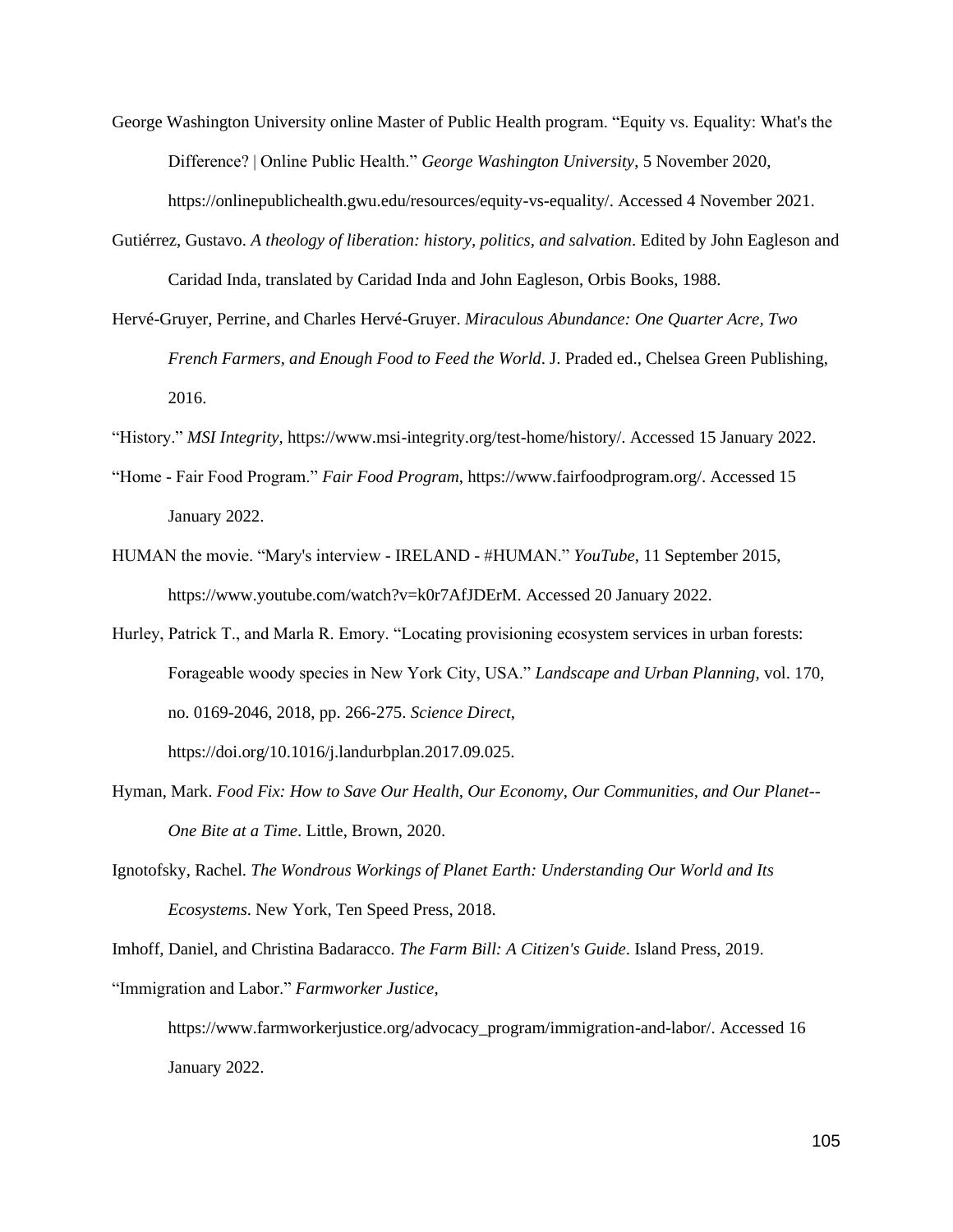Interfaith Sustainable Food Collaborative. "About - Interfaith Food." *Interfaith Sustainable Food Collaborative*, https://interfaithfood.org/about/. Accessed 11 January 2022.

Interfaith Sustainable Food Collaborative. "Interfaith Food June 2021 Newsletter." *Interfaith Food*, June

2021, https://interfaithfood.salsalabs.org/isfcnewsletterjune2021. Accessed 11 January 2022.

- Interfaith Sustainable Food Collaborative. "September 2021 Newsletter." *Interfaith Food*, September 2021, https://interfaithfood.salsalabs.org/isfcnewslettersept2021. Accessed 1 January 2022.
- King, Jr., Martin Luther. "The Christian Way of Life in Human Relations, Address Delivered at the General Assembly of the National Council of Churches." *The Martin Luther King, Jr., Research and Education Institute*, https://kinginstitute.stanford.edu/king-papers/documents/christian-waylife-human-relations-address-delivered-general-assembly-national. Accessed 20 January 2022.
- Kulwiec, Alexia. "Maine's Right to Food Constitutional Amendment." *Farm-to-Consumer Legal Defense Fund*, 10 November 2021, https://www.farmtoconsumer.org/blog/2021/11/10/maines-right-tofood-constitutional-amendment/. Accessed 14 January 2022.

Lappé, Frances Moore, and Joseph Collins. *World Hunger: 10 Myths*. New York, Grove Press, 2015.

Lietz-Bilecky, Emma, and Duke WFPC. "Rural Child Hunger & Faith Community Engagement | Duke Sanford World Food Policy Center." *Duke Sanford World Food Policy Center*, September 2020, https://wfpc.sanford.duke.edu/reports/rural-child-hunger-faith-community-engagement. Accessed 14 January 2022.

Love Parish, Nurya. "2018-D053 Stewardship of Creation with Church-Owned Land The Rev. Nurya Parish Environment Directly Related: (Attached) 2015-A03." *The Archives of the Episcopal Church*, 4 July 2018,

https://www.episcopalarchives.org/sites/default/files/gc\_resolutions\_2018/2018-D053.pdf. Accessed 26 December 2021.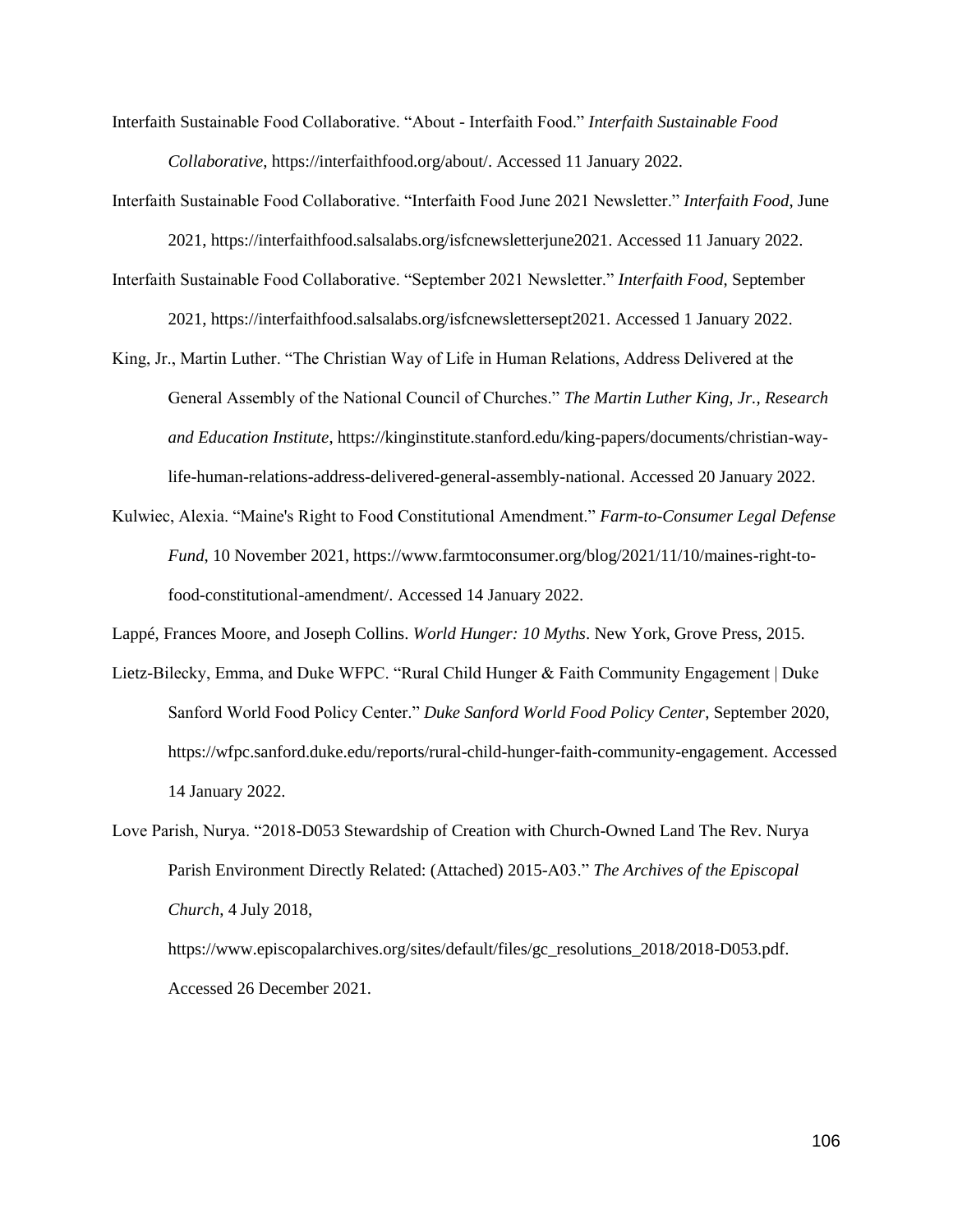- Lucas, Becca. "Op-ed: 'Kiss the Ground' Misses the Complexity of Climate Solutions in the Soil." *Civil Eats*, 8 October 2020, https://civileats.com/2020/10/08/op-ed-kiss-the-ground-misses-thecomplexity-of-climate-solutions-in-the-soil/. Accessed 22 January 2022.
- Maeda, John. "Design in Tech Report 2019 | Section 6 | Addressing Imbalance." *Design in Tech*, 11 March 2019, https://designintech.report/2019/03/11/%F0%9F%93%B1design-in-tech-report-2019-section-6-addressing-imbalance/. Accessed 13 January 2022.

Maine State Legislature. "LD 95." *Maine Legislature*, 22 May 2021,

http://www.mainelegislature.org/legis/bills/getPDF.asp?paper=HP0061&item=1&snum=130. Accessed 14 January 2021.

Mayer, Enrique. *The Articulated Peasant: Household Economies In The Andes*. Avalon Publishing, 2002.

McGuire, Andrew. "Regenerative Agriculture: Solid Principles, Extraordinary Claims | CSANR | Washington State University." *CSANR*, 4 April 2018, https://csanr.wsu.edu/regen-ag-solidprinciples-extraordinary-claims/. Accessed 11 January 2022.

"The Migrant / Seasonal Farmworker." *Migrant Clinicians Network*,

https://www.migrantclinician.org/issues/migrant-info/migrant.html. Accessed 16 January 2022.

Miller, Emily McFarlan. "Churches return land to Indigenous groups as part of #LandBack movement." *Religion News Service*, 26 November 2020, https://religionnews.com/2020/11/26/churchesreturn-land-to-indigenous-groups-amid-repentance-for-role-in-taking-it-landback-movement/. Accessed 24 March 2021.

MSI Integrity. "Not Fit-for-Purpose: The Grand Experiment of Multi-Stakeholder Initiatives in Corporate Accountability, Human Rights and Global Governance." *MSI Integrity*, July 2020, https://www.msi-integrity.org/wp-

content/uploads/2020/07/MSI\_Not\_Fit\_For\_Purpose\_FORWEBSITE.FINAL\_.pdf. Accessed 16 January 2022.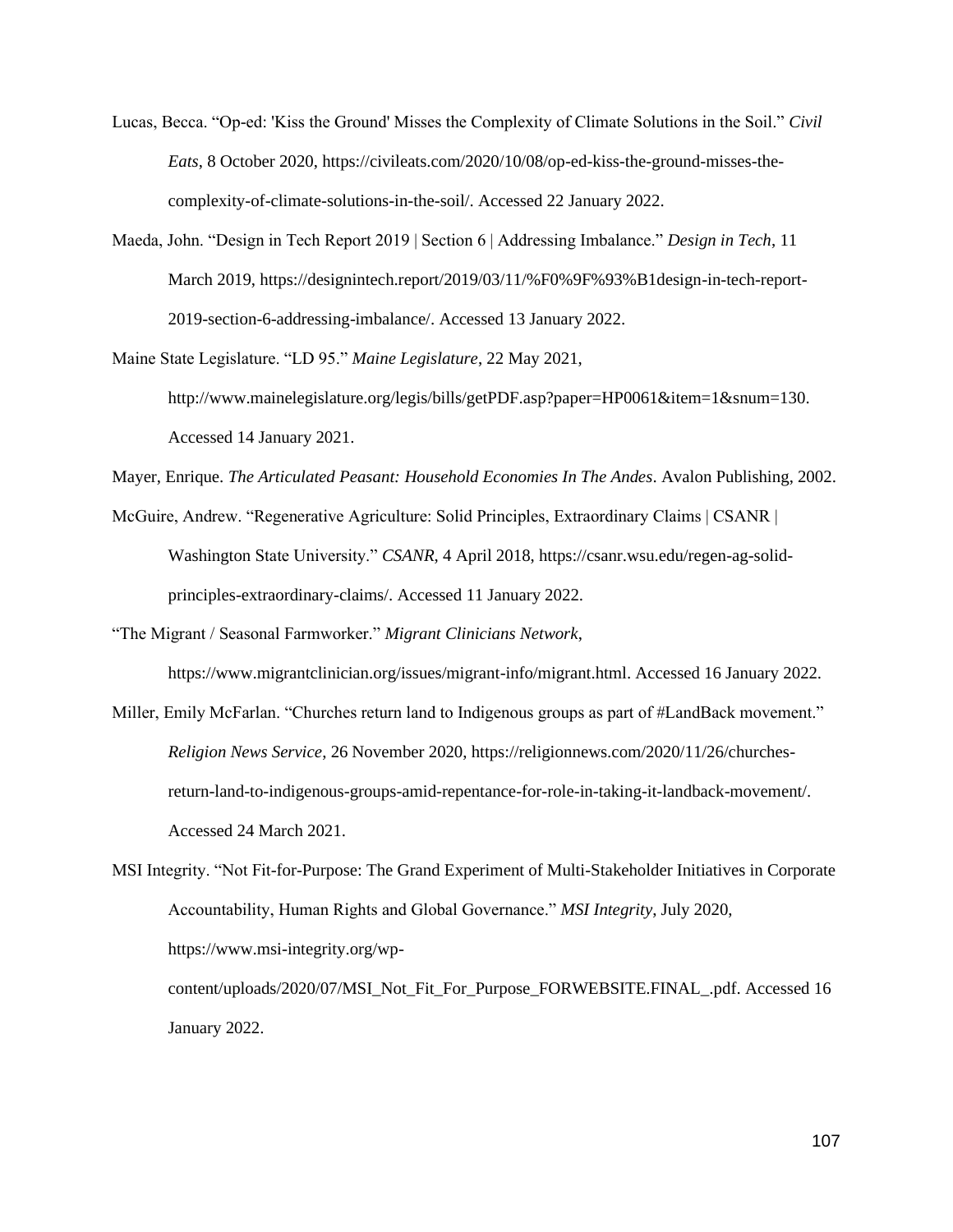Murphy-Erby, Y., et al. "Research Guides: Food Justice and Food Security: What is Food Justice?" *Research Guides*, 11 November 2021, https://uark.libguides.com/foodjustice. Accessed 24 February 2022.

National Agricultural Statistics Service (USDA). "Black Producers." *National Agricultural Statistics Service*, October 2019, https://www.nass.usda.gov/Publications/Highlights/2019/2017Census\_Black\_Producers.pdf. Accessed 4 February 2022.

- "National Agricultural Workers Survey (NAWS) Fact Sheet." *National Center for Farmworker Health*, October 2021, http://www.ncfh.org/naws-fact-sheet.html. Accessed 16 January 2022.
- "Native Lands Stewardship Webinar Series." *First Nations Development Institute*, https://www.firstnations.org/projects/native-lands-stewardship-webinar-series/. Accessed 22 January 2022.
- Olson, B., Emmons, R. Ruhf, K., Yvaire, Ç., Siller, J., Waziya-tawin, Clemetson, A., Kent, R., Parish, N., Davis, J., Bernstein, E., Noily, D., Moharram, H., Harris, D., Yasin, D., Peterson, T., Russell, D., Luckey, A., … Sandberg, K. "The FaithLands Toolkit: A Guide to Transformative Land Use." *Agrarian Trust*. https://agrariantrust.org/initiatives/faithlands/toolkit/. Accessed 22 February 2022.
- ""On Common Ground": CIW, faith leaders come together in NYC for "an extraordinary conversation" …." *Coalition of Immokalee Workers*, 6 February 2019, https://ciw-online.org/blog/2019/02/oncommon-ground/. Accessed 14 January 2022.

Palmer, Parker J. *Let your life speak: listening for the voice of vocation*. San Francisco, Josey-Bass, 2000.

- Parish, Nurya. "Christian Food Movement." *ChurchWork*, http://www.churchwork.com/christian-foodmovement/. Accessed 14 January 2022.
- Philadelphia Orchard Project. "About Pop Philadelphia Orchard Project." *Philadelphia Orchard Project*, https://www.phillyorchards.org/about-pop/. Accessed 11 January 2022.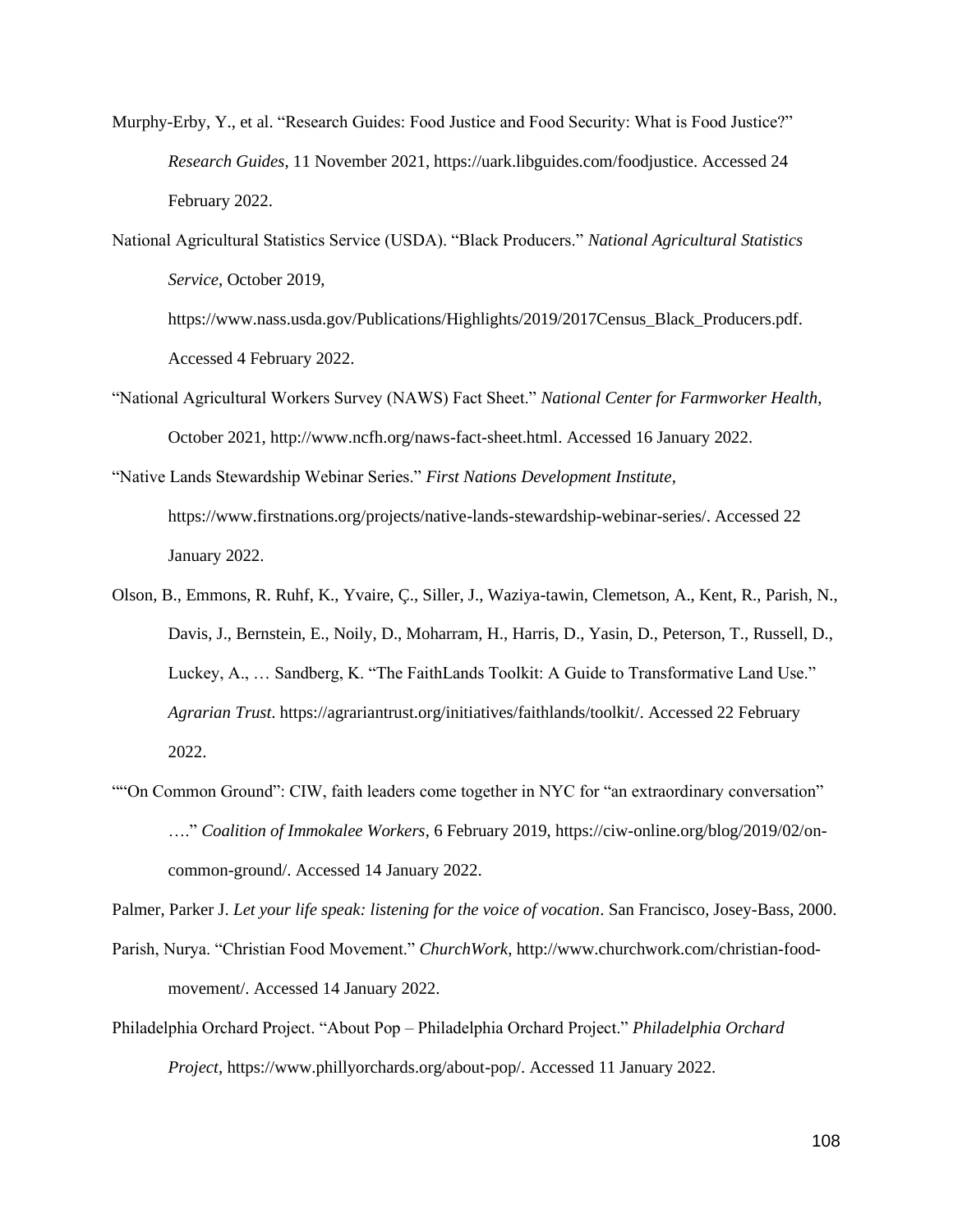- Plainsong Farm & Ministry. "Growing Connections: The Rev. Dr. Darriel Harris." *YouTube*, 15 November 2021, https://www.youtube.com/watch?v=IjaVWilURV4&t=1838s. Accessed 17 November 2021.
- Rivers, Dennis. "Gustavo Gutiérrez: A Theology of Liberation." *Liberation Theology*, 13 April 2019, https://liberationtheology.org/gustavo-gutierrez-a-theology-of-liberation/. Accessed 11 January 2022.
- Rodale, Maria. *Organic Manifesto: How Organic Food Can Heal Our Planet, Feed the World, and Keep Us Safe*. New York, Rodale Books, 2011.
- Rowe, Jeff. "Food Justice Definitions." *Oregon Tilth*, 6 July 2016, https://tilth.org/stories/food-justicedefinitions/. Accessed 27 December 2021.
- Salatin, Joel. "BACKYARD CHICKENS The Lunatic Farmer." *The Lunatic Farmer*, 10 January 2022, https://www.thelunaticfarmer.com/blog/1/10/2022/backyard-chickens. Accessed 11 January 2022.
- Savory, Allan and Jody Butterfield. *Holistic Management: Third Edition: A Commonsense Revolution to Restore Our Environment*. Third ed., Island Press, 2016.
- School for Environment and Sustainability. "Michigan's Emerging Farmers: Black Agrarianism and Environmental Justice." *YouTube*, 8 April 2021,

https://www.youtube.com/watch?v=SJIvWEvXYvE. Accessed 4 December 2021.

The Sharing Gardens. "Mission Statement." *The Sharing Gardens*,

https://thesharinggardens.blogspot.com/p/blog-page\_6.html. Accessed 11 January 2022. Shepard, Mark. *Restoration Agriculture: Real-world Permaculture for Farmers*. Acres U.S.A., 2013. Southern Poverty Law Center. "Injustice On Our Plates." *Southern Poverty Law Center*, 8 November

2010, https://www.splcenter.org/20101107/injustice-our-plates. Accessed 16 January 2022. Standage, Tom. *A History of the World in 6 Glasses*. Bloomsbury USA, 2006.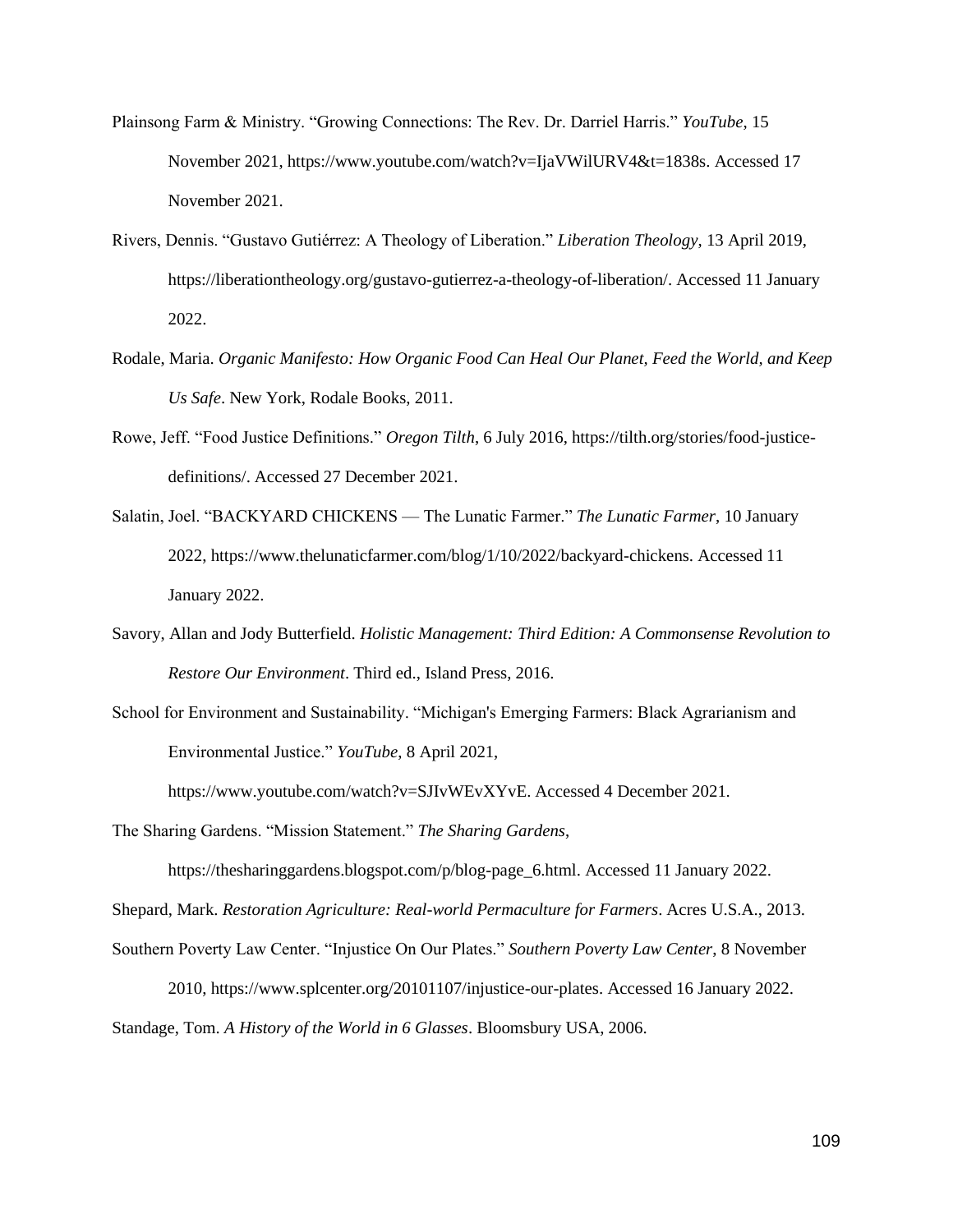"Steps to Become Food Justice Certified." *Agricultural Justice Project*,

https://www.agriculturaljusticeproject.org/en/certification/. Accessed 27 December 2021.

Tedx Talks. "On Belief, Faith and Responsibility: Charles Rice at TEDxPhoenixvilleSalon." *YouTube*, 17 May 2012, https://www.youtube.com/watch?v=JCZUinstz9w. Accessed 11 January 2022.

Tedx Talks. "Soil & Sacrament: Fred Bahnson at TEDxManhattan 2013." *YouTube*, 11 March 2013, https://youtu.be/Suna6LDOv\_8. Accessed 27 December 2021.

- Tickell, Josh. *Kiss the Ground: How the Food You Eat Can Reverse Climate Change, Heal Your Body & Ultimately Save Our World*. Atria/Enliven Books, 2017.
- United States Department of Agriculture. "Co-ops: A Key Part of Rural America." *USDA*, https://www.usda.gov/topics/rural/co-ops-key-part-fabric-rural-america. Accessed 1 January 2022.
- "Universal Declaration of Human Rights | United Nations." *the United Nations*, https://www.un.org/en/about-us/universal-declaration-of-human-rights. Accessed 20 January 2022.
- WFPC Duke. "A Christian Perspective on Food Reverend Darriel Harris." *YouTube*, 6 January 2019, https://www.youtube.com/watch?v=0ZSMWItyhQg&list=PL-OQDNqE3CuQOoJ-PnFWeWn5igbJxOsj. Accessed 31 December 2021.
- "What Is Food Justice and Why Is It Necessary?" *FoodPrint*, 8 October 2018, https://foodprint.org/issues/food-justice/. Accessed 14 January 2022.
- White, Monica M. *Freedom Farmers: Agricultural Resistance and the Black Freedom Movement*. Chapel Hill, University of North Carolina Press, 2018.

Wirzba, Norman. *Food and Faith: A Theology of Eating*. Cambridge University Press, 2018.

Yale Divinity School. "Food and Faith: A Theology of Eating." *YouTube*, 30 April 2018, https://www.youtube.com/watch?v=4VCYSRrqSsM. Accessed 28 December 2021.